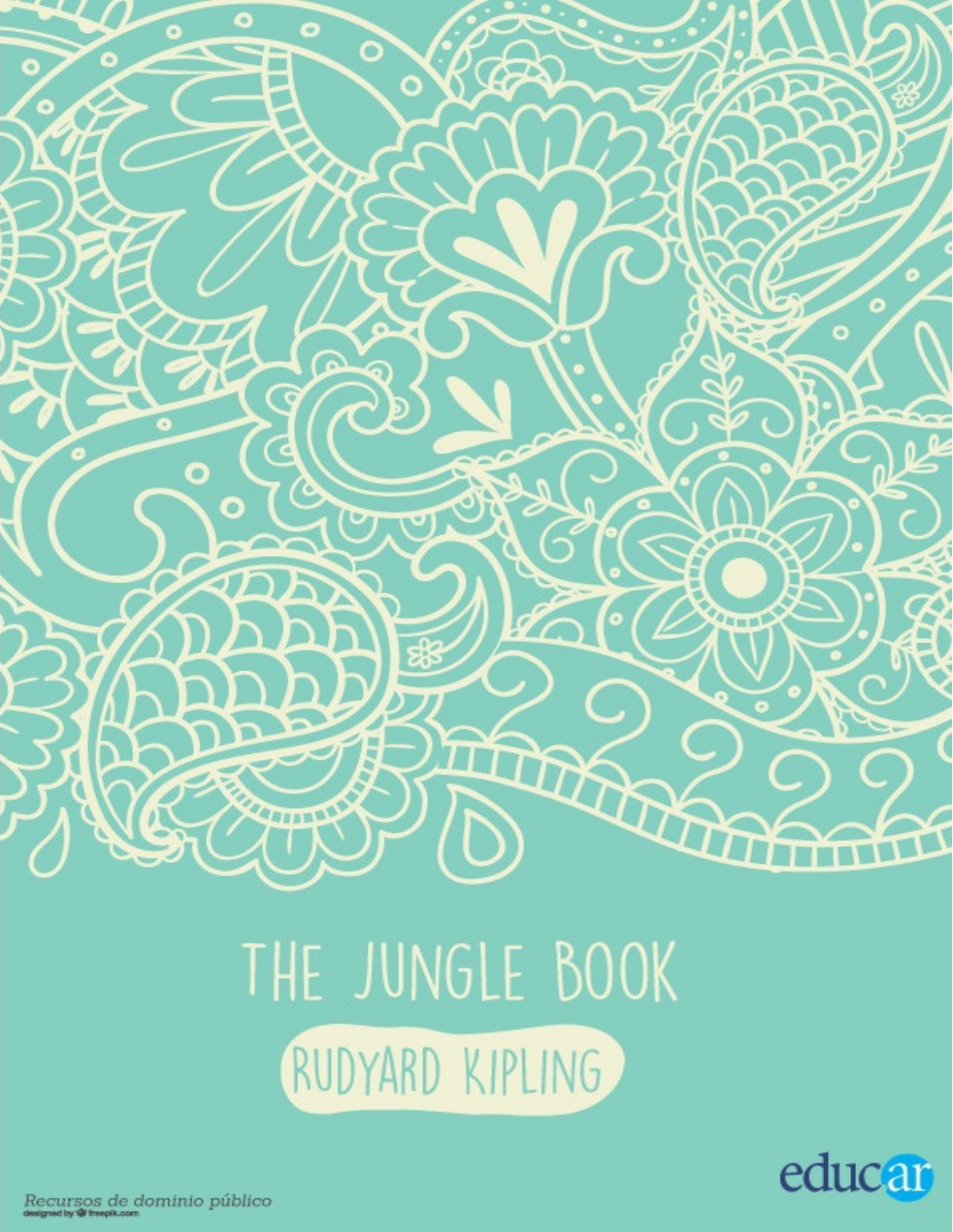The Project Gutenberg EBook of The Jungle Book, by Rudyard Kipling

This eBook is for the use of anyone anywhere at no cost and with almost no restrictions whatsoever. You may copy it, give it away or re-use it under the terms of the Project Gutenberg License included with this eBook or online at www.gutenberg.org

Title: The Jungle Book

Author: Rudyard Kipling

Release Date: January 16, 2006 [EBook #236] Last Updated: November 4, 2012

Language: English

\*\*\* START OF THIS PROJECT GUTENBERG EBOOK THE JUNGLE BOOK \*\*\*

Produced by An Anonymous Volunteer and David Widger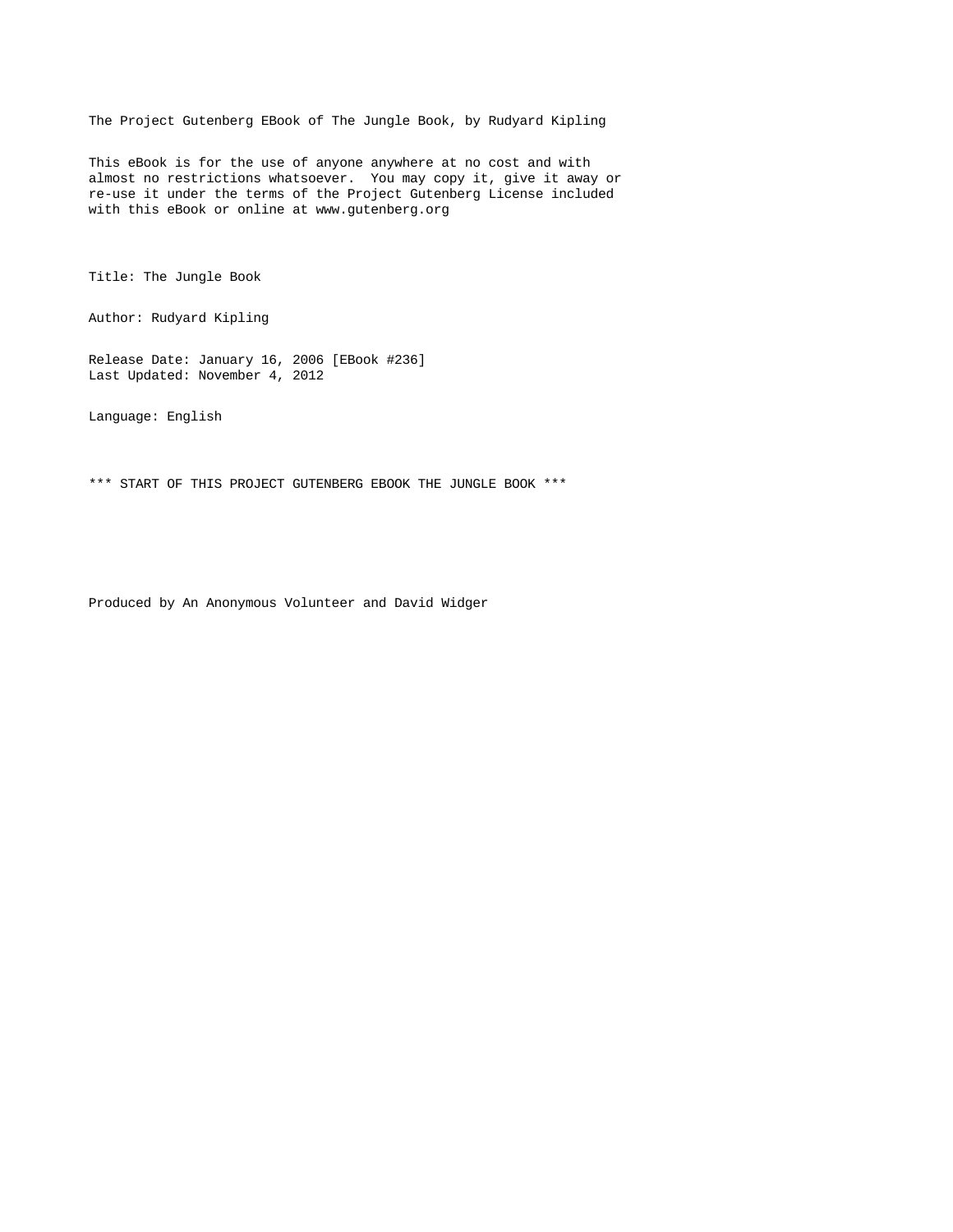# **THE JUNGLE BOOK**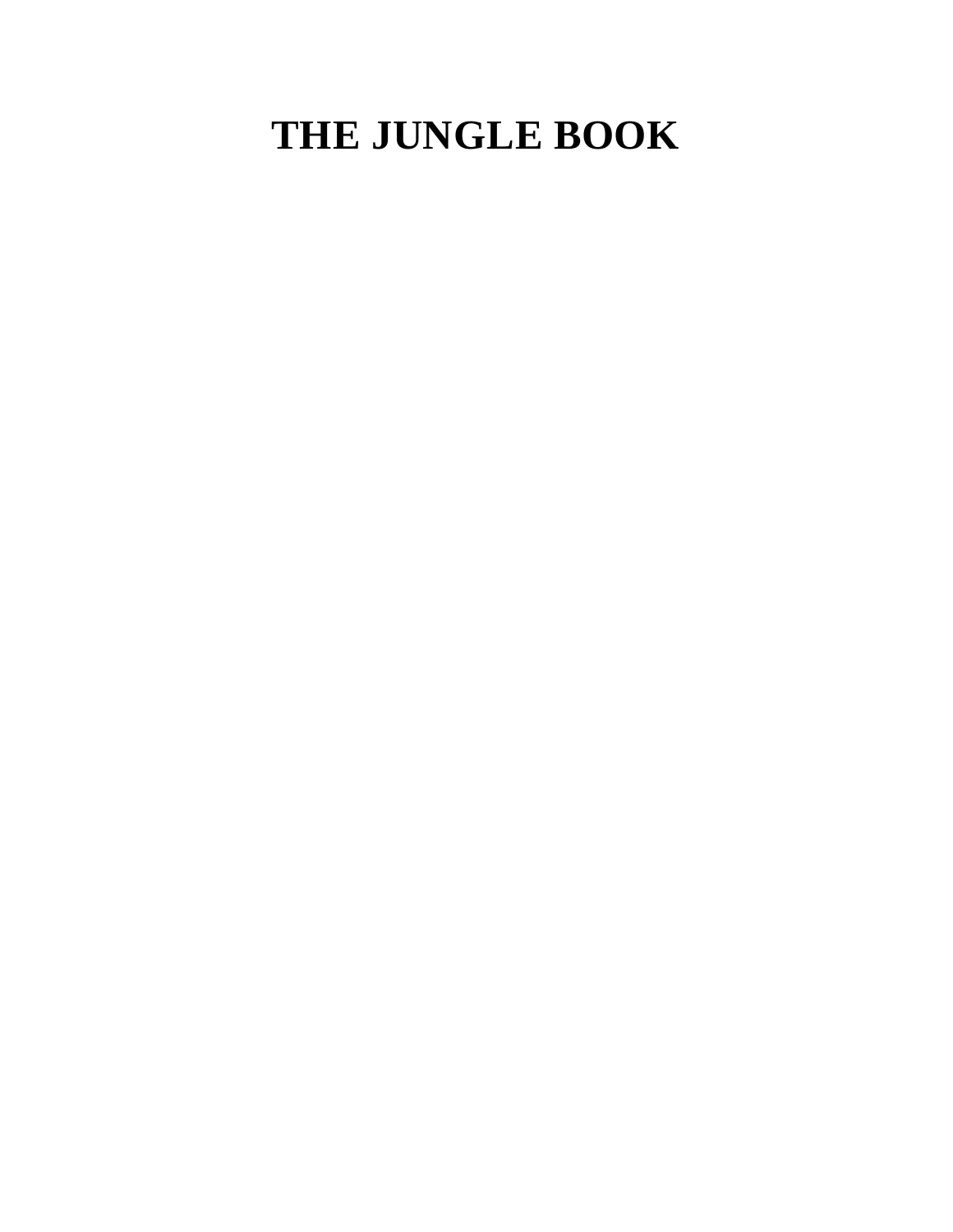**By Rudyard Kipling**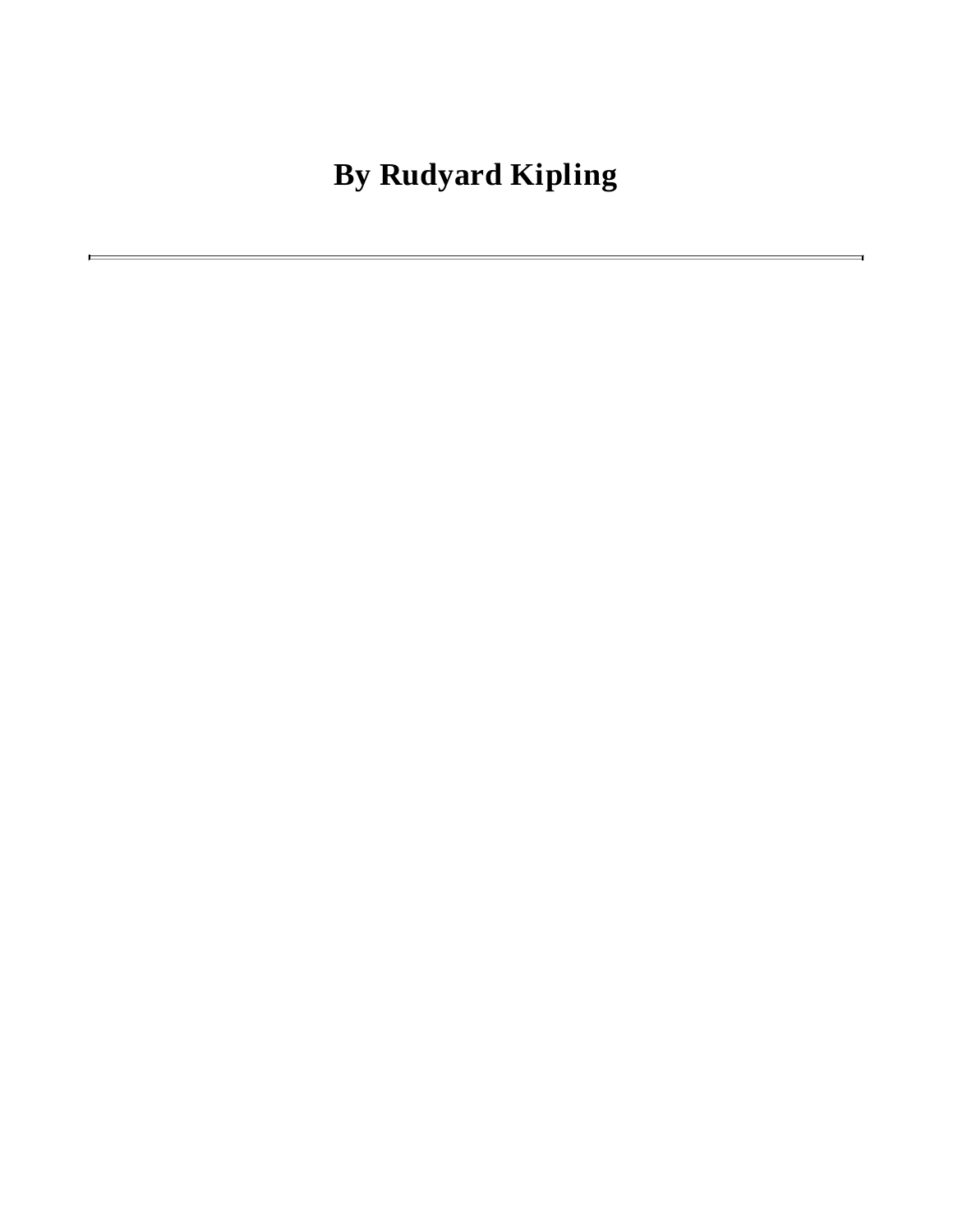## **Contents**

[Mowgli's](#page-4-0) Brothers

[Hunting-Song](#page-19-0) of the Seeonee Pack

Kaa's [Hunting](#page-20-0)

Road-Song of the [Bandar-Log](#page-38-0)

["Tiger!](#page-39-0) Tiger!"

[Mowgli's](#page-52-0) Song

The [White](#page-54-0) Seal

**[Lukannon](#page-68-0)** 

["Rikki-Tikki-Tavi"](#page-70-0)

[Darzee's](#page-81-0) Chant

Toomai of the [Elephants](#page-82-0)

Shiv and the [Grasshopper](#page-96-0)

Her [Majesty's](#page-97-0) Servants

<span id="page-4-0"></span>Parade Song of the Camp [Animals](#page-109-0)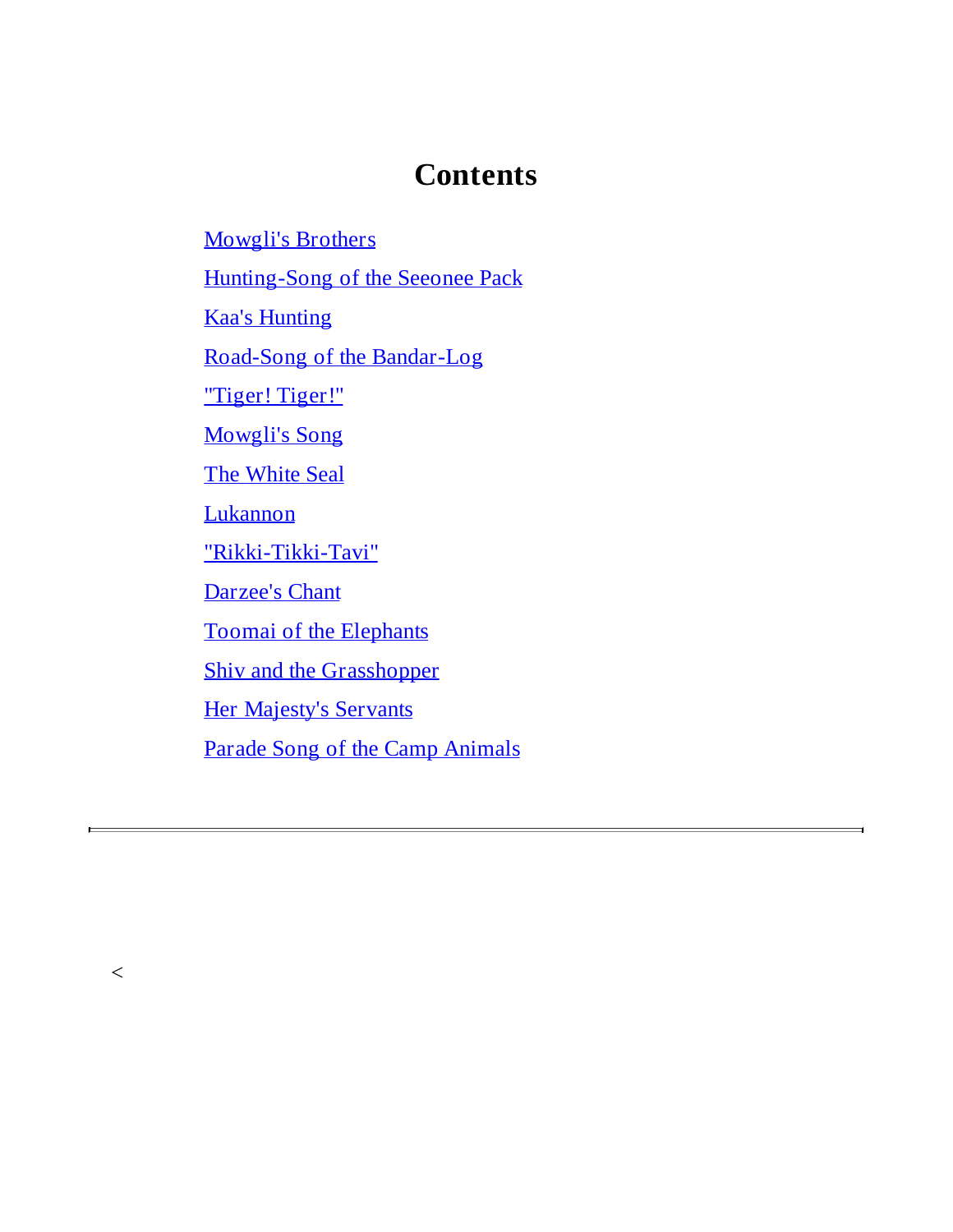# **Mowgli's Brothers**

Now Rann the Kite brings home the night That Mang the Bat sets free— The herds are shut in byre and hut For loosed till dawn are we. This is the hour of pride and power, Talon and tush and claw. Oh, hear the call!—Good hunting all That keep the Jungle Law! Night-Song in the Jungle

It was seven o'clock of a very warm evening in the Seeonee hills when Father Wolf woke up from his day's rest, scratched himself, yawned, and spread out his paws one after the other to get rid of the sleepy feeling in their tips. Mother Wolf lay with her big gray nose dropped across her four tumbling, squealing cubs, and the moon shone into the mouth of the cave where they all lived. "Augrh!" said Father Wolf. "It is time to hunt again." He was going to spring down hill when a little shadow with a bushy tail crossed the threshold and whined: "Good luck go with you, O Chief of the Wolves. And good luck and strong white teeth go with noble children that they may never forget the hungry in this world."

It was the jackal—Tabaqui, the Dish-licker—and the wolves of India despise Tabaqui because he runs about making mischief, and telling tales, and eating rags and pieces of leather from the village rubbish-heaps. But they are afraid of him too, because Tabaqui, more than anyone else in the jungle, is apt to go mad, and then he forgets that he was ever afraid of anyone, and runs through the forest biting everything in his way. Even the tiger runs and hides when little Tabaqui goes mad, for madness is the most disgraceful thing that can overtake a wild creature. We call it hydrophobia, but they call it dewanee—the madness—and run.

"Enter, then, and look," said Father Wolf stiffly, "but there is no food here."

"For a wolf, no," said Tabaqui, "but for so mean a person as myself a dry bone is a good feast. Who are we, the Gidur-log [the jackal people], to pick and choose?" He scuttled to the back of the cave, where he found the bone of a buck with some meat on it, and sat cracking the end merrily.

"All thanks for this good meal," he said, licking his lips. "How beautiful are the noble children! How large are their eyes! And so young too! Indeed, indeed, I might have remembered that the children of kings are men from the beginning."

Now, Tabaqui knew as well as anyone else that there is nothing so unlucky as to compliment children to their faces. It pleased him to see Mother and Father Wolf look uncomfortable.

Tabaqui sat still, rejoicing in the mischief that he had made, and then he said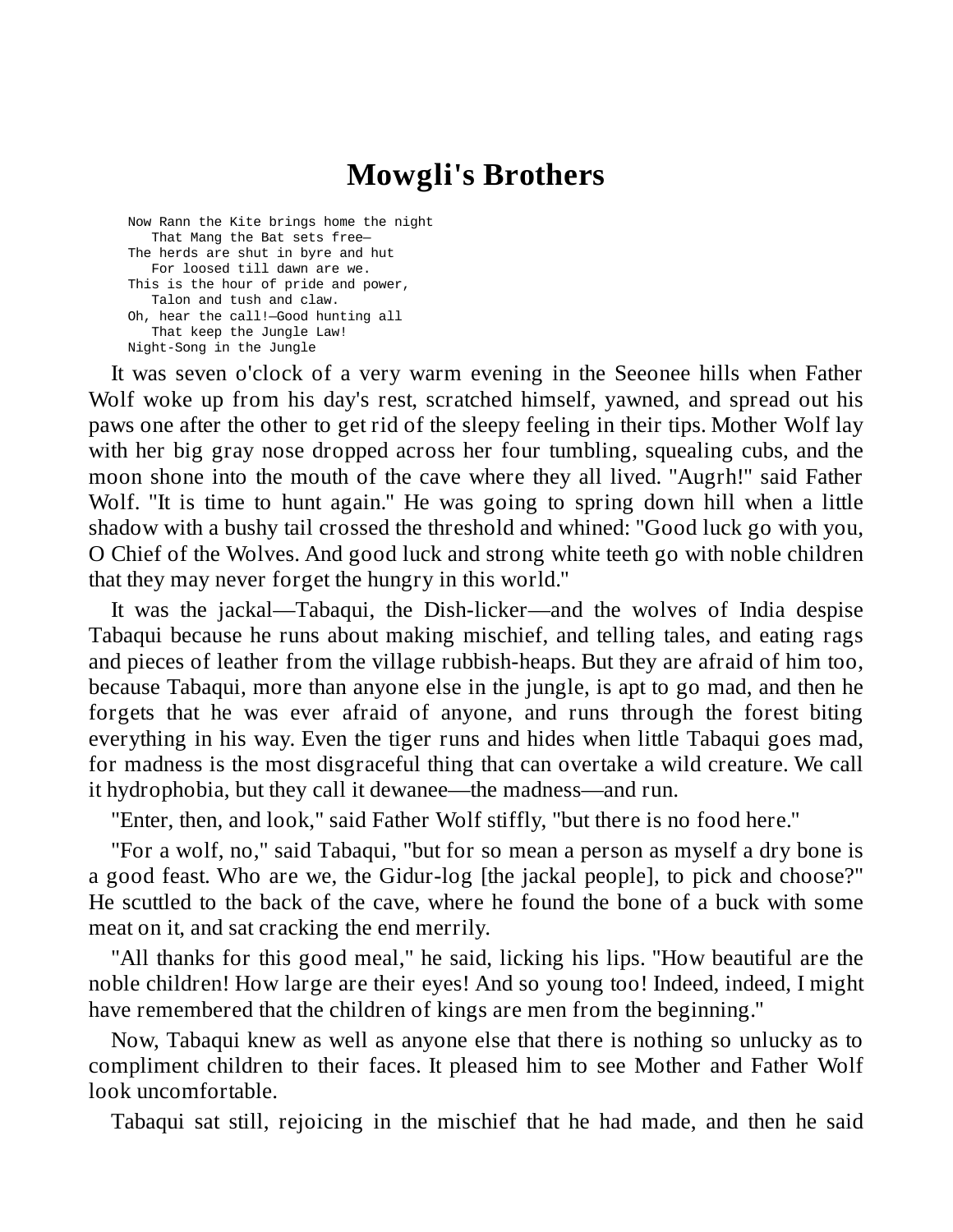spitefully:

"Shere Khan, the Big One, has shifted his hunting grounds. He will hunt among these hills for the next moon, so he has told me."

Shere Khan was the tiger who lived near the Waingunga River, twenty miles away.

"He has no right!" Father Wolf began angrily—"By the Law of the Jungle he has no right to change his quarters without due warning. He will frighten every head of game within ten miles, and I—I have to kill for two, these days."

"His mother did not call him Lungri [the Lame One] for nothing," said Mother Wolf quietly. "He has been lame in one foot from his birth. That is why he has only killed cattle. Now the villagers of the Waingunga are angry with him, and he has come here to make our villagers angry. They will scour the jungle for him when he is far away, and we and our children must run when the grass is set alight. Indeed, we are very grateful to Shere Khan!"

"Shall I tell him of your gratitude?" said Tabaqui.

"Out!" snapped Father Wolf. "Out and hunt with thy master. Thou hast done harm enough for one night."

"I go," said Tabaqui quietly. "Ye can hear Shere Khan below in the thickets. I might have saved myself the message."

Father Wolf listened, and below in the valley that ran down to a little river he heard the dry, angry, snarly, singsong whine of a tiger who has caught nothing and does not care if all the jungle knows it.

"The fool!" said Father Wolf. "To begin a night's work with that noise! Does he think that our buck are like his fat Waingunga bullocks?"

"H'sh. It is neither bullock nor buck he hunts to-night," said Mother Wolf. "It is Man."

The whine had changed to a sort of humming purr that seemed to come from every quarter of the compass. It was the noise that bewilders woodcutters and gypsies sleeping in the open, and makes them run sometimes into the very mouth of the tiger.

"Man!" said Father Wolf, showing all his white teeth. "Faugh! Are there not enough beetles and frogs in the tanks that he must eat Man, and on our ground too!"

The Law of the Jungle, which never orders anything without a reason, forbids every beast to eat Man except when he is killing to show his children how to kill, and then he must hunt outside the hunting grounds of his pack or tribe. The real reason for this is that man-killing means, sooner or later, the arrival of white men on elephants, with guns, and hundreds of brown men with gongs and rockets and torches. Then everybody in the jungle suffers. The reason the beasts give among themselves is that Man is the weakest and most defenseless of all living things, and it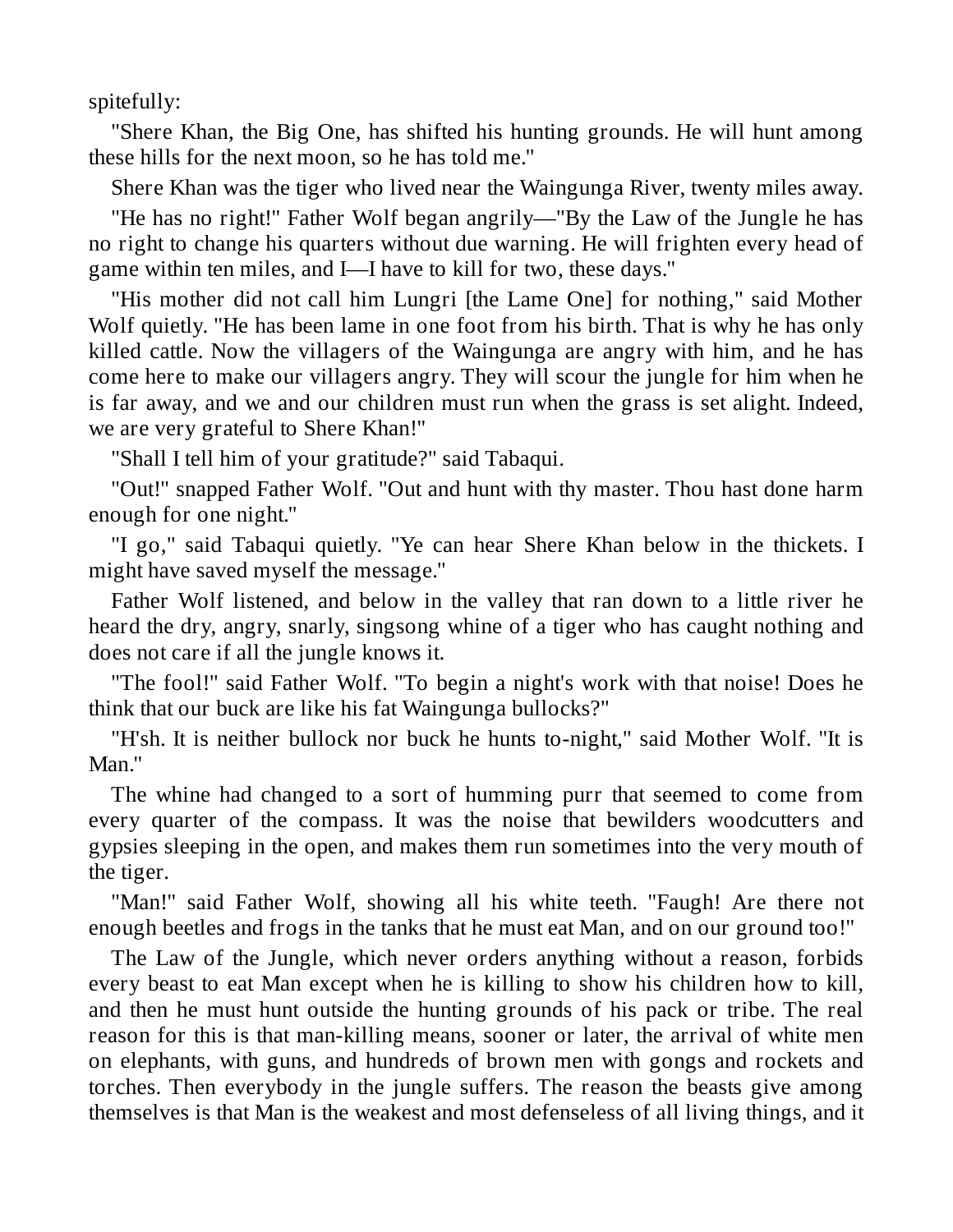is unsportsmanlike to touch him. They say too—and it is true—that man-eaters become mangy, and lose their teeth.

The purr grew louder, and ended in the full-throated "Aaarh!" of the tiger's charge.

Then there was a howl—an untigerish howl—from Shere Khan. "He has missed," said Mother Wolf. "What is it?"

Father Wolf ran out a few paces and heard Shere Khan muttering and mumbling savagely as he tumbled about in the scrub.

"The fool has had no more sense than to jump at a woodcutter's campfire, and has burned his feet," said Father Wolf with a grunt. "Tabaqui is with him."

"Something is coming uphill," said Mother Wolf, twitching one ear. "Get ready."

The bushes rustled a little in the thicket, and Father Wolf dropped with his haunches under him, ready for his leap. Then, if you had been watching, you would have seen the most wonderful thing in the world—the wolf checked in mid-spring. He made his bound before he saw what it was he was jumping at, and then he tried to stop himself. The result was that he shot up straight into the air for four or five feet, landing almost where he left ground.

"Man!" he snapped. "A man's cub. Look!"

Directly in front of him, holding on by a low branch, stood a naked brown baby who could just walk—as soft and as dimpled a little atom as ever came to a wolf's cave at night. He looked up into Father Wolf's face, and laughed.

"Is that a man's cub?" said Mother Wolf. "I have never seen one. Bring it here."

A Wolf accustomed to moving his own cubs can, if necessary, mouth an egg without breaking it, and though Father Wolf's jaws closed right on the child's back not a tooth even scratched the skin as he laid it down among the cubs.

"How little! How naked, and—how bold!" said Mother Wolf softly. The baby was pushing his way between the cubs to get close to the warm hide. "Ahai! He is taking his meal with the others. And so this is a man's cub. Now, was there ever a wolf that could boast of a man's cub among her children?"

"I have heard now and again of such a thing, but never in our Pack or in my time," said Father Wolf. "He is altogether without hair, and I could kill him with a touch of my foot. But see, he looks up and is not afraid."

The moonlight was blocked out of the mouth of the cave, for Shere Khan's great square head and shoulders were thrust into the entrance. Tabaqui, behind him, was squeaking: "My lord, my lord, it went in here!"

"Shere Khan does us great honor," said Father Wolf, but his eyes were very angry. "What does Shere Khan need?"

"My quarry. A man's cub went this way," said Shere Khan. "Its parents have run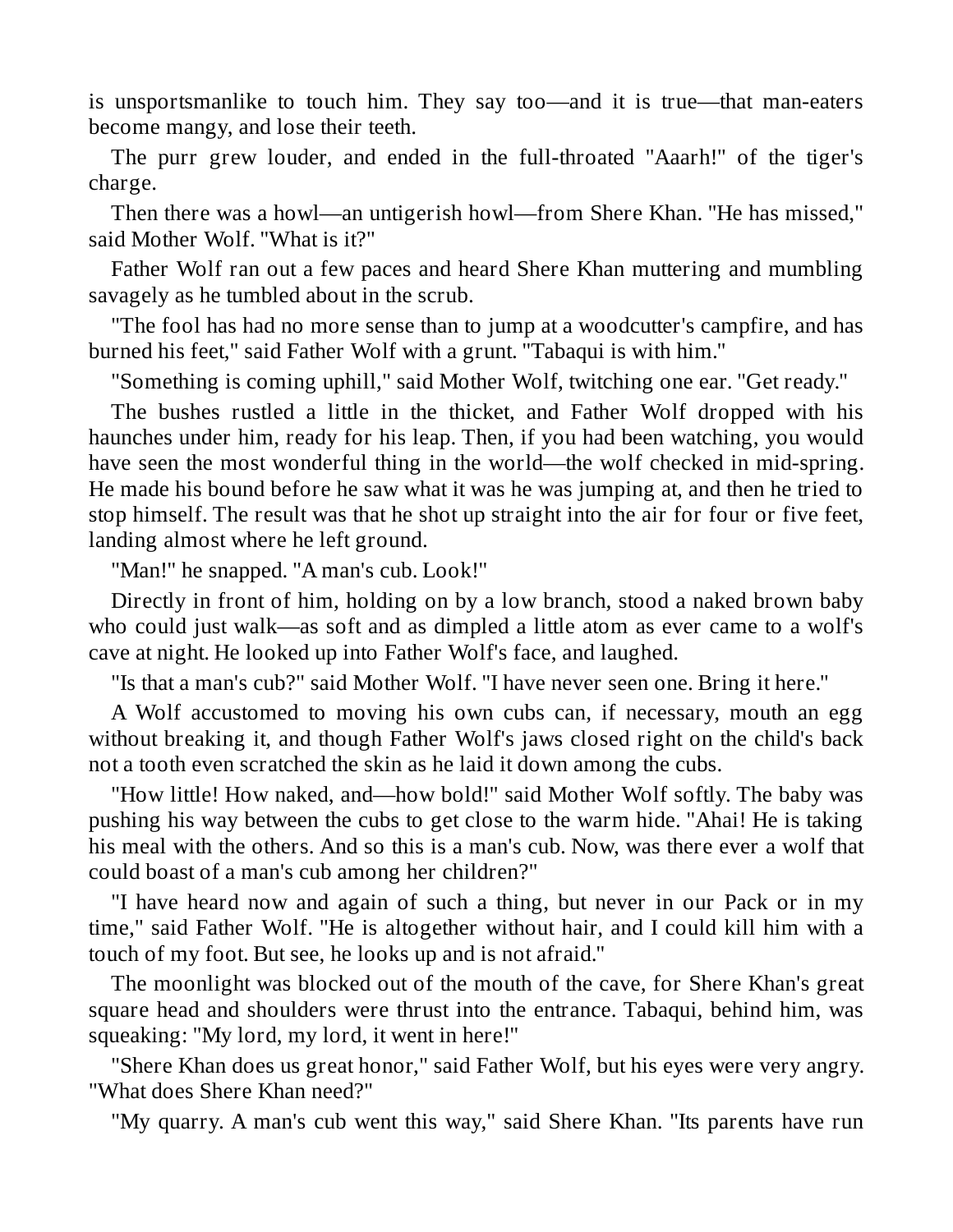off. Give it to me."

Shere Khan had jumped at a woodcutter's campfire, as Father Wolf had said, and was furious from the pain of his burned feet. But Father Wolf knew that the mouth of the cave was too narrow for a tiger to come in by. Even where he was, Shere Khan's shoulders and forepaws were cramped for want of room, as a man's would be if he tried to fight in a barrel.

"The Wolves are a free people," said Father Wolf. "They take orders from the Head of the Pack, and not from any striped cattle-killer. The man's cub is ours—to kill if we choose."

"Ye choose and ye do not choose! What talk is this of choosing? By the bull that I killed, am I to stand nosing into your dog's den for my fair dues? It is I, Shere Khan, who speak!"

The tiger's roar filled the cave with thunder. Mother Wolf shook herself clear of the cubs and sprang forward, her eyes, like two green moons in the darkness, facing the blazing eyes of Shere Khan.

"And it is I, Raksha [The Demon], who answers. The man's cub is mine, Lungri mine to me! He shall not be killed. He shall live to run with the Pack and to hunt with the Pack; and in the end, look you, hunter of little naked cubs—frog-eater—fishkiller—he shall hunt thee! Now get hence, or by the Sambhur that I killed (I eat no starved cattle), back thou goest to thy mother, burned beast of the jungle, lamer than ever thou camest into the world! Go!"

Father Wolf looked on amazed. He had almost forgotten the days when he won Mother Wolf in fair fight from five other wolves, when she ran in the Pack and was not called The Demon for compliment's sake. Shere Khan might have faced Father Wolf, but he could not stand up against Mother Wolf, for he knew that where he was she had all the advantage of the ground, and would fight to the death. So he backed out of the cave mouth growling, and when he was clear he shouted:

"Each dog barks in his own yard! We will see what the Pack will say to this fostering of man-cubs. The cub is mine, and to my teeth he will come in the end, O bush-tailed thieves!"

Mother Wolf threw herself down panting among the cubs, and Father Wolf said to her gravely:

"Shere Khan speaks this much truth. The cub must be shown to the Pack. Wilt thou still keep him, Mother?"

"Keep him!" she gasped. "He came naked, by night, alone and very hungry; yet he was not afraid! Look, he has pushed one of my babes to one side already. And that lame butcher would have killed him and would have run off to the Waingunga while the villagers here hunted through all our lairs in revenge! Keep him? Assuredly I will keep him. Lie still, little frog. O thou Mowgli—for Mowgli the Frog I will call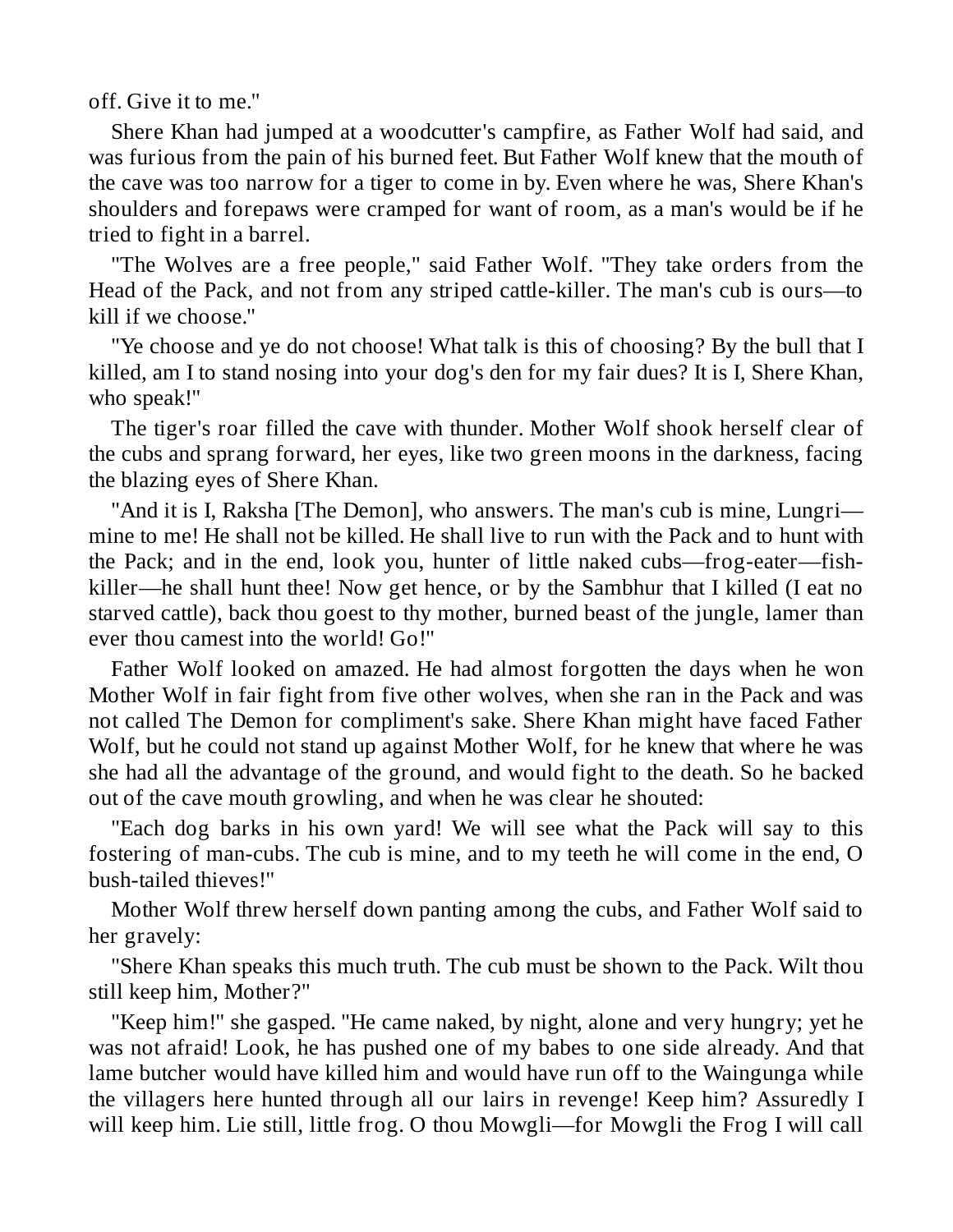thee—the time will come when thou wilt hunt Shere Khan as he has hunted thee."

"But what will our Pack say?" said Father Wolf.

The Law of the Jungle lays down very clearly that any wolf may, when he marries, withdraw from the Pack he belongs to. But as soon as his cubs are old enough to stand on their feet he must bring them to the Pack Council, which is generally held once a month at full moon, in order that the other wolves may identify them. After that inspection the cubs are free to run where they please, and until they have killed their first buck no excuse is accepted if a grown wolf of the Pack kills one of them. The punishment is death where the murderer can be found; and if you think for a minute you will see that this must be so.

Father Wolf waited till his cubs could run a little, and then on the night of the Pack Meeting took them and Mowgli and Mother Wolf to the Council Rock—a hilltop covered with stones and boulders where a hundred wolves could hide. Akela, the great gray Lone Wolf, who led all the Pack by strength and cunning, lay out at full length on his rock, and below him sat forty or more wolves of every size and color, from badger-colored veterans who could handle a buck alone to young black threeyear-olds who thought they could. The Lone Wolf had led them for a year now. He had fallen twice into a wolf trap in his youth, and once he had been beaten and left for dead; so he knew the manners and customs of men. There was very little talking at the Rock. The cubs tumbled over each other in the center of the circle where their mothers and fathers sat, and now and again a senior wolf would go quietly up to a cub, look at him carefully, and return to his place on noiseless feet. Sometimes a mother would push her cub far out into the moonlight to be sure that he had not been overlooked. Akela from his rock would cry: "Ye know the Law—ye know the Law. Look well, O Wolves!" And the anxious mothers would take up the call: "Look look well, O Wolves!"

At last—and Mother Wolf's neck bristles lifted as the time came—Father Wolf pushed "Mowgli the Frog," as they called him, into the center, where he sat laughing and playing with some pebbles that glistened in the moonlight.

Akela never raised his head from his paws, but went on with the monotonous cry: "Look well!" A muffled roar came up from behind the rocks—the voice of Shere Khan crying: "The cub is mine. Give him to me. What have the Free People to do with a man's cub?" Akela never even twitched his ears. All he said was: "Look well, O Wolves! What have the Free People to do with the orders of any save the Free People? Look well!"

There was a chorus of deep growls, and a young wolf in his fourth year flung back Shere Khan's question to Akela: "What have the Free People to do with a man's cub?" Now, the Law of the Jungle lays down that if there is any dispute as to the right of a cub to be accepted by the Pack, he must be spoken for by at least two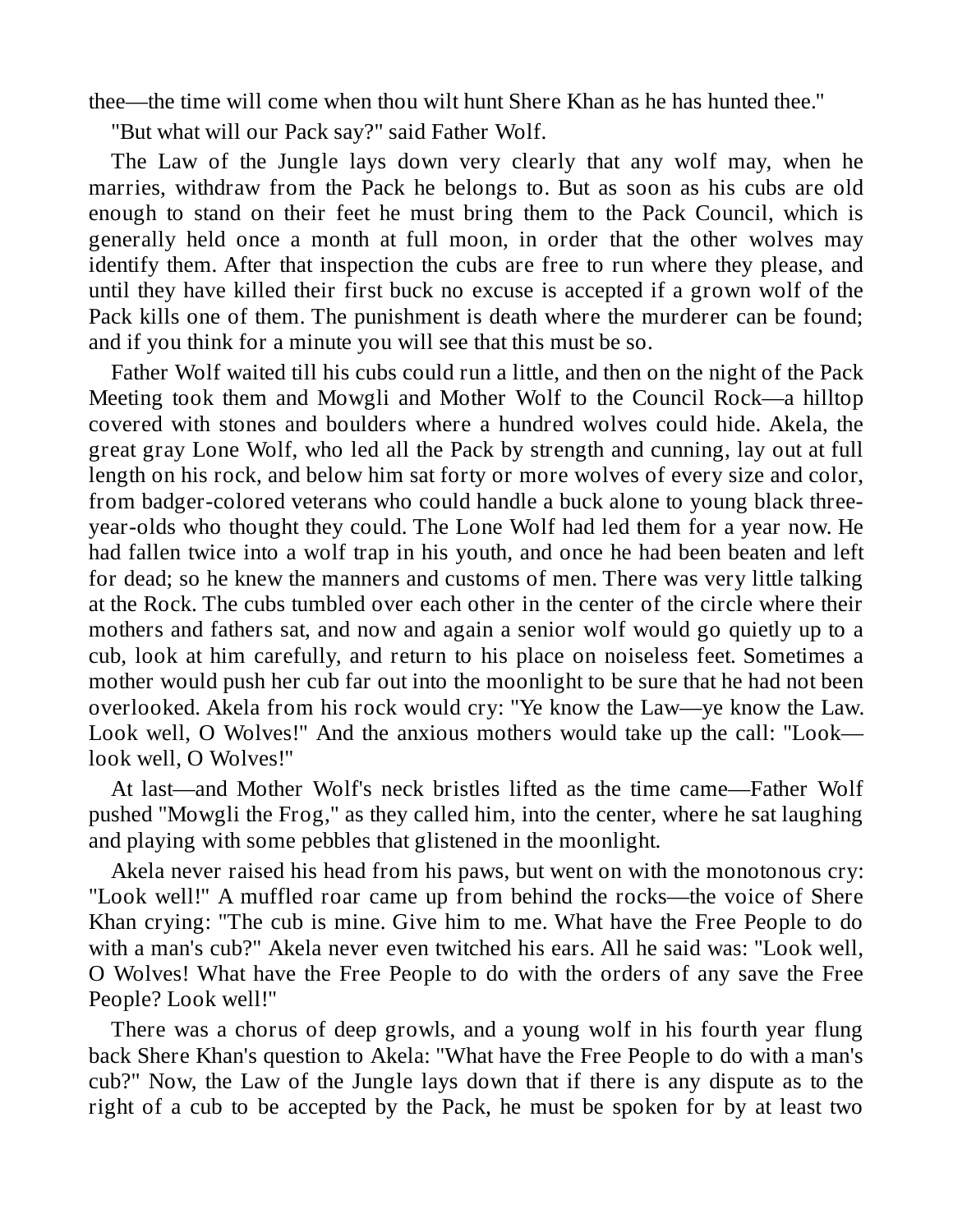members of the Pack who are not his father and mother.

"Who speaks for this cub?" said Akela. "Among the Free People who speaks?" There was no answer and Mother Wolf got ready for what she knew would be her last fight, if things came to fighting.

Then the only other creature who is allowed at the Pack Council—Baloo, the sleepy brown bear who teaches the wolf cubs the Law of the Jungle: old Baloo, who can come and go where he pleases because he eats only nuts and roots and honey rose upon his hind quarters and grunted.

"The man's cub—the man's cub?" he said. "I speak for the man's cub. There is no harm in a man's cub. I have no gift of words, but I speak the truth. Let him run with the Pack, and be entered with the others. I myself will teach him."

"We need yet another," said Akela. "Baloo has spoken, and he is our teacher for the young cubs. Who speaks besides Baloo?"

A black shadow dropped down into the circle. It was Bagheera the Black Panther, inky black all over, but with the panther markings showing up in certain lights like the pattern of watered silk. Everybody knew Bagheera, and nobody cared to cross his path; for he was as cunning as Tabaqui, as bold as the wild buffalo, and as reckless as the wounded elephant. But he had a voice as soft as wild honey dripping from a tree, and a skin softer than down.

"O Akela, and ye the Free People," he purred, "I have no right in your assembly, but the Law of the Jungle says that if there is a doubt which is not a killing matter in regard to a new cub, the life of that cub may be bought at a price. And the Law does not say who may or may not pay that price. Am I right?"

"Good! Good!" said the young wolves, who are always hungry. "Listen to Bagheera. The cub can be bought for a price. It is the Law."

"Knowing that I have no right to speak here, I ask your leave."

"Speak then," cried twenty voices.

"To kill a naked cub is shame. Besides, he may make better sport for you when he is grown. Baloo has spoken in his behalf. Now to Baloo's word I will add one bull, and a fat one, newly killed, not half a mile from here, if ye will accept the man's cub according to the Law. Is it difficult?"

There was a clamor of scores of voices, saying: "What matter? He will die in the winter rains. He will scorch in the sun. What harm can a naked frog do us? Let him run with the Pack. Where is the bull, Bagheera? Let him be accepted." And then came Akela's deep bay, crying: "Look well—look well, O Wolves!"

Mowgli was still deeply interested in the pebbles, and he did not notice when the wolves came and looked at him one by one. At last they all went down the hill for the dead bull, and only Akela, Bagheera, Baloo, and Mowgli's own wolves were left.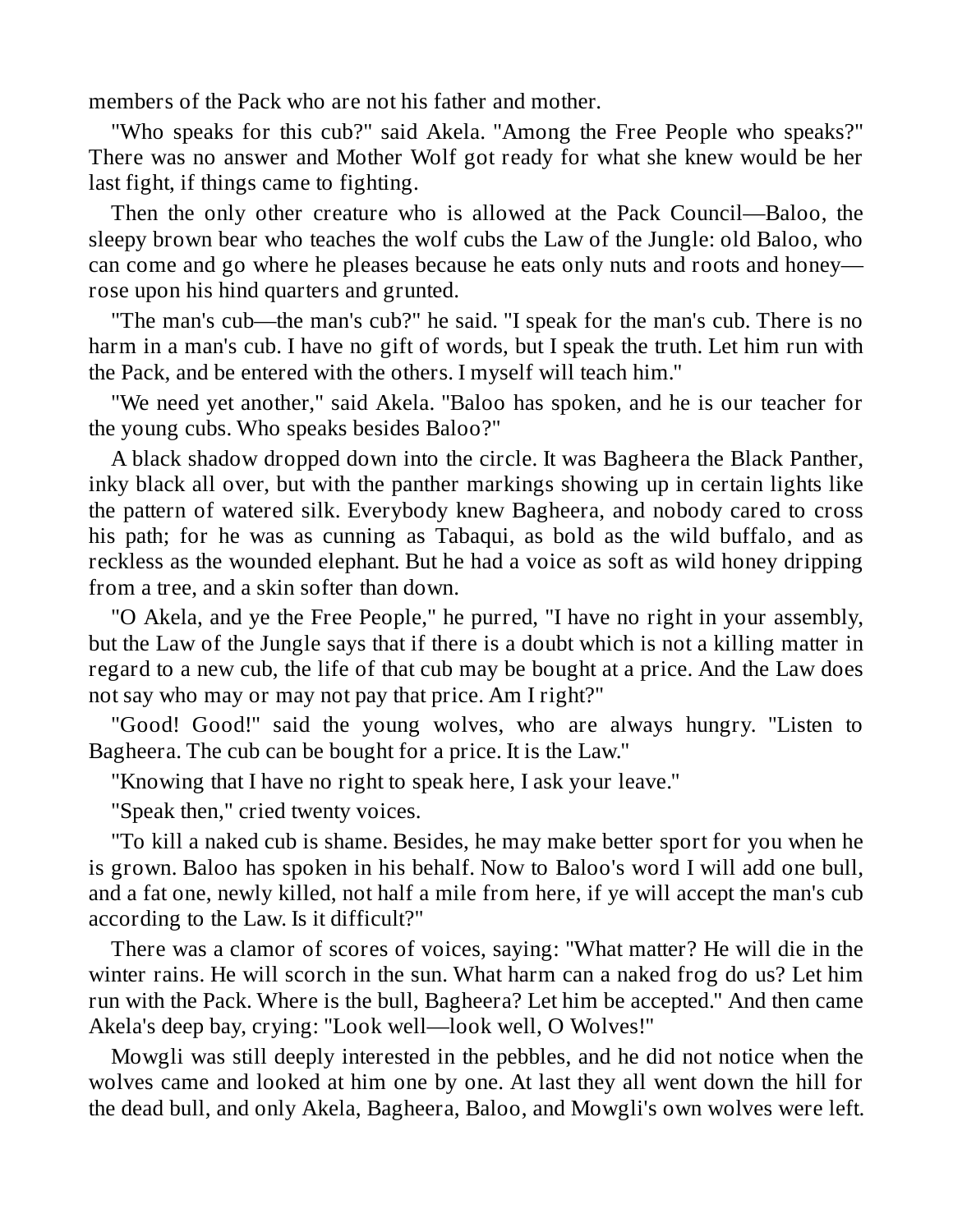Shere Khan roared still in the night, for he was very angry that Mowgli had not been handed over to him.

"Ay, roar well," said Bagheera, under his whiskers, "for the time will come when this naked thing will make thee roar to another tune, or I know nothing of man."

"It was well done," said Akela. "Men and their cubs are very wise. He may be a help in time."

"Truly, a help in time of need; for none can hope to lead the Pack forever," said Bagheera.

Akela said nothing. He was thinking of the time that comes to every leader of every pack when his strength goes from him and he gets feebler and feebler, till at last he is killed by the wolves and a new leader comes up—to be killed in his turn.

"Take him away," he said to Father Wolf, "and train him as befits one of the Free People."

And that is how Mowgli was entered into the Seeonee Wolf Pack for the price of a bull and on Baloo's good word.

Now you must be content to skip ten or eleven whole years, and only guess at all the wonderful life that Mowgli led among the wolves, because if it were written out it would fill ever so many books. He grew up with the cubs, though they, of course, were grown wolves almost before he was a child. And Father Wolf taught him his business, and the meaning of things in the jungle, till every rustle in the grass, every breath of the warm night air, every note of the owls above his head, every scratch of a bat's claws as it roosted for a while in a tree, and every splash of every little fish jumping in a pool meant just as much to him as the work of his office means to a business man. When he was not learning he sat out in the sun and slept, and ate and went to sleep again. When he felt dirty or hot he swam in the forest pools; and when he wanted honey (Baloo told him that honey and nuts were just as pleasant to eat as raw meat) he climbed up for it, and that Bagheera showed him how to do. Bagheera would lie out on a branch and call, "Come along, Little Brother," and at first Mowgli would cling like the sloth, but afterward he would fling himself through the branches almost as boldly as the gray ape. He took his place at the Council Rock, too, when the Pack met, and there he discovered that if he stared hard at any wolf, the wolf would be forced to drop his eyes, and so he used to stare for fun. At other times he would pick the long thorns out of the pads of his friends, for wolves suffer terribly from thorns and burs in their coats. He would go down the hillside into the cultivated lands by night, and look very curiously at the villagers in their huts, but he had a mistrust of men because Bagheera showed him a square box with a drop gate so cunningly hidden in the jungle that he nearly walked into it, and told him that it was a trap. He loved better than anything else to go with Bagheera into the dark warm heart of the forest, to sleep all through the drowsy day, and at night see how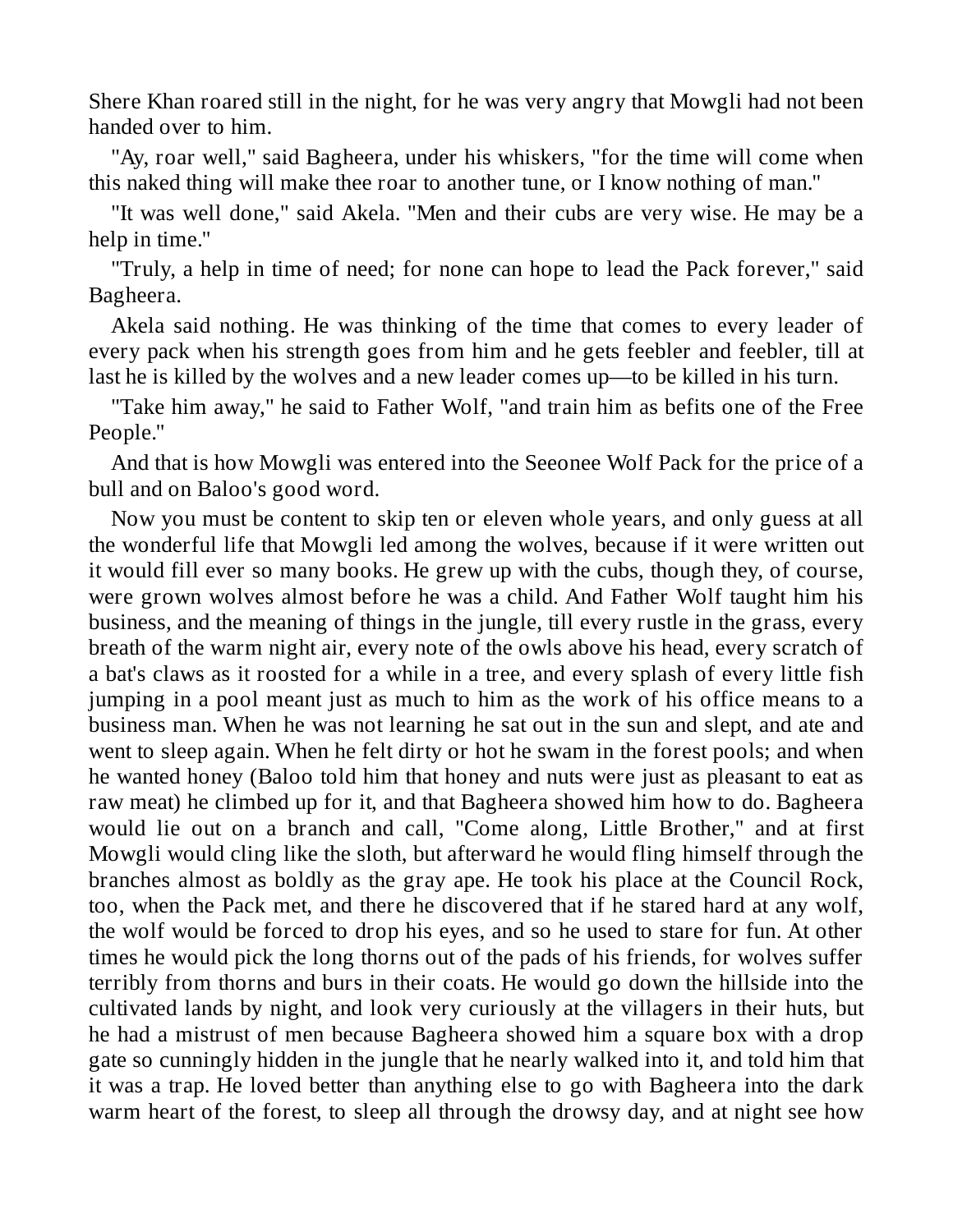Bagheera did his killing. Bagheera killed right and left as he felt hungry, and so did Mowgli—with one exception. As soon as he was old enough to understand things, Bagheera told him that he must never touch cattle because he had been bought into the Pack at the price of a bull's life. "All the jungle is thine," said Bagheera, "and thou canst kill everything that thou art strong enough to kill; but for the sake of the bull that bought thee thou must never kill or eat any cattle young or old. That is the Law of the Jungle." Mowgli obeyed faithfully.

And he grew and grew strong as a boy must grow who does not know that he is learning any lessons, and who has nothing in the world to think of except things to eat.

Mother Wolf told him once or twice that Shere Khan was not a creature to be trusted, and that some day he must kill Shere Khan. But though a young wolf would have remembered that advice every hour, Mowgli forgot it because he was only a boy—though he would have called himself a wolf if he had been able to speak in any human tongue.

Shere Khan was always crossing his path in the jungle, for as Akela grew older and feebler the lame tiger had come to be great friends with the younger wolves of the Pack, who followed him for scraps, a thing Akela would never have allowed if he had dared to push his authority to the proper bounds. Then Shere Khan would flatter them and wonder that such fine young hunters were content to be led by a dying wolf and a man's cub. "They tell me," Shere Khan would say, "that at Council ye dare not look him between the eyes." And the young wolves would growl and bristle.

Bagheera, who had eyes and ears everywhere, knew something of this, and once or twice he told Mowgli in so many words that Shere Khan would kill him some day. Mowgli would laugh and answer: "I have the Pack and I have thee; and Baloo, though he is so lazy, might strike a blow or two for my sake. Why should I be afraid?"

It was one very warm day that a new notion came to Bagheera—born of something that he had heard. Perhaps Ikki the Porcupine had told him; but he said to Mowgli when they were deep in the jungle, as the boy lay with his head on Bagheera's beautiful black skin, "Little Brother, how often have I told thee that Shere Khan is thy enemy?"

"As many times as there are nuts on that palm," said Mowgli, who, naturally, could not count. "What of it? I am sleepy, Bagheera, and Shere Khan is all long tail and loud talk—like Mao, the Peacock."

"But this is no time for sleeping. Baloo knows it; I know it; the Pack know it; and even the foolish, foolish deer know. Tabaqui has told thee too."

"Ho! ho!" said Mowgli. "Tabaqui came to me not long ago with some rude talk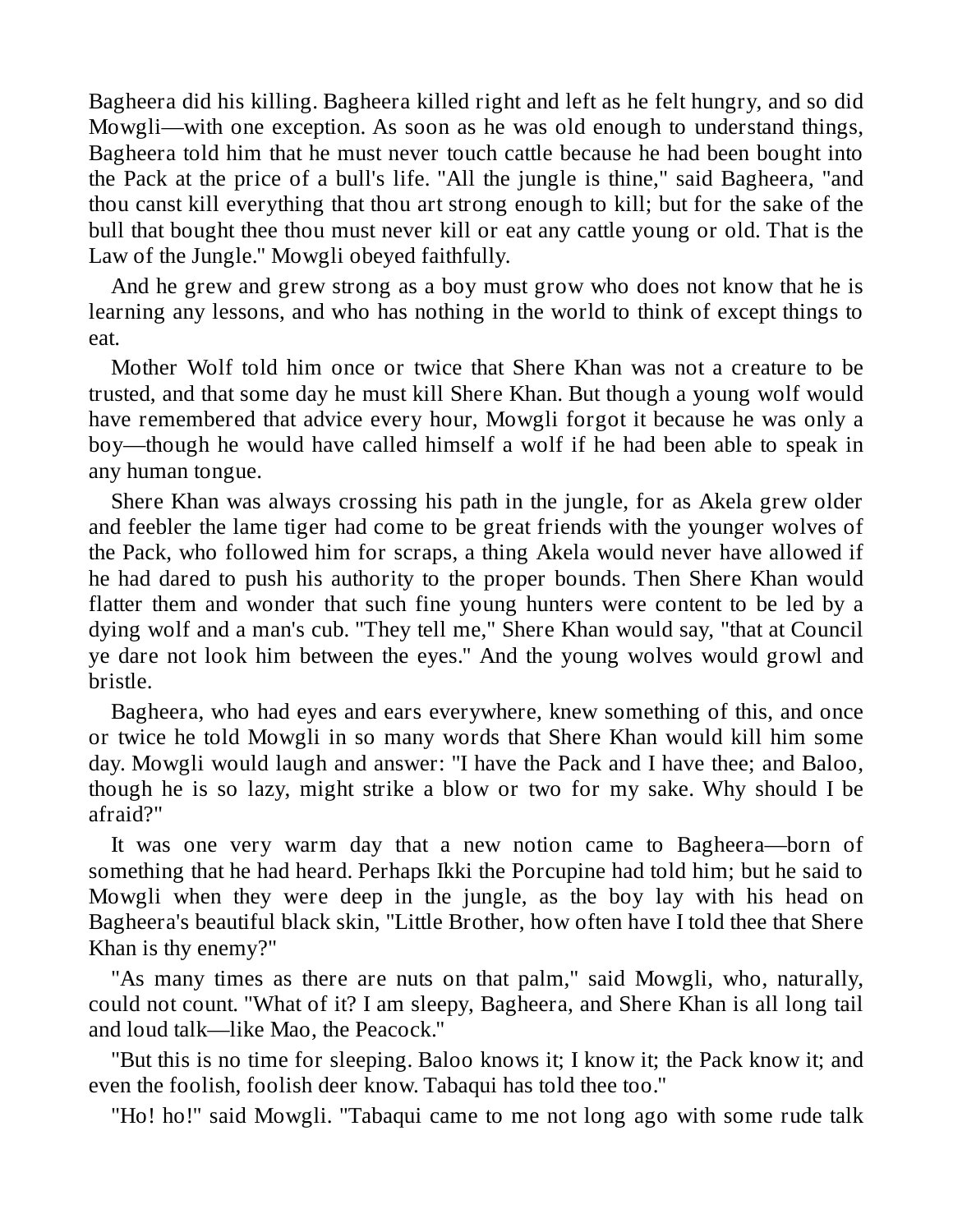that I was a naked man's cub and not fit to dig pig-nuts. But I caught Tabaqui by the tail and swung him twice against a palm-tree to teach him better manners."

"That was foolishness, for though Tabaqui is a mischief-maker, he would have told thee of something that concerned thee closely. Open those eyes, Little Brother. Shere Khan dare not kill thee in the jungle. But remember, Akela is very old, and soon the day comes when he cannot kill his buck, and then he will be leader no more. Many of the wolves that looked thee over when thou wast brought to the Council first are old too, and the young wolves believe, as Shere Khan has taught them, that a man-cub has no place with the Pack. In a little time thou wilt be a man."

"And what is a man that he should not run with his brothers?" said Mowgli. "I was born in the jungle. I have obeyed the Law of the Jungle, and there is no wolf of ours from whose paws I have not pulled a thorn. Surely they are my brothers!"

Bagheera stretched himself at full length and half shut his eyes. "Little Brother," said he, "feel under my jaw."

Mowgli put up his strong brown hand, and just under Bagheera's silky chin, where the giant rolling muscles were all hid by the glossy hair, he came upon a little bald spot.

"There is no one in the jungle that knows that I, Bagheera, carry that mark—the mark of the collar; and yet, Little Brother, I was born among men, and it was among men that my mother died—in the cages of the king's palace at Oodeypore. It was because of this that I paid the price for thee at the Council when thou wast a little naked cub. Yes, I too was born among men. I had never seen the jungle. They fed me behind bars from an iron pan till one night I felt that I was Bagheera—the Panther and no man's plaything, and I broke the silly lock with one blow of my paw and came away. And because I had learned the ways of men, I became more terrible in the jungle than Shere Khan. Is it not so?"

"Yes," said Mowgli, "all the jungle fear Bagheera—all except Mowgli."

"Oh, thou art a man's cub," said the Black Panther very tenderly. "And even as I returned to my jungle, so thou must go back to men at last—to the men who are thy brothers—if thou art not killed in the Council."

"But why—but why should any wish to kill me?" said Mowgli.

"Look at me," said Bagheera. And Mowgli looked at him steadily between the eyes. The big panther turned his head away in half a minute.

"That is why," he said, shifting his paw on the leaves. "Not even I can look thee between the eyes, and I was born among men, and I love thee, Little Brother. The others they hate thee because their eyes cannot meet thine; because thou art wise; because thou hast pulled out thorns from their feet—because thou art a man."

"I did not know these things," said Mowgli sullenly, and he frowned under his heavy black eyebrows.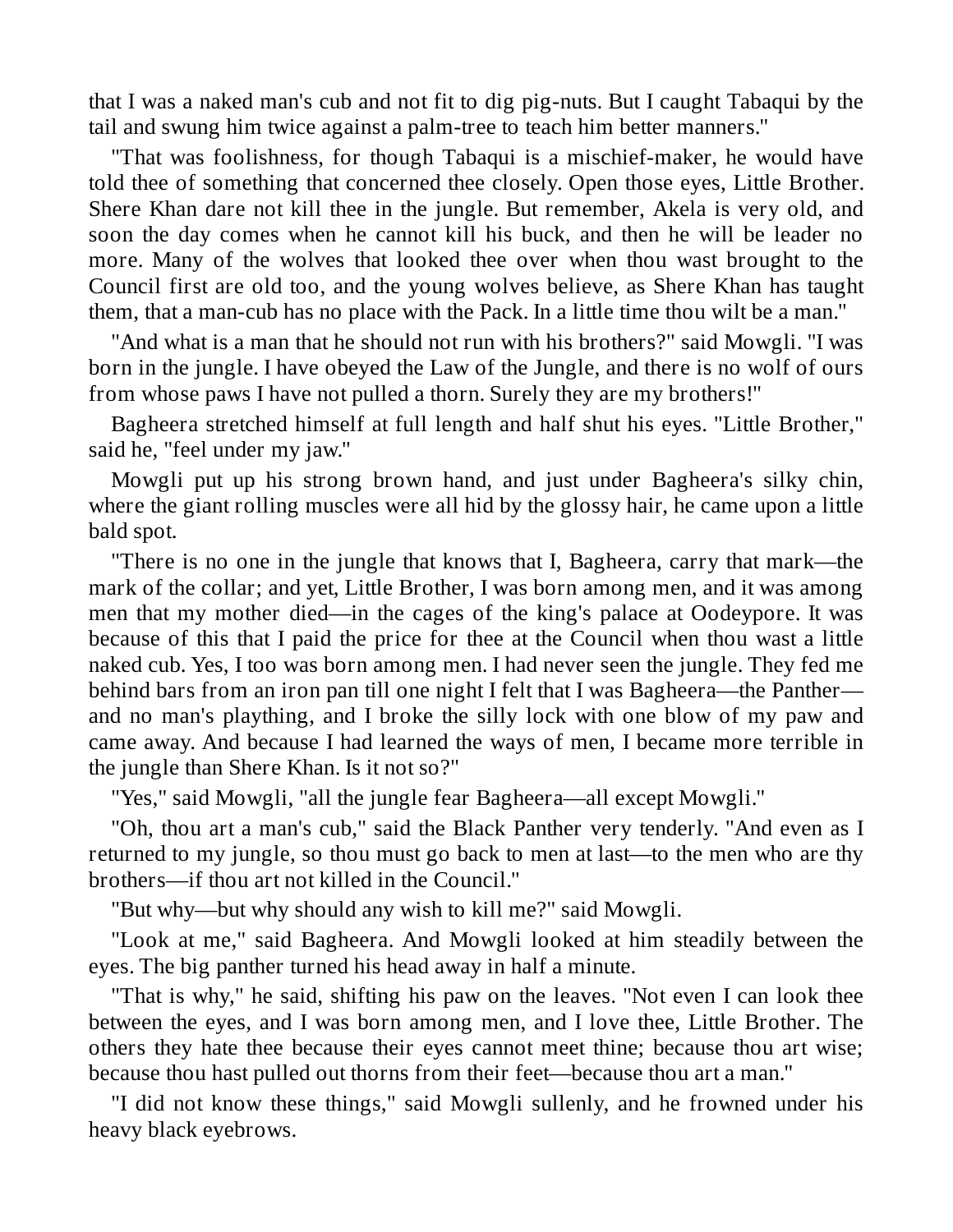"What is the Law of the Jungle? Strike first and then give tongue. By thy very carelessness they know that thou art a man. But be wise. It is in my heart that when Akela misses his next kill—and at each hunt it costs him more to pin the buck—the Pack will turn against him and against thee. They will hold a jungle Council at the Rock, and then—and then—I have it!" said Bagheera, leaping up. "Go thou down quickly to the men's huts in the valley, and take some of the Red Flower which they grow there, so that when the time comes thou mayest have even a stronger friend than I or Baloo or those of the Pack that love thee. Get the Red Flower."

By Red Flower Bagheera meant fire, only no creature in the jungle will call fire by its proper name. Every beast lives in deadly fear of it, and invents a hundred ways of describing it.

"The Red Flower?" said Mowgli. "That grows outside their huts in the twilight. I will get some."

"There speaks the man's cub," said Bagheera proudly. "Remember that it grows in little pots. Get one swiftly, and keep it by thee for time of need."

"Good!" said Mowgli. "I go. But art thou sure, O my Bagheera"—he slipped his arm around the splendid neck and looked deep into the big eyes—"art thou sure that all this is Shere Khan's doing?"

"By the Broken Lock that freed me, I am sure, Little Brother."

"Then, by the Bull that bought me, I will pay Shere Khan full tale for this, and it may be a little over," said Mowgli, and he bounded away.

"That is a man. That is all a man," said Bagheera to himself, lying down again. "Oh, Shere Khan, never was a blacker hunting than that frog-hunt of thine ten years ago!"

Mowgli was far and far through the forest, running hard, and his heart was hot in him. He came to the cave as the evening mist rose, and drew breath, and looked down the valley. The cubs were out, but Mother Wolf, at the back of the cave, knew by his breathing that something was troubling her frog.

"What is it, Son?" she said.

"Some bat's chatter of Shere Khan," he called back. "I hunt among the plowed fields tonight," and he plunged downward through the bushes, to the stream at the bottom of the valley. There he checked, for he heard the yell of the Pack hunting, heard the bellow of a hunted Sambhur, and the snort as the buck turned at bay. Then there were wicked, bitter howls from the young wolves: "Akela! Akela! Let the Lone Wolf show his strength. Room for the leader of the Pack! Spring, Akela!"

The Lone Wolf must have sprung and missed his hold, for Mowgli heard the snap of his teeth and then a yelp as the Sambhur knocked him over with his forefoot.

He did not wait for anything more, but dashed on; and the yells grew fainter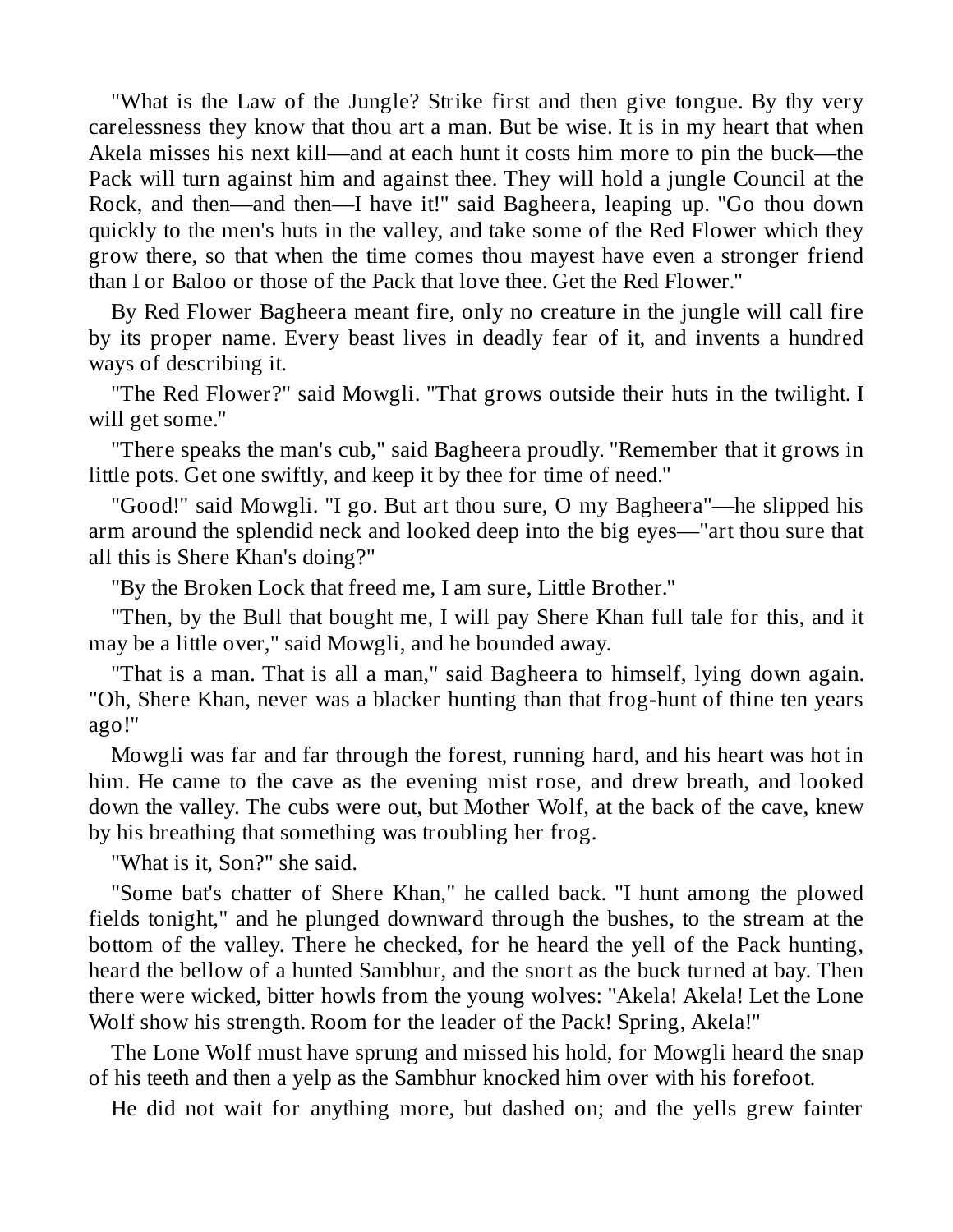behind him as he ran into the croplands where the villagers lived.

"Bagheera spoke truth," he panted, as he nestled down in some cattle fodder by the window of a hut. "To-morrow is one day both for Akela and for me."

Then he pressed his face close to the window and watched the fire on the hearth. He saw the husbandman's wife get up and feed it in the night with black lumps. And when the morning came and the mists were all white and cold, he saw the man's child pick up a wicker pot plastered inside with earth, fill it with lumps of red-hot charcoal, put it under his blanket, and go out to tend the cows in the byre.

"Is that all?" said Mowgli. "If a cub can do it, there is nothing to fear." So he strode round the corner and met the boy, took the pot from his hand, and disappeared into the mist while the boy howled with fear.

"They are very like me," said Mowgli, blowing into the pot as he had seen the woman do. "This thing will die if I do not give it things to eat"; and he dropped twigs and dried bark on the red stuff. Halfway up the hill he met Bagheera with the morning dew shining like moonstones on his coat.

"Akela has missed," said the Panther. "They would have killed him last night, but they needed thee also. They were looking for thee on the hill."

"I was among the plowed lands. I am ready. See!" Mowgli held up the fire-pot.

"Good! Now, I have seen men thrust a dry branch into that stuff, and presently the Red Flower blossomed at the end of it. Art thou not afraid?"

"No. Why should I fear? I remember now—if it is not a dream—how, before I was a Wolf, I lay beside the Red Flower, and it was warm and pleasant."

All that day Mowgli sat in the cave tending his fire pot and dipping dry branches into it to see how they looked. He found a branch that satisfied him, and in the evening when Tabaqui came to the cave and told him rudely enough that he was wanted at the Council Rock, he laughed till Tabaqui ran away. Then Mowgli went to the Council, still laughing.

Akela the Lone Wolf lay by the side of his rock as a sign that the leadership of the Pack was open, and Shere Khan with his following of scrap-fed wolves walked to and fro openly being flattered. Bagheera lay close to Mowgli, and the fire pot was between Mowgli's knees. When they were all gathered together, Shere Khan began to speak—a thing he would never have dared to do when Akela was in his prime.

"He has no right," whispered Bagheera. "Say so. He is a dog's son. He will be frightened."

Mowgli sprang to his feet. "Free People," he cried, "does Shere Khan lead the Pack? What has a tiger to do with our leadership?"

"Seeing that the leadership is yet open, and being asked to speak—" Shere Khan began.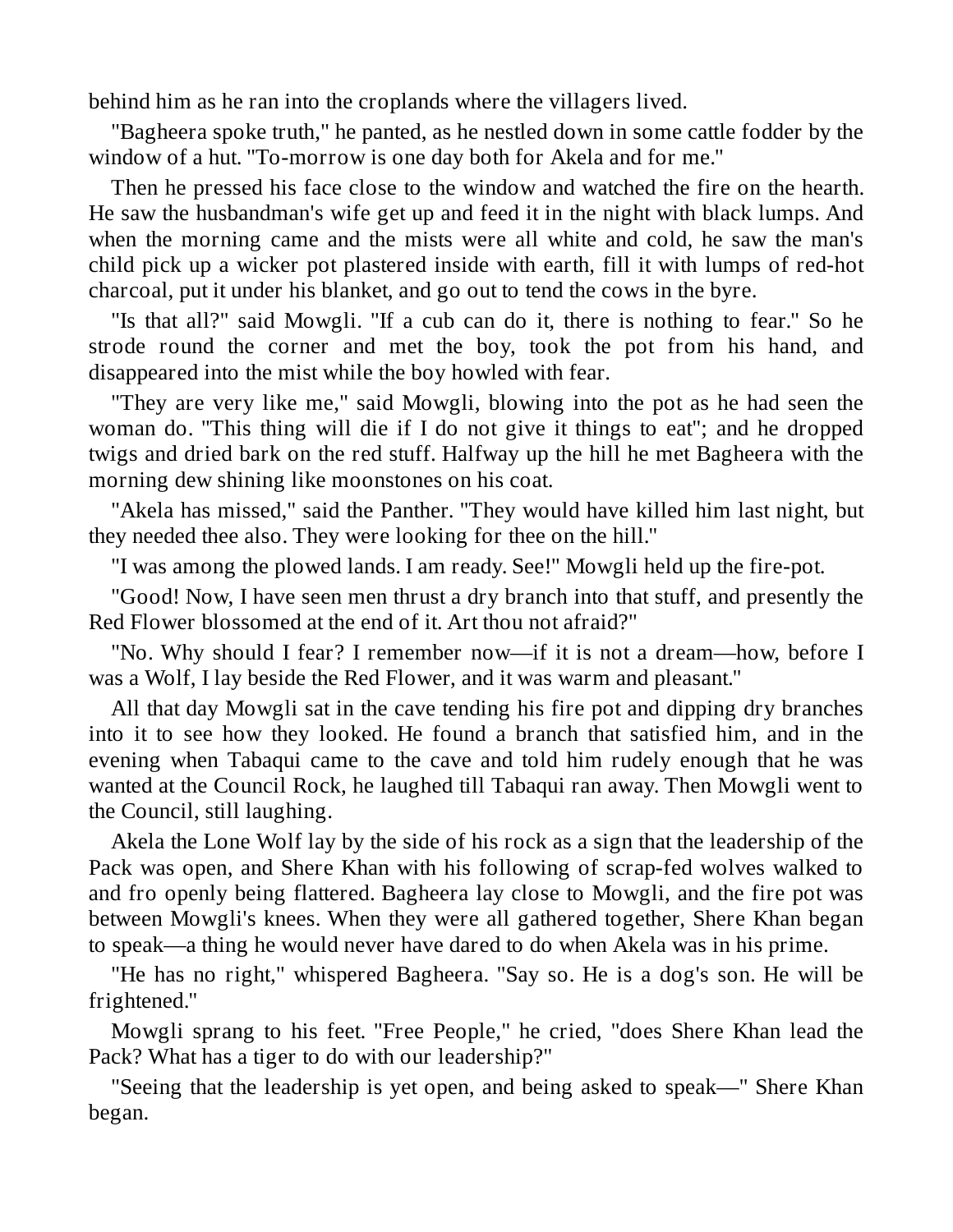"By whom?" said Mowgli. "Are we all jackals, to fawn on this cattle butcher? The leadership of the Pack is with the Pack alone."

There were yells of "Silence, thou man's cub!" "Let him speak. He has kept our Law"; and at last the seniors of the Pack thundered: "Let the Dead Wolf speak." When a leader of the Pack has missed his kill, he is called the Dead Wolf as long as he lives, which is not long.

Akela raised his old head wearily:—

"Free People, and ye too, jackals of Shere Khan, for twelve seasons I have led ye to and from the kill, and in all that time not one has been trapped or maimed. Now I have missed my kill. Ye know how that plot was made. Ye know how ye brought me up to an untried buck to make my weakness known. It was cleverly done. Your right is to kill me here on the Council Rock, now. Therefore, I ask, who comes to make an end of the Lone Wolf? For it is my right, by the Law of the Jungle, that ye come one by one."

There was a long hush, for no single wolf cared to fight Akela to the death. Then Shere Khan roared: "Bah! What have we to do with this toothless fool? He is doomed to die! It is the man-cub who has lived too long. Free People, he was my meat from the first. Give him to me. I am weary of this man-wolf folly. He has troubled the jungle for ten seasons. Give me the man-cub, or I will hunt here always, and not give you one bone. He is a man, a man's child, and from the marrow of my bones I hate him!"

Then more than half the Pack yelled: "A man! A man! What has a man to do with us? Let him go to his own place."

"And turn all the people of the villages against us?" clamored Shere Khan. "No, give him to me. He is a man, and none of us can look him between the eyes."

Akela lifted his head again and said, "He has eaten our food. He has slept with us. He has driven game for us. He has broken no word of the Law of the Jungle."

"Also, I paid for him with a bull when he was accepted. The worth of a bull is little, but Bagheera's honor is something that he will perhaps fight for," said Bagheera in his gentlest voice.

"A bull paid ten years ago!" the Pack snarled. "What do we care for bones ten years old?"

"Or for a pledge?" said Bagheera, his white teeth bared under his lip. "Well are ye called the Free People!"

"No man's cub can run with the people of the jungle," howled Shere Khan. "Give him to me!"

"He is our brother in all but blood," Akela went on, "and ye would kill him here! In truth, I have lived too long. Some of ye are eaters of cattle, and of others I have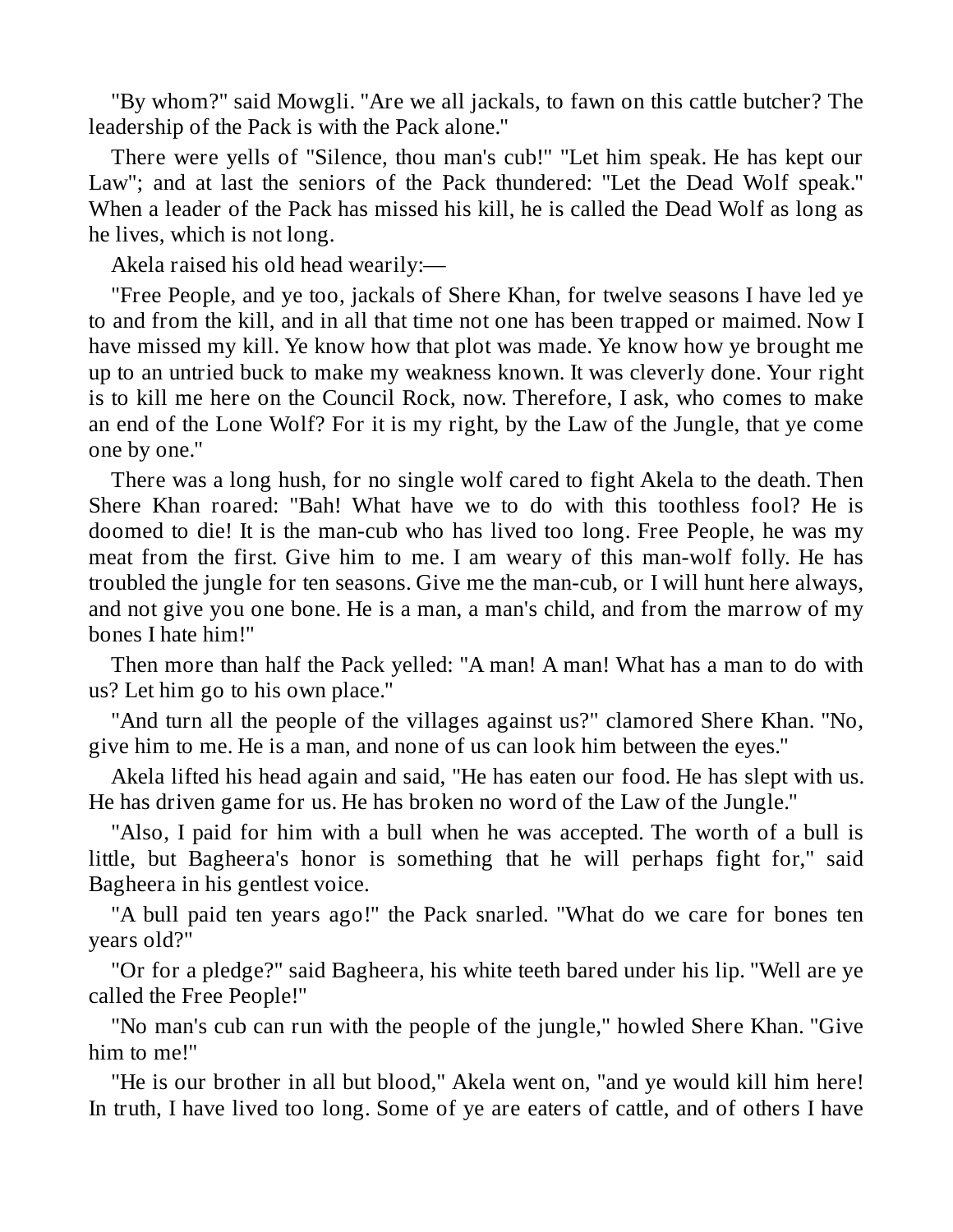heard that, under Shere Khan's teaching, ye go by dark night and snatch children from the villager's doorstep. Therefore I know ye to be cowards, and it is to cowards I speak. It is certain that I must die, and my life is of no worth, or I would offer that in the man-cub's place. But for the sake of the Honor of the Pack,—a little matter that by being without a leader ye have forgotten,—I promise that if ye let the man-cub go to his own place, I will not, when my time comes to die, bare one tooth against ye. I will die without fighting. That will at least save the Pack three lives. More I cannot do; but if ye will, I can save ye the shame that comes of killing a brother against whom there is no fault—a brother spoken for and bought into the Pack according to the Law of the Jungle."

"He is a man—a man—a man!" snarled the Pack. And most of the wolves began to gather round Shere Khan, whose tail was beginning to switch.

"Now the business is in thy hands," said Bagheera to Mowgli. "We can do no more except fight."

Mowgli stood upright—the fire pot in his hands. Then he stretched out his arms, and yawned in the face of the Council; but he was furious with rage and sorrow, for, wolflike, the wolves had never told him how they hated him. "Listen you!" he cried. "There is no need for this dog's jabber. Ye have told me so often tonight that I am a man (and indeed I would have been a wolf with you to my life's end) that I feel your words are true. So I do not call ye my brothers any more, but sag [dogs], as a man should. What ye will do, and what ye will not do, is not yours to say. That matter is with me; and that we may see the matter more plainly, I, the man, have brought here a little of the Red Flower which ye, dogs, fear."

He flung the fire pot on the ground, and some of the red coals lit a tuft of dried moss that flared up, as all the Council drew back in terror before the leaping flames.

Mowgli thrust his dead branch into the fire till the twigs lit and crackled, and whirled it above his head among the cowering wolves.

"Thou art the master," said Bagheera in an undertone. "Save Akela from the death. He was ever thy friend."

Akela, the grim old wolf who had never asked for mercy in his life, gave one piteous look at Mowgli as the boy stood all naked, his long black hair tossing over his shoulders in the light of the blazing branch that made the shadows jump and quiver.

"Good!" said Mowgli, staring round slowly. "I see that ye are dogs. I go from you to my own people—if they be my own people. The jungle is shut to me, and I must forget your talk and your companionship. But I will be more merciful than ye are. Because I was all but your brother in blood, I promise that when I am a man among men I will not betray ye to men as ye have betrayed me." He kicked the fire with his foot, and the sparks flew up. "There shall be no war between any of us in the Pack.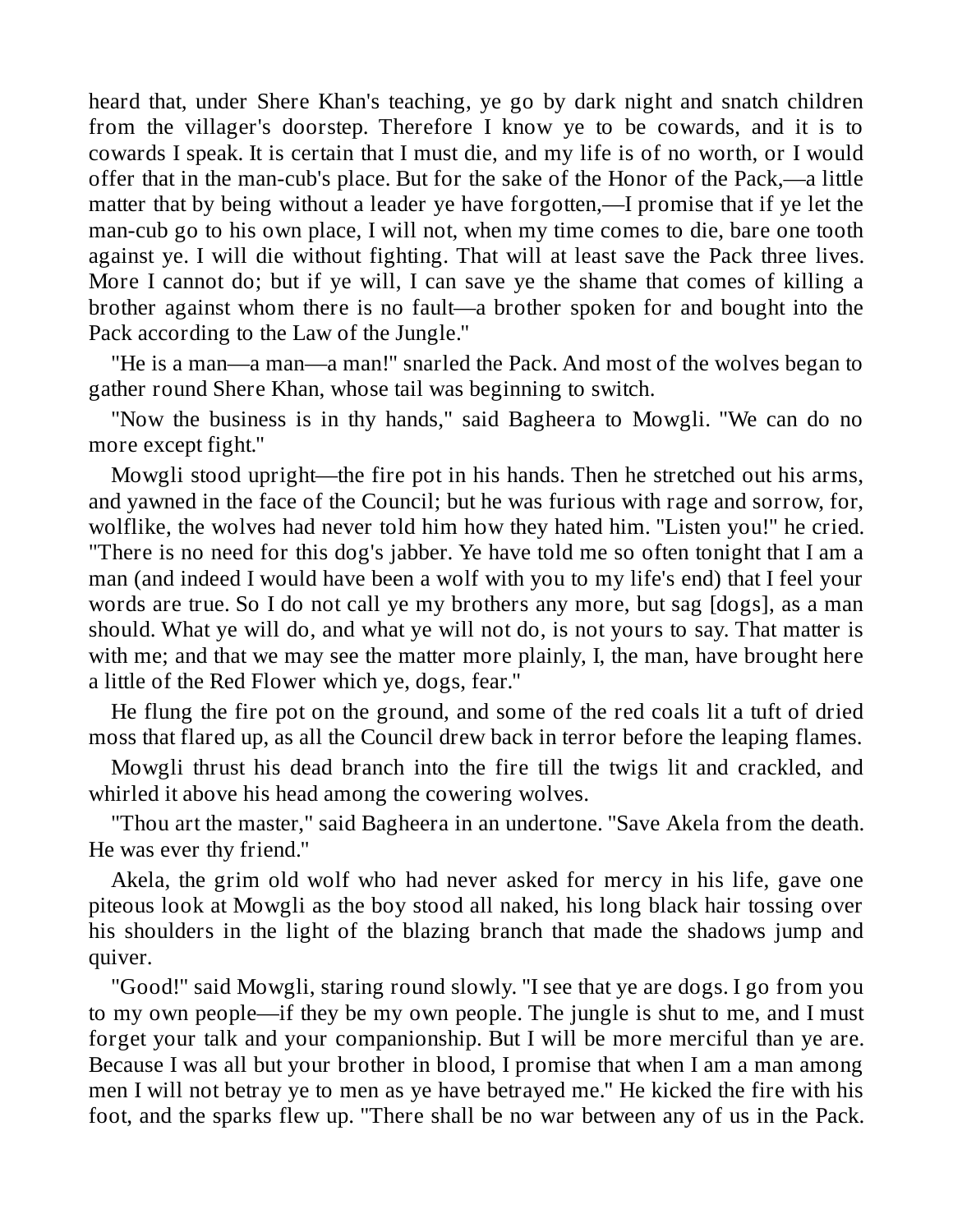But here is a debt to pay before I go." He strode forward to where Shere Khan sat blinking stupidly at the flames, and caught him by the tuft on his chin. Bagheera followed in case of accidents. "Up, dog!" Mowgli cried. "Up, when a man speaks, or I will set that coat ablaze!"

Shere Khan's ears lay flat back on his head, and he shut his eyes, for the blazing branch was very near.

"This cattle-killer said he would kill me in the Council because he had not killed me when I was a cub. Thus and thus, then, do we beat dogs when we are men. Stir a whisker, Lungri, and I ram the Red Flower down thy gullet!" He beat Shere Khan over the head with the branch, and the tiger whimpered and whined in an agony of fear.

"Pah! Singed jungle cat—go now! But remember when next I come to the Council Rock, as a man should come, it will be with Shere Khan's hide on my head. For the rest, Akela goes free to live as he pleases. Ye will not kill him, because that is not my will. Nor do I think that ye will sit here any longer, lolling out your tongues as though ye were somebodies, instead of dogs whom I drive out—thus! Go!" The fire was burning furiously at the end of the branch, and Mowgli struck right and left round the circle, and the wolves ran howling with the sparks burning their fur. At last there were only Akela, Bagheera, and perhaps ten wolves that had taken Mowgli's part. Then something began to hurt Mowgli inside him, as he had never been hurt in his life before, and he caught his breath and sobbed, and the tears ran down his face.

"What is it? What is it?" he said. "I do not wish to leave the jungle, and I do not know what this is. Am I dying, Bagheera?"

"No, Little Brother. That is only tears such as men use," said Bagheera. "Now I know thou art a man, and a man's cub no longer. The jungle is shut indeed to thee henceforward. Let them fall, Mowgli. They are only tears." So Mowgli sat and cried as though his heart would break; and he had never cried in all his life before.

"Now," he said, "I will go to men. But first I must say farewell to my mother." And he went to the cave where she lived with Father Wolf, and he cried on her coat, while the four cubs howled miserably.

"Ye will not forget me?" said Mowgli.

"Never while we can follow a trail," said the cubs. "Come to the foot of the hill when thou art a man, and we will talk to thee; and we will come into the croplands to play with thee by night."

"Come soon!" said Father Wolf. "Oh, wise little frog, come again soon; for we be old, thy mother and I."

"Come soon," said Mother Wolf, "little naked son of mine. For, listen, child of man, I loved thee more than ever I loved my cubs."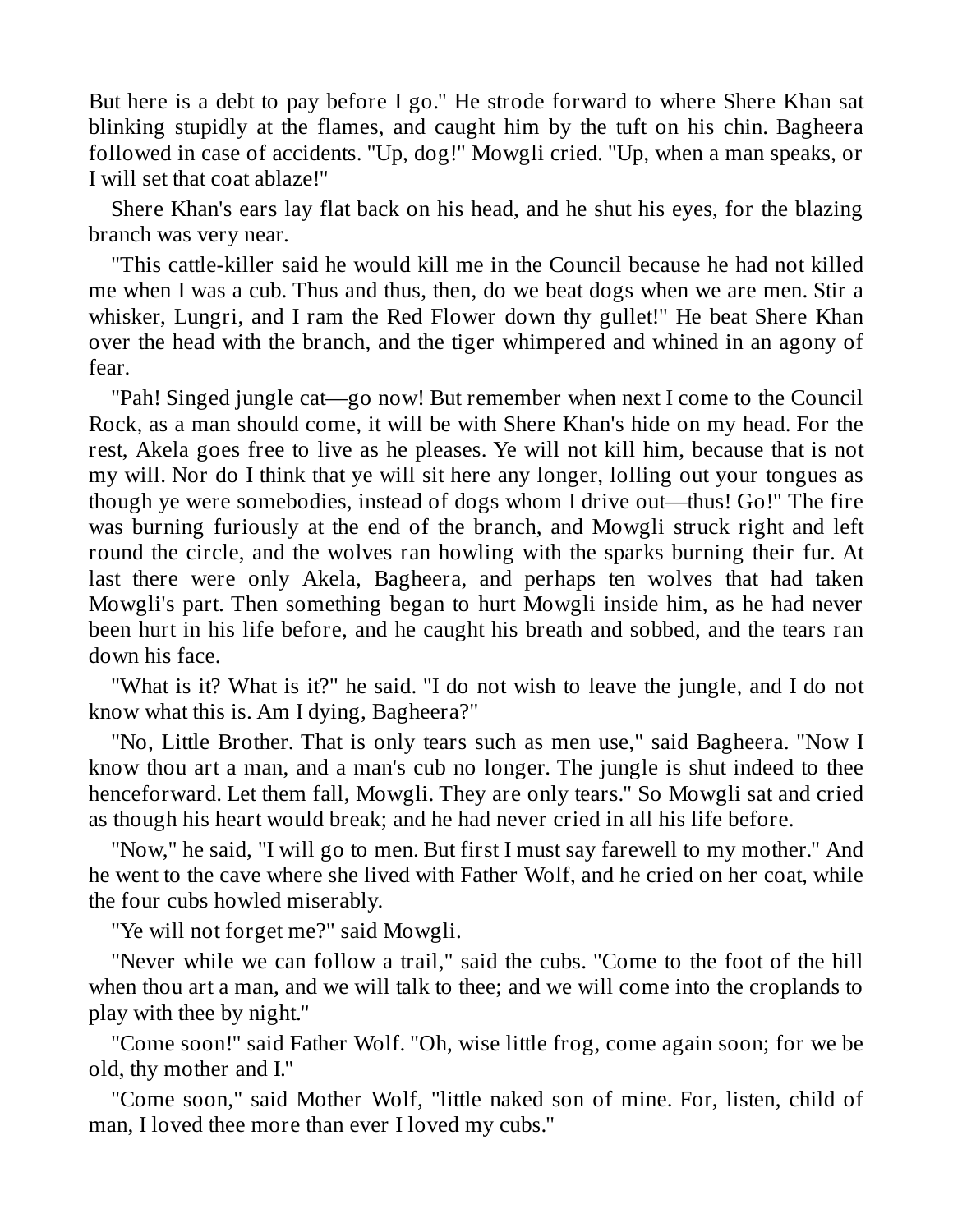"I will surely come," said Mowgli. "And when I come it will be to lay out Shere Khan's hide upon the Council Rock. Do not forget me! Tell them in the jungle never to forget me!"

<span id="page-19-0"></span>The dawn was beginning to break when Mowgli went down the hillside alone, to meet those mysterious things that are called men.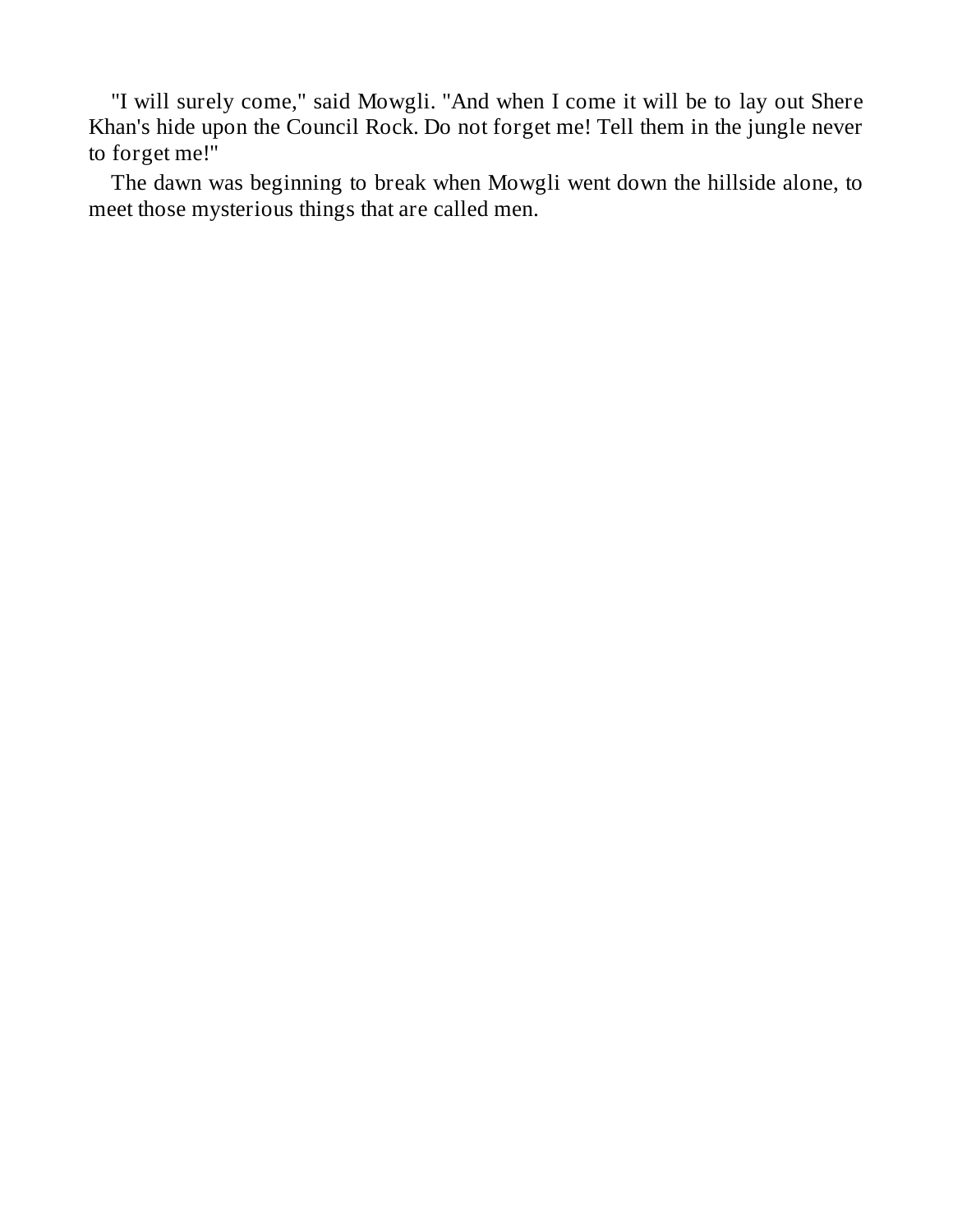### **Hunting-Song of the Seeonee Pack**

As the dawn was breaking the Sambhur belled Once, twice and again! And a doe leaped up, and a doe leaped up From the pond in the wood where the wild deer sup. This I, scouting alone, beheld, Once, twice and again!

As the dawn was breaking the Sambhur belled Once, twice and again! And a wolf stole back, and a wolf stole back To carry the word to the waiting pack, And we sought and we found and we bayed on his track Once, twice and again!

As the dawn was breaking the Wolf Pack yelled Once, twice and again! Feet in the jungle that leave no mark!

<span id="page-20-0"></span>Eyes that can see in the dark—the dark! Tongue—give tongue to it! Hark! O hark! Once, twice and again!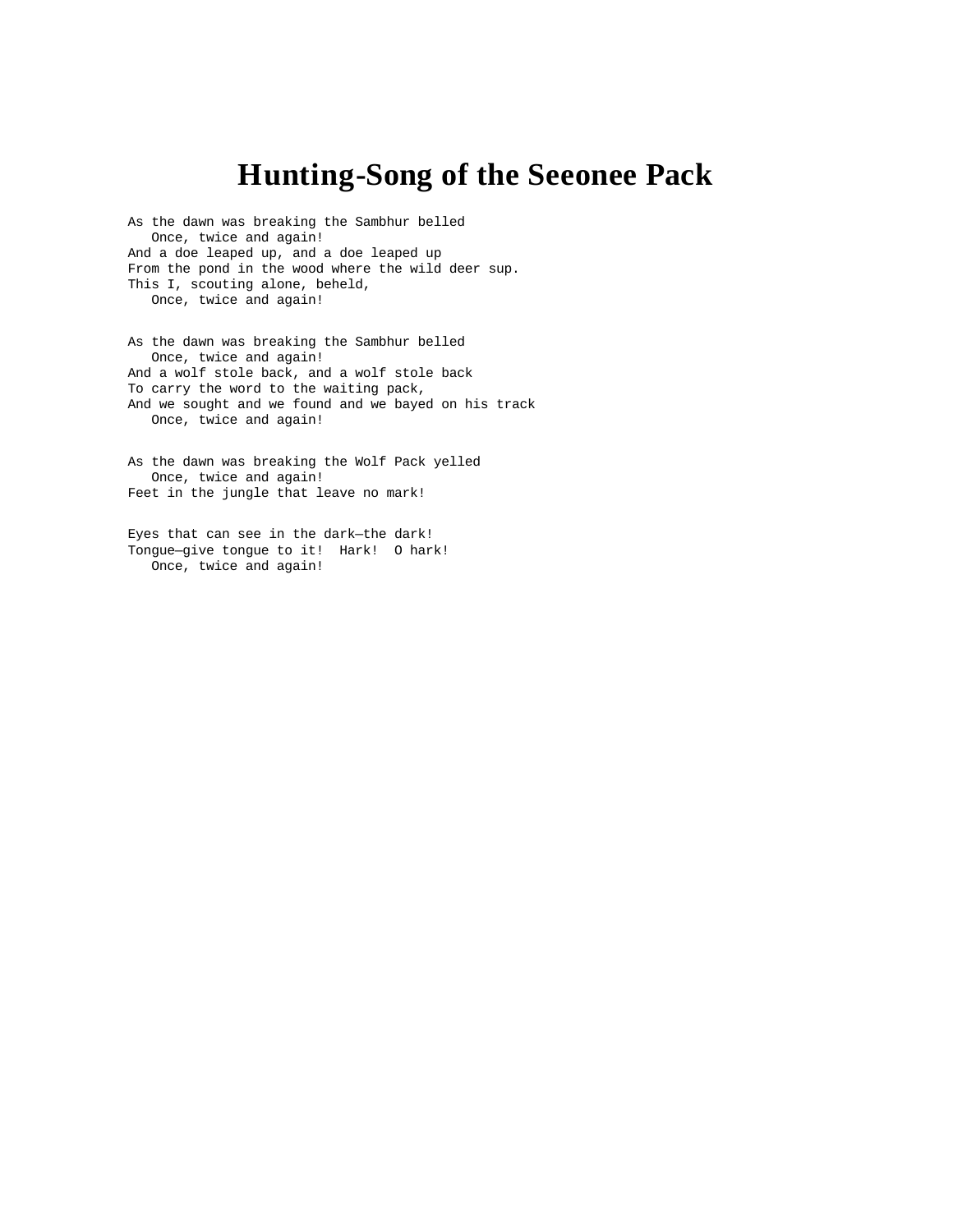#### **Kaa's Hunting**

| His spots are the joy of the Leopard: his horns are the<br>Buffalo's pride.        |
|------------------------------------------------------------------------------------|
| Be clean, for the strength of the hunter is known by the<br>gloss of his hide.     |
| If ye find that the Bullock can toss you, or the heavy-browed<br>Sambhur can gore; |
| Ye need not stop work to inform us: we knew it ten seasons<br>before.              |
| Oppress not the cubs of the stranger, but hail them as Sister<br>and Brother,      |
| For though they are little and fubsy, it may be the Bear is<br>their mother.       |
| "There is none like to me!" says the Cub in the pride of his<br>earliest kill;     |
| But the jungle is large and the Cub he is small. Let him<br>think and be still.    |
| Maxims of Baloo                                                                    |

All that is told here happened some time before Mowgli was turned out of the Seeonee Wolf Pack, or revenged himself on Shere Khan the tiger. It was in the days when Baloo was teaching him the Law of the Jungle. The big, serious, old brown bear was delighted to have so quick a pupil, for the young wolves will only learn as much of the Law of the Jungle as applies to their own pack and tribe, and run away as soon as they can repeat the Hunting Verse—"Feet that make no noise; eyes that can see in the dark; ears that can hear the winds in their lairs, and sharp white teeth, all these things are the marks of our brothers except Tabaqui the Jackal and the Hyaena whom we hate." But Mowgli, as a man-cub, had to learn a great deal more than this. Sometimes Bagheera the Black Panther would come lounging through the jungle to see how his pet was getting on, and would purr with his head against a tree while Mowgli recited the day's lesson to Baloo. The boy could climb almost as well as he could swim, and swim almost as well as he could run. So Baloo, the Teacher of the Law, taught him the Wood and Water Laws: how to tell a rotten branch from a sound one; how to speak politely to the wild bees when he came upon a hive of them fifty feet above ground; what to say to Mang the Bat when he disturbed him in the branches at midday; and how to warn the water-snakes in the pools before he splashed down among them. None of the Jungle People like being disturbed, and all are very ready to fly at an intruder. Then, too, Mowgli was taught the Strangers' Hunting Call, which must be repeated aloud till it is answered, whenever one of the Jungle-People hunts outside his own grounds. It means, translated, "Give me leave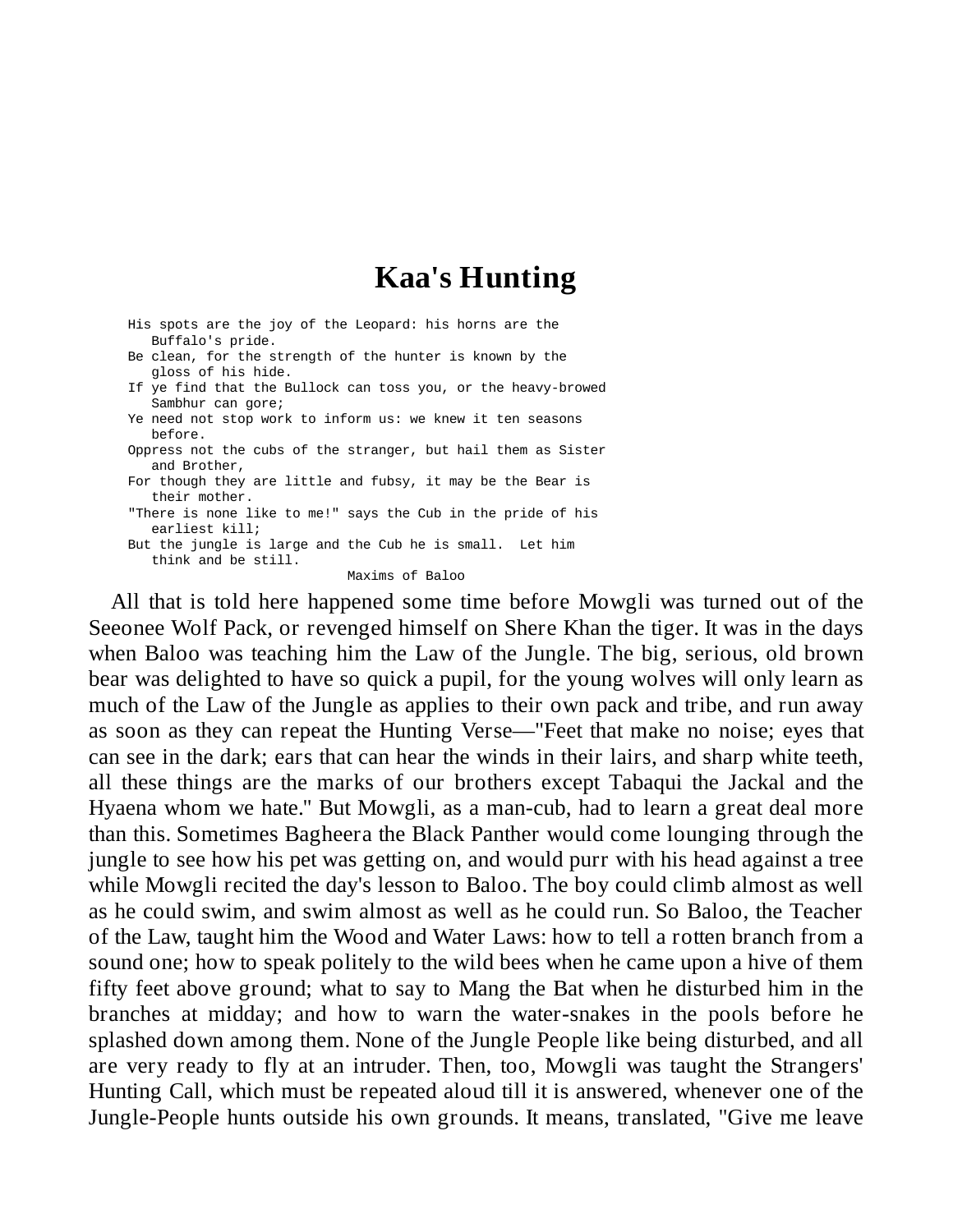to hunt here because I am hungry." And the answer is, "Hunt then for food, but not for pleasure."

All this will show you how much Mowgli had to learn by heart, and he grew very tired of saying the same thing over a hundred times. But, as Baloo said to Bagheera, one day when Mowgli had been cuffed and run off in a temper, "A man's cub is a man's cub, and he must learn all the Law of the Jungle."

"But think how small he is," said the Black Panther, who would have spoiled Mowgli if he had had his own way. "How can his little head carry all thy long talk?"

"Is there anything in the jungle too little to be killed? No. That is why I teach him these things, and that is why I hit him, very softly, when he forgets."

"Softly! What dost thou know of softness, old Iron-feet?" Bagheera grunted. "His face is all bruised today by thy—softness. Ugh."

"Better he should be bruised from head to foot by me who love him than that he should come to harm through ignorance," Baloo answered very earnestly. "I am now teaching him the Master Words of the Jungle that shall protect him with the birds and the Snake People, and all that hunt on four feet, except his own pack. He can now claim protection, if he will only remember the words, from all in the jungle. Is not that worth a little beating?"

"Well, look to it then that thou dost not kill the man-cub. He is no tree trunk to sharpen thy blunt claws upon. But what are those Master Words? I am more likely to give help than to ask it"—Bagheera stretched out one paw and admired the steelblue, ripping-chisel talons at the end of it—"still I should like to know."

"I will call Mowgli and he shall say them—if he will. Come, Little Brother!"

"My head is ringing like a bee tree," said a sullen little voice over their heads, and Mowgli slid down a tree trunk very angry and indignant, adding as he reached the ground: "I come for Bagheera and not for thee, fat old Baloo!"

"That is all one to me," said Baloo, though he was hurt and grieved. "Tell Bagheera, then, the Master Words of the Jungle that I have taught thee this day."

"Master Words for which people?" said Mowgli, delighted to show off. "The jungle has many tongues. I know them all."

"A little thou knowest, but not much. See, O Bagheera, they never thank their teacher. Not one small wolfling has ever come back to thank old Baloo for his teachings. Say the word for the Hunting-People, then—great scholar."

"We be of one blood, ye and I," said Mowgli, giving the words the Bear accent which all the Hunting People use.

"Good. Now for the birds."

Mowgli repeated, with the Kite's whistle at the end of the sentence.

"Now for the Snake-People," said Bagheera.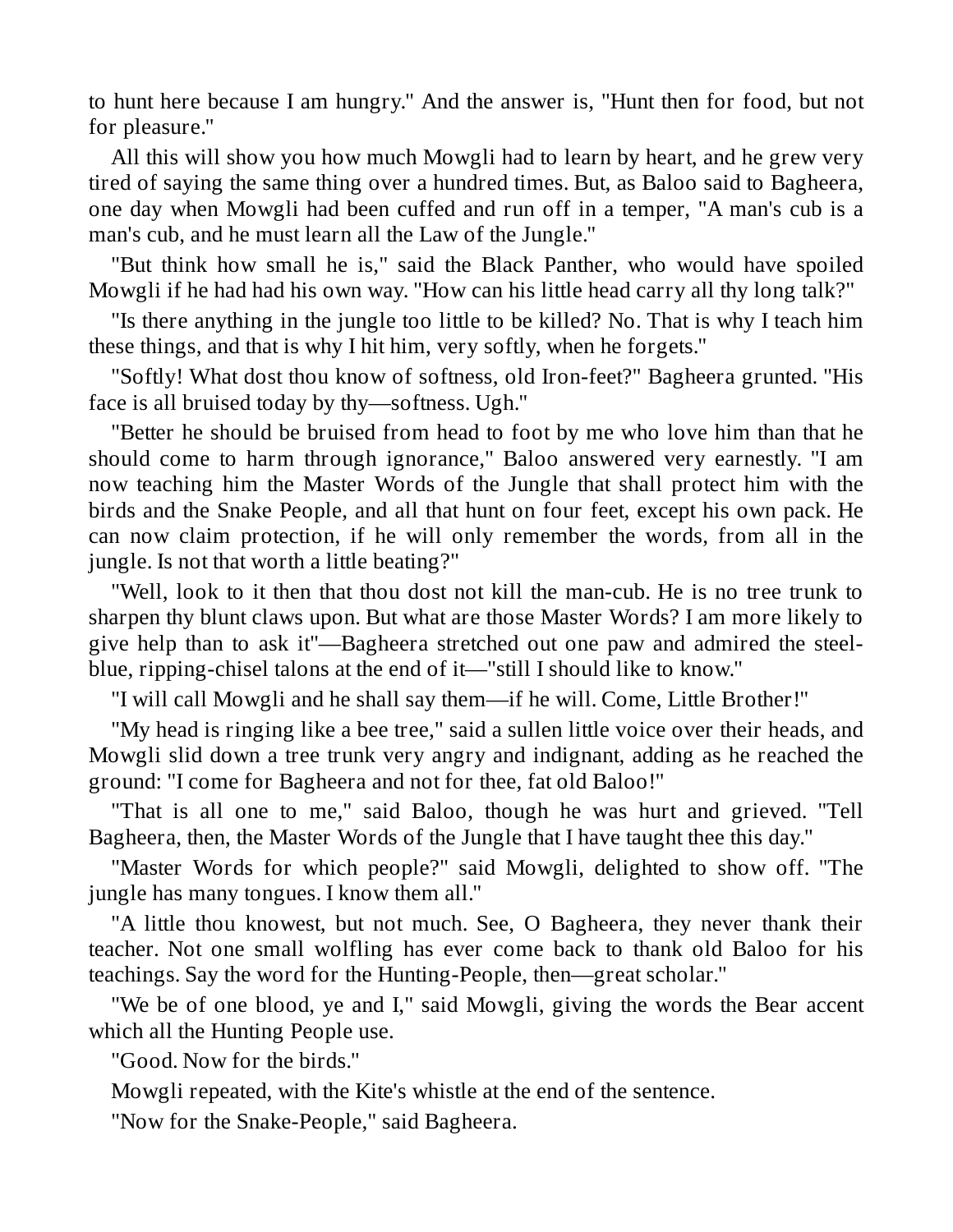The answer was a perfectly indescribable hiss, and Mowgli kicked up his feet behind, clapped his hands together to applaud himself, and jumped on to Bagheera's back, where he sat sideways, drumming with his heels on the glossy skin and making the worst faces he could think of at Baloo.

"There—there! That was worth a little bruise," said the brown bear tenderly. "Some day thou wilt remember me." Then he turned aside to tell Bagheera how he had begged the Master Words from Hathi the Wild Elephant, who knows all about these things, and how Hathi had taken Mowgli down to a pool to get the Snake Word from a water-snake, because Baloo could not pronounce it, and how Mowgli was now reasonably safe against all accidents in the jungle, because neither snake, bird, nor beast would hurt him.

"No one then is to be feared," Baloo wound up, patting his big furry stomach with pride.

"Except his own tribe," said Bagheera, under his breath; and then aloud to Mowgli, "Have a care for my ribs, Little Brother! What is all this dancing up and down?"

Mowgli had been trying to make himself heard by pulling at Bagheera's shoulder fur and kicking hard. When the two listened to him he was shouting at the top of his voice, "And so I shall have a tribe of my own, and lead them through the branches all day long."

"What is this new folly, little dreamer of dreams?" said Bagheera.

"Yes, and throw branches and dirt at old Baloo," Mowgli went on. "They have promised me this. Ah!"

"Whoof!" Baloo's big paw scooped Mowgli off Bagheera's back, and as the boy lay between the big fore-paws he could see the Bear was angry.

"Mowgli," said Baloo, "thou hast been talking with the Bandar-log—the Monkey People."

Mowgli looked at Bagheera to see if the Panther was angry too, and Bagheera's eyes were as hard as jade stones.

"Thou hast been with the Monkey People—the gray apes—the people without a law—the eaters of everything. That is great shame."

"When Baloo hurt my head," said Mowgli (he was still on his back), "I went away, and the gray apes came down from the trees and had pity on me. No one else cared." He snuffled a little.

"The pity of the Monkey People!" Baloo snorted. "The stillness of the mountain stream! The cool of the summer sun! And then, man-cub?"

"And then, and then, they gave me nuts and pleasant things to eat, and they—they carried me in their arms up to the top of the trees and said I was their blood brother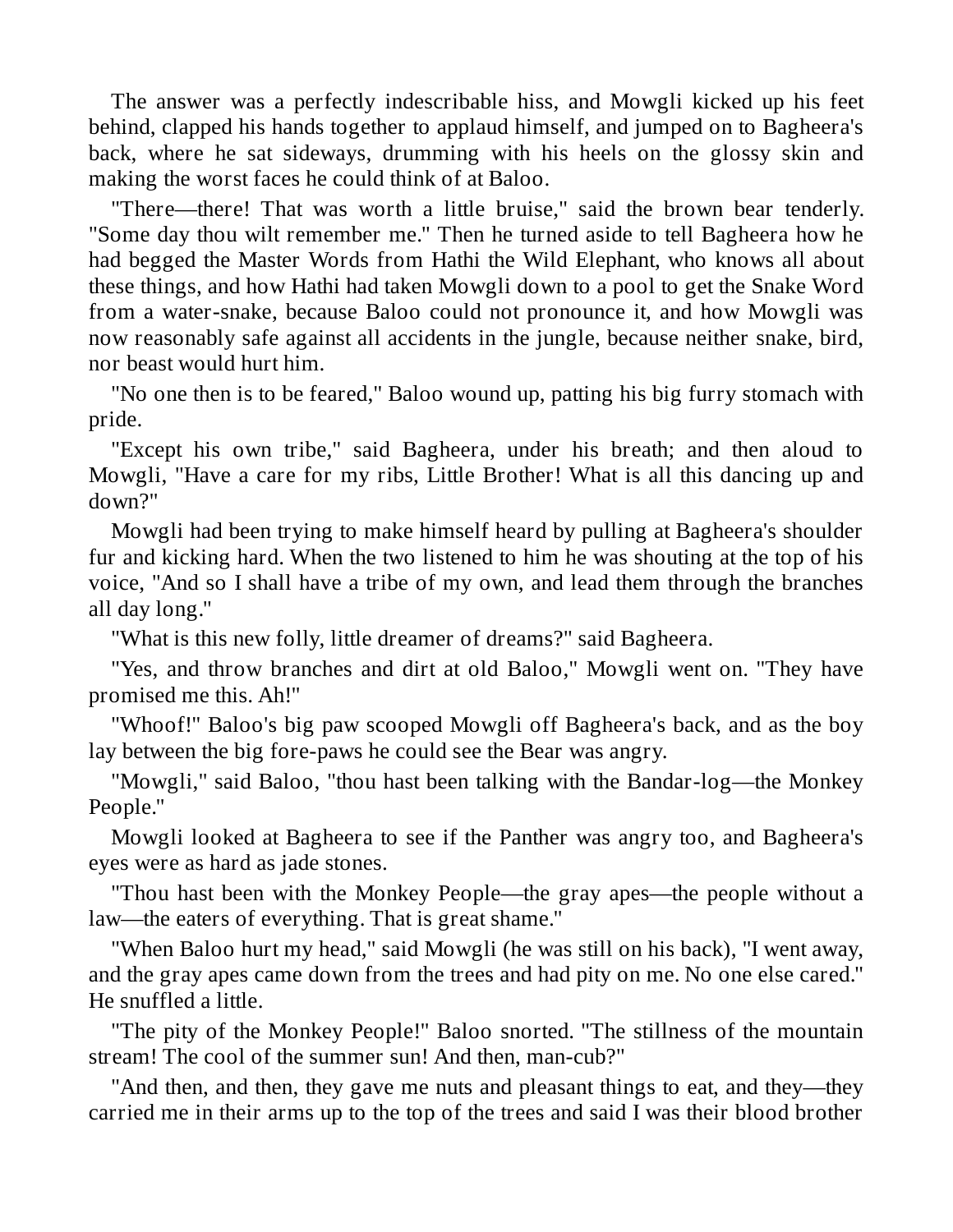except that I had no tail, and should be their leader some day."

"They have no leader," said Bagheera. "They lie. They have always lied."

"They were very kind and bade me come again. Why have I never been taken among the Monkey People? They stand on their feet as I do. They do not hit me with their hard paws. They play all day. Let me get up! Bad Baloo, let me up! I will play with them again."

"Listen, man-cub," said the Bear, and his voice rumbled like thunder on a hot night. "I have taught thee all the Law of the Jungle for all the peoples of the jungle except the Monkey-Folk who live in the trees. They have no law. They are outcasts. They have no speech of their own, but use the stolen words which they overhear when they listen, and peep, and wait up above in the branches. Their way is not our way. They are without leaders. They have no remembrance. They boast and chatter and pretend that they are a great people about to do great affairs in the jungle, but the falling of a nut turns their minds to laughter and all is forgotten. We of the jungle have no dealings with them. We do not drink where the monkeys drink; we do not go where the monkeys go; we do not hunt where they hunt; we do not die where they die. Hast thou ever heard me speak of the Bandar-log till today?"

"No," said Mowgli in a whisper, for the forest was very still now Baloo had finished.

"The Jungle-People put them out of their mouths and out of their minds. They are very many, evil, dirty, shameless, and they desire, if they have any fixed desire, to be noticed by the Jungle People. But we do not notice them even when they throw nuts and filth on our heads."

He had hardly spoken when a shower of nuts and twigs spattered down through the branches; and they could hear coughings and howlings and angry jumpings high up in the air among the thin branches.

"The Monkey-People are forbidden," said Baloo, "forbidden to the Jungle-People. Remember."

"Forbidden," said Bagheera, "but I still think Baloo should have warned thee against them."

"I—I? How was I to guess he would play with such dirt. The Monkey People! Faugh!"

A fresh shower came down on their heads and the two trotted away, taking Mowgli with them. What Baloo had said about the monkeys was perfectly true. They belonged to the tree-tops, and as beasts very seldom look up, there was no occasion for the monkeys and the Jungle-People to cross each other's path. But whenever they found a sick wolf, or a wounded tiger, or bear, the monkeys would torment him, and would throw sticks and nuts at any beast for fun and in the hope of being noticed. Then they would howl and shriek senseless songs, and invite the Jungle-People to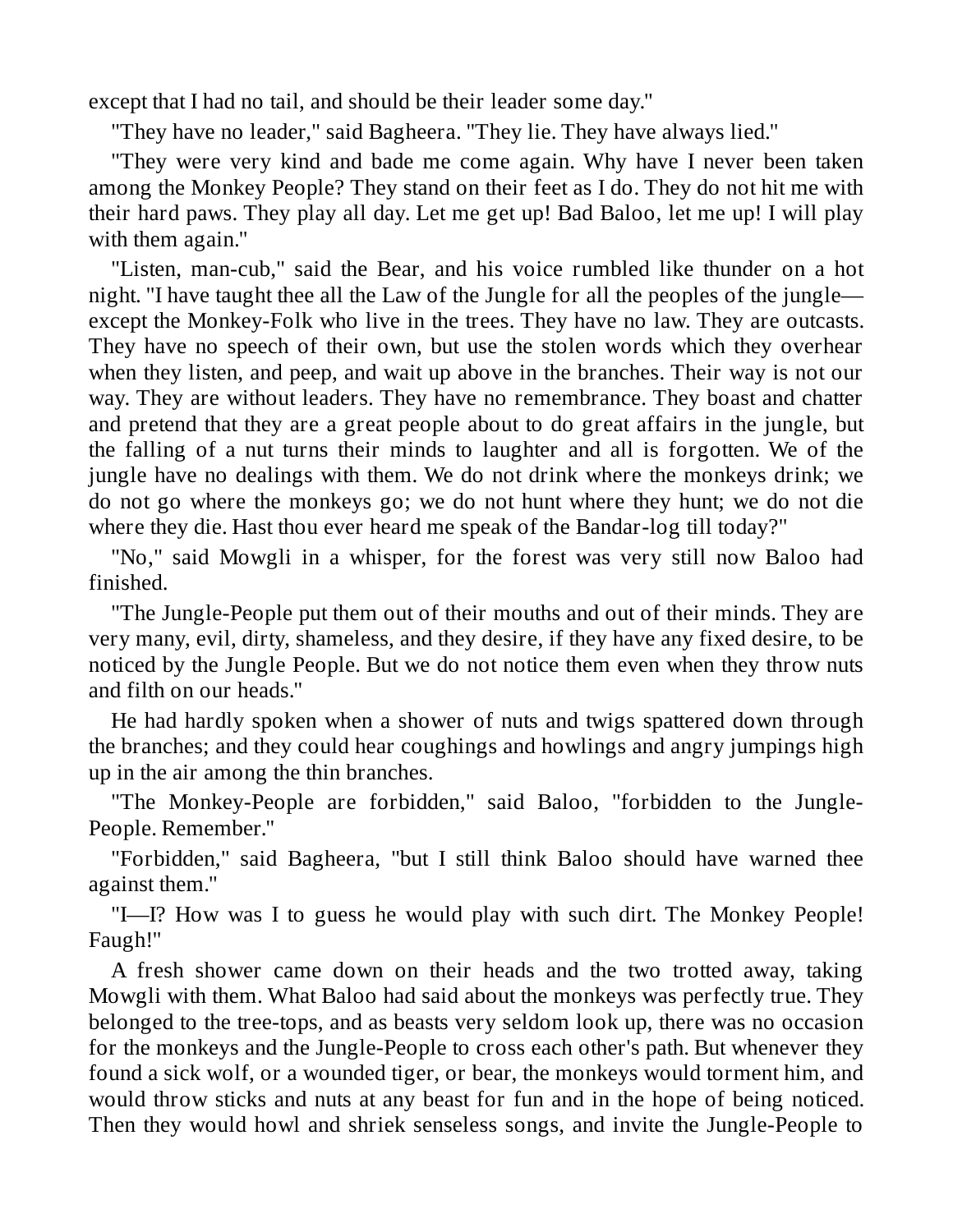climb up their trees and fight them, or would start furious battles over nothing among themselves, and leave the dead monkeys where the Jungle-People could see them. They were always just going to have a leader, and laws and customs of their own, but they never did, because their memories would not hold over from day to day, and so they compromised things by making up a saying, "What the Bandar-log think now the jungle will think later," and that comforted them a great deal. None of the beasts could reach them, but on the other hand none of the beasts would notice them, and that was why they were so pleased when Mowgli came to play with them, and they heard how angry Baloo was.

They never meant to do any more—the Bandar-log never mean anything at all; but one of them invented what seemed to him a brilliant idea, and he told all the others that Mowgli would be a useful person to keep in the tribe, because he could weave sticks together for protection from the wind; so, if they caught him, they could make him teach them. Of course Mowgli, as a woodcutter's child, inherited all sorts of instincts, and used to make little huts of fallen branches without thinking how he came to do it. The Monkey-People, watching in the trees, considered his play most wonderful. This time, they said, they were really going to have a leader and become the wisest people in the jungle—so wise that everyone else would notice and envy them. Therefore they followed Baloo and Bagheera and Mowgli through the jungle very quietly till it was time for the midday nap, and Mowgli, who was very much ashamed of himself, slept between the Panther and the Bear, resolving to have no more to do with the Monkey People.

The next thing he remembered was feeling hands on his legs and arms—hard, strong, little hands—and then a swash of branches in his face, and then he was staring down through the swaying boughs as Baloo woke the jungle with his deep cries and Bagheera bounded up the trunk with every tooth bared. The Bandar-log howled with triumph and scuffled away to the upper branches where Bagheera dared not follow, shouting: "He has noticed us! Bagheera has noticed us. All the Jungle-People admire us for our skill and our cunning." Then they began their flight; and the flight of the Monkey-People through tree-land is one of the things nobody can describe. They have their regular roads and crossroads, up hills and down hills, all laid out from fifty to seventy or a hundred feet above ground, and by these they can travel even at night if necessary. Two of the strongest monkeys caught Mowgli under the arms and swung off with him through the treetops, twenty feet at a bound. Had they been alone they could have gone twice as fast, but the boy's weight held them back. Sick and giddy as Mowgli was he could not help enjoying the wild rush, though the glimpses of earth far down below frightened him, and the terrible check and jerk at the end of the swing over nothing but empty air brought his heart between his teeth. His escort would rush him up a tree till he felt the thinnest topmost branches crackle and bend under them, and then with a cough and a whoop would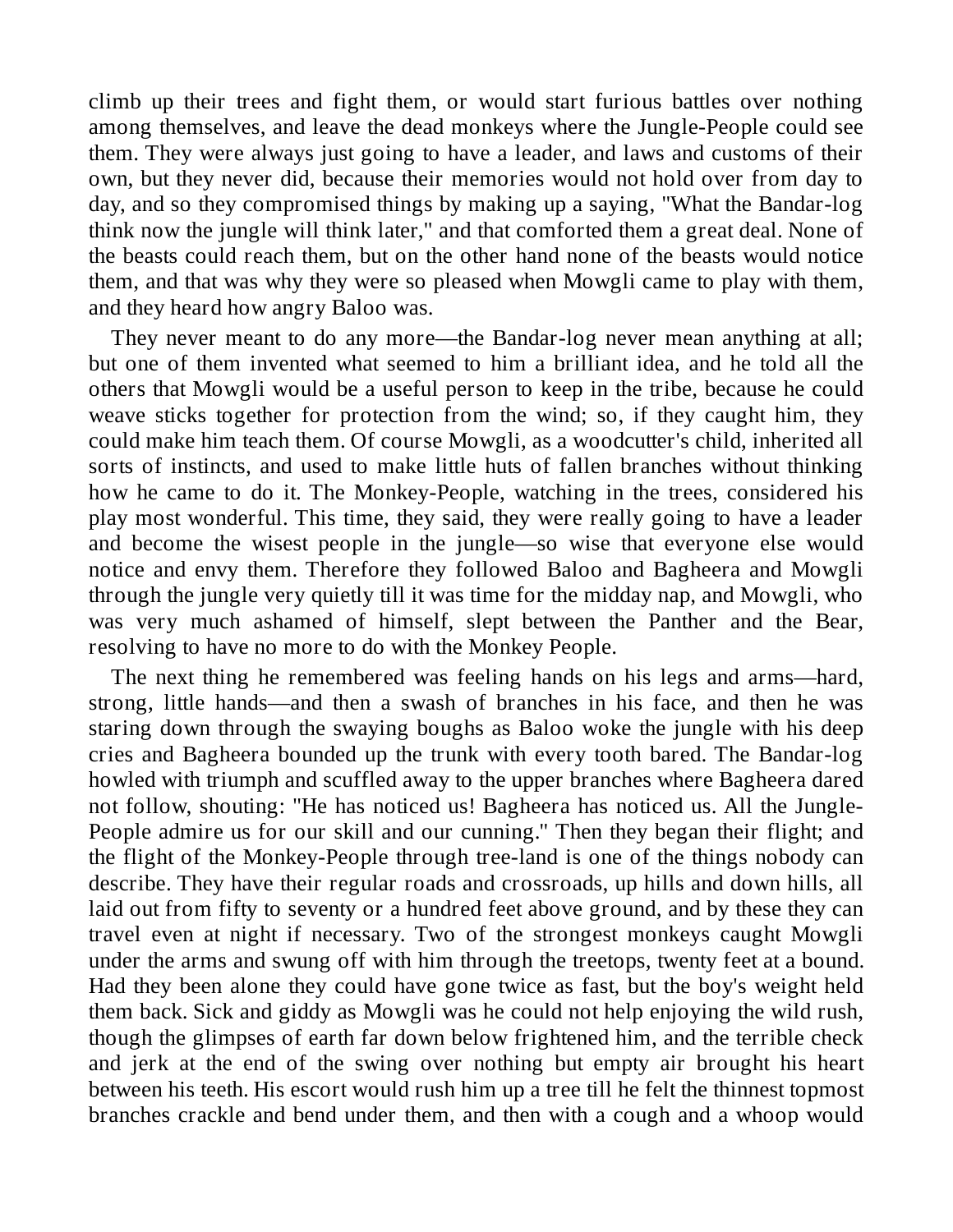fling themselves into the air outward and downward, and bring up, hanging by their hands or their feet to the lower limbs of the next tree. Sometimes he could see for miles and miles across the still green jungle, as a man on the top of a mast can see for miles across the sea, and then the branches and leaves would lash him across the face, and he and his two guards would be almost down to earth again. So, bounding and crashing and whooping and yelling, the whole tribe of Bandar-log swept along the tree-roads with Mowgli their prisoner.

For a time he was afraid of being dropped. Then he grew angry but knew better than to struggle, and then he began to think. The first thing was to send back word to Baloo and Bagheera, for, at the pace the monkeys were going, he knew his friends would be left far behind. It was useless to look down, for he could only see the topsides of the branches, so he stared upward and saw, far away in the blue, Rann the Kite balancing and wheeling as he kept watch over the jungle waiting for things to die. Rann saw that the monkeys were carrying something, and dropped a few hundred yards to find out whether their load was good to eat. He whistled with surprise when he saw Mowgli being dragged up to a treetop and heard him give the Kite call for—"We be of one blood, thou and I." The waves of the branches closed over the boy, but Rann balanced away to the next tree in time to see the little brown face come up again. "Mark my trail!" Mowgli shouted. "Tell Baloo of the Seeonee Pack and Bagheera of the Council Rock."

"In whose name, Brother?" Rann had never seen Mowgli before, though of course he had heard of him.

"Mowgli, the Frog. Man-cub they call me! Mark my trail!"

The last words were shrieked as he was being swung through the air, but Rann nodded and rose up till he looked no bigger than a speck of dust, and there he hung, watching with his telescope eyes the swaying of the treetops as Mowgli's escort whirled along.

"They never go far," he said with a chuckle. "They never do what they set out to do. Always pecking at new things are the Bandar-log. This time, if I have any eyesight, they have pecked down trouble for themselves, for Baloo is no fledgling and Bagheera can, as I know, kill more than goats."

So he rocked on his wings, his feet gathered up under him, and waited.

Meantime, Baloo and Bagheera were furious with rage and grief. Bagheera climbed as he had never climbed before, but the thin branches broke beneath his weight, and he slipped down, his claws full of bark.

"Why didst thou not warn the man-cub?" he roared to poor Baloo, who had set off at a clumsy trot in the hope of overtaking the monkeys. "What was the use of half slaying him with blows if thou didst not warn him?"

"Haste! O haste! We—we may catch them yet!" Baloo panted.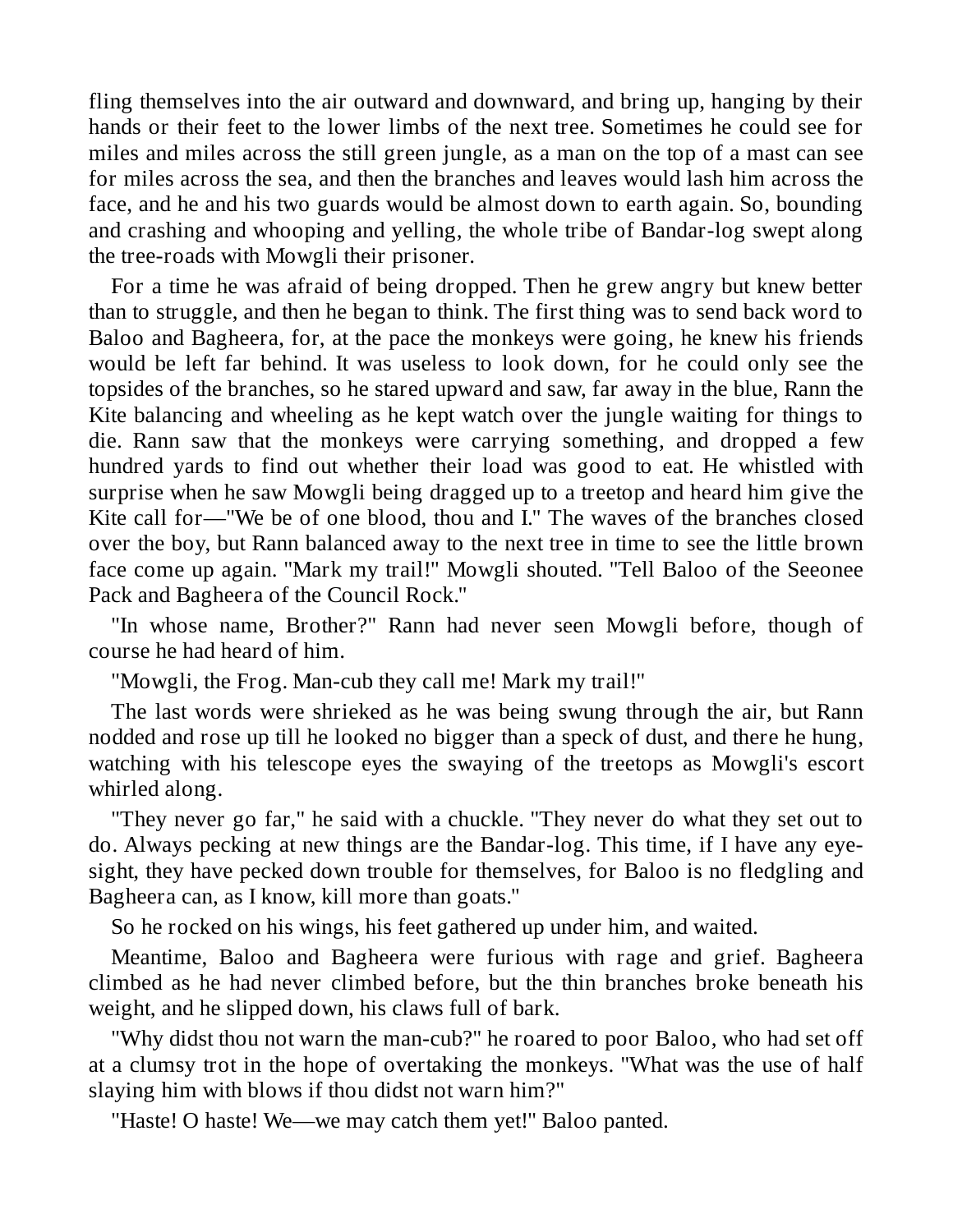"At that speed! It would not tire a wounded cow. Teacher of the Law—cub-beater —a mile of that rolling to and fro would burst thee open. Sit still and think! Make a plan. This is no time for chasing. They may drop him if we follow too close."

"Arrula! Whoo! They may have dropped him already, being tired of carrying him. Who can trust the Bandar-log? Put dead bats on my head! Give me black bones to eat! Roll me into the hives of the wild bees that I may be stung to death, and bury me with the Hyaena, for I am most miserable of bears! Arulala! Wahooa! O Mowgli, Mowgli! Why did I not warn thee against the Monkey-Folk instead of breaking thy head? Now perhaps I may have knocked the day's lesson out of his mind, and he will be alone in the jungle without the Master Words."

Baloo clasped his paws over his ears and rolled to and fro moaning.

"At least he gave me all the Words correctly a little time ago," said Bagheera impatiently. "Baloo, thou hast neither memory nor respect. What would the jungle think if I, the Black Panther, curled myself up like Ikki the Porcupine, and howled?"

"What do I care what the jungle thinks? He may be dead by now."

"Unless and until they drop him from the branches in sport, or kill him out of idleness, I have no fear for the man-cub. He is wise and well taught, and above all he has the eyes that make the Jungle-People afraid. But (and it is a great evil) he is in the power of the Bandar-log, and they, because they live in trees, have no fear of any of our people." Bagheera licked one forepaw thoughtfully.

"Fool that I am! Oh, fat, brown, root-digging fool that I am," said Baloo, uncoiling himself with a jerk, "it is true what Hathi the Wild Elephant says: `To each his own fear'; and they, the Bandar-log, fear Kaa the Rock Snake. He can climb as well as they can. He steals the young monkeys in the night. The whisper of his name makes their wicked tails cold. Let us go to Kaa."

"What will he do for us? He is not of our tribe, being footless—and with most evil eyes," said Bagheera.

"He is very old and very cunning. Above all, he is always hungry," said Baloo hopefully. "Promise him many goats."

"He sleeps for a full month after he has once eaten. He may be asleep now, and even were he awake what if he would rather kill his own goats?" Bagheera, who did not know much about Kaa, was naturally suspicious.

"Then in that case, thou and I together, old hunter, might make him see reason." Here Baloo rubbed his faded brown shoulder against the Panther, and they went off to look for Kaa the Rock Python.

They found him stretched out on a warm ledge in the afternoon sun, admiring his beautiful new coat, for he had been in retirement for the last ten days changing his skin, and now he was very splendid—darting his big blunt-nosed head along the ground, and twisting the thirty feet of his body into fantastic knots and curves, and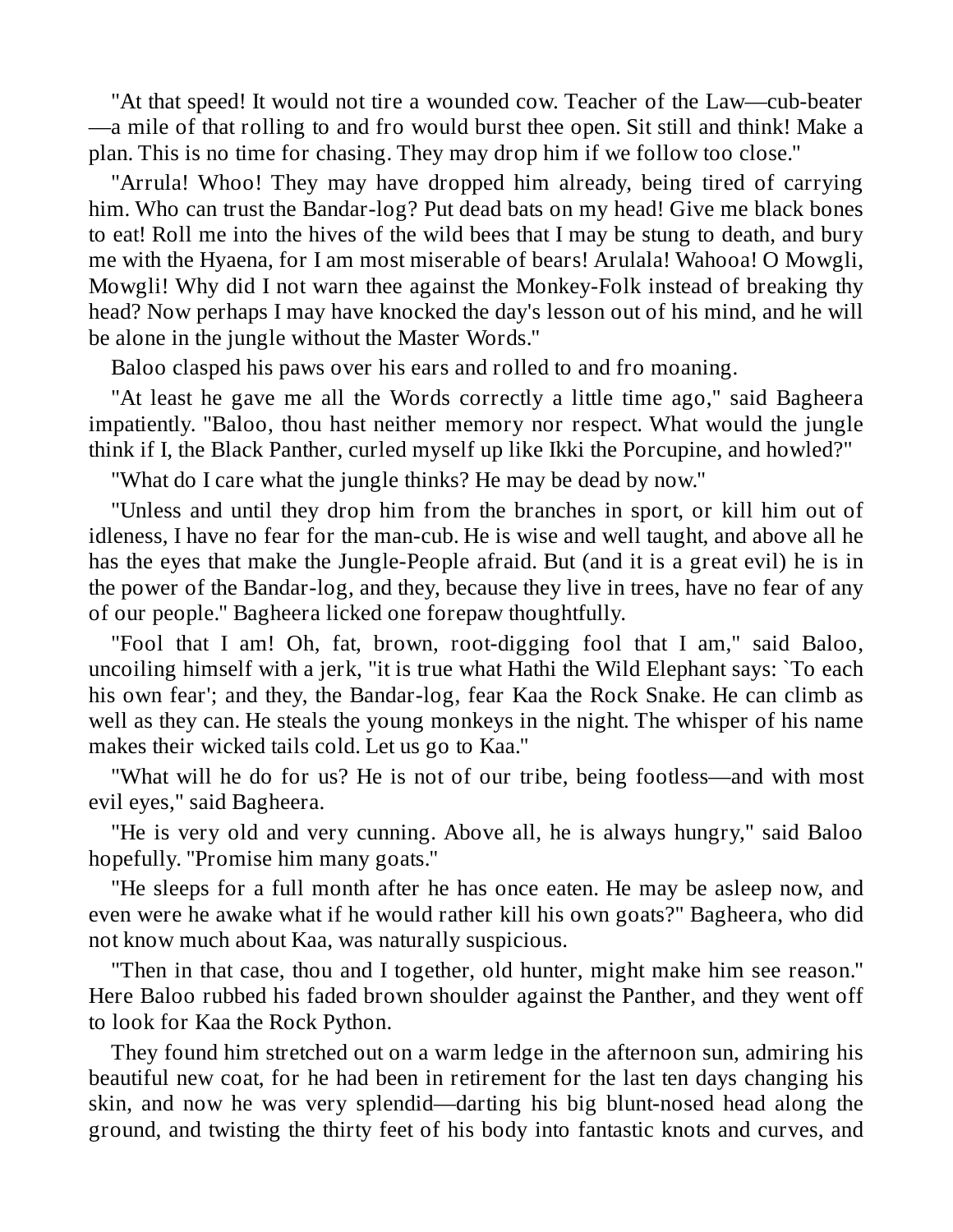licking his lips as he thought of his dinner to come.

"He has not eaten," said Baloo, with a grunt of relief, as soon as he saw the beautifully mottled brown and yellow jacket. "Be careful, Bagheera! He is always a little blind after he has changed his skin, and very quick to strike."

Kaa was not a poison snake—in fact he rather despised the poison snakes as cowards—but his strength lay in his hug, and when he had once lapped his huge coils round anybody there was no more to be said. "Good hunting!" cried Baloo, sitting up on his haunches. Like all snakes of his breed Kaa was rather deaf, and did not hear the call at first. Then he curled up ready for any accident, his head lowered.

"Good hunting for us all," he answered. "Oho, Baloo, what dost thou do here? Good hunting, Bagheera. One of us at least needs food. Is there any news of game afoot? A doe now, or even a young buck? I am as empty as a dried well."

"We are hunting," said Baloo carelessly. He knew that you must not hurry Kaa. He is too big.

"Give me permission to come with you," said Kaa. "A blow more or less is nothing to thee, Bagheera or Baloo, but I—I have to wait and wait for days in a wood-path and climb half a night on the mere chance of a young ape. Psshaw! The branches are not what they were when I was young. Rotten twigs and dry boughs are they all."

"Maybe thy great weight has something to do with the matter," said Baloo.

"I am a fair length—a fair length," said Kaa with a little pride. "But for all that, it is the fault of this new-grown timber. I came very near to falling on my last hunt very near indeed—and the noise of my slipping, for my tail was not tight wrapped around the tree, waked the Bandar-log, and they called me most evil names."

"Footless, yellow earth-worm," said Bagheera under his whiskers, as though he were trying to remember something.

"Sssss! Have they ever called me that?" said Kaa.

"Something of that kind it was that they shouted to us last moon, but we never noticed them. They will say anything—even that thou hast lost all thy teeth, and wilt not face anything bigger than a kid, because (they are indeed shameless, these Bandar-log)—because thou art afraid of the he-goat's horns," Bagheera went on sweetly.

Now a snake, especially a wary old python like Kaa, very seldom shows that he is angry, but Baloo and Bagheera could see the big swallowing muscles on either side of Kaa's throat ripple and bulge.

"The Bandar-log have shifted their grounds," he said quietly. "When I came up into the sun today I heard them whooping among the tree-tops."

"It—it is the Bandar-log that we follow now," said Baloo, but the words stuck in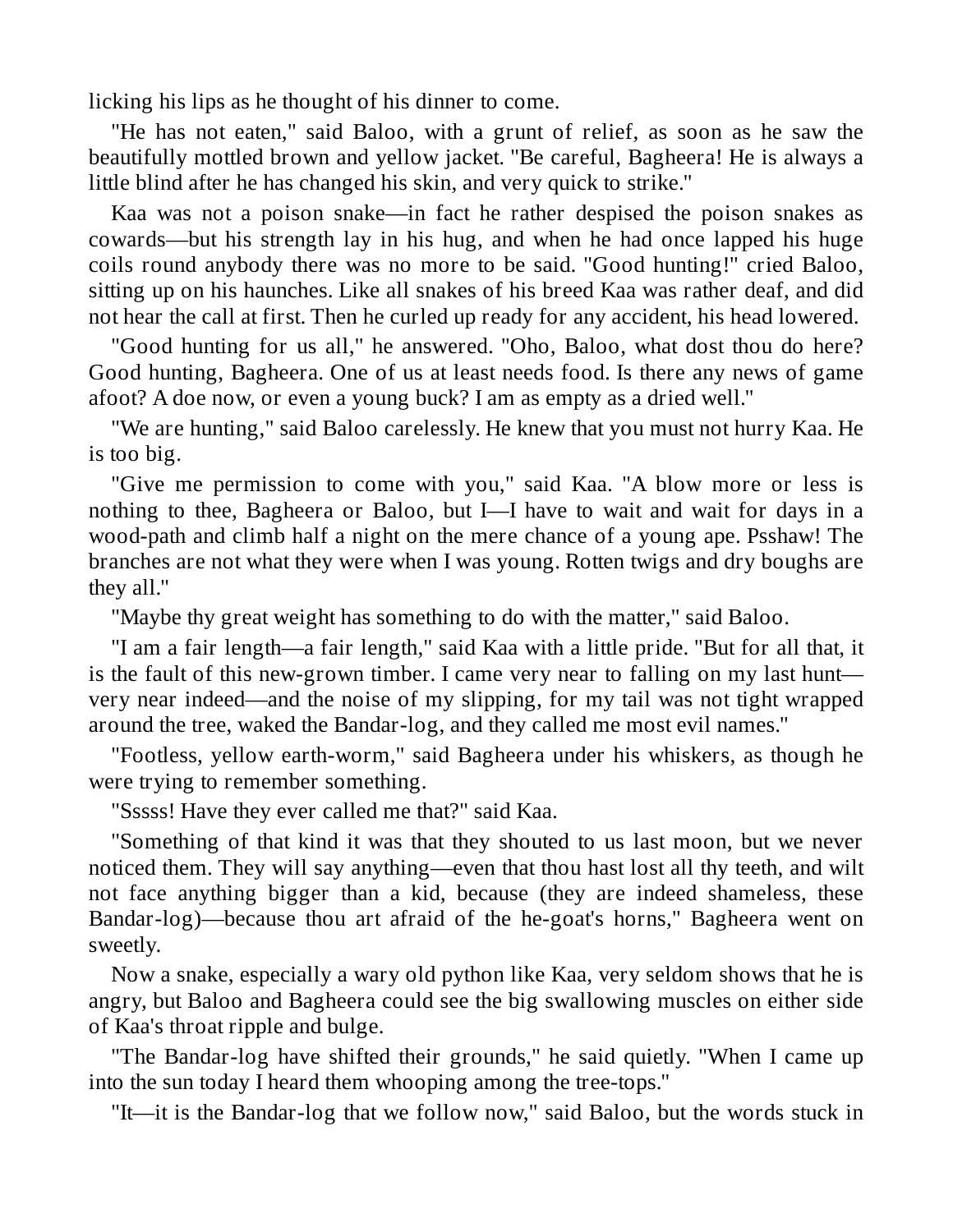his throat, for that was the first time in his memory that one of the Jungle-People had owned to being interested in the doings of the monkeys.

"Beyond doubt then it is no small thing that takes two such hunters—leaders in their own jungle I am certain—on the trail of the Bandar-log," Kaa replied courteously, as he swelled with curiosity.

"Indeed," Baloo began, "I am no more than the old and sometimes very foolish Teacher of the Law to the Seeonee wolf-cubs, and Bagheera here—"

"Is Bagheera," said the Black Panther, and his jaws shut with a snap, for he did not believe in being humble. "The trouble is this, Kaa. Those nut-stealers and pickers of palm leaves have stolen away our man-cub of whom thou hast perhaps heard."

"I heard some news from Ikki (his quills make him presumptuous) of a man-thing that was entered into a wolf pack, but I did not believe. Ikki is full of stories half heard and very badly told."

"But it is true. He is such a man-cub as never was," said Baloo. "The best and wisest and boldest of man-cubs—my own pupil, who shall make the name of Baloo famous through all the jungles; and besides, I—we—love him, Kaa."

"Ts! Ts!" said Kaa, weaving his head to and fro. "I also have known what love is. There are tales I could tell that—"

"That need a clear night when we are all well fed to praise properly," said Bagheera quickly. "Our man-cub is in the hands of the Bandar-log now, and we know that of all the Jungle-People they fear Kaa alone."

"They fear me alone. They have good reason," said Kaa. "Chattering, foolish, vain—vain, foolish, and chattering, are the monkeys. But a man-thing in their hands is in no good luck. They grow tired of the nuts they pick, and throw them down. They carry a branch half a day, meaning to do great things with it, and then they snap it in two. That man-thing is not to be envied. They called me also—`yellow fish' was it not?"

"Worm—worm—earth-worm," said Bagheera, "as well as other things which I cannot now say for shame."

"We must remind them to speak well of their master. Aaa-ssp! We must help their wandering memories. Now, whither went they with the cub?"

"The jungle alone knows. Toward the sunset, I believe," said Baloo. "We had thought that thou wouldst know, Kaa."

"I? How? I take them when they come in my way, but I do not hunt the Bandar-log, or frogs—or green scum on a water-hole, for that matter."

"Up, Up! Up, Up! Hillo! Illo! Illo, look up, Baloo of the Seeonee Wolf Pack!"

Baloo looked up to see where the voice came from, and there was Rann the Kite, sweeping down with the sun shining on the upturned flanges of his wings. It was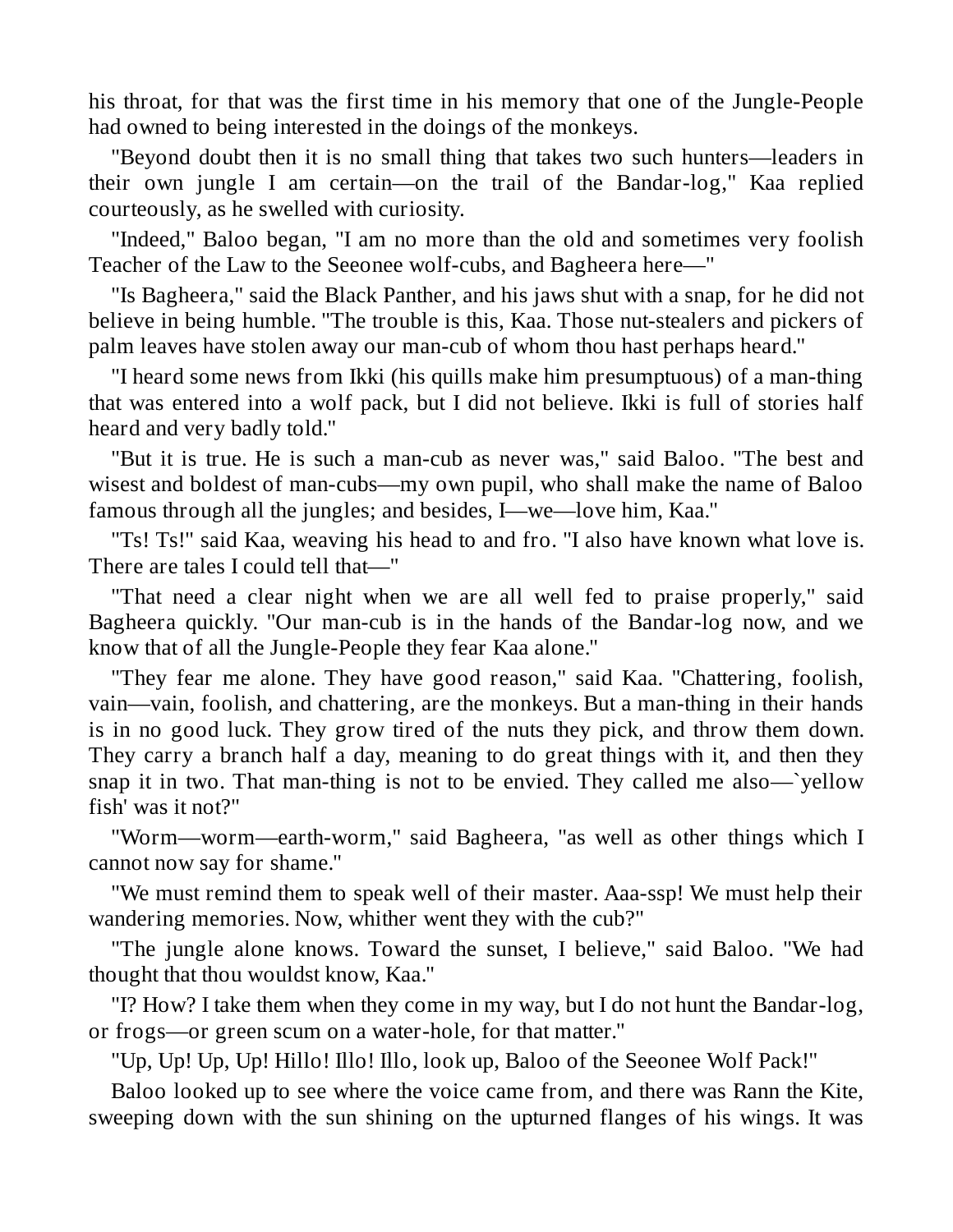near Rann's bedtime, but he had ranged all over the jungle looking for the Bear and had missed him in the thick foliage.

"What is it?" said Baloo.

"I have seen Mowgli among the Bandar-log. He bade me tell you. I watched. The Bandar-log have taken him beyond the river to the monkey city—to the Cold Lairs. They may stay there for a night, or ten nights, or an hour. I have told the bats to watch through the dark time. That is my message. Good hunting, all you below!"

"Full gorge and a deep sleep to you, Rann," cried Bagheera. "I will remember thee in my next kill, and put aside the head for thee alone, O best of kites!"

"It is nothing. It is nothing. The boy held the Master Word. I could have done no less," and Rann circled up again to his roost.

"He has not forgotten to use his tongue," said Baloo with a chuckle of pride. "To think of one so young remembering the Master Word for the birds too while he was being pulled across trees!"

"It was most firmly driven into him," said Bagheera. "But I am proud of him, and now we must go to the Cold Lairs."

They all knew where that place was, but few of the Jungle People ever went there, because what they called the Cold Lairs was an old deserted city, lost and buried in the jungle, and beasts seldom use a place that men have once used. The wild boar will, but the hunting tribes do not. Besides, the monkeys lived there as much as they could be said to live anywhere, and no self-respecting animal would come within eyeshot of it except in times of drought, when the half-ruined tanks and reservoirs held a little water.

"It is half a night's journey—at full speed," said Bagheera, and Baloo looked very serious. "I will go as fast as I can," he said anxiously.

"We dare not wait for thee. Follow, Baloo. We must go on the quick-foot—Kaa and I."

"Feet or no feet, I can keep abreast of all thy four," said Kaa shortly. Baloo made one effort to hurry, but had to sit down panting, and so they left him to come on later, while Bagheera hurried forward, at the quick panther-canter. Kaa said nothing, but, strive as Bagheera might, the huge Rock-python held level with him. When they came to a hill stream, Bagheera gained, because he bounded across while Kaa swam, his head and two feet of his neck clearing the water, but on level ground Kaa made up the distance.

"By the Broken Lock that freed me," said Bagheera, when twilight had fallen, "thou art no slow goer!"

"I am hungry," said Kaa. "Besides, they called me speckled frog."

"Worm—earth-worm, and yellow to boot."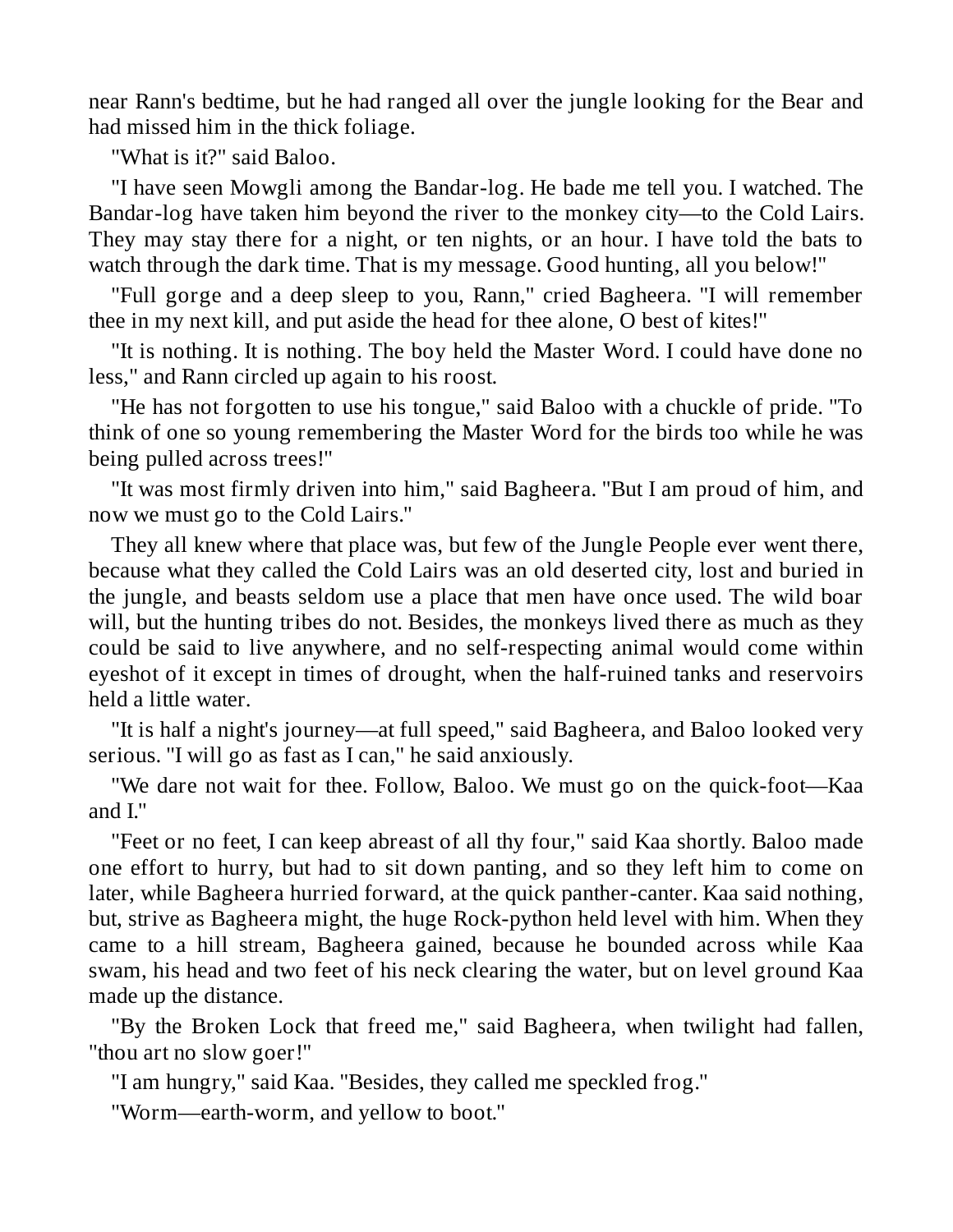"All one. Let us go on," and Kaa seemed to pour himself along the ground, finding the shortest road with his steady eyes, and keeping to it.

In the Cold Lairs the Monkey-People were not thinking of Mowgli's friends at all. They had brought the boy to the Lost City, and were very much pleased with themselves for the time. Mowgli had never seen an Indian city before, and though this was almost a heap of ruins it seemed very wonderful and splendid. Some king had built it long ago on a little hill. You could still trace the stone causeways that led up to the ruined gates where the last splinters of wood hung to the worn, rusted hinges. Trees had grown into and out of the walls; the battlements were tumbled down and decayed, and wild creepers hung out of the windows of the towers on the walls in bushy hanging clumps.

A great roofless palace crowned the hill, and the marble of the courtyards and the fountains was split, and stained with red and green, and the very cobblestones in the courtyard where the king's elephants used to live had been thrust up and apart by grasses and young trees. From the palace you could see the rows and rows of roofless houses that made up the city looking like empty honeycombs filled with blackness; the shapeless block of stone that had been an idol in the square where four roads met; the pits and dimples at street corners where the public wells once stood, and the shattered domes of temples with wild figs sprouting on their sides. The monkeys called the place their city, and pretended to despise the Jungle-People because they lived in the forest. And yet they never knew what the buildings were made for nor how to use them. They would sit in circles on the hall of the king's council chamber, and scratch for fleas and pretend to be men; or they would run in and out of the roofless houses and collect pieces of plaster and old bricks in a corner, and forget where they had hidden them, and fight and cry in scuffling crowds, and then break off to play up and down the terraces of the king's garden, where they would shake the rose trees and the oranges in sport to see the fruit and flowers fall. They explored all the passages and dark tunnels in the palace and the hundreds of little dark rooms, but they never remembered what they had seen and what they had not; and so drifted about in ones and twos or crowds telling each other that they were doing as men did. They drank at the tanks and made the water all muddy, and then they fought over it, and then they would all rush together in mobs and shout: "There is no one in the jungle so wise and good and clever and strong and gentle as the Bandar-log." Then all would begin again till they grew tired of the city and went back to the tree-tops, hoping the Jungle-People would notice them.

Mowgli, who had been trained under the Law of the Jungle, did not like or understand this kind of life. The monkeys dragged him into the Cold Lairs late in the afternoon, and instead of going to sleep, as Mowgli would have done after a long journey, they joined hands and danced about and sang their foolish songs. One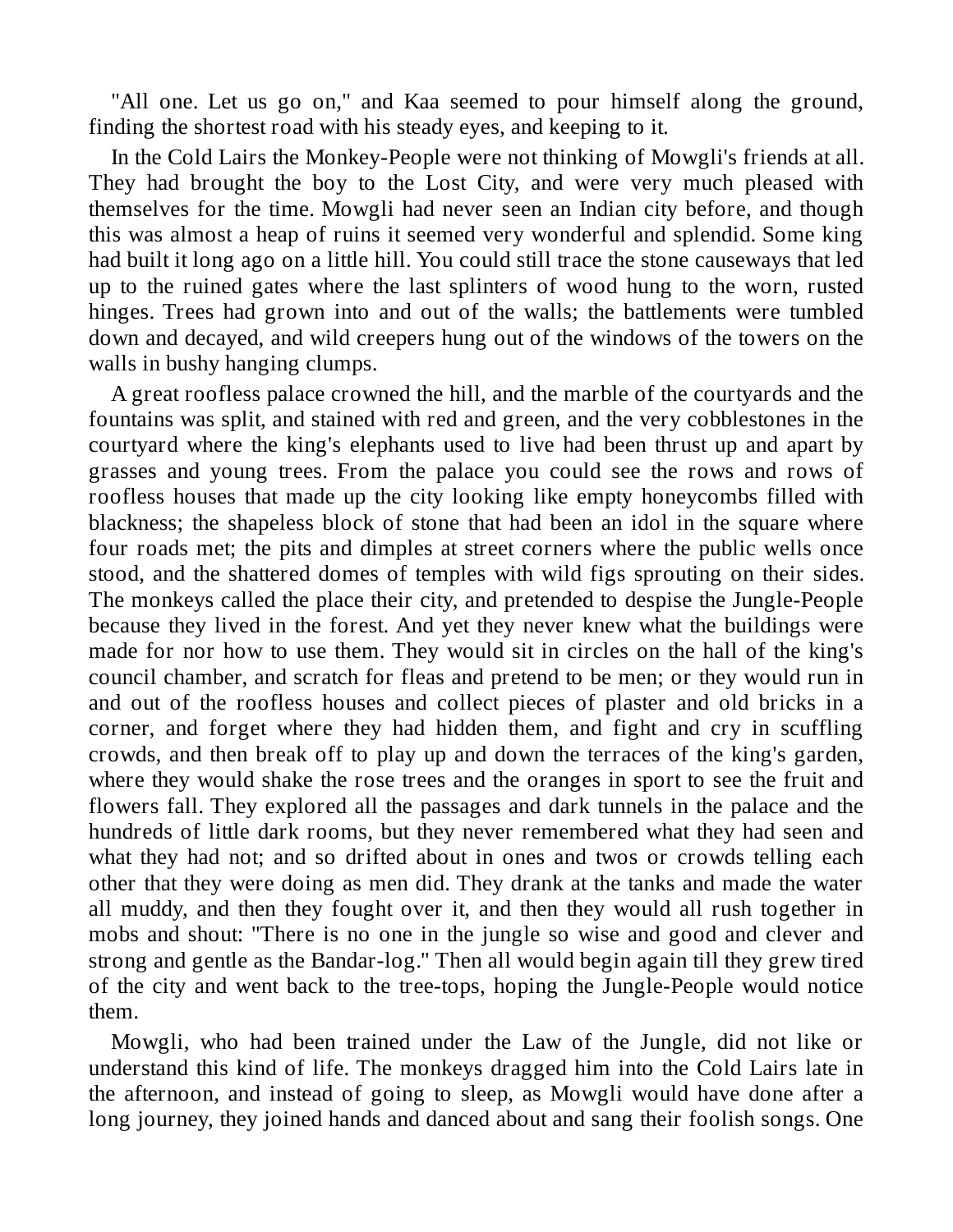of the monkeys made a speech and told his companions that Mowgli's capture marked a new thing in the history of the Bandar-log, for Mowgli was going to show them how to weave sticks and canes together as a protection against rain and cold. Mowgli picked up some creepers and began to work them in and out, and the monkeys tried to imitate; but in a very few minutes they lost interest and began to pull their friends' tails or jump up and down on all fours, coughing.

"I wish to eat," said Mowgli. "I am a stranger in this part of the jungle. Bring me food, or give me leave to hunt here."

Twenty or thirty monkeys bounded away to bring him nuts and wild pawpaws. But they fell to fighting on the road, and it was too much trouble to go back with what was left of the fruit. Mowgli was sore and angry as well as hungry, and he roamed through the empty city giving the Strangers' Hunting Call from time to time, but no one answered him, and Mowgli felt that he had reached a very bad place indeed. "All that Baloo has said about the Bandar-log is true," he thought to himself. "They have no Law, no Hunting Call, and no leaders—nothing but foolish words and little picking thievish hands. So if I am starved or killed here, it will be all my own fault. But I must try to return to my own jungle. Baloo will surely beat me, but that is better than chasing silly rose leaves with the Bandar-log."

No sooner had he walked to the city wall than the monkeys pulled him back, telling him that he did not know how happy he was, and pinching him to make him grateful. He set his teeth and said nothing, but went with the shouting monkeys to a terrace above the red sandstone reservoirs that were half-full of rain water. There was a ruined summer-house of white marble in the center of the terrace, built for queens dead a hundred years ago. The domed roof had half fallen in and blocked up the underground passage from the palace by which the queens used to enter. But the walls were made of screens of marble tracery—beautiful milk-white fretwork, set with agates and cornelians and jasper and lapis lazuli, and as the moon came up behind the hill it shone through the open work, casting shadows on the ground like black velvet embroidery. Sore, sleepy, and hungry as he was, Mowgli could not help laughing when the Bandar-log began, twenty at a time, to tell him how great and wise and strong and gentle they were, and how foolish he was to wish to leave them. "We are great. We are free. We are wonderful. We are the most wonderful people in all the jungle! We all say so, and so it must be true," they shouted. "Now as you are a new listener and can carry our words back to the Jungle-People so that they may notice us in future, we will tell you all about our most excellent selves." Mowgli made no objection, and the monkeys gathered by hundreds and hundreds on the terrace to listen to their own speakers singing the praises of the Bandar-log, and whenever a speaker stopped for want of breath they would all shout together: "This is true; we all say so." Mowgli nodded and blinked, and said "Yes" when they asked him a question, and his head spun with the noise. "Tabaqui the Jackal must have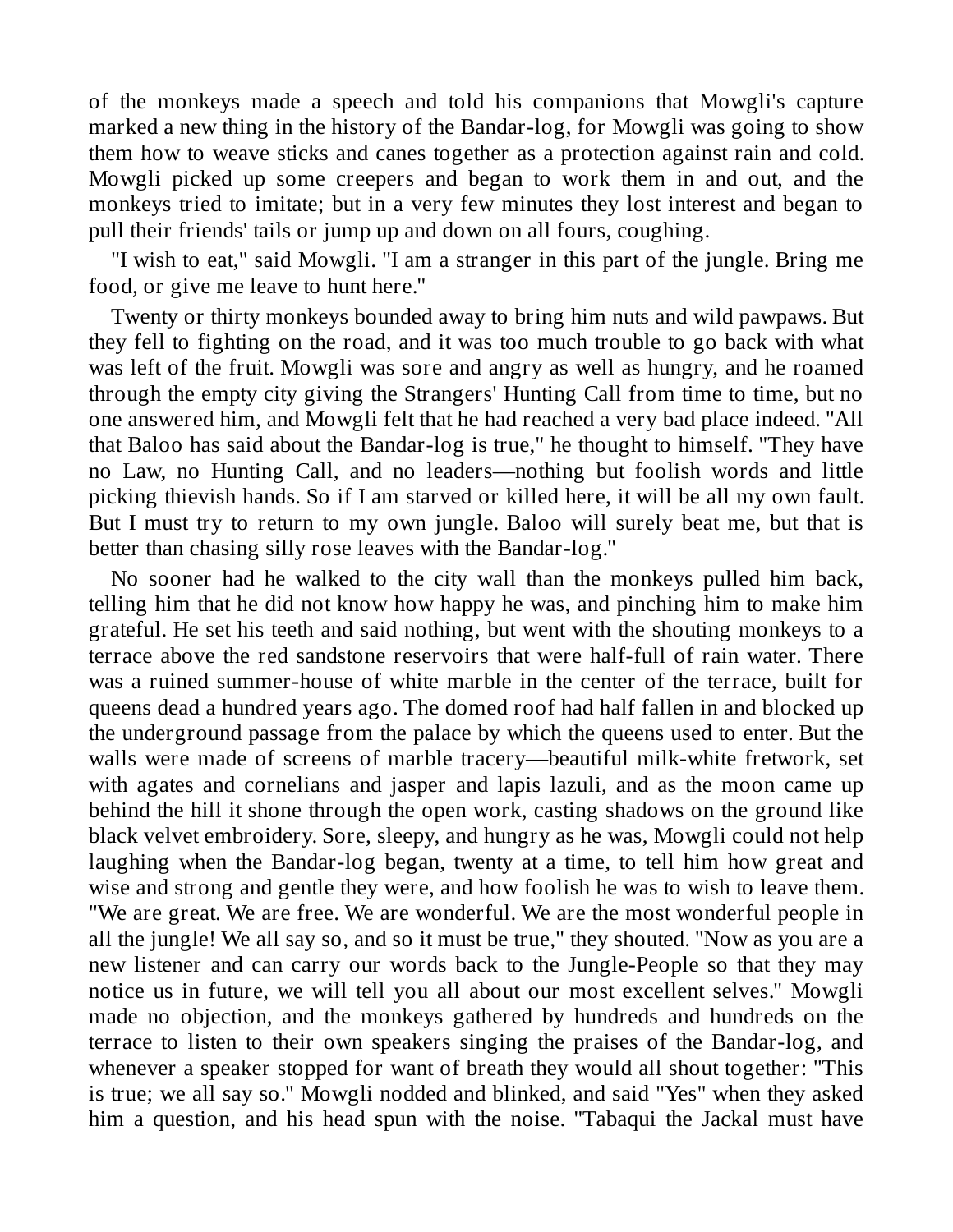bitten all these people," he said to himself, "and now they have madness. Certainly this is dewanee, the madness. Do they never go to sleep? Now there is a cloud coming to cover that moon. If it were only a big enough cloud I might try to run away in the darkness. But I am tired."

That same cloud was being watched by two good friends in the ruined ditch below the city wall, for Bagheera and Kaa, knowing well how dangerous the Monkey-People were in large numbers, did not wish to run any risks. The monkeys never fight unless they are a hundred to one, and few in the jungle care for those odds.

"I will go to the west wall," Kaa whispered, "and come down swiftly with the slope of the ground in my favor. They will not throw themselves upon my back in their hundreds, but—"

"I know it," said Bagheera. "Would that Baloo were here, but we must do what we can. When that cloud covers the moon I shall go to the terrace. They hold some sort of council there over the boy."

"Good hunting," said Kaa grimly, and glided away to the west wall. That happened to be the least ruined of any, and the big snake was delayed awhile before he could find a way up the stones. The cloud hid the moon, and as Mowgli wondered what would come next he heard Bagheera's light feet on the terrace. The Black Panther had raced up the slope almost without a sound and was striking—he knew better than to waste time in biting—right and left among the monkeys, who were seated round Mowgli in circles fifty and sixty deep. There was a howl of fright and rage, and then as Bagheera tripped on the rolling kicking bodies beneath him, a monkey shouted: "There is only one here! Kill him! Kill." A scuffling mass of monkeys, biting, scratching, tearing, and pulling, closed over Bagheera, while five or six laid hold of Mowgli, dragged him up the wall of the summerhouse and pushed him through the hole of the broken dome. A man-trained boy would have been badly bruised, for the fall was a good fifteen feet, but Mowgli fell as Baloo had taught him to fall, and landed on his feet.

"Stay there," shouted the monkeys, "till we have killed thy friends, and later we will play with thee—if the Poison-People leave thee alive."

"We be of one blood, ye and I," said Mowgli, quickly giving the Snake's Call. He could hear rustling and hissing in the rubbish all round him and gave the Call a second time, to make sure.

"Even ssso! Down hoods all!" said half a dozen low voices (every ruin in India becomes sooner or later a dwelling place of snakes, and the old summerhouse was alive with cobras). "Stand still, Little Brother, for thy feet may do us harm."

Mowgli stood as quietly as he could, peering through the open work and listening to the furious din of the fight round the Black Panther—the yells and chatterings and scufflings, and Bagheera's deep, hoarse cough as he backed and bucked and twisted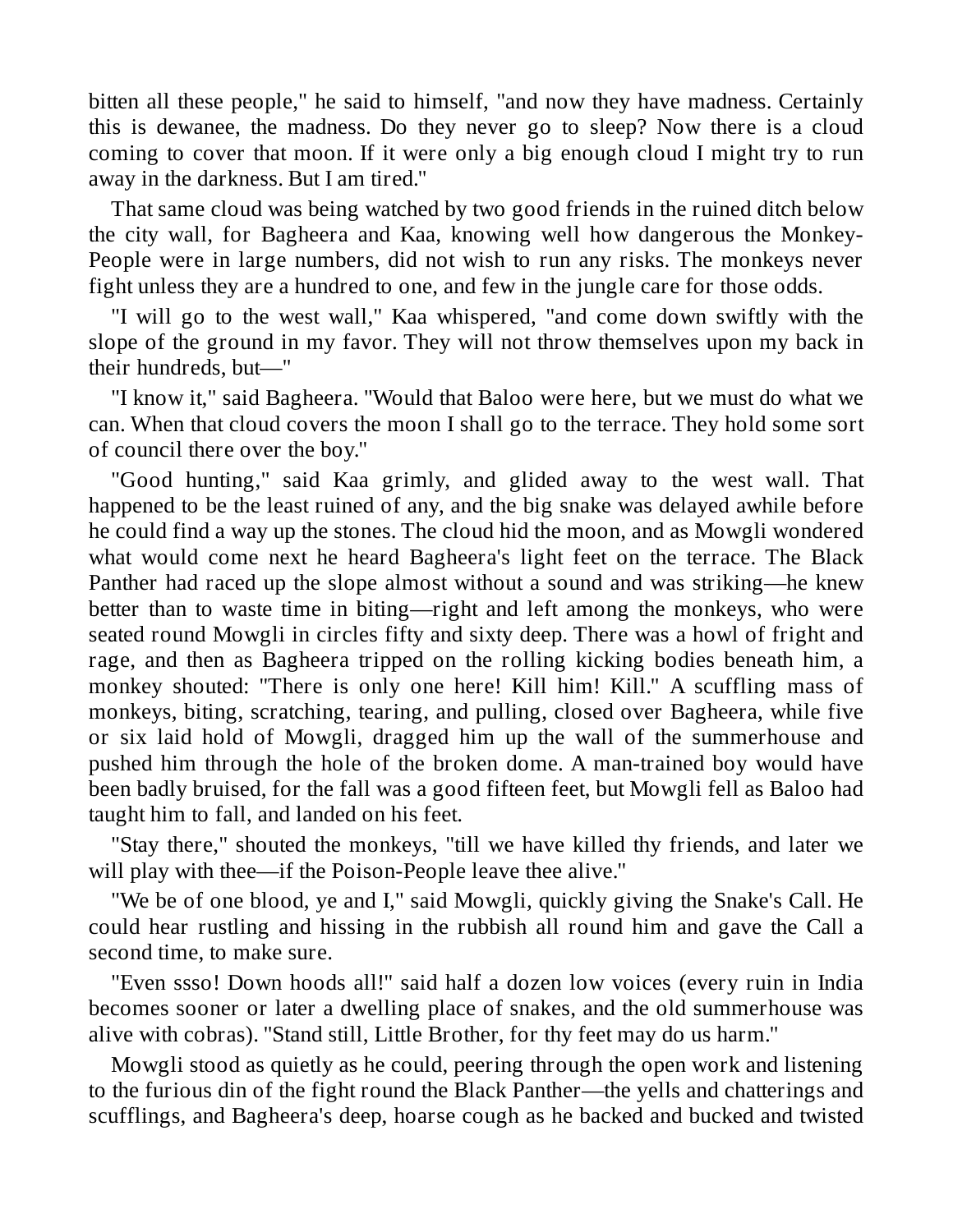and plunged under the heaps of his enemies. For the first time since he was born, Bagheera was fighting for his life.

"Baloo must be at hand; Bagheera would not have come alone," Mowgli thought. And then he called aloud: "To the tank, Bagheera. Roll to the water tanks. Roll and plunge! Get to the water!"

Bagheera heard, and the cry that told him Mowgli was safe gave him new courage. He worked his way desperately, inch by inch, straight for the reservoirs, halting in silence. Then from the ruined wall nearest the jungle rose up the rumbling war-shout of Baloo. The old Bear had done his best, but he could not come before. "Bagheera," he shouted, "I am here. I climb! I haste! Ahuwora! The stones slip under my feet! Wait my coming, O most infamous Bandar-log!" He panted up the terrace only to disappear to the head in a wave of monkeys, but he threw himself squarely on his haunches, and, spreading out his forepaws, hugged as many as he could hold, and then began to hit with a regular bat-bat-bat, like the flipping strokes of a paddle wheel. A crash and a splash told Mowgli that Bagheera had fought his way to the tank where the monkeys could not follow. The Panther lay gasping for breath, his head just out of the water, while the monkeys stood three deep on the red steps, dancing up and down with rage, ready to spring upon him from all sides if he came out to help Baloo. It was then that Bagheera lifted up his dripping chin, and in despair gave the Snake's Call for protection—"We be of one blood, ye and I"—for he believed that Kaa had turned tail at the last minute. Even Baloo, half smothered under the monkeys on the edge of the terrace, could not help chuckling as he heard the Black Panther asking for help.

Kaa had only just worked his way over the west wall, landing with a wrench that dislodged a coping stone into the ditch. He had no intention of losing any advantage of the ground, and coiled and uncoiled himself once or twice, to be sure that every foot of his long body was in working order. All that while the fight with Baloo went on, and the monkeys yelled in the tank round Bagheera, and Mang the Bat, flying to and fro, carried the news of the great battle over the jungle, till even Hathi the Wild Elephant trumpeted, and, far away, scattered bands of the Monkey-Folk woke and came leaping along the tree-roads to help their comrades in the Cold Lairs, and the noise of the fight roused all the day birds for miles round. Then Kaa came straight, quickly, and anxious to kill. The fighting strength of a python is in the driving blow of his head backed by all the strength and weight of his body. If you can imagine a lance, or a battering ram, or a hammer weighing nearly half a ton driven by a cool, quiet mind living in the handle of it, you can roughly imagine what Kaa was like when he fought. A python four or five feet long can knock a man down if he hits him fairly in the chest, and Kaa was thirty feet long, as you know. His first stroke was delivered into the heart of the crowd round Baloo. It was sent home with shut mouth in silence, and there was no need of a second. The monkeys scattered with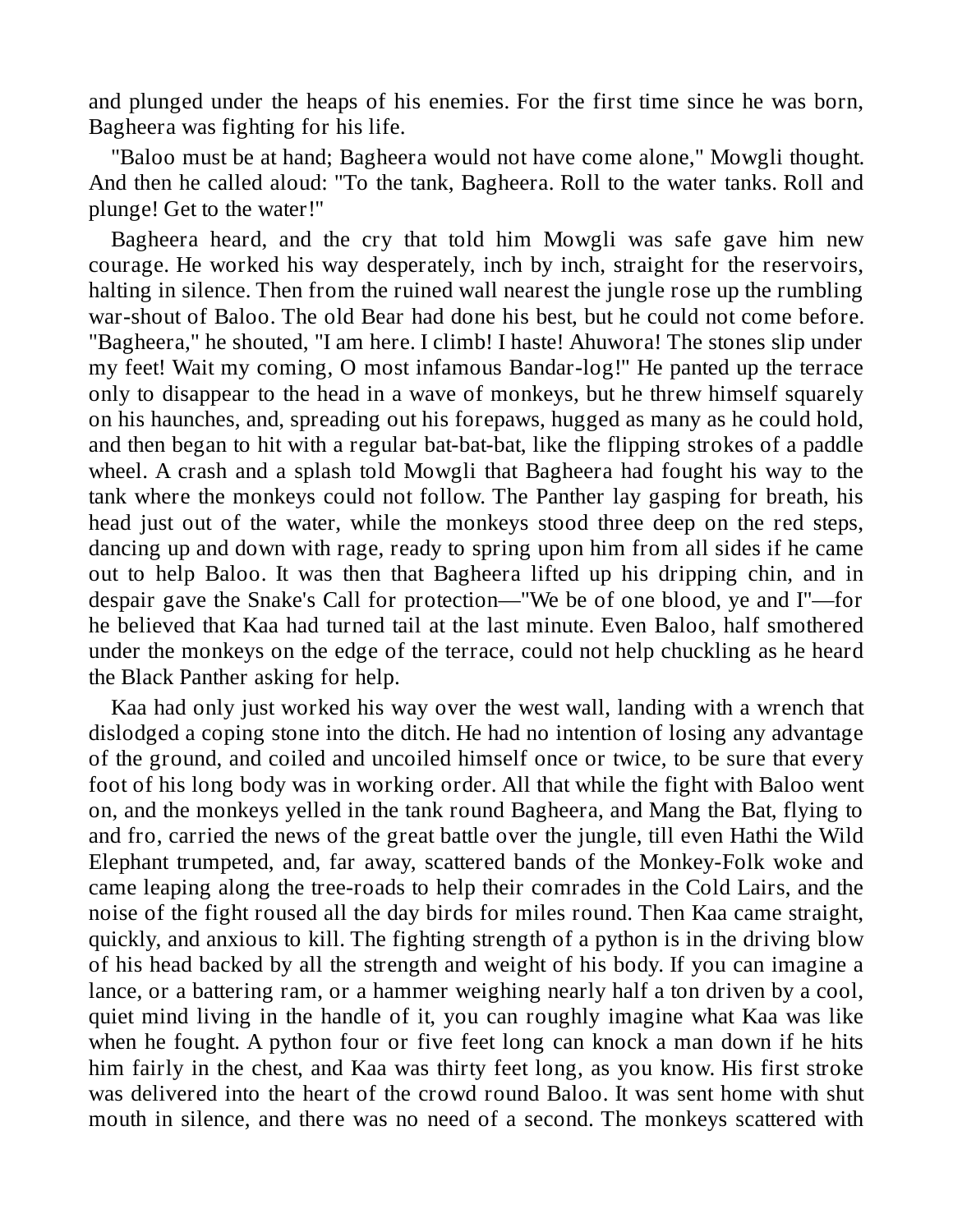cries of—"Kaa! It is Kaa! Run! Run!"

Generations of monkeys had been scared into good behavior by the stories their elders told them of Kaa, the night thief, who could slip along the branches as quietly as moss grows, and steal away the strongest monkey that ever lived; of old Kaa, who could make himself look so like a dead branch or a rotten stump that the wisest were deceived, till the branch caught them. Kaa was everything that the monkeys feared in the jungle, for none of them knew the limits of his power, none of them could look him in the face, and none had ever come alive out of his hug. And so they ran, stammering with terror, to the walls and the roofs of the houses, and Baloo drew a deep breath of relief. His fur was much thicker than Bagheera's, but he had suffered sorely in the fight. Then Kaa opened his mouth for the first time and spoke one long hissing word, and the far-away monkeys, hurrying to the defense of the Cold Lairs, stayed where they were, cowering, till the loaded branches bent and crackled under them. The monkeys on the walls and the empty houses stopped their cries, and in the stillness that fell upon the city Mowgli heard Bagheera shaking his wet sides as he came up from the tank. Then the clamor broke out again. The monkeys leaped higher up the walls. They clung around the necks of the big stone idols and shrieked as they skipped along the battlements, while Mowgli, dancing in the summerhouse, put his eye to the screenwork and hooted owl-fashion between his front teeth, to show his derision and contempt.

"Get the man-cub out of that trap; I can do no more," Bagheera gasped. "Let us take the man-cub and go. They may attack again."

"They will not move till I order them. Stay you sssso!" Kaa hissed, and the city was silent once more. "I could not come before, Brother, but I think I heard thee call"—this was to Bagheera.

"I—I may have cried out in the battle," Bagheera answered. "Baloo, art thou hurt?

"I am not sure that they did not pull me into a hundred little bearlings," said Baloo, gravely shaking one leg after the other. "Wow! I am sore. Kaa, we owe thee, I think, our lives—Bagheera and I."

"No matter. Where is the manling?"

"Here, in a trap. I cannot climb out," cried Mowgli. The curve of the broken dome was above his head.

"Take him away. He dances like Mao the Peacock. He will crush our young," said the cobras inside.

"Hah!" said Kaa with a chuckle, "he has friends everywhere, this manling. Stand back, manling. And hide you, O Poison People. I break down the wall."

Kaa looked carefully till he found a discolored crack in the marble tracery showing a weak spot, made two or three light taps with his head to get the distance, and then lifting up six feet of his body clear of the ground, sent home half a dozen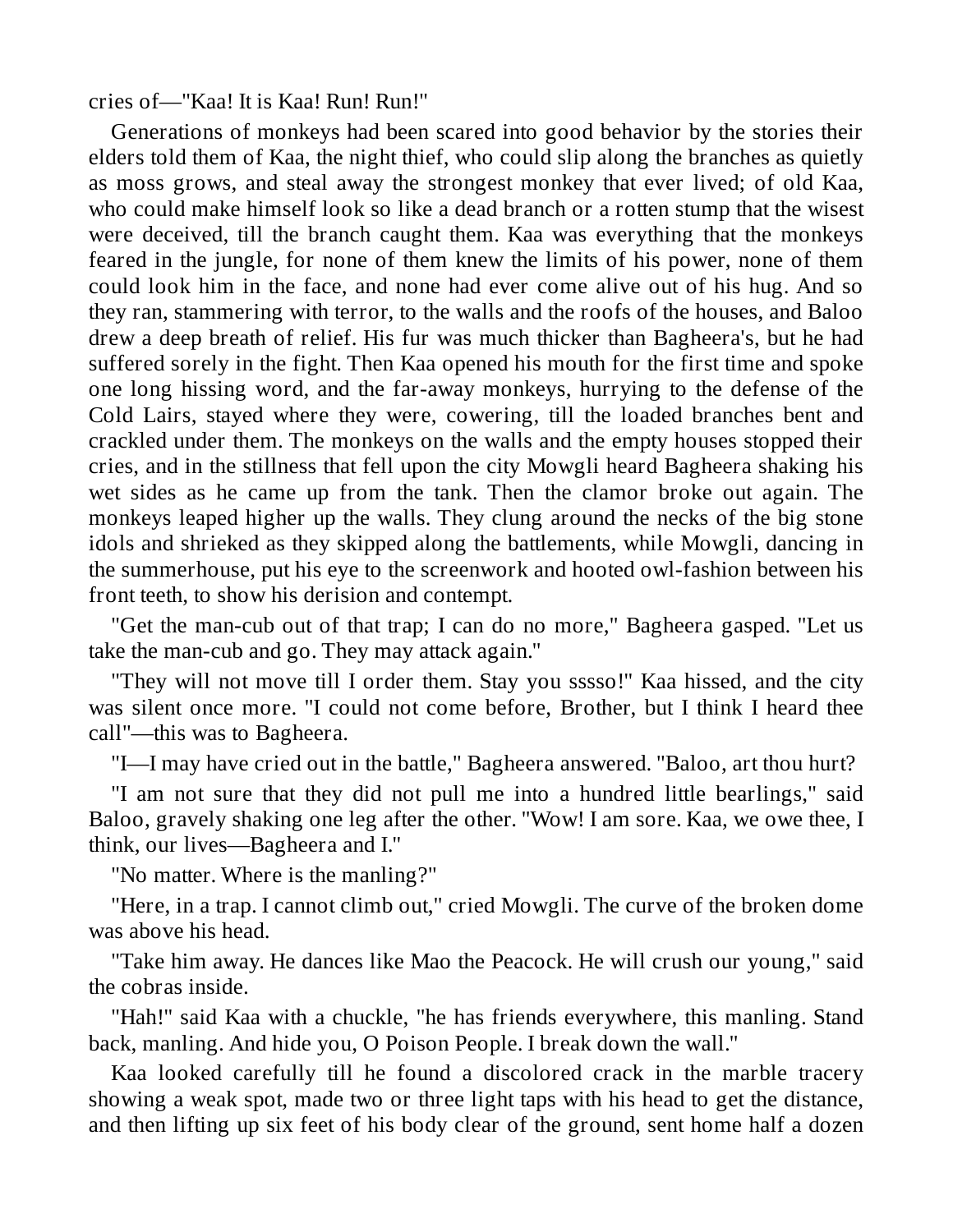full-power smashing blows, nose-first. The screen-work broke and fell away in a cloud of dust and rubbish, and Mowgli leaped through the opening and flung himself between Baloo and Bagheera—an arm around each big neck.

"Art thou hurt?" said Baloo, hugging him softly.

"I am sore, hungry, and not a little bruised. But, oh, they have handled ye grievously, my Brothers! Ye bleed."

"Others also," said Bagheera, licking his lips and looking at the monkey-dead on the terrace and round the tank.

"It is nothing, it is nothing, if thou art safe, oh, my pride of all little frogs!" whimpered Baloo.

"Of that we shall judge later," said Bagheera, in a dry voice that Mowgli did not at all like. "But here is Kaa to whom we owe the battle and thou owest thy life. Thank him according to our customs, Mowgli."

Mowgli turned and saw the great Python's head swaying a foot above his own.

"So this is the manling," said Kaa. "Very soft is his skin, and he is not unlike the Bandar-log. Have a care, manling, that I do not mistake thee for a monkey some twilight when I have newly changed my coat."

"We be one blood, thou and I," Mowgli answered. "I take my life from thee tonight. My kill shall be thy kill if ever thou art hungry, O Kaa."

"All thanks, Little Brother," said Kaa, though his eyes twinkled. "And what may so bold a hunter kill? I ask that I may follow when next he goes abroad."

"I kill nothing,—I am too little,—but I drive goats toward such as can use them. When thou art empty come to me and see if I speak the truth. I have some skill in these [he held out his hands], and if ever thou art in a trap, I may pay the debt which I owe to thee, to Bagheera, and to Baloo, here. Good hunting to ye all, my masters."

"Well said," growled Baloo, for Mowgli had returned thanks very prettily. The Python dropped his head lightly for a minute on Mowgli's shoulder. "A brave heart and a courteous tongue," said he. "They shall carry thee far through the jungle, manling. But now go hence quickly with thy friends. Go and sleep, for the moon sets, and what follows it is not well that thou shouldst see."

The moon was sinking behind the hills and the lines of trembling monkeys huddled together on the walls and battlements looked like ragged shaky fringes of things. Baloo went down to the tank for a drink and Bagheera began to put his fur in order, as Kaa glided out into the center of the terrace and brought his jaws together with a ringing snap that drew all the monkeys' eyes upon him.

"The moon sets," he said. "Is there yet light enough to see?"

From the walls came a moan like the wind in the tree-tops—"We see, O Kaa."

"Good. Begins now the dance—the Dance of the Hunger of Kaa. Sit still and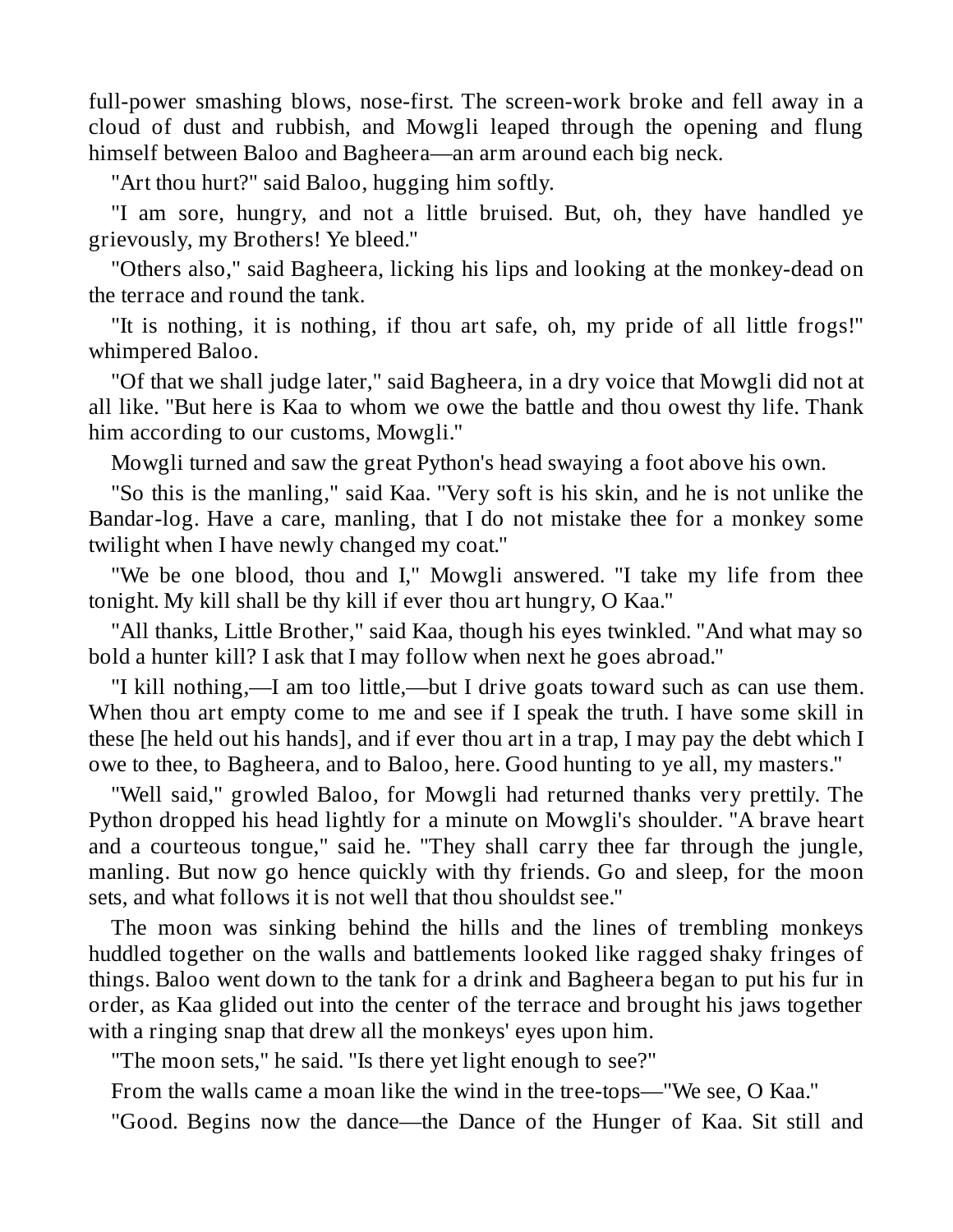watch."

He turned twice or thrice in a big circle, weaving his head from right to left. Then he began making loops and figures of eight with his body, and soft, oozy triangles that melted into squares and five-sided figures, and coiled mounds, never resting, never hurrying, and never stopping his low humming song. It grew darker and darker, till at last the dragging, shifting coils disappeared, but they could hear the rustle of the scales.

Baloo and Bagheera stood still as stone, growling in their throats, their neck hair bristling, and Mowgli watched and wondered.

"Bandar-log," said the voice of Kaa at last, "can ye stir foot or hand without my order? Speak!"

"Without thy order we cannot stir foot or hand, O Kaa!"

"Good! Come all one pace nearer to me."

The lines of the monkeys swayed forward helplessly, and Baloo and Bagheera took one stiff step forward with them.

"Nearer!" hissed Kaa, and they all moved again.

Mowgli laid his hands on Baloo and Bagheera to get them away, and the two great beasts started as though they had been waked from a dream.

"Keep thy hand on my shoulder," Bagheera whispered. "Keep it there, or I must go back—must go back to Kaa. Aah!"

"It is only old Kaa making circles on the dust," said Mowgli. "Let us go." And the three slipped off through a gap in the walls to the jungle.

"Whoof!" said Baloo, when he stood under the still trees again. "Never more will I make an ally of Kaa," and he shook himself all over.

"He knows more than we," said Bagheera, trembling. "In a little time, had I stayed, I should have walked down his throat."

"Many will walk by that road before the moon rises again," said Baloo. "He will have good hunting—after his own fashion."

"But what was the meaning of it all?" said Mowgli, who did not know anything of a python's powers of fascination. "I saw no more than a big snake making foolish circles till the dark came. And his nose was all sore. Ho! Ho!"

"Mowgli," said Bagheera angrily, "his nose was sore on thy account, as my ears and sides and paws, and Baloo's neck and shoulders are bitten on thy account. Neither Baloo nor Bagheera will be able to hunt with pleasure for many days."

"It is nothing," said Baloo; "we have the man-cub again."

"True, but he has cost us heavily in time which might have been spent in good hunting, in wounds, in hair—I am half plucked along my back—and last of all, in honor. For, remember, Mowgli, I, who am the Black Panther, was forced to call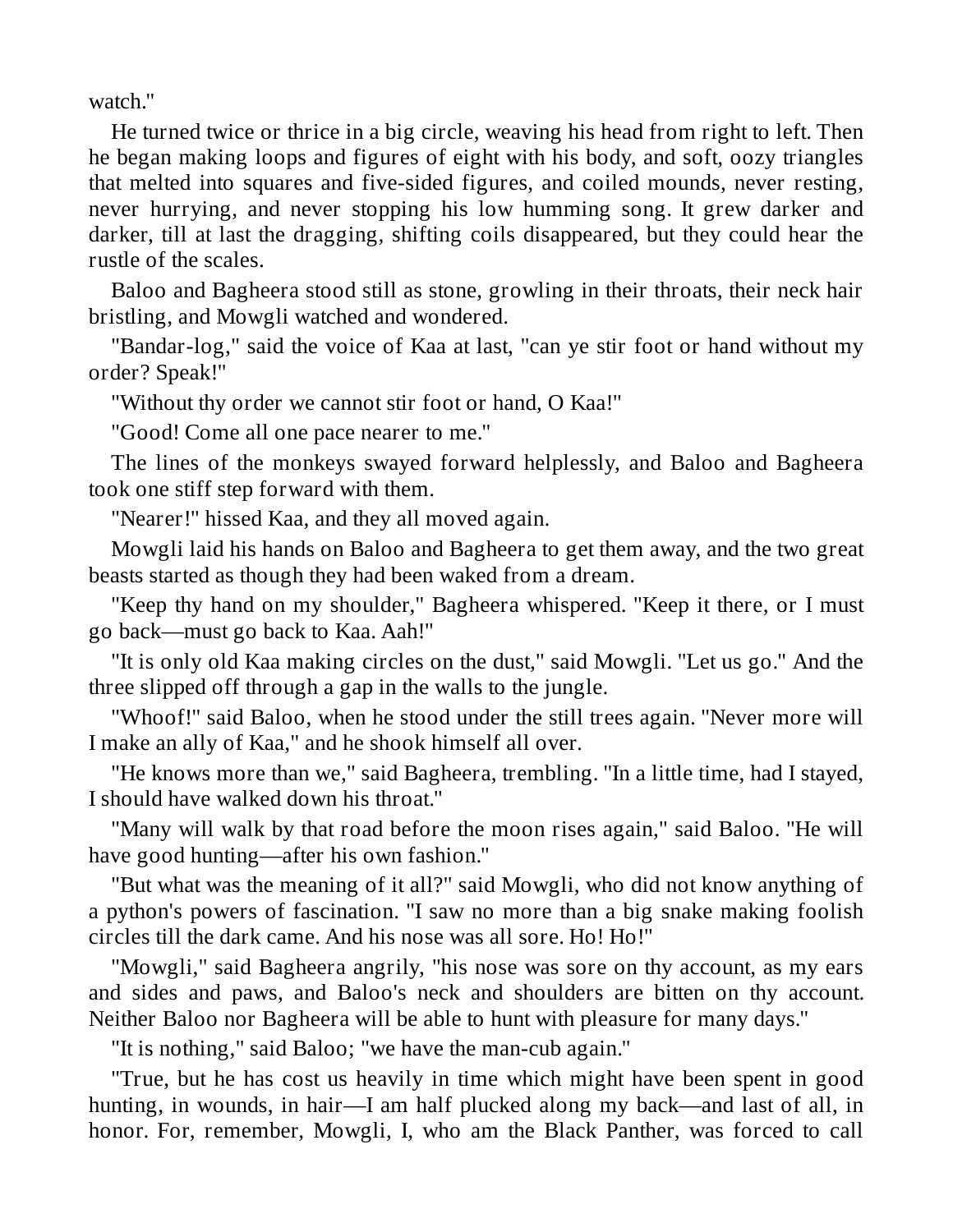upon Kaa for protection, and Baloo and I were both made stupid as little birds by the Hunger Dance. All this, man-cub, came of thy playing with the Bandar-log."

"True, it is true," said Mowgli sorrowfully. "I am an evil man-cub, and my stomach is sad in me."

"Mf! What says the Law of the Jungle, Baloo?"

Baloo did not wish to bring Mowgli into any more trouble, but he could not tamper with the Law, so he mumbled: "Sorrow never stays punishment. But remember, Bagheera, he is very little."

"I will remember. But he has done mischief, and blows must be dealt now. Mowgli, hast thou anything to say?"

"Nothing. I did wrong. Baloo and thou are wounded. It is just."

Bagheera gave him half a dozen love-taps from a panther's point of view (they would hardly have waked one of his own cubs), but for a seven-year-old boy they amounted to as severe a beating as you could wish to avoid. When it was all over Mowgli sneezed, and picked himself up without a word.

"Now," said Bagheera, "jump on my back, Little Brother, and we will go home."

One of the beauties of Jungle Law is that punishment settles all scores. There is no nagging afterward.

Mowgli laid his head down on Bagheera's back and slept so deeply that he never waked when he was put down in the home-cave.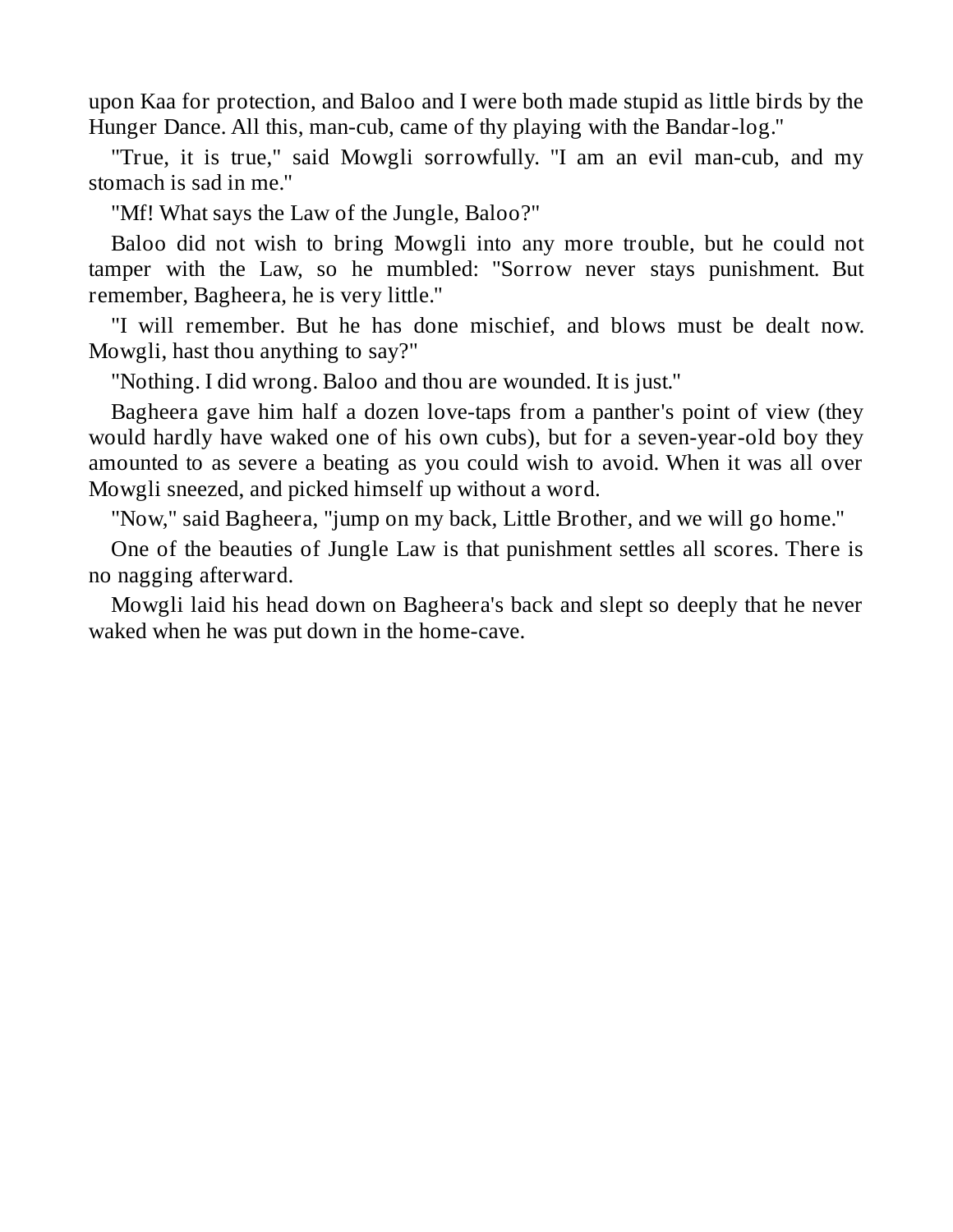#### **Road-Song of the Bandar-Log**

Here we go in a flung festoon, Half-way up to the jealous moon! Don't you envy our pranceful bands? Don't you wish you had extra hands? Wouldn't you like if your tails were—so— Curved in the shape of a Cupid's bow? Now you're angry, but—never mind, Brother, thy tail hangs down behind!

Here we sit in a branchy row, Thinking of beautiful things we know; Dreaming of deeds that we mean to do, All complete, in a minute or two— Something noble and wise and good, Done by merely wishing we could. We've forgotten, but—never mind, Brother, thy tail hangs down behind!

All the talk we ever have heard Uttered by bat or beast or bird— Hide or fin or scale or feather— Jabber it quickly and all together! Excellent! Wonderful! Once again!

Now we are talking just like men! Let's pretend we are ... never mind, Brother, thy tail hangs down behind! This is the way of the Monkey-kind.

Then join our leaping lines that scumfish through the pines, That rocket by where, light and high, the wild grape swings. By the rubbish in our wake, and the noble noise we make, Be sure, be sure, we're going to do some splendid things!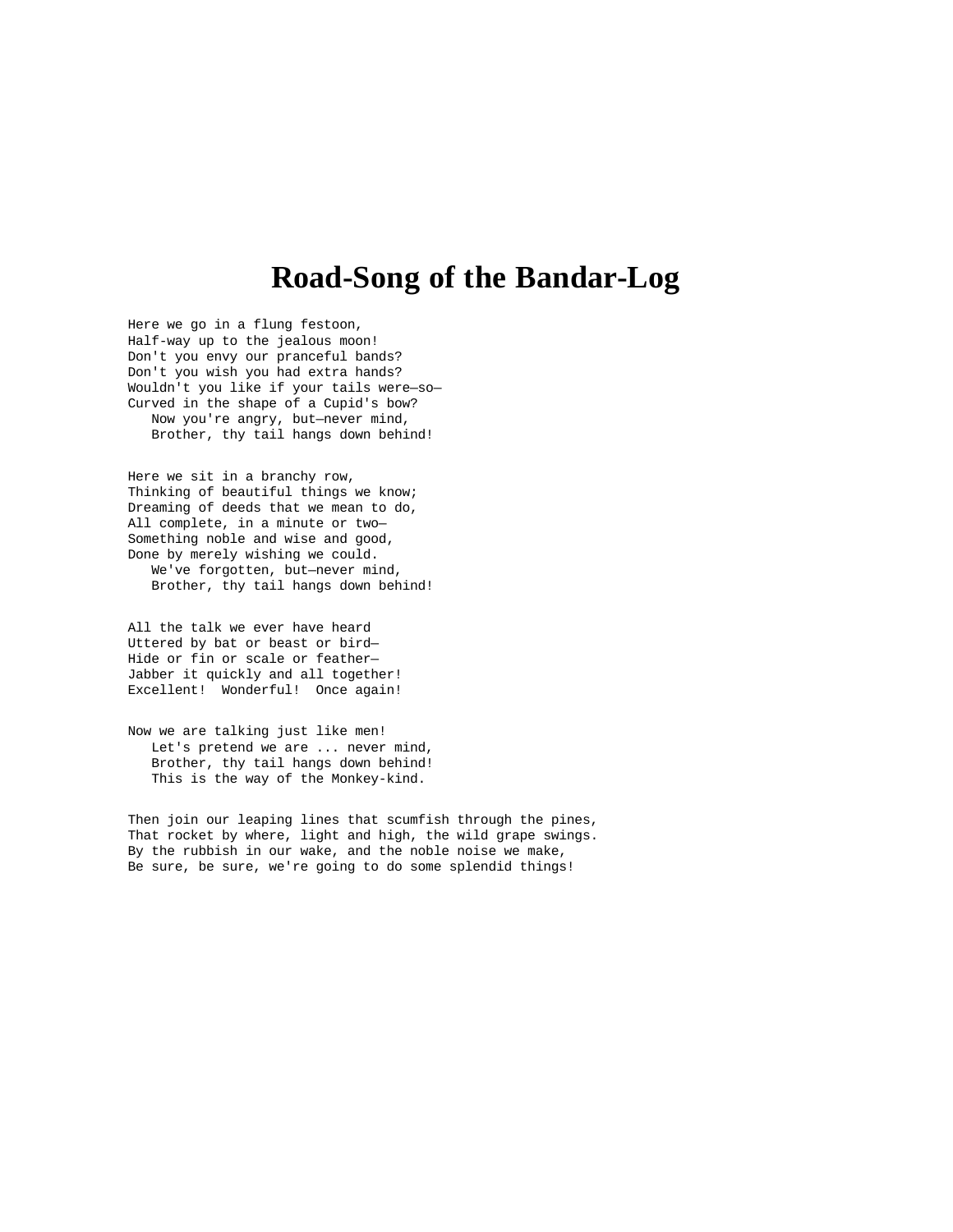# **"Tiger! Tiger!"**

What of the hunting, hunter bold? Brother, the watch was long and cold. What of the quarry ye went to kill? Brother, he crops in the jungle still. Where is the power that made your pride? Brother, it ebbs from my flank and side. Where is the haste that ye hurry by? Brother, I go to my lair—to die.

Now we must go back to the first tale. When Mowgli left the wolf's cave after the fight with the Pack at the Council Rock, he went down to the plowed lands where the villagers lived, but he would not stop there because it was too near to the jungle, and he knew that he had made at least one bad enemy at the Council. So he hurried on, keeping to the rough road that ran down the valley, and followed it at a steady jogtrot for nearly twenty miles, till he came to a country that he did not know. The valley opened out into a great plain dotted over with rocks and cut up by ravines. At one end stood a little village, and at the other the thick jungle came down in a sweep to the grazing-grounds, and stopped there as though it had been cut off with a hoe. All over the plain, cattle and buffaloes were grazing, and when the little boys in charge of the herds saw Mowgli they shouted and ran away, and the yellow pariah dogs that hang about every Indian village barked. Mowgli walked on, for he was feeling hungry, and when he came to the village gate he saw the big thorn-bush that was drawn up before the gate at twilight, pushed to one side.

"Umph!" he said, for he had come across more than one such barricade in his night rambles after things to eat. "So men are afraid of the People of the Jungle here also." He sat down by the gate, and when a man came out he stood up, opened his mouth, and pointed down it to show that he wanted food. The man stared, and ran back up the one street of the village shouting for the priest, who was a big, fat man dressed in white, with a red and yellow mark on his forehead. The priest came to the gate, and with him at least a hundred people, who stared and talked and shouted and pointed at Mowgli.

"They have no manners, these Men Folk," said Mowgli to himself. "Only the gray ape would behave as they do." So he threw back his long hair and frowned at the crowd.

"What is there to be afraid of?" said the priest. "Look at the marks on his arms and legs. They are the bites of wolves. He is but a wolf-child run away from the jungle."

Of course, in playing together, the cubs had often nipped Mowgli harder than they intended, and there were white scars all over his arms and legs. But he would have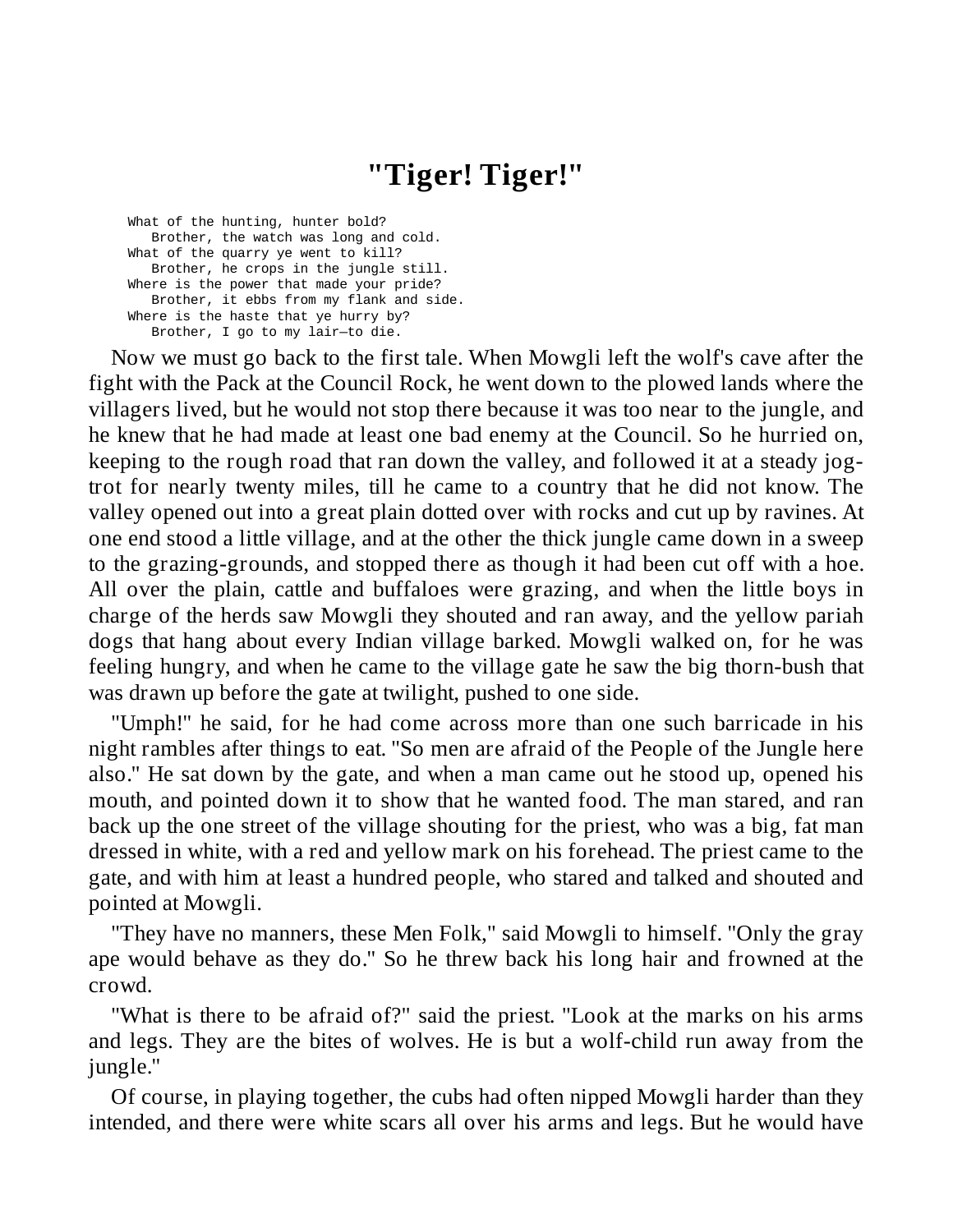been the last person in the world to call these bites, for he knew what real biting meant.

"Arre! Arre!" said two or three women together. "To be bitten by wolves, poor child! He is a handsome boy. He has eyes like red fire. By my honor, Messua, he is not unlike thy boy that was taken by the tiger."

"Let me look," said a woman with heavy copper rings on her wrists and ankles, and she peered at Mowgli under the palm of her hand. "Indeed he is not. He is thinner, but he has the very look of my boy."

The priest was a clever man, and he knew that Messua was wife to the richest villager in the place. So he looked up at the sky for a minute and said solemnly: "What the jungle has taken the jungle has restored. Take the boy into thy house, my sister, and forget not to honor the priest who sees so far into the lives of men."

"By the Bull that bought me," said Mowgli to himself, "but all this talking is like another looking-over by the Pack! Well, if I am a man, a man I must become."

The crowd parted as the woman beckoned Mowgli to her hut, where there was a red lacquered bedstead, a great earthen grain chest with funny raised patterns on it, half a dozen copper cooking pots, an image of a Hindu god in a little alcove, and on the wall a real looking glass, such as they sell at the country fairs.

She gave him a long drink of milk and some bread, and then she laid her hand on his head and looked into his eyes; for she thought perhaps that he might be her real son come back from the jungle where the tiger had taken him. So she said, "Nathoo, O Nathoo!" Mowgli did not show that he knew the name. "Dost thou not remember the day when I gave thee thy new shoes?" She touched his foot, and it was almost as hard as horn. "No," she said sorrowfully, "those feet have never worn shoes, but thou art very like my Nathoo, and thou shalt be my son."

Mowgli was uneasy, because he had never been under a roof before. But as he looked at the thatch, he saw that he could tear it out any time if he wanted to get away, and that the window had no fastenings. "What is the good of a man," he said to himself at last, "if he does not understand man's talk? Now I am as silly and dumb as a man would be with us in the jungle. I must speak their talk."

It was not for fun that he had learned while he was with the wolves to imitate the challenge of bucks in the jungle and the grunt of the little wild pig. So, as soon as Messua pronounced a word Mowgli would imitate it almost perfectly, and before dark he had learned the names of many things in the hut.

There was a difficulty at bedtime, because Mowgli would not sleep under anything that looked so like a panther trap as that hut, and when they shut the door he went through the window. "Give him his will," said Messua's husband. "Remember he can never till now have slept on a bed. If he is indeed sent in the place of our son he will not run away."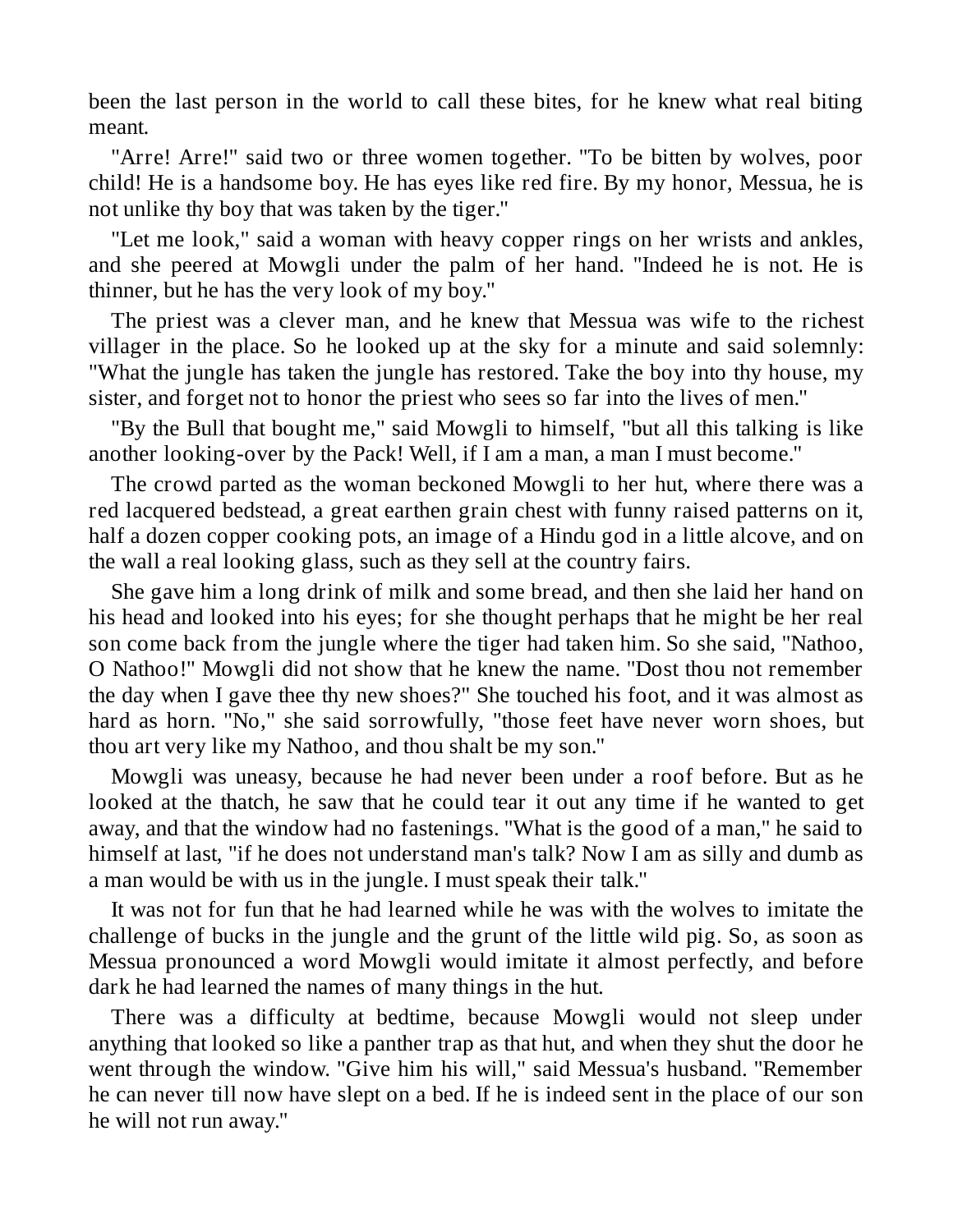So Mowgli stretched himself in some long, clean grass at the edge of the field, but before he had closed his eyes a soft gray nose poked him under the chin.

"Phew!" said Gray Brother (he was the eldest of Mother Wolf's cubs). "This is a poor reward for following thee twenty miles. Thou smellest of wood smoke and cattle—altogether like a man already. Wake, Little Brother; I bring news."

"Are all well in the jungle?" said Mowgli, hugging him.

"All except the wolves that were burned with the Red Flower. Now, listen. Shere Khan has gone away to hunt far off till his coat grows again, for he is badly singed. When he returns he swears that he will lay thy bones in the Waingunga."

"There are two words to that. I also have made a little promise. But news is always good. I am tired to-night,—very tired with new things, Gray Brother,—but bring me the news always."

"Thou wilt not forget that thou art a wolf? Men will not make thee forget?" said Gray Brother anxiously.

"Never. I will always remember that I love thee and all in our cave. But also I will always remember that I have been cast out of the Pack."

"And that thou mayest be cast out of another pack. Men are only men, Little Brother, and their talk is like the talk of frogs in a pond. When I come down here again, I will wait for thee in the bamboos at the edge of the grazing-ground."

For three months after that night Mowgli hardly ever left the village gate, he was so busy learning the ways and customs of men. First he had to wear a cloth round him, which annoyed him horribly; and then he had to learn about money, which he did not in the least understand, and about plowing, of which he did not see the use. Then the little children in the village made him very angry. Luckily, the Law of the Jungle had taught him to keep his temper, for in the jungle life and food depend on keeping your temper; but when they made fun of him because he would not play games or fly kites, or because he mispronounced some word, only the knowledge that it was unsportsmanlike to kill little naked cubs kept him from picking them up and breaking them in two.

He did not know his own strength in the least. In the jungle he knew he was weak compared with the beasts, but in the village people said that he was as strong as a bull.

And Mowgli had not the faintest idea of the difference that caste makes between man and man. When the potter's donkey slipped in the clay pit, Mowgli hauled it out by the tail, and helped to stack the pots for their journey to the market at Khanhiwara. That was very shocking, too, for the potter is a low-caste man, and his donkey is worse. When the priest scolded him, Mowgli threatened to put him on the donkey too, and the priest told Messua's husband that Mowgli had better be set to work as soon as possible; and the village head-man told Mowgli that he would have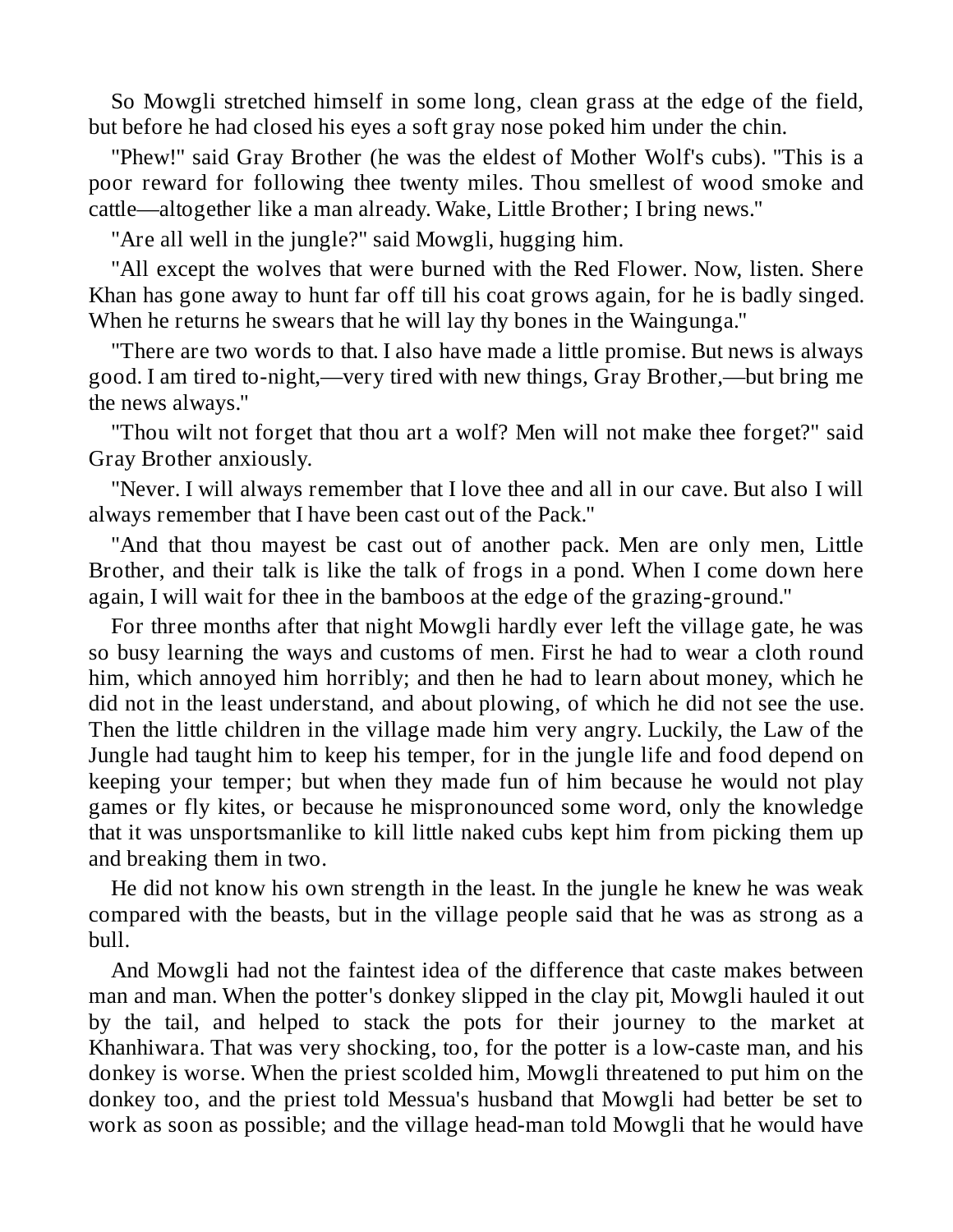to go out with the buffaloes next day, and herd them while they grazed. No one was more pleased than Mowgli; and that night, because he had been appointed a servant of the village, as it were, he went off to a circle that met every evening on a masonry platform under a great fig-tree. It was the village club, and the head-man and the watchman and the barber, who knew all the gossip of the village, and old Buldeo, the village hunter, who had a Tower musket, met and smoked. The monkeys sat and talked in the upper branches, and there was a hole under the platform where a cobra lived, and he had his little platter of milk every night because he was sacred; and the old men sat around the tree and talked, and pulled at the big huqas (the water-pipes) till far into the night. They told wonderful tales of gods and men and ghosts; and Buldeo told even more wonderful ones of the ways of beasts in the jungle, till the eyes of the children sitting outside the circle bulged out of their heads. Most of the tales were about animals, for the jungle was always at their door. The deer and the wild pig grubbed up their crops, and now and again the tiger carried off a man at twilight, within sight of the village gates.

Mowgli, who naturally knew something about what they were talking of, had to cover his face not to show that he was laughing, while Buldeo, the Tower musket across his knees, climbed on from one wonderful story to another, and Mowgli's shoulders shook.

Buldeo was explaining how the tiger that had carried away Messua's son was a ghost-tiger, and his body was inhabited by the ghost of a wicked, old money-lender, who had died some years ago. "And I know that this is true," he said, "because Purun Dass always limped from the blow that he got in a riot when his account books were burned, and the tiger that I speak of he limps, too, for the tracks of his pads are unequal."

"True, true, that must be the truth," said the gray-beards, nodding together.

"Are all these tales such cobwebs and moon talk?" said Mowgli. "That tiger limps because he was born lame, as everyone knows. To talk of the soul of a moneylender in a beast that never had the courage of a jackal is child's talk."

Buldeo was speechless with surprise for a moment, and the head-man stared.

"Oho! It is the jungle brat, is it?" said Buldeo. "If thou art so wise, better bring his hide to Khanhiwara, for the Government has set a hundred rupees on his life. Better still, talk not when thy elders speak."

Mowgli rose to go. "All the evening I have lain here listening," he called back over his shoulder, "and, except once or twice, Buldeo has not said one word of truth concerning the jungle, which is at his very doors. How, then, shall I believe the tales of ghosts and gods and goblins which he says he has seen?"

"It is full time that boy went to herding," said the head-man, while Buldeo puffed and snorted at Mowgli's impertinence.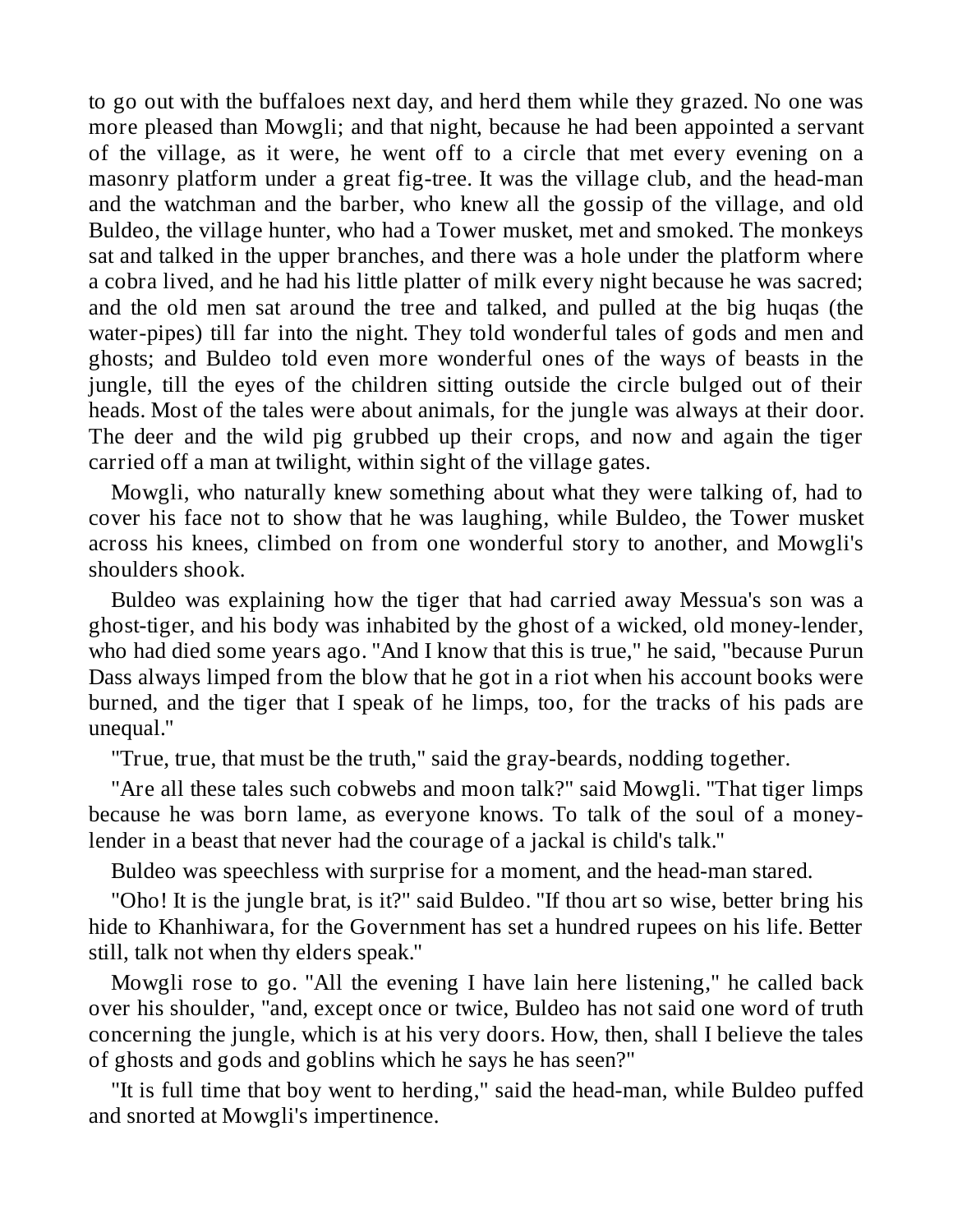The custom of most Indian villages is for a few boys to take the cattle and buffaloes out to graze in the early morning, and bring them back at night. The very cattle that would trample a white man to death allow themselves to be banged and bullied and shouted at by children that hardly come up to their noses. So long as the boys keep with the herds they are safe, for not even the tiger will charge a mob of cattle. But if they straggle to pick flowers or hunt lizards, they are sometimes carried off. Mowgli went through the village street in the dawn, sitting on the back of Rama, the great herd bull. The slaty-blue buffaloes, with their long, backwardsweeping horns and savage eyes, rose out their byres, one by one, and followed him, and Mowgli made it very clear to the children with him that he was the master. He beat the buffaloes with a long, polished bamboo, and told Kamya, one of the boys, to graze the cattle by themselves, while he went on with the buffaloes, and to be very careful not to stray away from the herd.

An Indian grazing ground is all rocks and scrub and tussocks and little ravines, among which the herds scatter and disappear. The buffaloes generally keep to the pools and muddy places, where they lie wallowing or basking in the warm mud for hours. Mowgli drove them on to the edge of the plain where the Waingunga came out of the jungle; then he dropped from Rama's neck, trotted off to a bamboo clump, and found Gray Brother. "Ah," said Gray Brother, "I have waited here very many days. What is the meaning of this cattle-herding work?"

"It is an order," said Mowgli. "I am a village herd for a while. What news of Shere Khan?"

"He has come back to this country, and has waited here a long time for thee. Now he has gone off again, for the game is scarce. But he means to kill thee."

"Very good," said Mowgli. "So long as he is away do thou or one of the four brothers sit on that rock, so that I can see thee as I come out of the village. When he comes back wait for me in the ravine by the dhak tree in the center of the plain. We need not walk into Shere Khan's mouth."

Then Mowgli picked out a shady place, and lay down and slept while the buffaloes grazed round him. Herding in India is one of the laziest things in the world. The cattle move and crunch, and lie down, and move on again, and they do not even low. They only grunt, and the buffaloes very seldom say anything, but get down into the muddy pools one after another, and work their way into the mud till only their noses and staring china-blue eyes show above the surface, and then they lie like logs. The sun makes the rocks dance in the heat, and the herd children hear one kite (never any more) whistling almost out of sight overhead, and they know that if they died, or a cow died, that kite would sweep down, and the next kite miles away would see him drop and follow, and the next, and the next, and almost before they were dead there would be a score of hungry kites come out of nowhere. Then they sleep and wake and sleep again, and weave little baskets of dried grass and put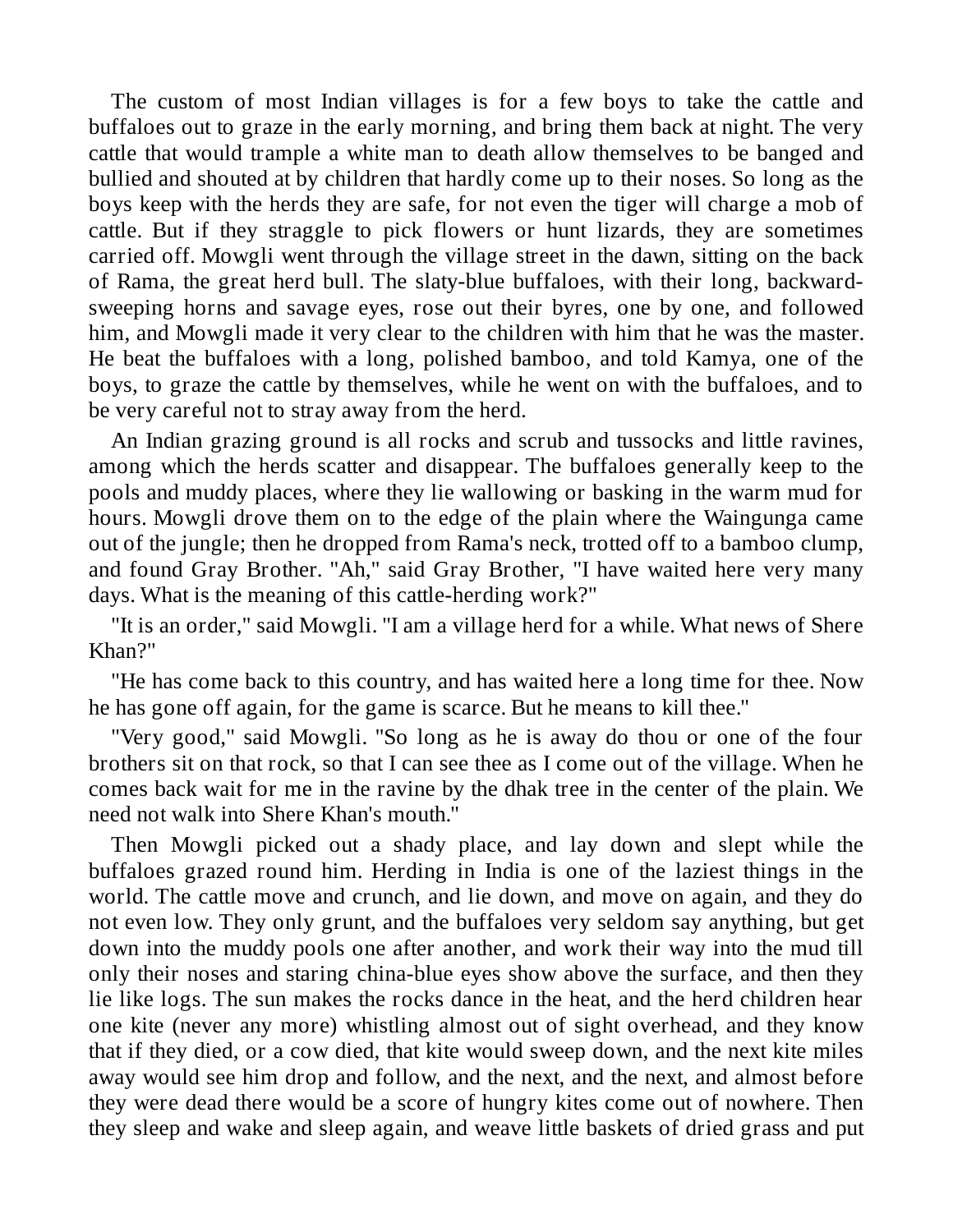grasshoppers in them; or catch two praying mantises and make them fight; or string a necklace of red and black jungle nuts; or watch a lizard basking on a rock, or a snake hunting a frog near the wallows. Then they sing long, long songs with odd native quavers at the end of them, and the day seems longer than most people's whole lives, and perhaps they make a mud castle with mud figures of men and horses and buffaloes, and put reeds into the men's hands, and pretend that they are kings and the figures are their armies, or that they are gods to be worshiped. Then evening comes and the children call, and the buffaloes lumber up out of the sticky mud with noises like gunshots going off one after the other, and they all string across the gray plain back to the twinkling village lights.

Day after day Mowgli would lead the buffaloes out to their wallows, and day after day he would see Gray Brother's back a mile and a half away across the plain (so he knew that Shere Khan had not come back), and day after day he would lie on the grass listening to the noises round him, and dreaming of old days in the jungle. If Shere Khan had made a false step with his lame paw up in the jungles by the Waingunga, Mowgli would have heard him in those long, still mornings.

At last a day came when he did not see Gray Brother at the signal place, and he laughed and headed the buffaloes for the ravine by the dhk tree, which was all covered with golden-red flowers. There sat Gray Brother, every bristle on his back lifted.

"He has hidden for a month to throw thee off thy guard. He crossed the ranges last night with Tabaqui, hot-foot on thy trail," said the Wolf, panting.

Mowgli frowned. "I am not afraid of Shere Khan, but Tabaqui is very cunning."

"Have no fear," said Gray Brother, licking his lips a little. "I met Tabaqui in the dawn. Now he is telling all his wisdom to the kites, but he told me everything before I broke his back. Shere Khan's plan is to wait for thee at the village gate this evening —for thee and for no one else. He is lying up now, in the big dry ravine of the Waingunga."

"Has he eaten today, or does he hunt empty?" said Mowgli, for the answer meant life and death to him.

"He killed at dawn,—a pig,—and he has drunk too. Remember, Shere Khan could never fast, even for the sake of revenge."

"Oh! Fool, fool! What a cub's cub it is! Eaten and drunk too, and he thinks that I shall wait till he has slept! Now, where does he lie up? If there were but ten of us we might pull him down as he lies. These buffaloes will not charge unless they wind him, and I cannot speak their language. Can we get behind his track so that they may smell it?"

"He swam far down the Waingunga to cut that off," said Gray Brother.

"Tabaqui told him that, I know. He would never have thought of it alone." Mowgli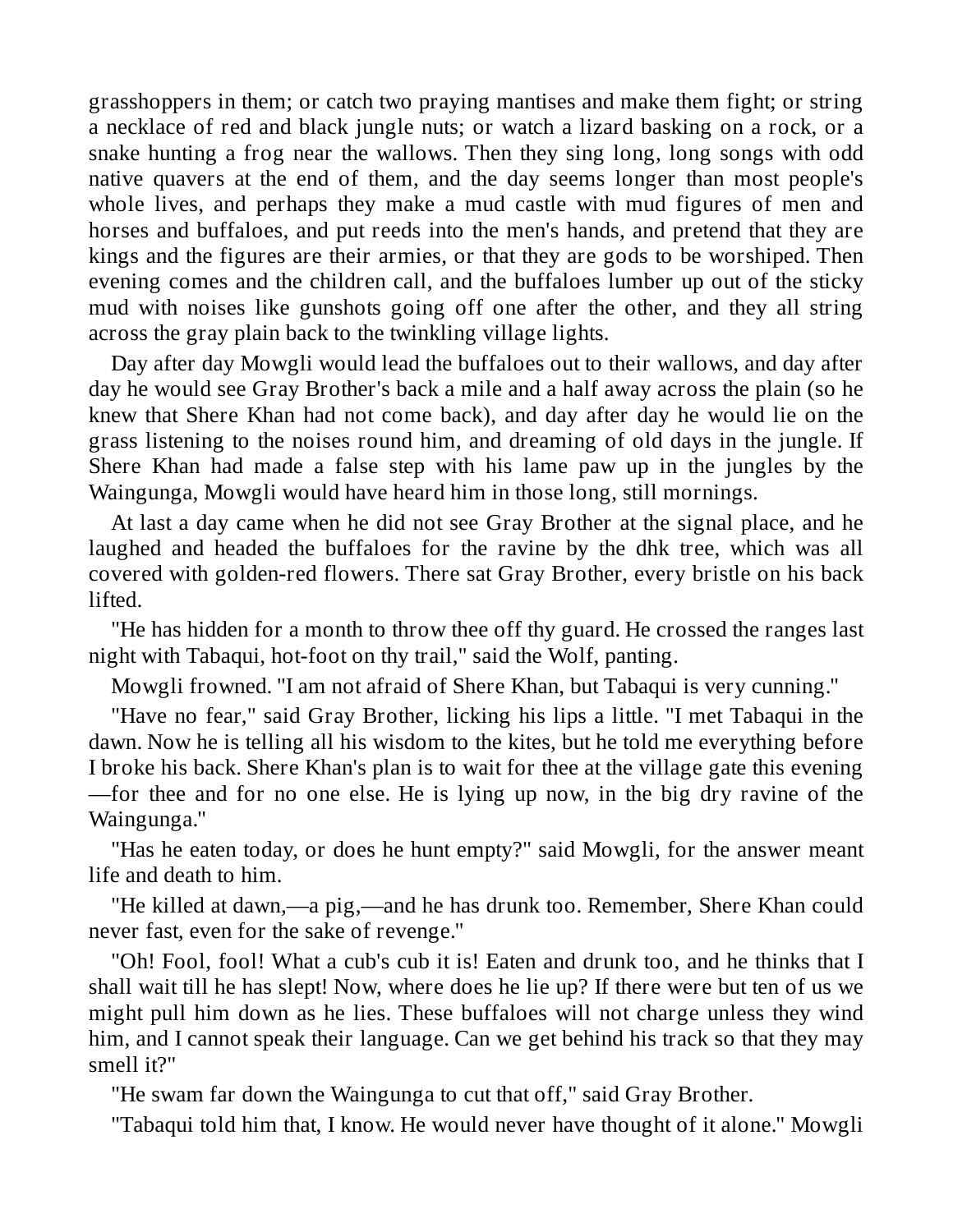stood with his finger in his mouth, thinking. "The big ravine of the Waingunga. That opens out on the plain not half a mile from here. I can take the herd round through the jungle to the head of the ravine and then sweep down—but he would slink out at the foot. We must block that end. Gray Brother, canst thou cut the herd in two for me?"

"Not I, perhaps—but I have brought a wise helper." Gray Brother trotted off and dropped into a hole. Then there lifted up a huge gray head that Mowgli knew well, and the hot air was filled with the most desolate cry of all the jungle—the hunting howl of a wolf at midday.

"Akela! Akela!" said Mowgli, clapping his hands. "I might have known that thou wouldst not forget me. We have a big work in hand. Cut the herd in two, Akela. Keep the cows and calves together, and the bulls and the plow buffaloes by themselves."

The two wolves ran, ladies'-chain fashion, in and out of the herd, which snorted and threw up its head, and separated into two clumps. In one, the cow-buffaloes stood with their calves in the center, and glared and pawed, ready, if a wolf would only stay still, to charge down and trample the life out of him. In the other, the bulls and the young bulls snorted and stamped, but though they looked more imposing they were much less dangerous, for they had no calves to protect. No six men could have divided the herd so neatly.

"What orders!" panted Akela. "They are trying to join again."

Mowgli slipped on to Rama's back. "Drive the bulls away to the left, Akela. Gray Brother, when we are gone, hold the cows together, and drive them into the foot of the ravine."

"How far?" said Gray Brother, panting and snapping.

"Till the sides are higher than Shere Khan can jump," shouted Mowgli. "Keep them there till we come down." The bulls swept off as Akela bayed, and Gray Brother stopped in front of the cows. They charged down on him, and he ran just before them to the foot of the ravine, as Akela drove the bulls far to the left.

"Well done! Another charge and they are fairly started. Careful, now—careful, Akela. A snap too much and the bulls will charge. Hujah! This is wilder work than driving black-buck. Didst thou think these creatures could move so swiftly?" Mowgli called.

"I have—have hunted these too in my time," gasped Akela in the dust. "Shall I turn them into the jungle?"

"Ay! Turn. Swiftly turn them! Rama is mad with rage. Oh, if I could only tell him what I need of him to-day."

The bulls were turned, to the right this time, and crashed into the standing thicket. The other herd children, watching with the cattle half a mile away, hurried to the village as fast as their legs could carry them, crying that the buffaloes had gone mad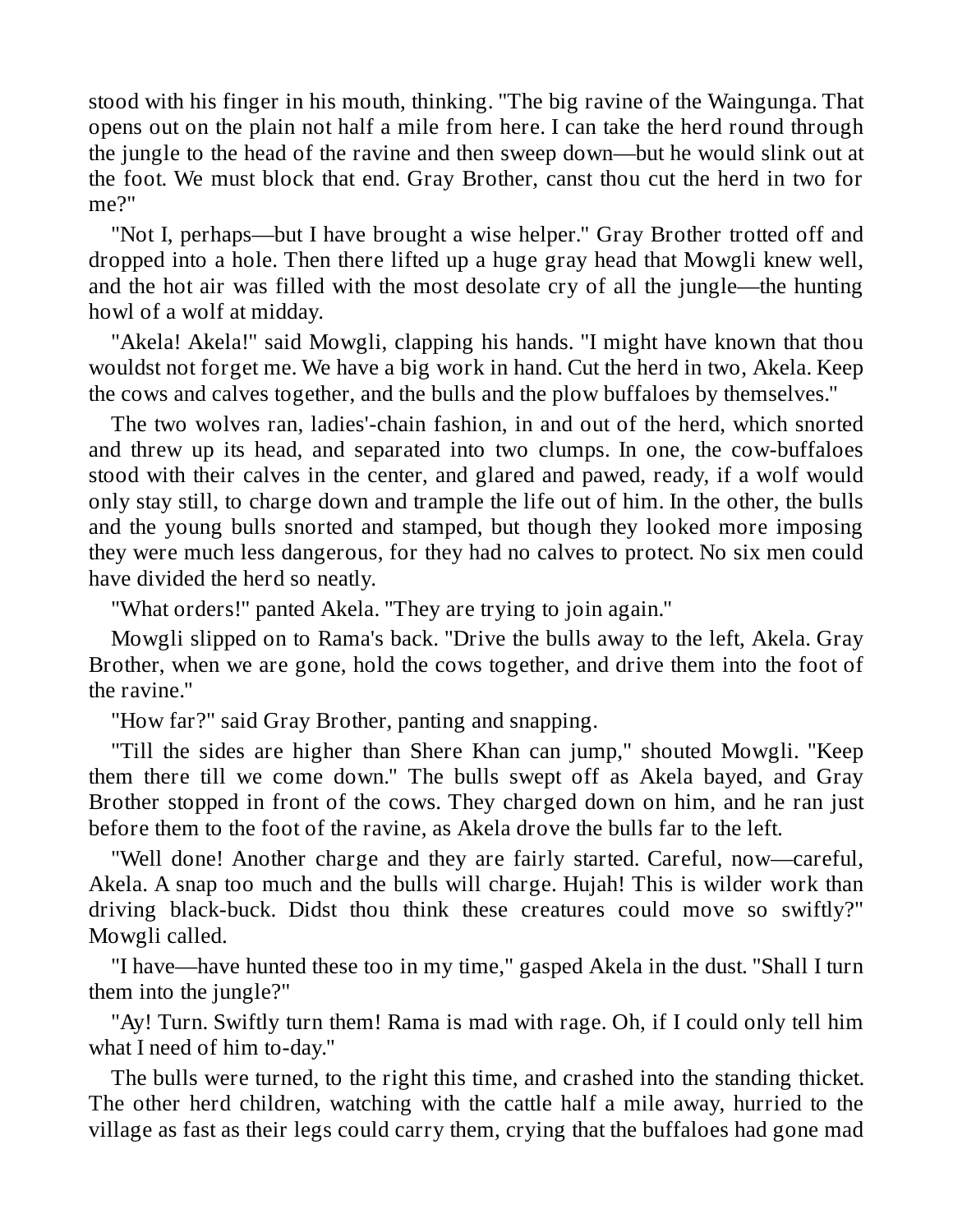and run away.

But Mowgli's plan was simple enough. All he wanted to do was to make a big circle uphill and get at the head of the ravine, and then take the bulls down it and catch Shere Khan between the bulls and the cows; for he knew that after a meal and a full drink Shere Khan would not be in any condition to fight or to clamber up the sides of the ravine. He was soothing the buffaloes now by voice, and Akela had dropped far to the rear, only whimpering once or twice to hurry the rear-guard. It was a long, long circle, for they did not wish to get too near the ravine and give Shere Khan warning. At last Mowgli rounded up the bewildered herd at the head of the ravine on a grassy patch that sloped steeply down to the ravine itself. From that height you could see across the tops of the trees down to the plain below; but what Mowgli looked at was the sides of the ravine, and he saw with a great deal of satisfaction that they ran nearly straight up and down, while the vines and creepers that hung over them would give no foothold to a tiger who wanted to get out.

"Let them breathe, Akela," he said, holding up his hand. "They have not winded him yet. Let them breathe. I must tell Shere Khan who comes. We have him in the trap."

He put his hands to his mouth and shouted down the ravine—it was almost like shouting down a tunnel—and the echoes jumped from rock to rock.

After a long time there came back the drawling, sleepy snarl of a full-fed tiger just wakened.

"Who calls?" said Shere Khan, and a splendid peacock fluttered up out of the ravine screeching.

"I, Mowgli. Cattle thief, it is time to come to the Council Rock! Down—hurry them down, Akela! Down, Rama, down!"

The herd paused for an instant at the edge of the slope, but Akela gave tongue in the full hunting-yell, and they pitched over one after the other, just as steamers shoot rapids, the sand and stones spurting up round them. Once started, there was no chance of stopping, and before they were fairly in the bed of the ravine Rama winded Shere Khan and bellowed.

"Ha! Ha!" said Mowgli, on his back. "Now thou knowest!" and the torrent of black horns, foaming muzzles, and staring eyes whirled down the ravine just as boulders go down in floodtime; the weaker buffaloes being shouldered out to the sides of the ravine where they tore through the creepers. They knew what the business was before them—the terrible charge of the buffalo herd against which no tiger can hope to stand. Shere Khan heard the thunder of their hoofs, picked himself up, and lumbered down the ravine, looking from side to side for some way of escape, but the walls of the ravine were straight and he had to hold on, heavy with his dinner and his drink, willing to do anything rather than fight. The herd splashed through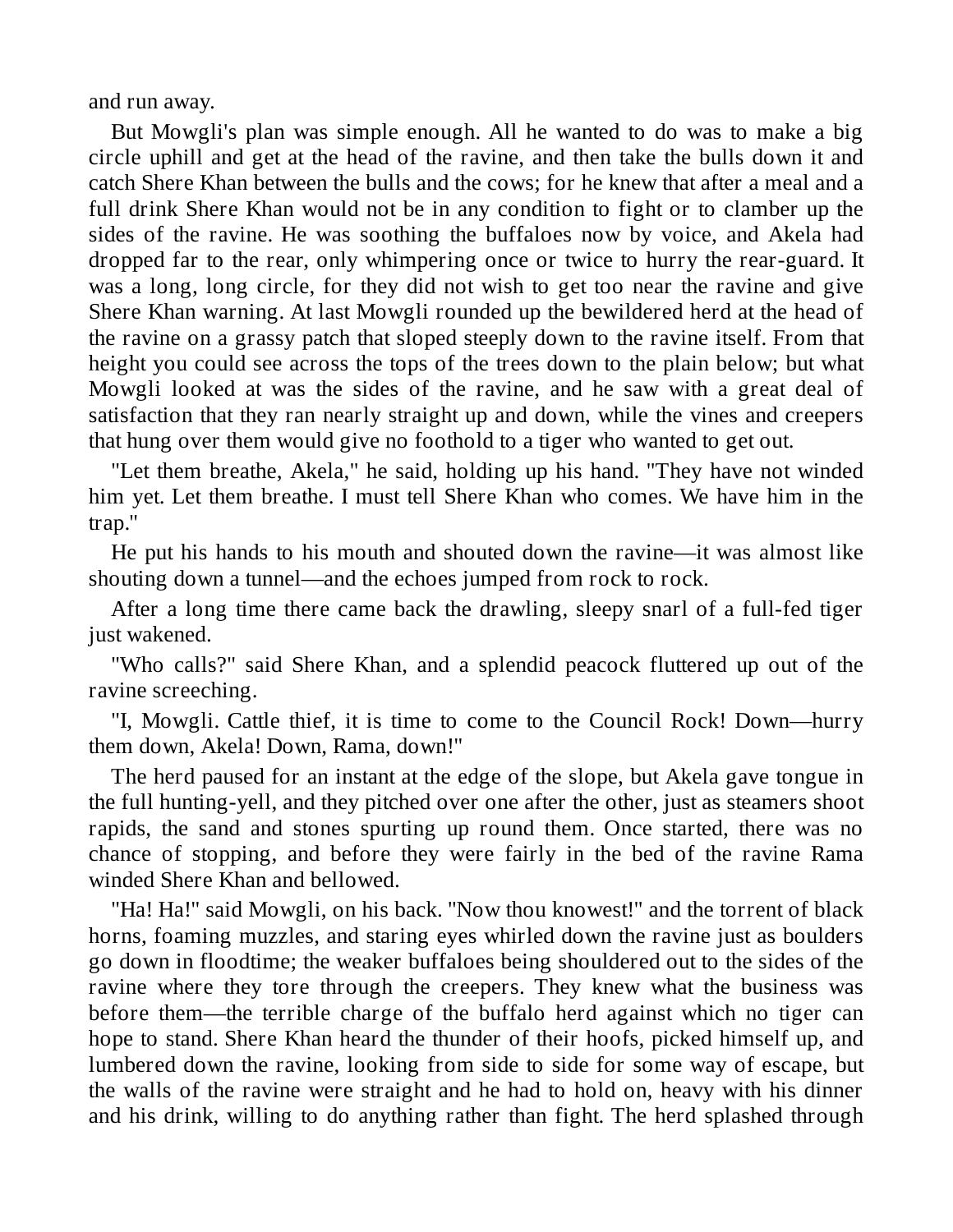the pool he had just left, bellowing till the narrow cut rang. Mowgli heard an answering bellow from the foot of the ravine, saw Shere Khan turn (the tiger knew if the worst came to the worst it was better to meet the bulls than the cows with their calves), and then Rama tripped, stumbled, and went on again over something soft, and, with the bulls at his heels, crashed full into the other herd, while the weaker buffaloes were lifted clean off their feet by the shock of the meeting. That charge carried both herds out into the plain, goring and stamping and snorting. Mowgli watched his time, and slipped off Rama's neck, laying about him right and left with his stick.

"Quick, Akela! Break them up. Scatter them, or they will be fighting one another. Drive them away, Akela. Hai, Rama! Hai, hai, hai! my children. Softly now, softly! It is all over."

Akela and Gray Brother ran to and fro nipping the buffaloes' legs, and though the herd wheeled once to charge up the ravine again, Mowgli managed to turn Rama, and the others followed him to the wallows.

Shere Khan needed no more trampling. He was dead, and the kites were coming for him already.

"Brothers, that was a dog's death," said Mowgli, feeling for the knife he always carried in a sheath round his neck now that he lived with men. "But he would never have shown fight. His hide will look well on the Council Rock. We must get to work swiftly."

A boy trained among men would never have dreamed of skinning a ten-foot tiger alone, but Mowgli knew better than anyone else how an animal's skin is fitted on, and how it can be taken off. But it was hard work, and Mowgli slashed and tore and grunted for an hour, while the wolves lolled out their tongues, or came forward and tugged as he ordered them. Presently a hand fell on his shoulder, and looking up he saw Buldeo with the Tower musket. The children had told the village about the buffalo stampede, and Buldeo went out angrily, only too anxious to correct Mowgli for not taking better care of the herd. The wolves dropped out of sight as soon as they saw the man coming.

"What is this folly?" said Buldeo angrily. "To think that thou canst skin a tiger! Where did the buffaloes kill him? It is the Lame Tiger too, and there is a hundred rupees on his head. Well, well, we will overlook thy letting the herd run off, and perhaps I will give thee one of the rupees of the reward when I have taken the skin to Khanhiwara." He fumbled in his waist cloth for flint and steel, and stooped down to singe Shere Khan's whiskers. Most native hunters always singe a tiger's whiskers to prevent his ghost from haunting them.

"Hum!" said Mowgli, half to himself as he ripped back the skin of a forepaw. "So thou wilt take the hide to Khanhiwara for the reward, and perhaps give me one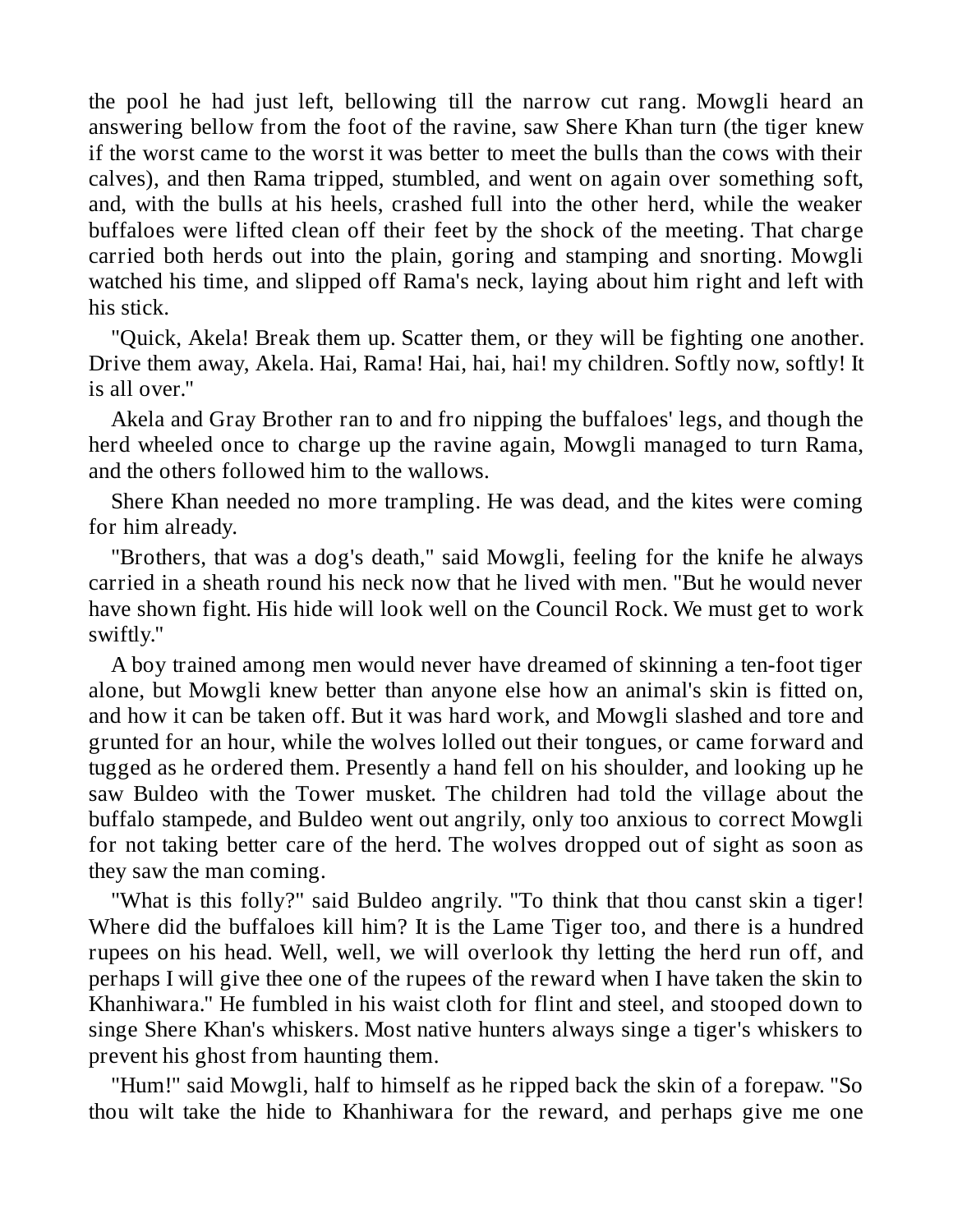rupee? Now it is in my mind that I need the skin for my own use. Heh! Old man, take away that fire!"

"What talk is this to the chief hunter of the village? Thy luck and the stupidity of thy buffaloes have helped thee to this kill. The tiger has just fed, or he would have gone twenty miles by this time. Thou canst not even skin him properly, little beggar brat, and forsooth I, Buldeo, must be told not to singe his whiskers. Mowgli, I will not give thee one anna of the reward, but only a very big beating. Leave the carcass!"

"By the Bull that bought me," said Mowgli, who was trying to get at the shoulder, "must I stay babbling to an old ape all noon? Here, Akela, this man plagues me."

Buldeo, who was still stooping over Shere Khan's head, found himself sprawling on the grass, with a gray wolf standing over him, while Mowgli went on skinning as though he were alone in all India.

"Ye-es," he said, between his teeth. "Thou art altogether right, Buldeo. Thou wilt never give me one anna of the reward. There is an old war between this lame tiger and myself—a very old war, and—I have won."

To do Buldeo justice, if he had been ten years younger he would have taken his chance with Akela had he met the wolf in the woods, but a wolf who obeyed the orders of this boy who had private wars with man-eating tigers was not a common animal. It was sorcery, magic of the worst kind, thought Buldeo, and he wondered whether the amulet round his neck would protect him. He lay as still as still, expecting every minute to see Mowgli turn into a tiger too.

"Maharaj! Great King," he said at last in a husky whisper.

"Yes," said Mowgli, without turning his head, chuckling a little.

"I am an old man. I did not know that thou wast anything more than a herdsboy. May I rise up and go away, or will thy servant tear me to pieces?"

"Go, and peace go with thee. Only, another time do not meddle with my game. Let him go, Akela."

Buldeo hobbled away to the village as fast as he could, looking back over his shoulder in case Mowgli should change into something terrible. When he got to the village he told a tale of magic and enchantment and sorcery that made the priest look very grave.

Mowgli went on with his work, but it was nearly twilight before he and the wolves had drawn the great gay skin clear of the body.

"Now we must hide this and take the buffaloes home! Help me to herd them, Akela."

The herd rounded up in the misty twilight, and when they got near the village Mowgli saw lights, and heard the conches and bells in the temple blowing and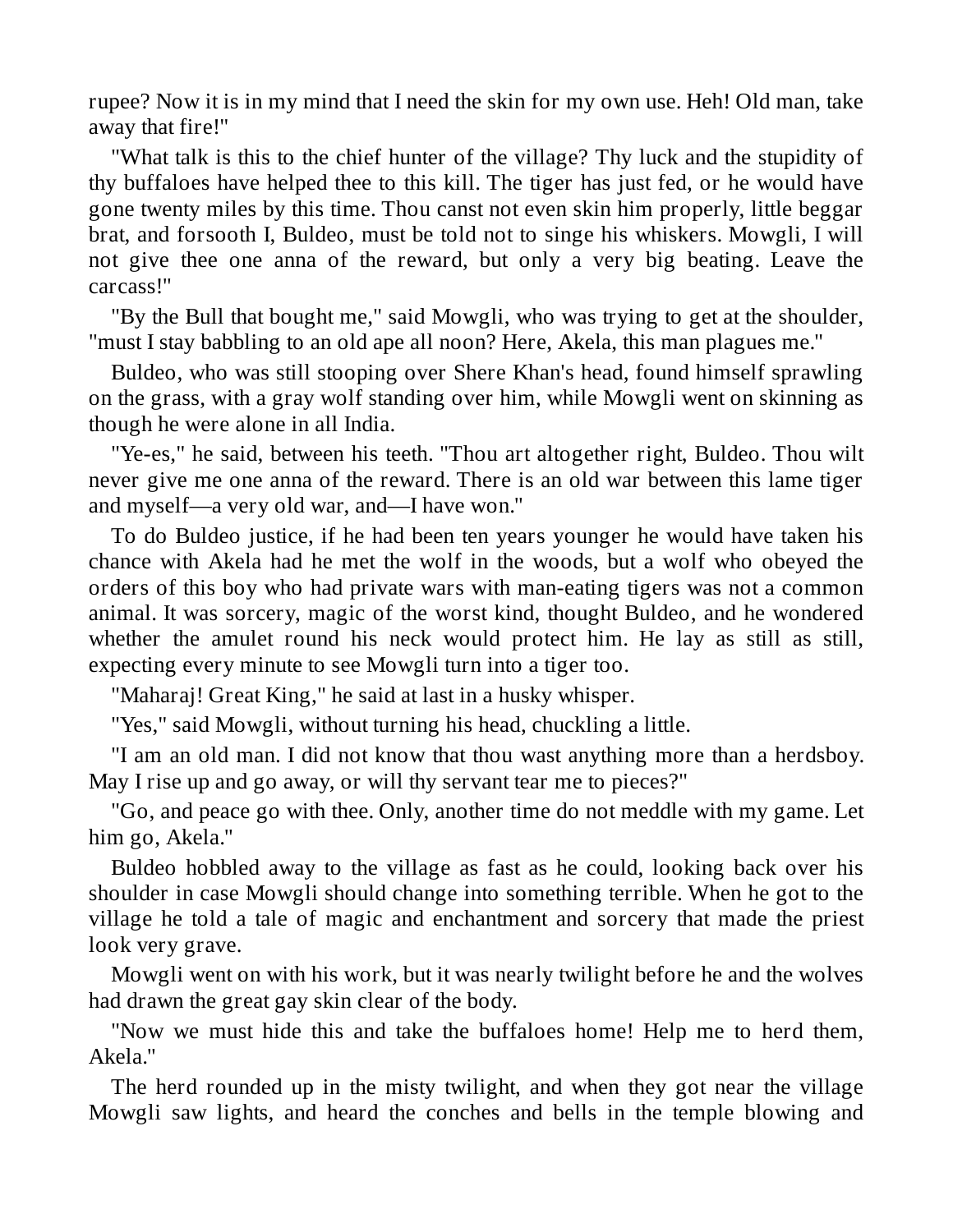banging. Half the village seemed to be waiting for him by the gate. "That is because I have killed Shere Khan," he said to himself. But a shower of stones whistled about his ears, and the villagers shouted: "Sorcerer! Wolf's brat! Jungle demon! Go away! Get hence quickly or the priest will turn thee into a wolf again. Shoot, Buldeo, shoot!"

The old Tower musket went off with a bang, and a young buffalo bellowed in pain.

"More sorcery!" shouted the villagers. "He can turn bullets. Buldeo, that was thy buffalo."

"Now what is this?" said Mowgli, bewildered, as the stones flew thicker.

"They are not unlike the Pack, these brothers of thine," said Akela, sitting down composedly. "It is in my head that, if bullets mean anything, they would cast thee out."

"Wolf! Wolf's cub! Go away!" shouted the priest, waving a sprig of the sacred tulsi plant.

"Again? Last time it was because I was a man. This time it is because I am a wolf. Let us go, Akela."

A woman—it was Messua—ran across to the herd, and cried: "Oh, my son, my son! They say thou art a sorcerer who can turn himself into a beast at will. I do not believe, but go away or they will kill thee. Buldeo says thou art a wizard, but I know thou hast avenged Nathoo's death."

"Come back, Messua!" shouted the crowd. "Come back, or we will stone thee."

Mowgli laughed a little short ugly laugh, for a stone had hit him in the mouth. "Run back, Messua. This is one of the foolish tales they tell under the big tree at dusk. I have at least paid for thy son's life. Farewell; and run quickly, for I shall send the herd in more swiftly than their brickbats. I am no wizard, Messua. Farewell!"

"Now, once more, Akela," he cried. "Bring the herd in."

The buffaloes were anxious enough to get to the village. They hardly needed Akela's yell, but charged through the gate like a whirlwind, scattering the crowd right and left.

"Keep count!" shouted Mowgli scornfully. "It may be that I have stolen one of them. Keep count, for I will do your herding no more. Fare you well, children of men, and thank Messua that I do not come in with my wolves and hunt you up and down your street."

He turned on his heel and walked away with the Lone Wolf, and as he looked up at the stars he felt happy. "No more sleeping in traps for me, Akela. Let us get Shere Khan's skin and go away. No, we will not hurt the village, for Messua was kind to me."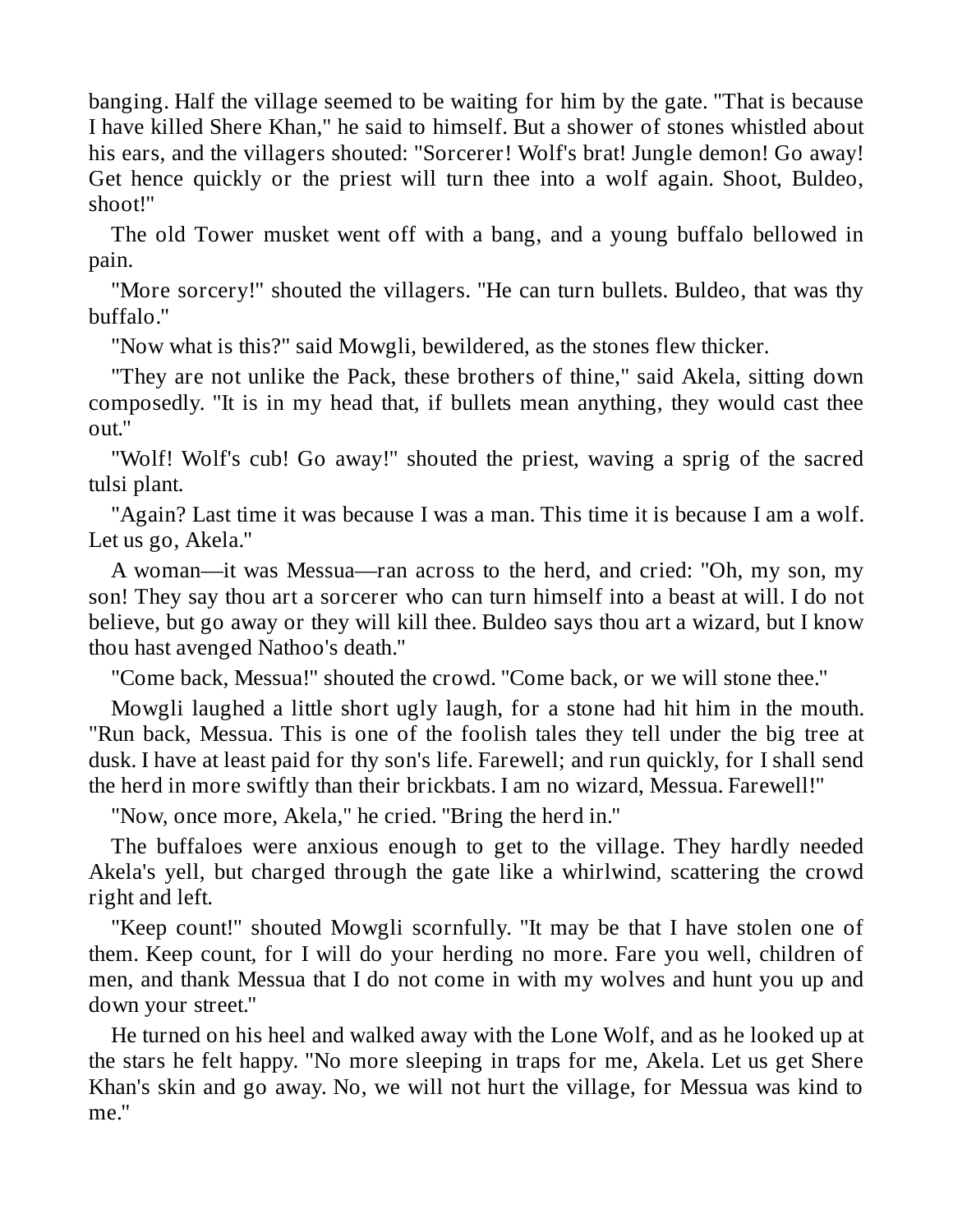When the moon rose over the plain, making it look all milky, the horrified villagers saw Mowgli, with two wolves at his heels and a bundle on his head, trotting across at the steady wolf's trot that eats up the long miles like fire. Then they banged the temple bells and blew the conches louder than ever. And Messua cried, and Buldeo embroidered the story of his adventures in the jungle, till he ended by saying that Akela stood up on his hind legs and talked like a man.

The moon was just going down when Mowgli and the two wolves came to the hill of the Council Rock, and they stopped at Mother Wolf's cave.

"They have cast me out from the Man-Pack, Mother," shouted Mowgli, "but I come with the hide of Shere Khan to keep my word."

Mother Wolf walked stiffly from the cave with the cubs behind her, and her eyes glowed as she saw the skin.

"I told him on that day, when he crammed his head and shoulders into this cave, hunting for thy life, Little Frog—I told him that the hunter would be the hunted. It is well done."

"Little Brother, it is well done," said a deep voice in the thicket. "We were lonely in the jungle without thee," and Bagheera came running to Mowgli's bare feet. They clambered up the Council Rock together, and Mowgli spread the skin out on the flat stone where Akela used to sit, and pegged it down with four slivers of bamboo, and Akela lay down upon it, and called the old call to the Council, "Look—look well, O Wolves," exactly as he had called when Mowgli was first brought there.

Ever since Akela had been deposed, the Pack had been without a leader, hunting and fighting at their own pleasure. But they answered the call from habit; and some of them were lame from the traps they had fallen into, and some limped from shot wounds, and some were mangy from eating bad food, and many were missing. But they came to the Council Rock, all that were left of them, and saw Shere Khan's striped hide on the rock, and the huge claws dangling at the end of the empty dangling feet. It was then that Mowgli made up a song that came up into his throat all by itself, and he shouted it aloud, leaping up and down on the rattling skin, and beating time with his heels till he had no more breath left, while Gray Brother and Akela howled between the verses.

"Look well, O Wolves. Have I kept my word?" said Mowgli. And the wolves bayed "Yes," and one tattered wolf howled:

"Lead us again, O Akela. Lead us again, O Man-cub, for we be sick of this lawlessness, and we would be the Free People once more."

"Nay," purred Bagheera, "that may not be. When ye are full-fed, the madness may come upon you again. Not for nothing are ye called the Free People. Ye fought for freedom, and it is yours. Eat it, O Wolves."

"Man-Pack and Wolf-Pack have cast me out," said Mowgli. "Now I will hunt alone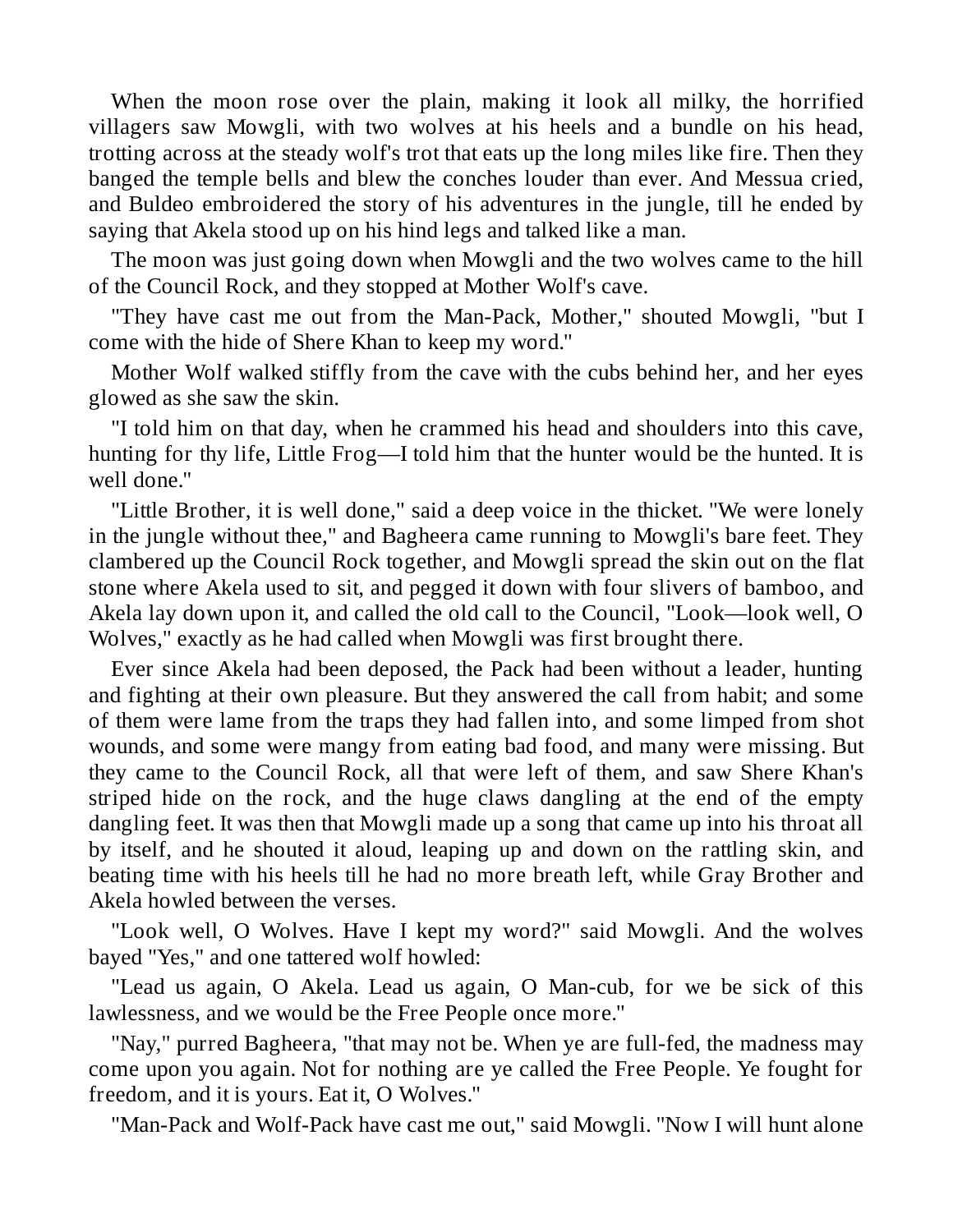in the jungle."

"And we will hunt with thee," said the four cubs.

So Mowgli went away and hunted with the four cubs in the jungle from that day on. But he was not always alone, because, years afterward, he became a man and married.

But that is a story for grown-ups.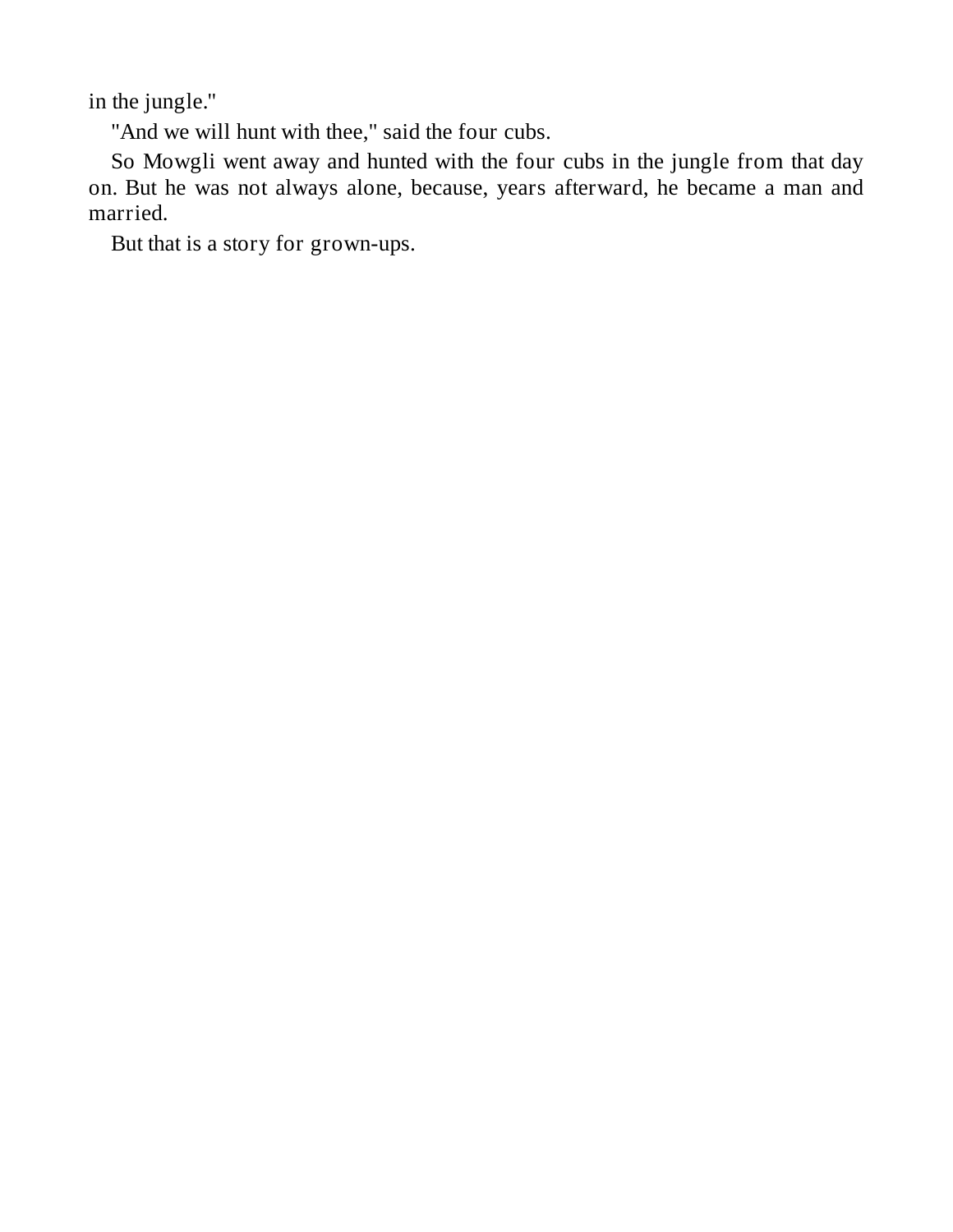### **Mowgli's Song**

THAT HE SANG AT THE COUNCIL ROCK WHEN HE DANCED ON SHERE KHAN'S HIDE

- The Song of Mowgli—I, Mowgli, am singing. Let the jungle listen to the things I have done.
- Shere Khan said he would kill—would kill! At the gates in the twilight he would kill Mowgli, the Frog!
- He ate and he drank. Drink deep, Shere Khan, for when wilt thou drink again? Sleep and dream of the kill.
- I am alone on the grazing-grounds. Gray Brother, come to me! Come to me, Lone Wolf, for there is big game afoot!
- Bring up the great bull buffaloes, the blue-skinned herd bulls with the angry eyes. Drive them to and fro as I order.
- Sleepest thou still, Shere Khan? Wake, oh, wake! Here come I, and the bulls are behind.
- Rama, the King of the Buffaloes, stamped with his foot. Waters of the Waingunga, whither went Shere Khan?
- He is not Ikki to dig holes, nor Mao, the Peacock, that he should fly. He is not Mang the Bat, to hang in the branches. Little bamboos that creak together, tell me where he ran?
- Ow! He is there. Ahoo! He is there. Under the feet of Rama lies the Lame One! Up, Shere Khan!

Up and kill! Here is meat; break the necks of the bulls!

- Hsh! He is asleep. We will not wake him, for his strength is very great. The kites have come down to see it. The black ants have come up to know it. There is a great assembly in his honor.
- Alala! I have no cloth to wrap me. The kites will see that I am naked. I am ashamed to meet all these people.
- Lend me thy coat, Shere Khan. Lend me thy gay striped coat that I may go to the Council Rock.
- By the Bull that bought me I made a promise—a little promise. Only thy coat is lacking before I keep my word.
- With the knife, with the knife that men use, with the knife of the hunter, I will stoop down for my gift.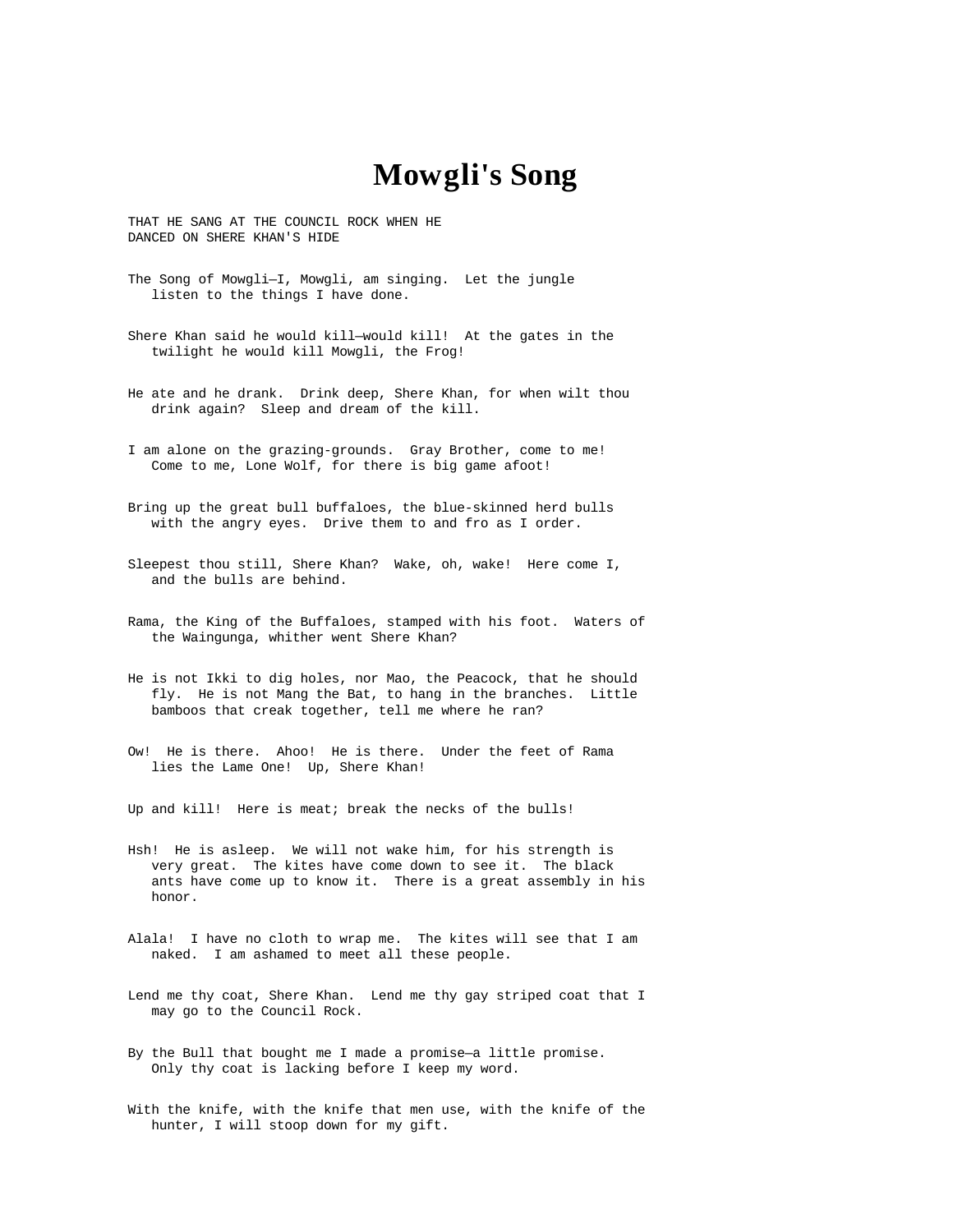- Waters of the Waingunga, Shere Khan gives me his coat for the love that he bears me. Pull, Gray Brother! Pull, Akela! Heavy is the hide of Shere Khan.
- The Man Pack are angry. They throw stones and talk child's talk. My mouth is bleeding. Let me run away.
- Through the night, through the hot night, run swiftly with me, my brothers. We will leave the lights of the village and go to the low moon.
- Waters of the Waingunga, the Man-Pack have cast me out. I did them no harm, but they were afraid of me. Why?
- Wolf Pack, ye have cast me out too. The jungle is shut to me and the village gates are shut. Why?
- As Mang flies between the beasts and birds, so fly I between the village and the jungle. Why?
- I dance on the hide of Shere Khan, but my heart is very heavy. My mouth is cut and wounded with the stones from the village, but my heart is very light, because I have come back to the jungle. Why?
- These two things fight together in me as the snakes fight in the spring. The water comes out of my eyes; yet I laugh while it falls. Why?

I am two Mowglis, but the hide of Shere Khan is under my feet.

All the jungle knows that I have killed Shere Khan. Look—look well, O Wolves!

Ahae! My heart is heavy with the things that I do not understand.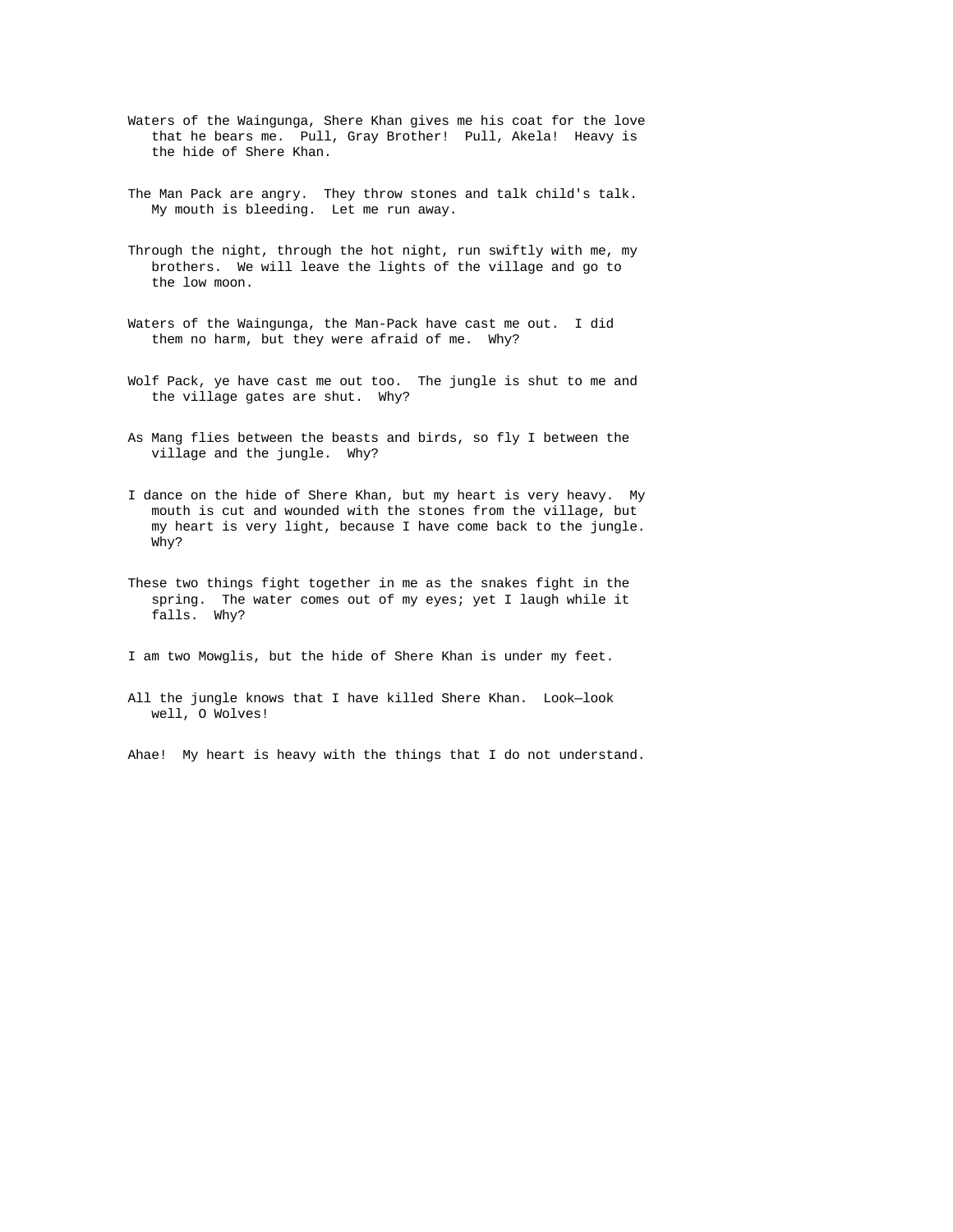#### **The White Seal**

Oh! hush thee, my baby, the night is behind us, And black are the waters that sparkled so green. The moon, o'er the combers, looks downward to find us At rest in the hollows that rustle between. Where billow meets billow, then soft be thy pillow, Ah, weary wee flipperling, curl at thy ease! The storm shall not wake thee, nor shark overtake thee, Asleep in the arms of the slow-swinging seas!

Seal Lullaby

All these things happened several years ago at a place called Novastoshnah, or North East Point, on the Island of St. Paul, away and away in the Bering Sea. Limmershin, the Winter Wren, told me the tale when he was blown on to the rigging of a steamer going to Japan, and I took him down into my cabin and warmed and fed him for a couple of days till he was fit to fly back to St. Paul's again. Limmershin is a very quaint little bird, but he knows how to tell the truth.

Nobody comes to Novastoshnah except on business, and the only people who have regular business there are the seals. They come in the summer months by hundreds and hundreds of thousands out of the cold gray sea. For Novastoshnah Beach has the finest accommodation for seals of any place in all the world.

Sea Catch knew that, and every spring would swim from whatever place he happened to be in—would swim like a torpedo-boat straight for Novastoshnah and spend a month fighting with his companions for a good place on the rocks, as close to the sea as possible. Sea Catch was fifteen years old, a huge gray fur seal with almost a mane on his shoulders, and long, wicked dog teeth. When he heaved himself up on his front flippers he stood more than four feet clear of the ground, and his weight, if anyone had been bold enough to weigh him, was nearly seven hundred pounds. He was scarred all over with the marks of savage fights, but he was always ready for just one fight more. He would put his head on one side, as though he were afraid to look his enemy in the face; then he would shoot it out like lightning, and when the big teeth were firmly fixed on the other seal's neck, the other seal might get away if he could, but Sea Catch would not help him.

Yet Sea Catch never chased a beaten seal, for that was against the Rules of the Beach. He only wanted room by the sea for his nursery. But as there were forty or fifty thousand other seals hunting for the same thing each spring, the whistling, bellowing, roaring, and blowing on the beach was something frightful.

From a little hill called Hutchinson's Hill, you could look over three and a half miles of ground covered with fighting seals; and the surf was dotted all over with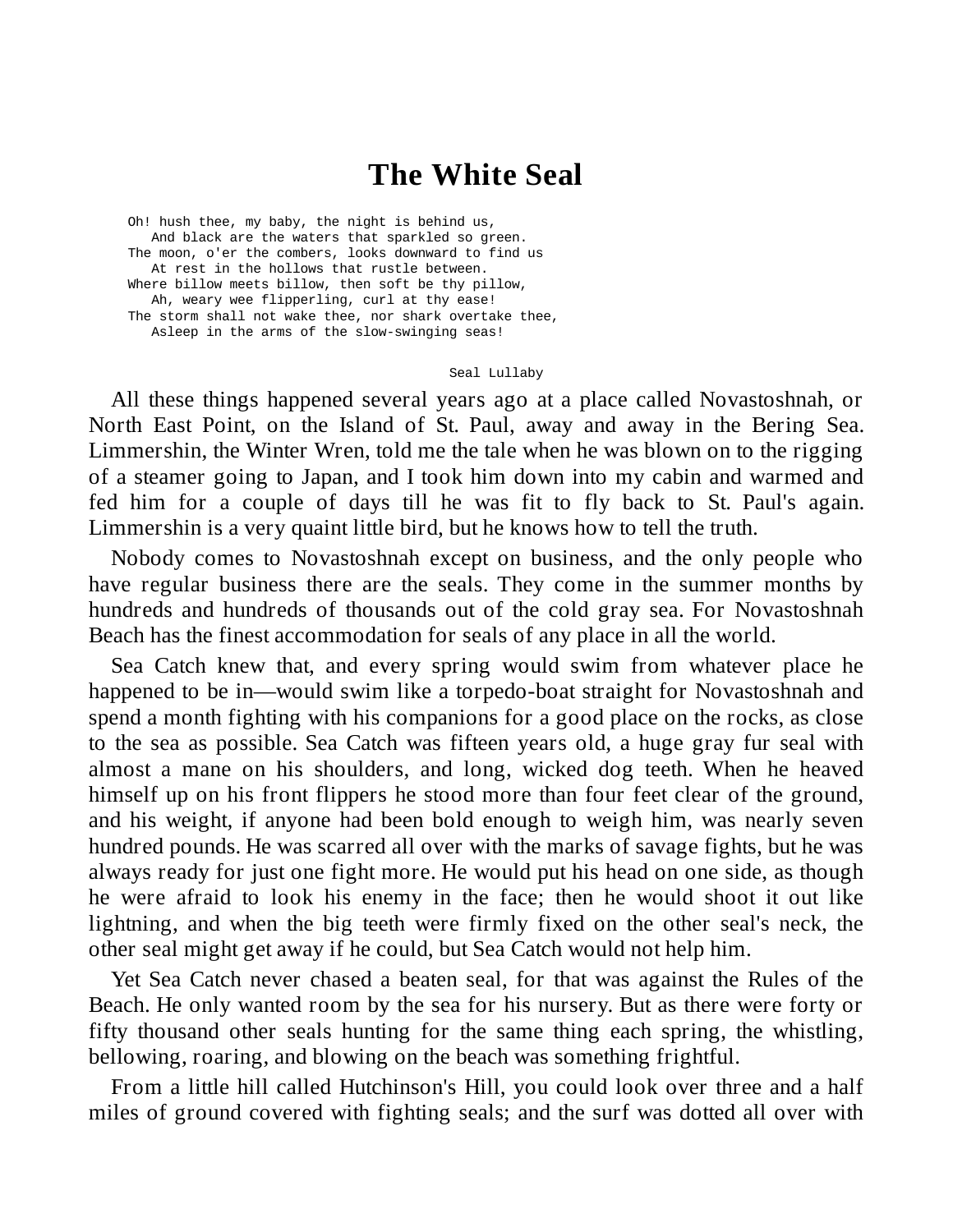the heads of seals hurrying to land and begin their share of the fighting. They fought in the breakers, they fought in the sand, and they fought on the smooth-worn basalt rocks of the nurseries, for they were just as stupid and unaccommodating as men. Their wives never came to the island until late in May or early in June, for they did not care to be torn to pieces; and the young two-, three-, and four-year-old seals who had not begun housekeeping went inland about half a mile through the ranks of the fighters and played about on the sand dunes in droves and legions, and rubbed off every single green thing that grew. They were called the holluschickie—the bachelors—and there were perhaps two or three hundred thousand of them at Novastoshnah alone.

Sea Catch had just finished his forty-fifth fight one spring when Matkah, his soft, sleek, gentle-eyed wife, came up out of the sea, and he caught her by the scruff of the neck and dumped her down on his reservation, saying gruffly: "Late as usual. Where have you been?"

It was not the fashion for Sea Catch to eat anything during the four months he stayed on the beaches, and so his temper was generally bad. Matkah knew better than to answer back. She looked round and cooed: "How thoughtful of you. You've taken the old place again."

"I should think I had," said Sea Catch. "Look at me!"

He was scratched and bleeding in twenty places; one eye was almost out, and his sides were torn to ribbons.

"Oh, you men, you men!" Matkah said, fanning herself with her hind flipper. "Why can't you be sensible and settle your places quietly? You look as though you had been fighting with the Killer Whale."

"I haven't been doing anything but fight since the middle of May. The beach is disgracefully crowded this season. I've met at least a hundred seals from Lukannon Beach, house hunting. Why can't people stay where they belong?"

"I've often thought we should be much happier if we hauled out at Otter Island instead of this crowded place," said Matkah.

"Bah! Only the holluschickie go to Otter Island. If we went there they would say we were afraid. We must preserve appearances, my dear."

Sea Catch sunk his head proudly between his fat shoulders and pretended to go to sleep for a few minutes, but all the time he was keeping a sharp lookout for a fight. Now that all the seals and their wives were on the land, you could hear their clamor miles out to sea above the loudest gales. At the lowest counting there were over a million seals on the beach—old seals, mother seals, tiny babies, and holluschickie, fighting, scuffling, bleating, crawling, and playing together—going down to the sea and coming up from it in gangs and regiments, lying over every foot of ground as far as the eye could reach, and skirmishing about in brigades through the fog. It is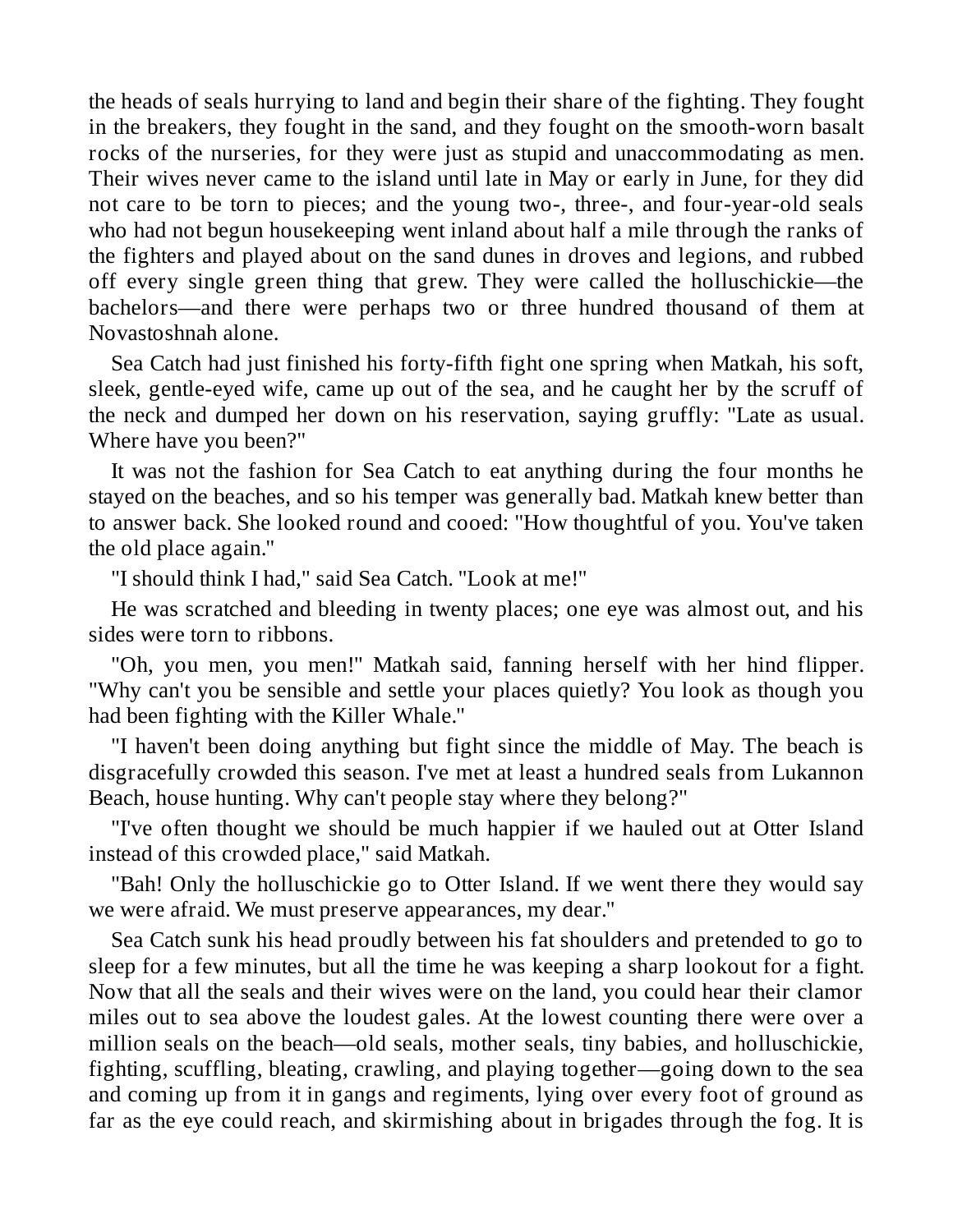nearly always foggy at Novastoshnah, except when the sun comes out and makes everything look all pearly and rainbow-colored for a little while.

Kotick, Matkah's baby, was born in the middle of that confusion, and he was all head and shoulders, with pale, watery blue eyes, as tiny seals must be, but there was something about his coat that made his mother look at him very closely.

"Sea Catch," she said, at last, "our baby's going to be white!"

"Empty clam-shells and dry seaweed!" snorted Sea Catch. "There never has been such a thing in the world as a white seal."

"I can't help that," said Matkah; "there's going to be now." And she sang the low, crooning seal song that all the mother seals sing to their babies: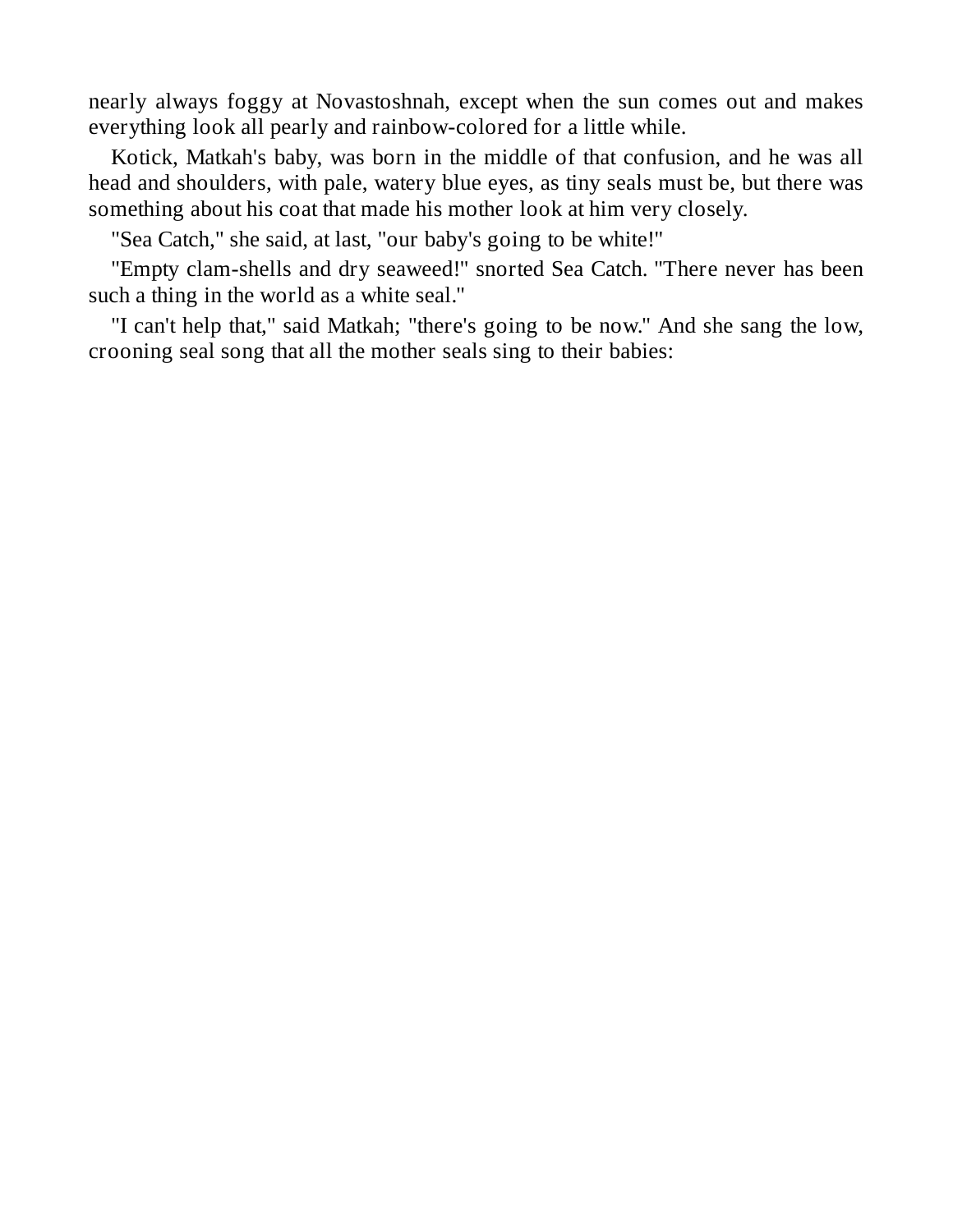```
You mustn't swim till you're six weeks old,
  Or your head will be sunk by your heels;
And summer gales and Killer Whales
   Are bad for baby seals.
Are bad for baby seals, dear rat,
  As bad as bad can be;
But splash and grow strong,
And you can't be wrong.
   Child of the Open Sea!
```
Of course the little fellow did not understand the words at first. He paddled and scrambled about by his mother's side, and learned to scuffle out of the way when his father was fighting with another seal, and the two rolled and roared up and down the slippery rocks. Matkah used to go to sea to get things to eat, and the baby was fed only once in two days, but then he ate all he could and throve upon it.

The first thing he did was to crawl inland, and there he met tens of thousands of babies of his own age, and they played together like puppies, went to sleep on the clean sand, and played again. The old people in the nurseries took no notice of them, and the holluschickie kept to their own grounds, and the babies had a beautiful playtime.

When Matkah came back from her deep-sea fishing she would go straight to their playground and call as a sheep calls for a lamb, and wait until she heard Kotick bleat. Then she would take the straightest of straight lines in his direction, striking out with her fore flippers and knocking the youngsters head over heels right and left. There were always a few hundred mothers hunting for their children through the playgrounds, and the babies were kept lively. But, as Matkah told Kotick, "So long as you don't lie in muddy water and get mange, or rub the hard sand into a cut or scratch, and so long as you never go swimming when there is a heavy sea, nothing will hurt you here."

Little seals can no more swim than little children, but they are unhappy till they learn. The first time that Kotick went down to the sea a wave carried him out beyond his depth, and his big head sank and his little hind flippers flew up exactly as his mother had told him in the song, and if the next wave had not thrown him back again he would have drowned.

After that, he learned to lie in a beach pool and let the wash of the waves just cover him and lift him up while he paddled, but he always kept his eye open for big waves that might hurt. He was two weeks learning to use his flippers; and all that while he floundered in and out of the water, and coughed and grunted and crawled up the beach and took catnaps on the sand, and went back again, until at last he found that he truly belonged to the water.

Then you can imagine the times that he had with his companions, ducking under the rollers; or coming in on top of a comber and landing with a swash and a splutter as the big wave went whirling far up the beach; or standing up on his tail and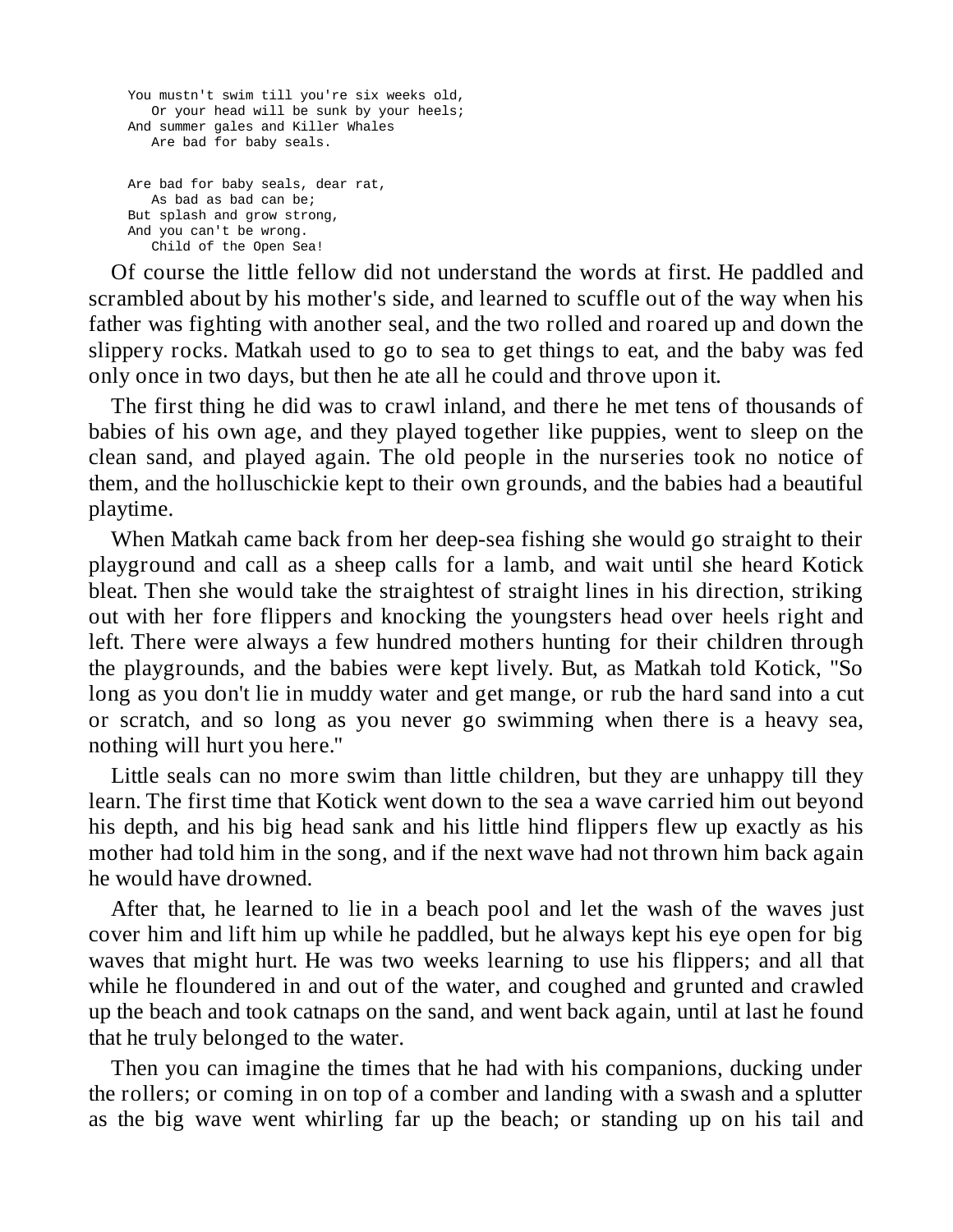scratching his head as the old people did; or playing "I'm the King of the Castle" on slippery, weedy rocks that just stuck out of the wash. Now and then he would see a thin fin, like a big shark's fin, drifting along close to shore, and he knew that that was the Killer Whale, the Grampus, who eats young seals when he can get them; and Kotick would head for the beach like an arrow, and the fin would jig off slowly, as if it were looking for nothing at all.

Late in October the seals began to leave St. Paul's for the deep sea, by families and tribes, and there was no more fighting over the nurseries, and the holluschickie played anywhere they liked. "Next year," said Matkah to Kotick, "you will be a holluschickie; but this year you must learn how to catch fish."

They set out together across the Pacific, and Matkah showed Kotick how to sleep on his back with his flippers tucked down by his side and his little nose just out of the water. No cradle is so comfortable as the long, rocking swell of the Pacific. When Kotick felt his skin tingle all over, Matkah told him he was learning the "feel of the water," and that tingly, prickly feelings meant bad weather coming, and he must swim hard and get away.

"In a little time," she said, "you'll know where to swim to, but just now we'll follow Sea Pig, the Porpoise, for he is very wise." A school of porpoises were ducking and tearing through the water, and little Kotick followed them as fast as he could. "How do you know where to go to?" he panted. The leader of the school rolled his white eye and ducked under. "My tail tingles, youngster," he said. "That means there's a gale behind me. Come along! When you're south of the Sticky Water [he meant the Equator] and your tail tingles, that means there's a gale in front of you and you must head north. Come along! The water feels bad here."

This was one of very many things that Kotick learned, and he was always learning. Matkah taught him to follow the cod and the halibut along the under-sea banks and wrench the rockling out of his hole among the weeds; how to skirt the wrecks lying a hundred fathoms below water and dart like a rifle bullet in at one porthole and out at another as the fishes ran; how to dance on the top of the waves when the lightning was racing all over the sky, and wave his flipper politely to the stumpy-tailed Albatross and the Man-of-war Hawk as they went down the wind; how to jump three or four feet clear of the water like a dolphin, flippers close to the side and tail curved; to leave the flying fish alone because they are all bony; to take the shoulder-piece out of a cod at full speed ten fathoms deep, and never to stop and look at a boat or a ship, but particularly a row-boat. At the end of six months what Kotick did not know about deep-sea fishing was not worth the knowing. And all that time he never set flipper on dry ground.

One day, however, as he was lying half asleep in the warm water somewhere off the Island of Juan Fernandez, he felt faint and lazy all over, just as human people do when the spring is in their legs, and he remembered the good firm beaches of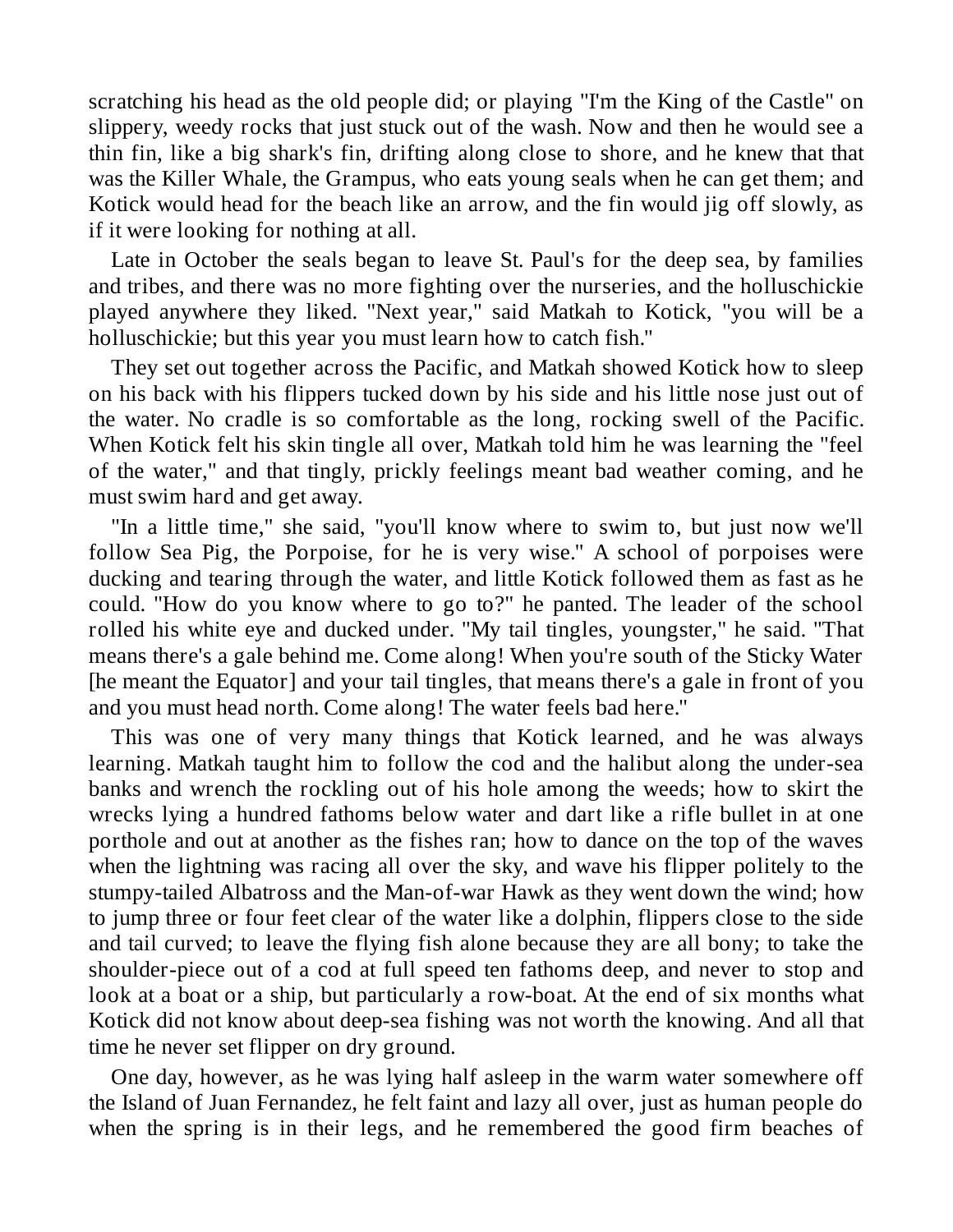Novastoshnah seven thousand miles away, the games his companions played, the smell of the seaweed, the seal roar, and the fighting. That very minute he turned north, swimming steadily, and as he went on he met scores of his mates, all bound for the same place, and they said: "Greeting, Kotick! This year we are all holluschickie, and we can dance the Fire-dance in the breakers off Lukannon and play on the new grass. But where did you get that coat?"

Kotick's fur was almost pure white now, and though he felt very proud of it, he only said, "Swim quickly! My bones are aching for the land." And so they all came to the beaches where they had been born, and heard the old seals, their fathers, fighting in the rolling mist.

That night Kotick danced the Fire-dance with the yearling seals. The sea is full of fire on summer nights all the way down from Novastoshnah to Lukannon, and each seal leaves a wake like burning oil behind him and a flaming flash when he jumps, and the waves break in great phosphorescent streaks and swirls. Then they went inland to the holluschickie grounds and rolled up and down in the new wild wheat and told stories of what they had done while they had been at sea. They talked about the Pacific as boys would talk about a wood that they had been nutting in, and if anyone had understood them he could have gone away and made such a chart of that ocean as never was. The three- and four-year-old holluschickie romped down from Hutchinson's Hill crying: "Out of the way, youngsters! The sea is deep and you don't know all that's in it yet. Wait till you've rounded the Horn. Hi, you yearling, where did you get that white coat?"

"I didn't get it," said Kotick. "It grew." And just as he was going to roll the speaker over, a couple of black-haired men with flat red faces came from behind a sand dune, and Kotick, who had never seen a man before, coughed and lowered his head. The holluschickie just bundled off a few yards and sat staring stupidly. The men were no less than Kerick Booterin, the chief of the seal-hunters on the island, and Patalamon, his son. They came from the little village not half a mile from the sea nurseries, and they were deciding what seals they would drive up to the killing pens —for the seals were driven just like sheep—to be turned into seal-skin jackets later on.

"Ho!" said Patalamon. "Look! There's a white seal!"

Kerick Booterin turned nearly white under his oil and smoke, for he was an Aleut, and Aleuts are not clean people. Then he began to mutter a prayer. "Don't touch him, Patalamon. There has never been a white seal since—since I was born. Perhaps it is old Zaharrof's ghost. He was lost last year in the big gale."

"I'm not going near him," said Patalamon. "He's unlucky. Do you really think he is old Zaharrof come back? I owe him for some gulls' eggs."

"Don't look at him," said Kerick. "Head off that drove of four-year-olds. The men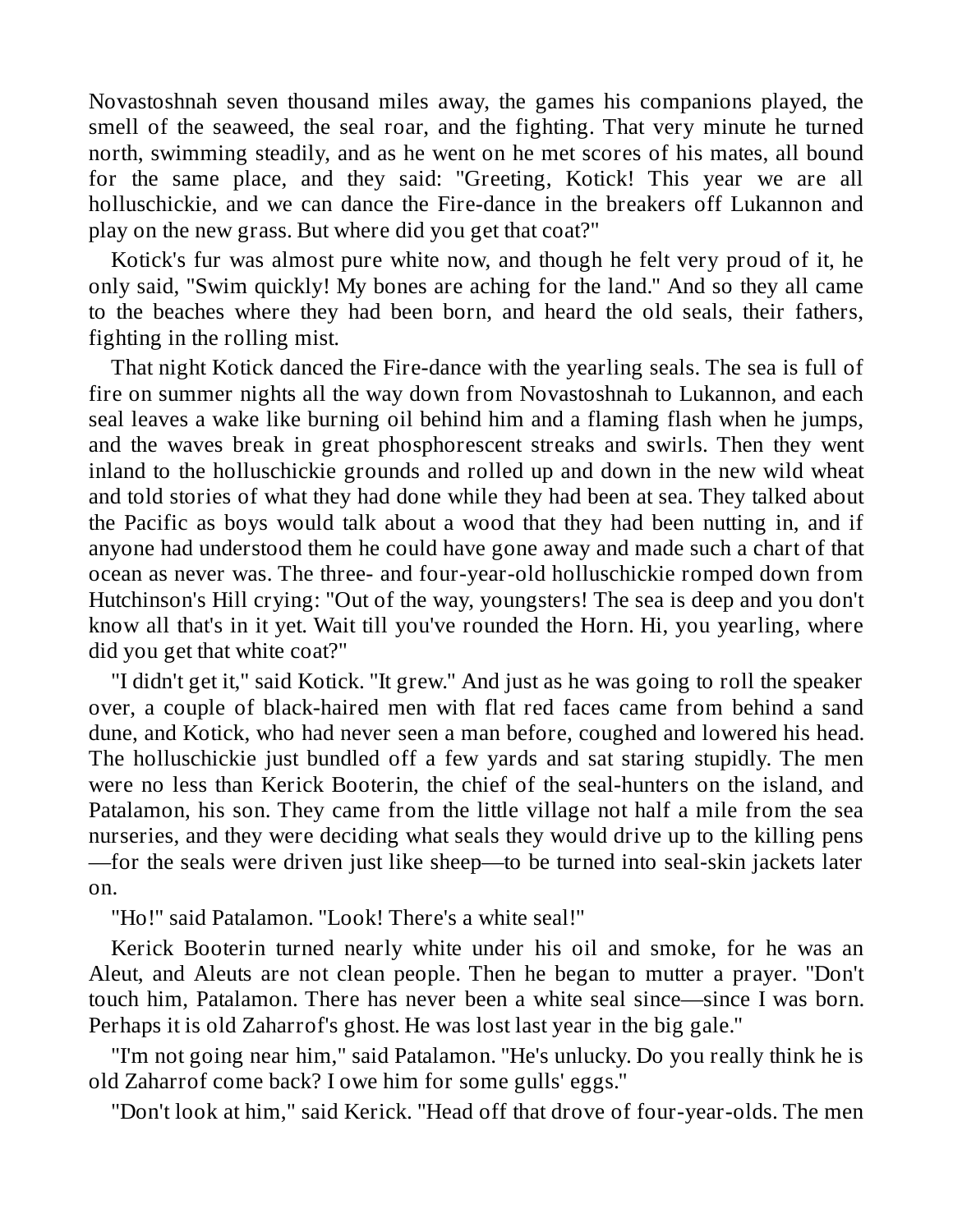ought to skin two hundred to-day, but it's the beginning of the season and they are new to the work. A hundred will do. Quick!"

Patalamon rattled a pair of seal's shoulder bones in front of a herd of holluschickie and they stopped dead, puffing and blowing. Then he stepped near and the seals began to move, and Kerick headed them inland, and they never tried to get back to their companions. Hundreds and hundreds of thousands of seals watched them being driven, but they went on playing just the same. Kotick was the only one who asked questions, and none of his companions could tell him anything, except that the men always drove seals in that way for six weeks or two months of every year.

"I am going to follow," he said, and his eyes nearly popped out of his head as he shuffled along in the wake of the herd.

"The white seal is coming after us," cried Patalamon. "That's the first time a seal has ever come to the killing-grounds alone."

"Hsh! Don't look behind you," said Kerick. "It is Zaharrof's ghost! I must speak to the priest about this."

The distance to the killing-grounds was only half a mile, but it took an hour to cover, because if the seals went too fast Kerick knew that they would get heated and then their fur would come off in patches when they were skinned. So they went on very slowly, past Sea Lion's Neck, past Webster House, till they came to the Salt House just beyond the sight of the seals on the beach. Kotick followed, panting and wondering. He thought that he was at the world's end, but the roar of the seal nurseries behind him sounded as loud as the roar of a train in a tunnel. Then Kerick sat down on the moss and pulled out a heavy pewter watch and let the drove cool off for thirty minutes, and Kotick could hear the fog-dew dripping off the brim of his cap. Then ten or twelve men, each with an iron-bound club three or four feet long, came up, and Kerick pointed out one or two of the drove that were bitten by their companions or too hot, and the men kicked those aside with their heavy boots made of the skin of a walrus's throat, and then Kerick said, "Let go!" and then the men clubbed the seals on the head as fast as they could.

Ten minutes later little Kotick did not recognize his friends any more, for their skins were ripped off from the nose to the hind flippers, whipped off and thrown down on the ground in a pile. That was enough for Kotick. He turned and galloped (a seal can gallop very swiftly for a short time) back to the sea; his little new mustache bristling with horror. At Sea Lion's Neck, where the great sea lions sit on the edge of the surf, he flung himself flipper-overhead into the cool water and rocked there, gasping miserably. "What's here?" said a sea lion gruffly, for as a rule the sea lions keep themselves to themselves.

"Scoochnie! Ochen scoochnie!" ("I'm lonesome, very lonesome!") said Kotick.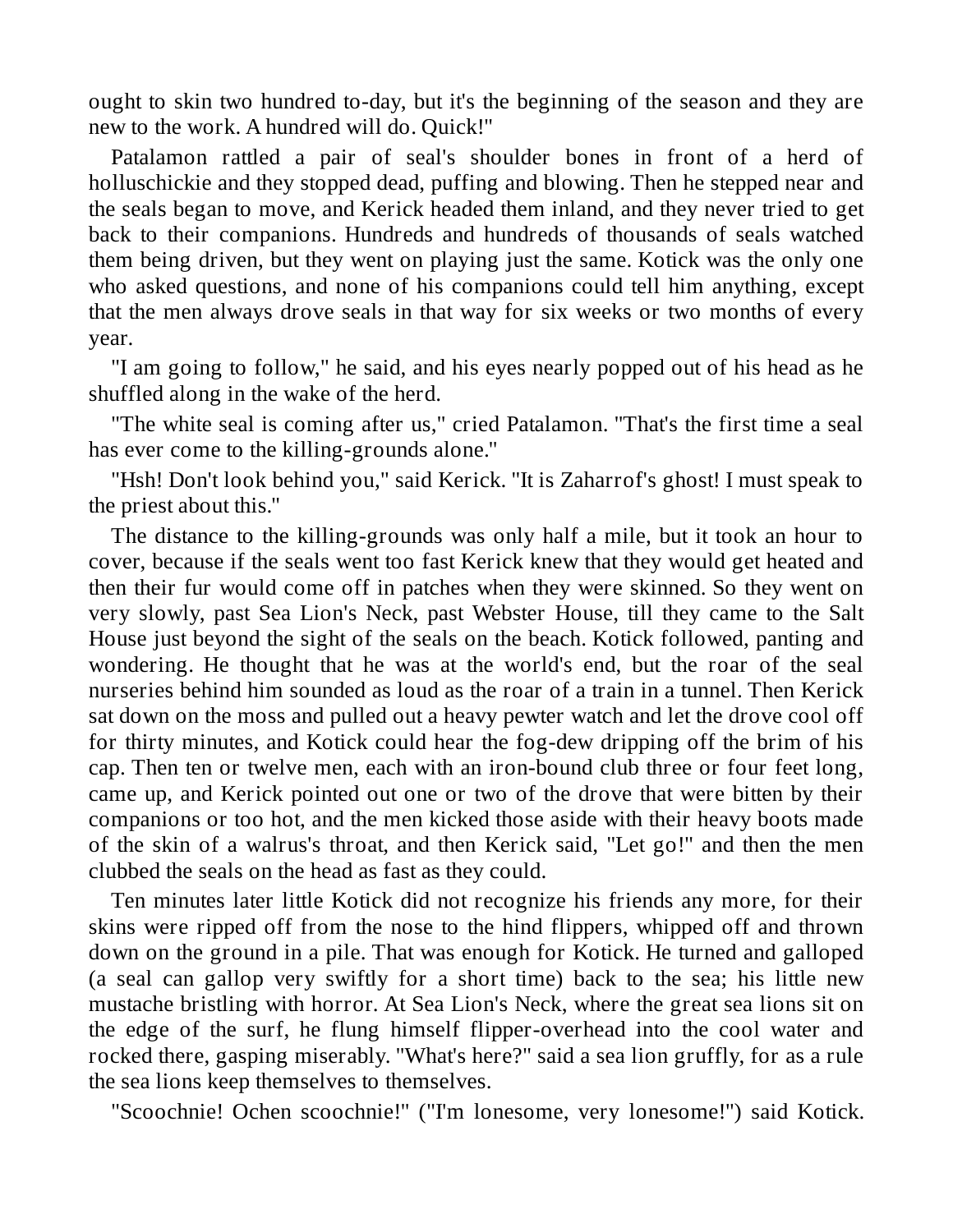"They're killing all the holluschickie on all the beaches!"

The Sea Lion turned his head inshore. "Nonsense!" he said. "Your friends are making as much noise as ever. You must have seen old Kerick polishing off a drove. He's done that for thirty years."

"It's horrible," said Kotick, backing water as a wave went over him, and steadying himself with a screw stroke of his flippers that brought him all standing within three inches of a jagged edge of rock.

"Well done for a yearling!" said the Sea Lion, who could appreciate good swimming. "I suppose it is rather awful from your way of looking at it, but if you seals will come here year after year, of course the men get to know of it, and unless you can find an island where no men ever come you will always be driven."

"Isn't there any such island?" began Kotick.

"I've followed the poltoos [the halibut] for twenty years, and I can't say I've found it yet. But look here—you seem to have a fondness for talking to your betters suppose you go to Walrus Islet and talk to Sea Vitch. He may know something. Don't flounce off like that. It's a six-mile swim, and if I were you I should haul out and take a nap first, little one."

Kotick thought that that was good advice, so he swam round to his own beach, hauled out, and slept for half an hour, twitching all over, as seals will. Then he headed straight for Walrus Islet, a little low sheet of rocky island almost due northeast from Novastoshnah, all ledges and rock and gulls' nests, where the walrus herded by themselves.

He landed close to old Sea Vitch—the big, ugly, bloated, pimpled, fat-necked, long-tusked walrus of the North Pacific, who has no manners except when he is asleep—as he was then, with his hind flippers half in and half out of the surf.

"Wake up!" barked Kotick, for the gulls were making a great noise.

"Hah! Ho! Hmph! What's that?" said Sea Vitch, and he struck the next walrus a blow with his tusks and waked him up, and the next struck the next, and so on till they were all awake and staring in every direction but the right one.

"Hi! It's me," said Kotick, bobbing in the surf and looking like a little white slug.

"Well! May I be—skinned!" said Sea Vitch, and they all looked at Kotick as you can fancy a club full of drowsy old gentlemen would look at a little boy. Kotick did not care to hear any more about skinning just then; he had seen enough of it. So he called out: "Isn't there any place for seals to go where men don't ever come?"

"Go and find out," said Sea Vitch, shutting his eyes. "Run away. We're busy here."

Kotick made his dolphin-jump in the air and shouted as loud as he could: "Clameater! Clam-eater!" He knew that Sea Vitch never caught a fish in his life but always rooted for clams and seaweed; though he pretended to be a very terrible person.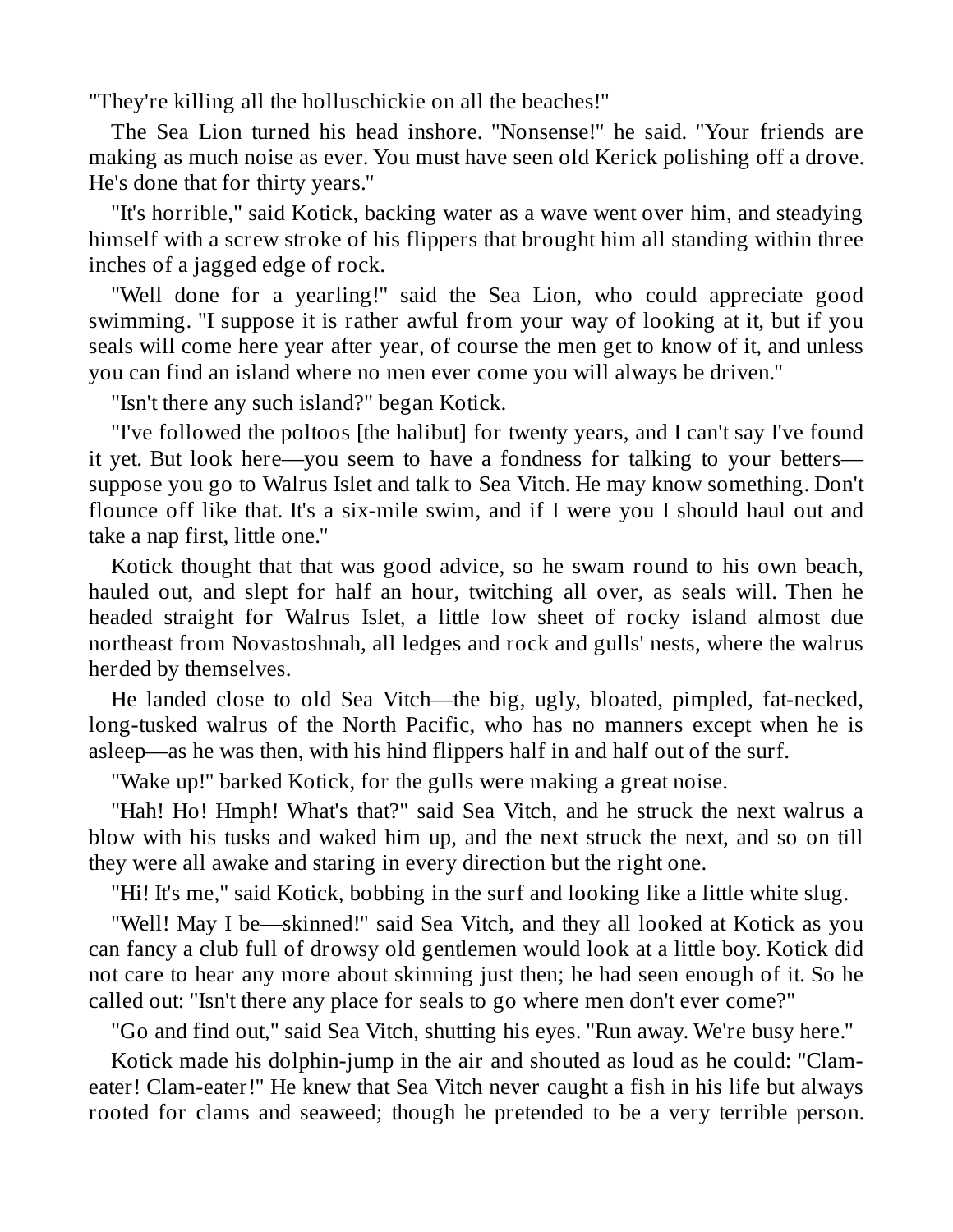Naturally the Chickies and the Gooverooskies and the Epatkas—the Burgomaster Gulls and the Kittiwakes and the Puffins, who are always looking for a chance to be rude, took up the cry, and—so Limmershin told me—for nearly five minutes you could not have heard a gun fired on Walrus Islet. All the population was yelling and screaming "Clam-eater! Stareek [old man]!" while Sea Vitch rolled from side to side grunting and coughing.

"Now will you tell?" said Kotick, all out of breath.

"Go and ask Sea Cow," said Sea Vitch. "If he is living still, he'll be able to tell you."

"How shall I know Sea Cow when I meet him?" said Kotick, sheering off.

"He's the only thing in the sea uglier than Sea Vitch," screamed a Burgomaster gull, wheeling under Sea Vitch's nose. "Uglier, and with worse manners! Stareek!"

Kotick swam back to Novastoshnah, leaving the gulls to scream. There he found that no one sympathized with him in his little attempt to discover a quiet place for the seals. They told him that men had always driven the holluschickie—it was part of the day's work—and that if he did not like to see ugly things he should not have gone to the killing grounds. But none of the other seals had seen the killing, and that made the difference between him and his friends. Besides, Kotick was a white seal.

"What you must do," said old Sea Catch, after he had heard his son's adventures, "is to grow up and be a big seal like your father, and have a nursery on the beach, and then they will leave you alone. In another five years you ought to be able to fight for yourself." Even gentle Matkah, his mother, said: "You will never be able to stop the killing. Go and play in the sea, Kotick." And Kotick went off and danced the Fire-dance with a very heavy little heart.

That autumn he left the beach as soon as he could, and set off alone because of a notion in his bullet-head. He was going to find Sea Cow, if there was such a person in the sea, and he was going to find a quiet island with good firm beaches for seals to live on, where men could not get at them. So he explored and explored by himself from the North to the South Pacific, swimming as much as three hundred miles in a day and a night. He met with more adventures than can be told, and narrowly escaped being caught by the Basking Shark, and the Spotted Shark, and the Hammerhead, and he met all the untrustworthy ruffians that loaf up and down the seas, and the heavy polite fish, and the scarlet spotted scallops that are moored in one place for hundreds of years, and grow very proud of it; but he never met Sea Cow, and he never found an island that he could fancy.

If the beach was good and hard, with a slope behind it for seals to play on, there was always the smoke of a whaler on the horizon, boiling down blubber, and Kotick knew what that meant. Or else he could see that seals had once visited the island and been killed off, and Kotick knew that where men had come once they would come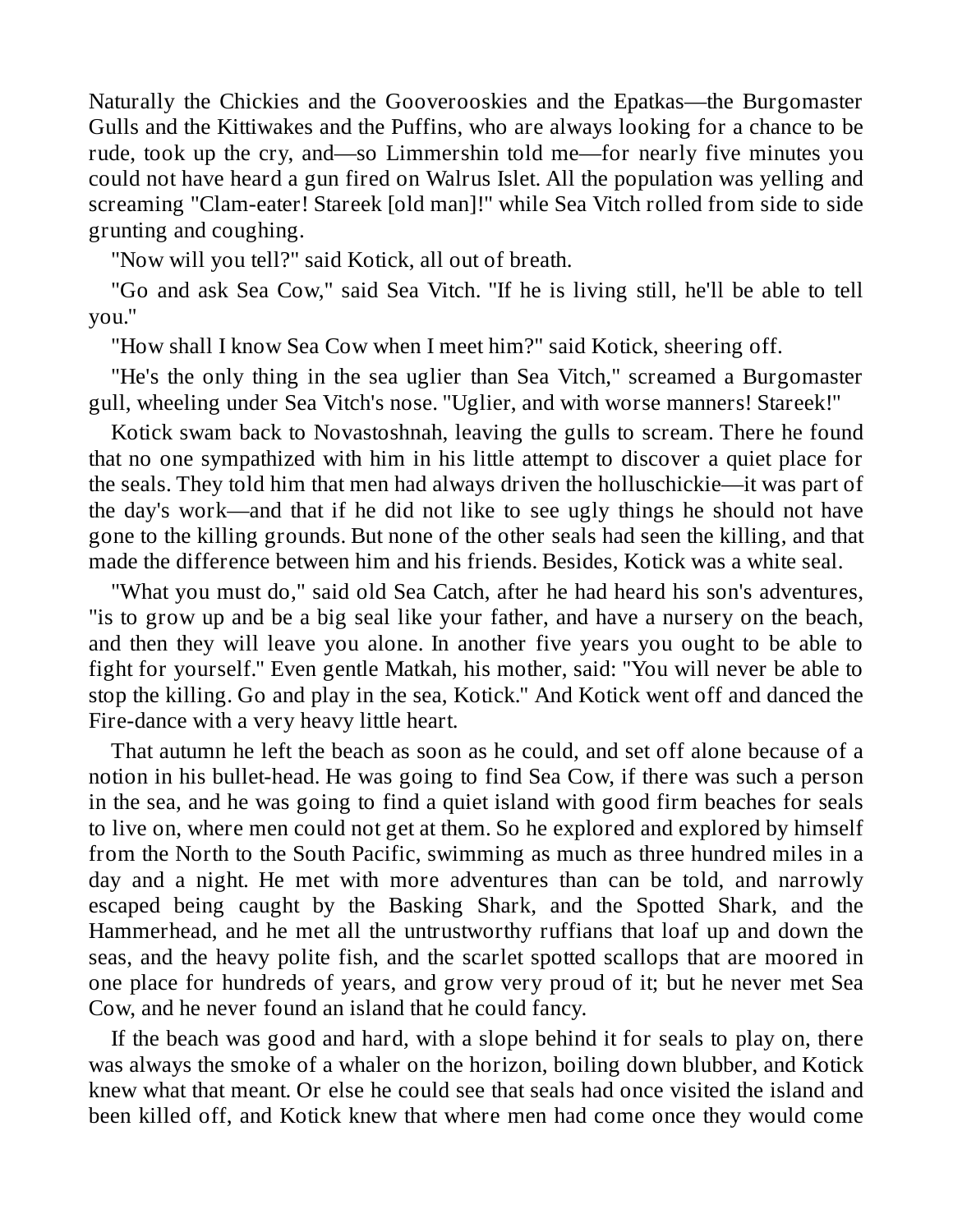again.

He picked up with an old stumpy-tailed albatross, who told him that Kerguelen Island was the very place for peace and quiet, and when Kotick went down there he was all but smashed to pieces against some wicked black cliffs in a heavy sleetstorm with lightning and thunder. Yet as he pulled out against the gale he could see that even there had once been a seal nursery. And it was so in all the other islands that he visited.

Limmershin gave a long list of them, for he said that Kotick spent five seasons exploring, with a four months' rest each year at Novastoshnah, when the holluschickie used to make fun of him and his imaginary islands. He went to the Gallapagos, a horrid dry place on the Equator, where he was nearly baked to death; he went to the Georgia Islands, the Orkneys, Emerald Island, Little Nightingale Island, Gough's Island, Bouvet's Island, the Crossets, and even to a little speck of an island south of the Cape of Good Hope. But everywhere the People of the Sea told him the same things. Seals had come to those islands once upon a time, but men had killed them all off. Even when he swam thousands of miles out of the Pacific and got to a place called Cape Corrientes (that was when he was coming back from Gough's Island), he found a few hundred mangy seals on a rock and they told him that men came there too.

That nearly broke his heart, and he headed round the Horn back to his own beaches; and on his way north he hauled out on an island full of green trees, where he found an old, old seal who was dying, and Kotick caught fish for him and told him all his sorrows. "Now," said Kotick, "I am going back to Novastoshnah, and if I am driven to the killing-pens with the holluschickie I shall not care."

The old seal said, "Try once more. I am the last of the Lost Rookery of Masafuera, and in the days when men killed us by the hundred thousand there was a story on the beaches that some day a white seal would come out of the North and lead the seal people to a quiet place. I am old, and I shall never live to see that day, but others will. Try once more."

And Kotick curled up his mustache (it was a beauty) and said, "I am the only white seal that has ever been born on the beaches, and I am the only seal, black or white, who ever thought of looking for new islands."

This cheered him immensely; and when he came back to Novastoshnah that summer, Matkah, his mother, begged him to marry and settle down, for he was no longer a holluschick but a full-grown sea-catch, with a curly white mane on his shoulders, as heavy, as big, and as fierce as his father. "Give me another season," he said. "Remember, Mother, it is always the seventh wave that goes farthest up the beach."

Curiously enough, there was another seal who thought that she would put off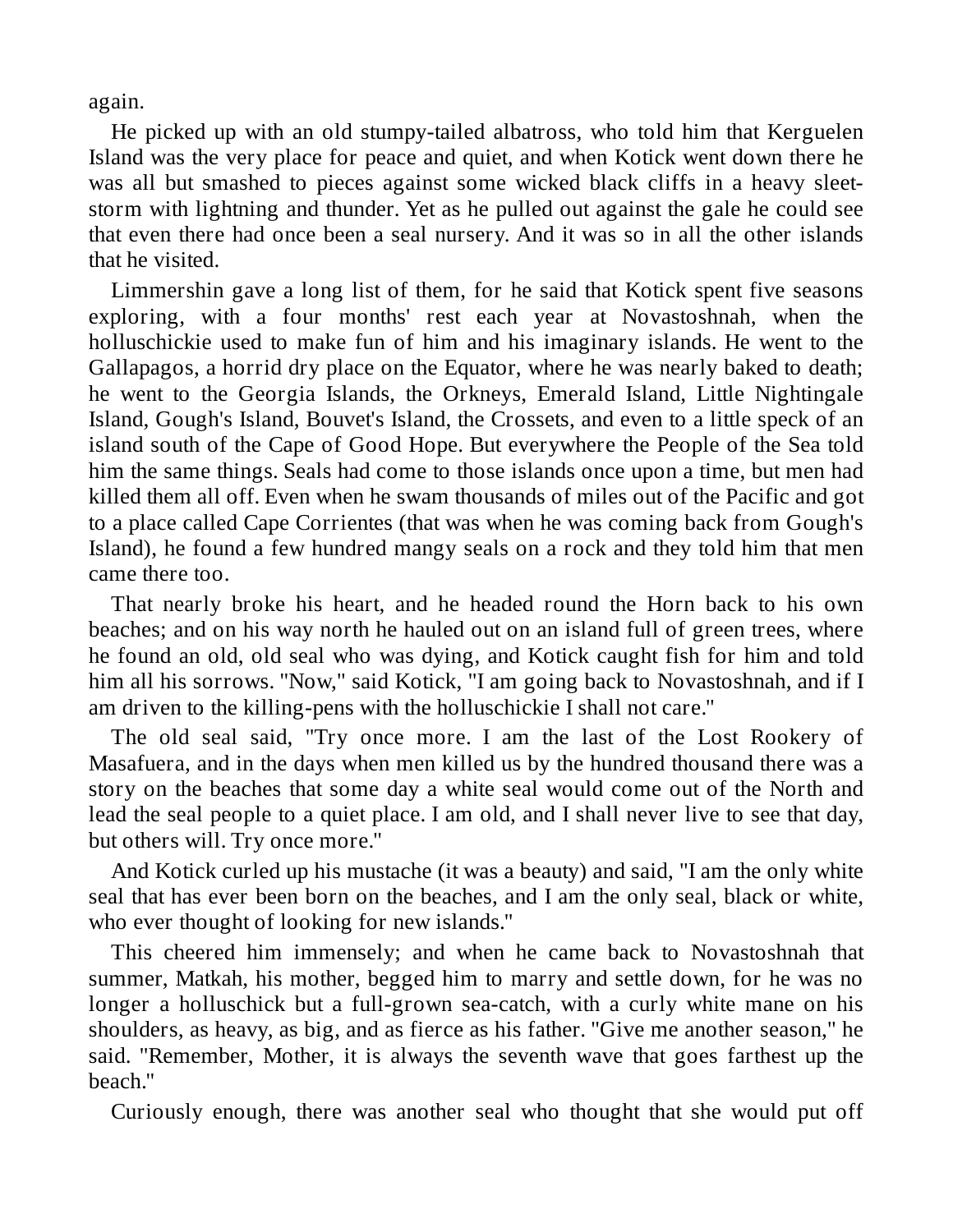marrying till the next year, and Kotick danced the Fire-dance with her all down Lukannon Beach the night before he set off on his last exploration. This time he went westward, because he had fallen on the trail of a great shoal of halibut, and he needed at least one hundred pounds of fish a day to keep him in good condition. He chased them till he was tired, and then he curled himself up and went to sleep on the hollows of the ground swell that sets in to Copper Island. He knew the coast perfectly well, so about midnight, when he felt himself gently bumped on a weedbed, he said, "Hm, tide's running strong tonight," and turning over under water opened his eyes slowly and stretched. Then he jumped like a cat, for he saw huge things nosing about in the shoal water and browsing on the heavy fringes of the weeds.

"By the Great Combers of Magellan!" he said, beneath his mustache. "Who in the Deep Sea are these people?"

They were like no walrus, sea lion, seal, bear, whale, shark, fish, squid, or scallop that Kotick had ever seen before. They were between twenty and thirty feet long, and they had no hind flippers, but a shovel-like tail that looked as if it had been whittled out of wet leather. Their heads were the most foolish-looking things you ever saw, and they balanced on the ends of their tails in deep water when they weren't grazing, bowing solemnly to each other and waving their front flippers as a fat man waves his arm.

"Ahem!" said Kotick. "Good sport, gentlemen?" The big things answered by bowing and waving their flippers like the Frog Footman. When they began feeding again Kotick saw that their upper lip was split into two pieces that they could twitch apart about a foot and bring together again with a whole bushel of seaweed between the splits. They tucked the stuff into their mouths and chumped solemnly.

"Messy style of feeding, that," said Kotick. They bowed again, and Kotick began to lose his temper. "Very good," he said. "If you do happen to have an extra joint in your front flipper you needn't show off so. I see you bow gracefully, but I should like to know your names." The split lips moved and twitched; and the glassy green eyes stared, but they did not speak.

"Well!" said Kotick. "You're the only people I've ever met uglier than Sea Vitch and with worse manners."

Then he remembered in a flash what the Burgomaster gull had screamed to him when he was a little yearling at Walrus Islet, and he tumbled backward in the water, for he knew that he had found Sea Cow at last.

The sea cows went on schlooping and grazing and chumping in the weed, and Kotick asked them questions in every language that he had picked up in his travels; and the Sea People talk nearly as many languages as human beings. But the sea cows did not answer because Sea Cow cannot talk. He has only six bones in his neck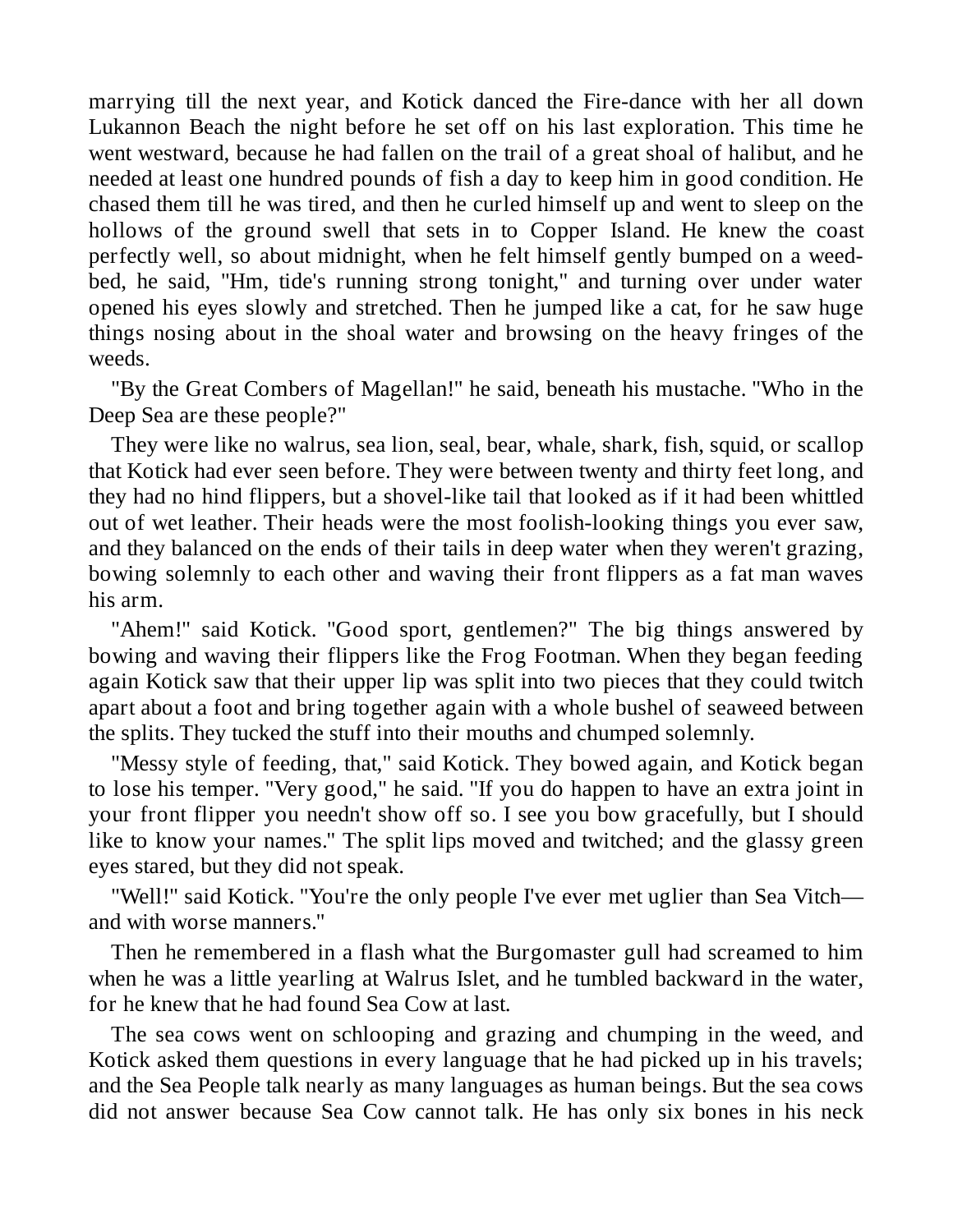where he ought to have seven, and they say under the sea that that prevents him from speaking even to his companions. But, as you know, he has an extra joint in his foreflipper, and by waving it up and down and about he makes what answers to a sort of clumsy telegraphic code.

By daylight Kotick's mane was standing on end and his temper was gone where the dead crabs go. Then the Sea Cow began to travel northward very slowly, stopping to hold absurd bowing councils from time to time, and Kotick followed them, saying to himself, "People who are such idiots as these are would have been killed long ago if they hadn't found out some safe island. And what is good enough for the Sea Cow is good enough for the Sea Catch. All the same, I wish they'd hurry."

It was weary work for Kotick. The herd never went more than forty or fifty miles a day, and stopped to feed at night, and kept close to the shore all the time; while Kotick swam round them, and over them, and under them, but he could not hurry them up one-half mile. As they went farther north they held a bowing council every few hours, and Kotick nearly bit off his mustache with impatience till he saw that they were following up a warm current of water, and then he respected them more.

One night they sank through the shiny water—sank like stones—and for the first time since he had known them began to swim quickly. Kotick followed, and the pace astonished him, for he never dreamed that Sea Cow was anything of a swimmer. They headed for a cliff by the shore—a cliff that ran down into deep water, and plunged into a dark hole at the foot of it, twenty fathoms under the sea. It was a long, long swim, and Kotick badly wanted fresh air before he was out of the dark tunnel they led him through.

"My wig!" he said, when he rose, gasping and puffing, into open water at the farther end. "It was a long dive, but it was worth it."

The sea cows had separated and were browsing lazily along the edges of the finest beaches that Kotick had ever seen. There were long stretches of smooth-worn rock running for miles, exactly fitted to make seal-nurseries, and there were playgrounds of hard sand sloping inland behind them, and there were rollers for seals to dance in, and long grass to roll in, and sand dunes to climb up and down, and, best of all, Kotick knew by the feel of the water, which never deceives a true sea catch, that no men had ever come there.

The first thing he did was to assure himself that the fishing was good, and then he swam along the beaches and counted up the delightful low sandy islands half hidden in the beautiful rolling fog. Away to the northward, out to sea, ran a line of bars and shoals and rocks that would never let a ship come within six miles of the beach, and between the islands and the mainland was a stretch of deep water that ran up to the perpendicular cliffs, and somewhere below the cliffs was the mouth of the tunnel.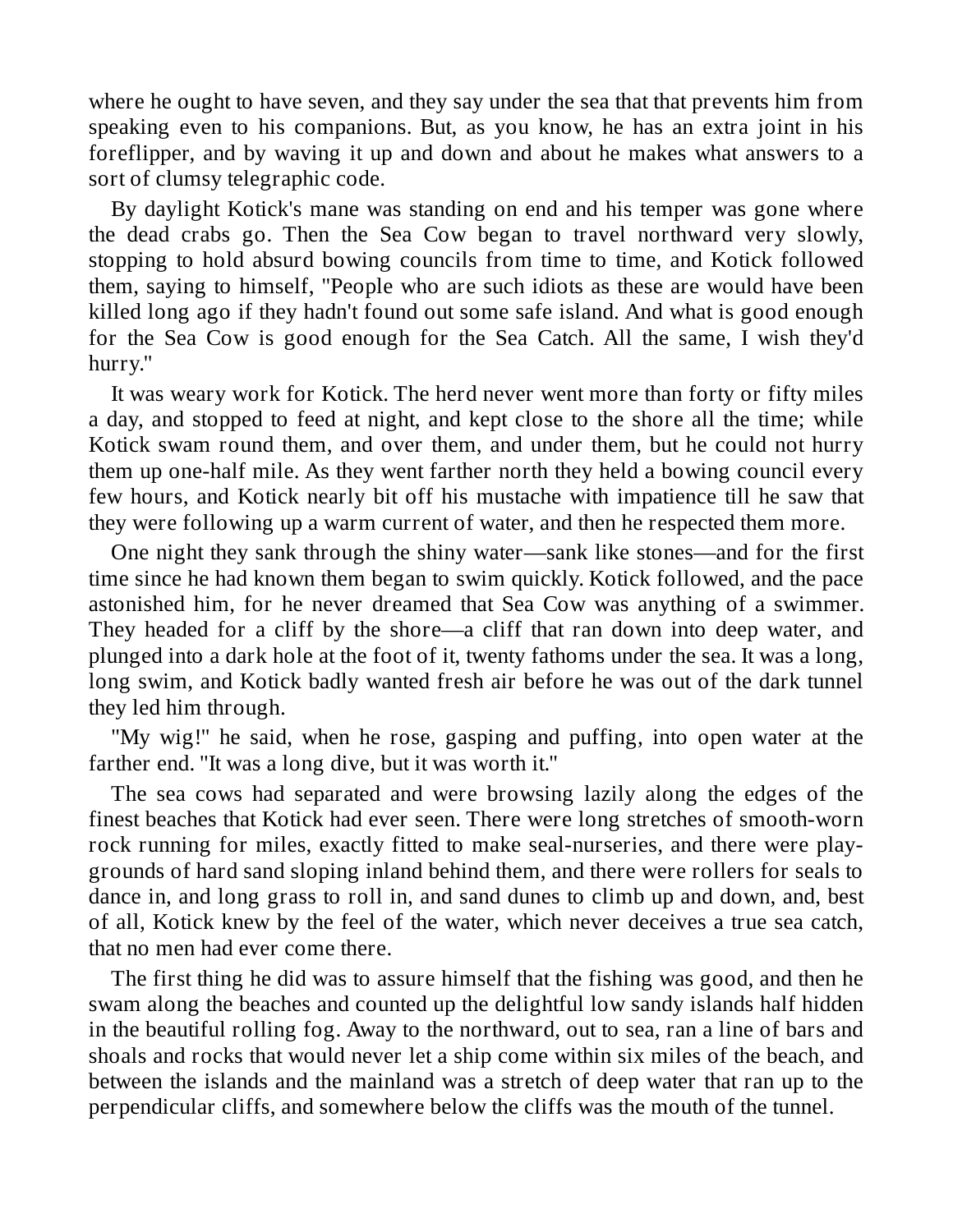"It's Novastoshnah over again, but ten times better," said Kotick. "Sea Cow must be wiser than I thought. Men can't come down the cliffs, even if there were any men; and the shoals to seaward would knock a ship to splinters. If any place in the sea is safe, this is it."

He began to think of the seal he had left behind him, but though he was in a hurry to go back to Novastoshnah, he thoroughly explored the new country, so that he would be able to answer all questions.

Then he dived and made sure of the mouth of the tunnel, and raced through to the southward. No one but a sea cow or a seal would have dreamed of there being such a place, and when he looked back at the cliffs even Kotick could hardly believe that he had been under them.

He was six days going home, though he was not swimming slowly; and when he hauled out just above Sea Lion's Neck the first person he met was the seal who had been waiting for him, and she saw by the look in his eyes that he had found his island at last.

But the holluschickie and Sea Catch, his father, and all the other seals laughed at him when he told them what he had discovered, and a young seal about his own age said, "This is all very well, Kotick, but you can't come from no one knows where and order us off like this. Remember we've been fighting for our nurseries, and that's a thing you never did. You preferred prowling about in the sea."

The other seals laughed at this, and the young seal began twisting his head from side to side. He had just married that year, and was making a great fuss about it.

"I've no nursery to fight for," said Kotick. "I only want to show you all a place where you will be safe. What's the use of fighting?"

"Oh, if you're trying to back out, of course I've no more to say," said the young seal with an ugly chuckle.

"Will you come with me if I win?" said Kotick. And a green light came into his eye, for he was very angry at having to fight at all.

"Very good," said the young seal carelessly. "If you win, I'll come."

He had no time to change his mind, for Kotick's head was out and his teeth sunk in the blubber of the young seal's neck. Then he threw himself back on his haunches and hauled his enemy down the beach, shook him, and knocked him over. Then Kotick roared to the seals: "I've done my best for you these five seasons past. I've found you the island where you'll be safe, but unless your heads are dragged off your silly necks you won't believe. I'm going to teach you now. Look out for yourselves!"

Limmershin told me that never in his life—and Limmershin sees ten thousand big seals fighting every year—never in all his little life did he see anything like Kotick's charge into the nurseries. He flung himself at the biggest sea catch he could find,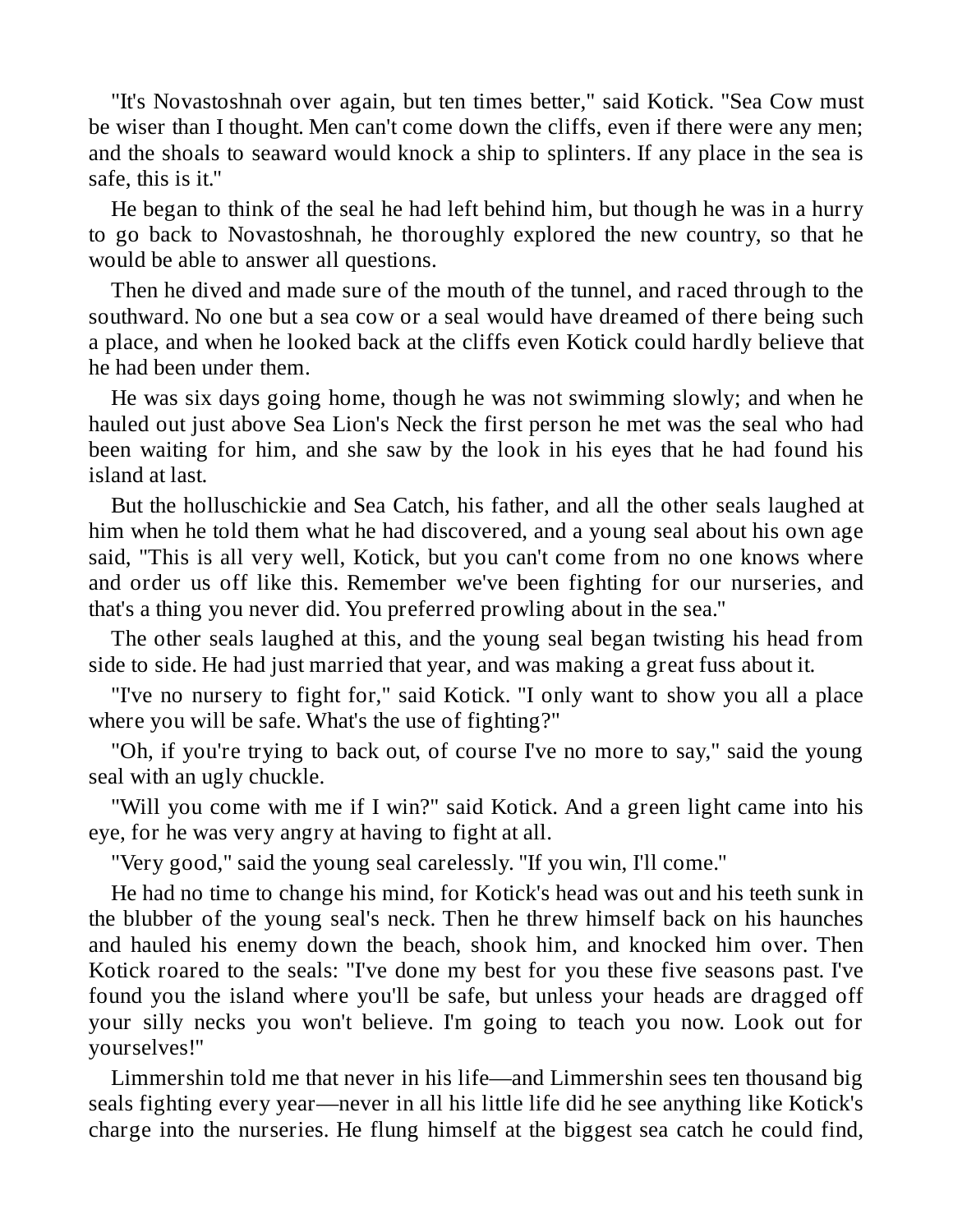caught him by the throat, choked him and bumped him and banged him till he grunted for mercy, and then threw him aside and attacked the next. You see, Kotick had never fasted for four months as the big seals did every year, and his deep-sea swimming trips kept him in perfect condition, and, best of all, he had never fought before. His curly white mane stood up with rage, and his eyes flamed, and his big dog teeth glistened, and he was splendid to look at. Old Sea Catch, his father, saw him tearing past, hauling the grizzled old seals about as though they had been halibut, and upsetting the young bachelors in all directions; and Sea Catch gave a roar and shouted: "He may be a fool, but he is the best fighter on the beaches! Don't tackle your father, my son! He's with you!"

Kotick roared in answer, and old Sea Catch waddled in with his mustache on end, blowing like a locomotive, while Matkah and the seal that was going to marry Kotick cowered down and admired their men-folk. It was a gorgeous fight, for the two fought as long as there was a seal that dared lift up his head, and when there were none they paraded grandly up and down the beach side by side, bellowing.

At night, just as the Northern Lights were winking and flashing through the fog, Kotick climbed a bare rock and looked down on the scattered nurseries and the torn and bleeding seals. "Now," he said, "I've taught you your lesson."

"My wig!" said old Sea Catch, boosting himself up stiffly, for he was fearfully mauled. "The Killer Whale himself could not have cut them up worse. Son, I'm proud of you, and what's more, I'll come with you to your island—if there is such a place."

"Hear you, fat pigs of the sea. Who comes with me to the Sea Cow's tunnel? Answer, or I shall teach you again," roared Kotick.

There was a murmur like the ripple of the tide all up and down the beaches. "We will come," said thousands of tired voices. "We will follow Kotick, the White Seal."

Then Kotick dropped his head between his shoulders and shut his eyes proudly. He was not a white seal any more, but red from head to tail. All the same he would have scorned to look at or touch one of his wounds.

A week later he and his army (nearly ten thousand holluschickie and old seals) went away north to the Sea Cow's tunnel, Kotick leading them, and the seals that stayed at Novastoshnah called them idiots. But next spring, when they all met off the fishing banks of the Pacific, Kotick's seals told such tales of the new beaches beyond Sea Cow's tunnel that more and more seals left Novastoshnah. Of course it was not all done at once, for the seals are not very clever, and they need a long time to turn things over in their minds, but year after year more seals went away from Novastoshnah, and Lukannon, and the other nurseries, to the quiet, sheltered beaches where Kotick sits all the summer through, getting bigger and fatter and stronger each year, while the holluschickie play around him, in that sea where no man comes.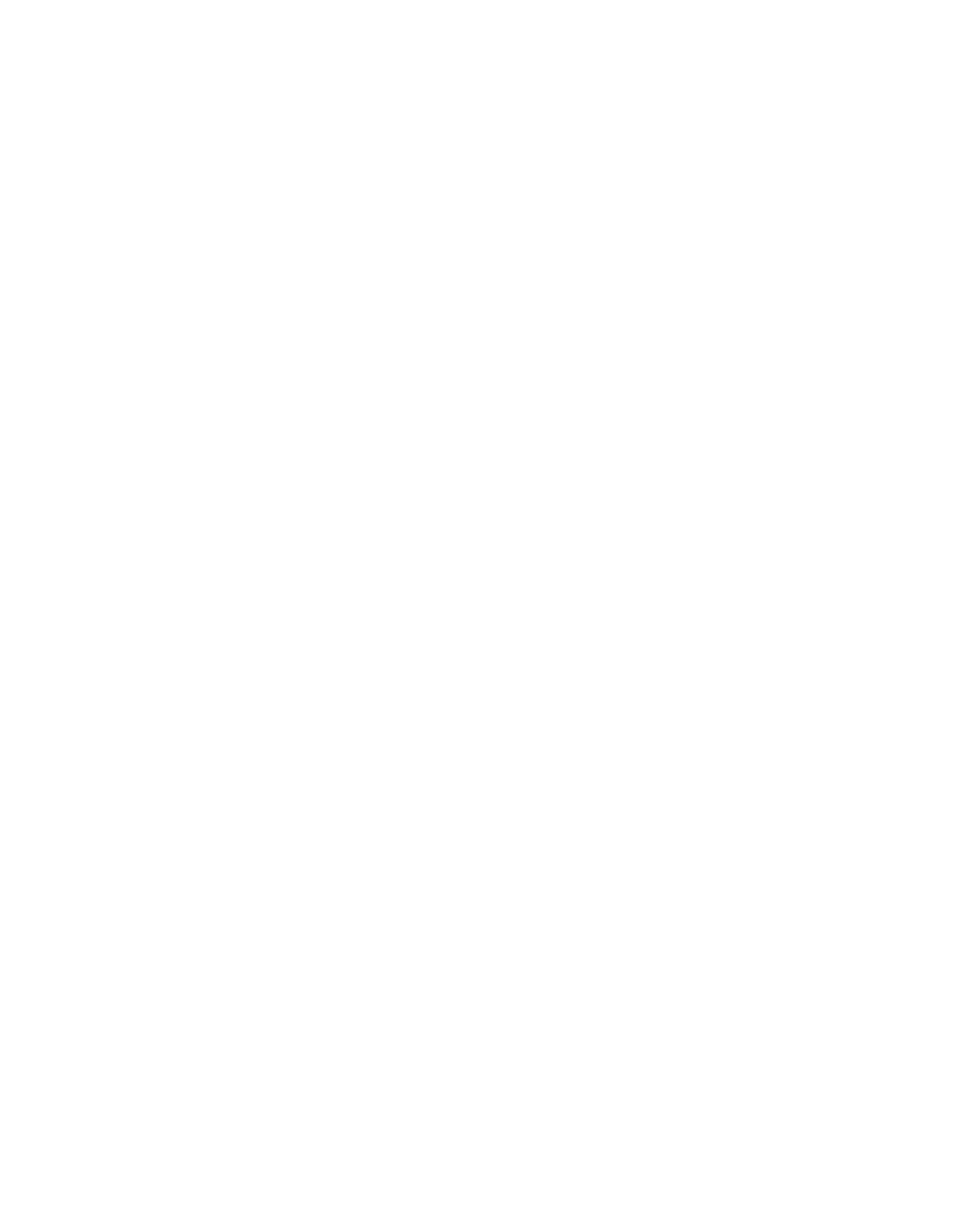#### **Lukannon**

This is the great deep-sea song that all the St. Paul seals sing when they are heading back to their beaches in the summer. It is a sort of very sad seal National Anthem.

I met my mates in the morning (and, oh, but I am old!) Where roaring on the ledges the summer ground-swell rolled; I heard them lift the chorus that drowned the breakers' song— The Beaches of Lukannon—two million voices strong.

The song of pleasant stations beside the salt lagoons, The song of blowing squadrons that shuffled down the dunes, The song of midnight dances that churned the sea to flame— The Beaches of Lukannon—before the sealers came!

I met my mates in the morning (I'll never meet them more!); They came and went in legions that darkened all the shore. And o'er the foam-flecked offing as far as voice could reach We hailed the landing-parties and we sang them up the beach.

The Beaches of Lukannon—the winter wheat so tall— The dripping, crinkled lichens, and the sea-fog drenching all! The platforms of our playground, all shining smooth and worn! The Beaches of Lukannon—the home where we were born!

I met my mates in the morning, a broken, scattered band. Men shoot us in the water and club us on the land; Men drive us to the Salt House like silly sheep and tame, And still we sing Lukannon—before the sealers came.

Wheel down, wheel down to southward; oh, Gooverooska, go! And tell the Deep-Sea Viceroys the story of our woe; Ere, empty as the shark's egg the tempest flings ashore, The Beaches of Lukannon shall know their sons no more!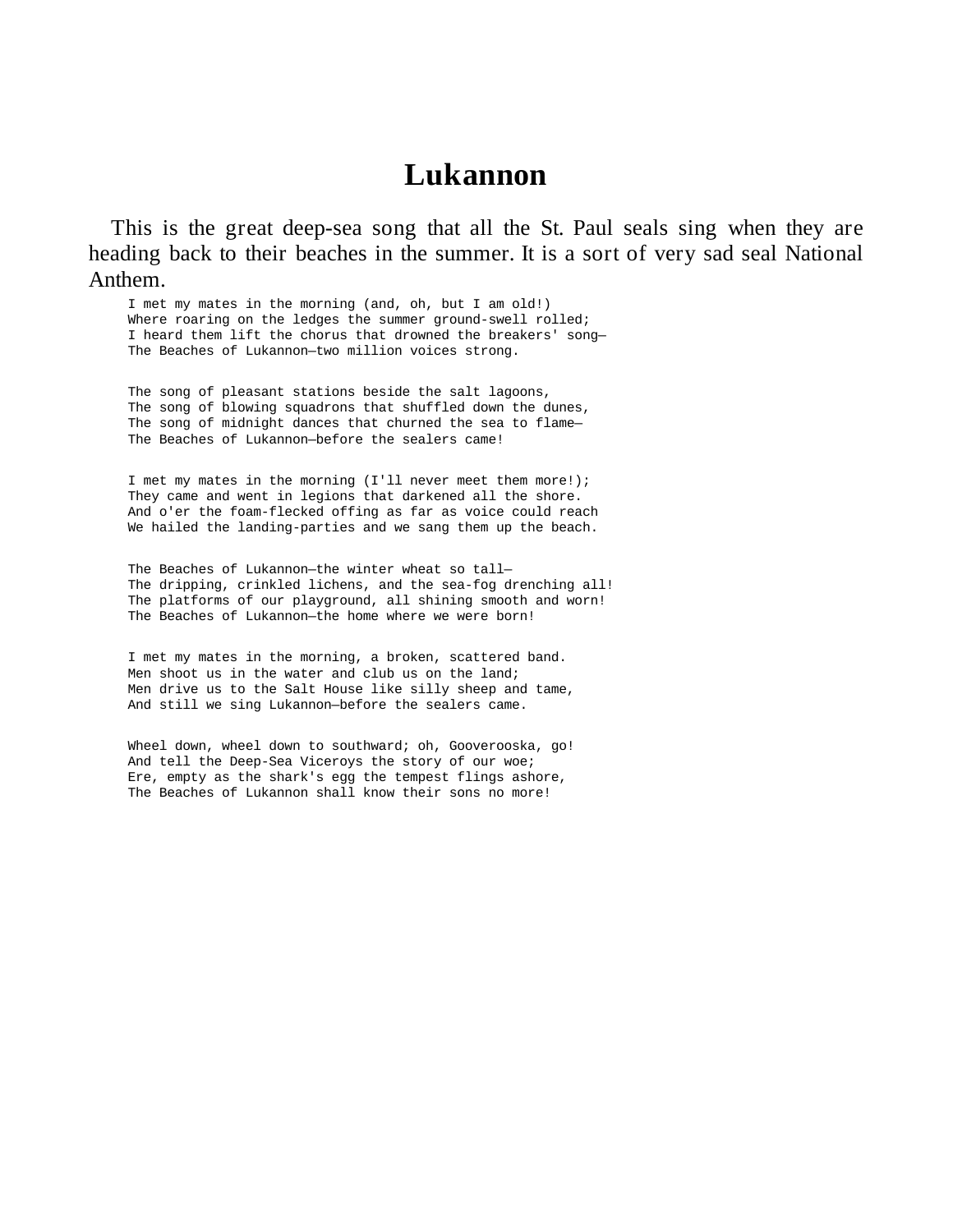## **"Rikki-Tikki-Tavi"**

At the hole where he went in Red-Eye called to Wrinkle-Skin. Hear what little Red-Eye saith: "Nag, come up and dance with death!"

Eye to eye and head to head, (Keep the measure, Nag.) This shall end when one is dead; (At thy pleasure, Nag.) Turn for turn and twist for twist— (Run and hide thee, Nag.) Hah! The hooded Death has missed! (Woe betide thee, Nag!)

This is the story of the great war that Rikki-tikki-tavi fought single-handed, through the bath-rooms of the big bungalow in Segowlee cantonment. Darzee, the Tailorbird, helped him, and Chuchundra, the musk-rat, who never comes out into the middle of the floor, but always creeps round by the wall, gave him advice, but Rikki-tikki did the real fighting.

He was a mongoose, rather like a little cat in his fur and his tail, but quite like a weasel in his head and his habits. His eyes and the end of his restless nose were pink. He could scratch himself anywhere he pleased with any leg, front or back, that he chose to use. He could fluff up his tail till it looked like a bottle brush, and his war cry as he scuttled through the long grass was: "Rikk-tikk-tikki-tikki-tchk!"

One day, a high summer flood washed him out of the burrow where he lived with his father and mother, and carried him, kicking and clucking, down a roadside ditch. He found a little wisp of grass floating there, and clung to it till he lost his senses. When he revived, he was lying in the hot sun on the middle of a garden path, very draggled indeed, and a small boy was saying, "Here's a dead mongoose. Let's have a funeral."

"No," said his mother, "let's take him in and dry him. Perhaps he isn't really dead."

They took him into the house, and a big man picked him up between his finger and thumb and said he was not dead but half choked. So they wrapped him in cotton wool, and warmed him over a little fire, and he opened his eyes and sneezed.

"Now," said the big man (he was an Englishman who had just moved into the bungalow), "don't frighten him, and we'll see what he'll do."

It is the hardest thing in the world to frighten a mongoose, because he is eaten up from nose to tail with curiosity. The motto of all the mongoose family is "Run and find out," and Rikki-tikki was a true mongoose. He looked at the cotton wool, decided that it was not good to eat, ran all round the table, sat up and put his fur in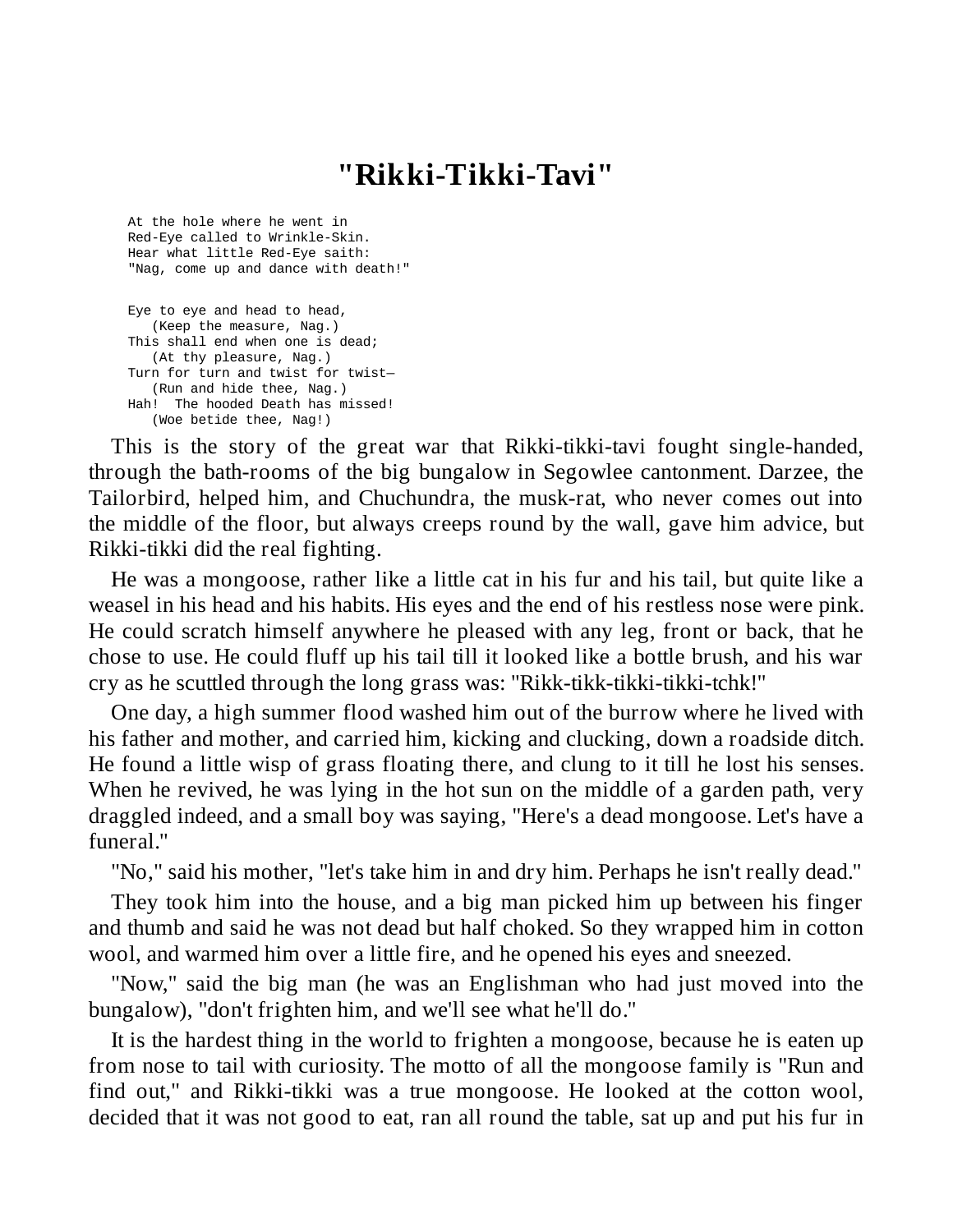order, scratched himself, and jumped on the small boy's shoulder.

"Don't be frightened, Teddy," said his father. "That's his way of making friends."

"Ouch! He's tickling under my chin," said Teddy.

Rikki-tikki looked down between the boy's collar and neck, snuffed at his ear, and climbed down to the floor, where he sat rubbing his nose.

"Good gracious," said Teddy's mother, "and that's a wild creature! I suppose he's so tame because we've been kind to him."

"All mongooses are like that," said her husband. "If Teddy doesn't pick him up by the tail, or try to put him in a cage, he'll run in and out of the house all day long. Let's give him something to eat."

They gave him a little piece of raw meat. Rikki-tikki liked it immensely, and when it was finished he went out into the veranda and sat in the sunshine and fluffed up his fur to make it dry to the roots. Then he felt better.

"There are more things to find out about in this house," he said to himself, "than all my family could find out in all their lives. I shall certainly stay and find out."

He spent all that day roaming over the house. He nearly drowned himself in the bath-tubs, put his nose into the ink on a writing table, and burned it on the end of the big man's cigar, for he climbed up in the big man's lap to see how writing was done. At nightfall he ran into Teddy's nursery to watch how kerosene lamps were lighted, and when Teddy went to bed Rikki-tikki climbed up too. But he was a restless companion, because he had to get up and attend to every noise all through the night, and find out what made it. Teddy's mother and father came in, the last thing, to look at their boy, and Rikki-tikki was awake on the pillow. "I don't like that," said Teddy's mother. "He may bite the child." "He'll do no such thing," said the father. "Teddy's safer with that little beast than if he had a bloodhound to watch him. If a snake came into the nursery now—"

But Teddy's mother wouldn't think of anything so awful.

Early in the morning Rikki-tikki came to early breakfast in the veranda riding on Teddy's shoulder, and they gave him banana and some boiled egg. He sat on all their laps one after the other, because every well-brought-up mongoose always hopes to be a house mongoose some day and have rooms to run about in; and Rikki-tikki's mother (she used to live in the general's house at Segowlee) had carefully told Rikki what to do if ever he came across white men.

Then Rikki-tikki went out into the garden to see what was to be seen. It was a large garden, only half cultivated, with bushes, as big as summer-houses, of Marshal Niel roses, lime and orange trees, clumps of bamboos, and thickets of high grass. Rikki-tikki licked his lips. "This is a splendid hunting-ground," he said, and his tail grew bottle-brushy at the thought of it, and he scuttled up and down the garden, snuffing here and there till he heard very sorrowful voices in a thorn-bush.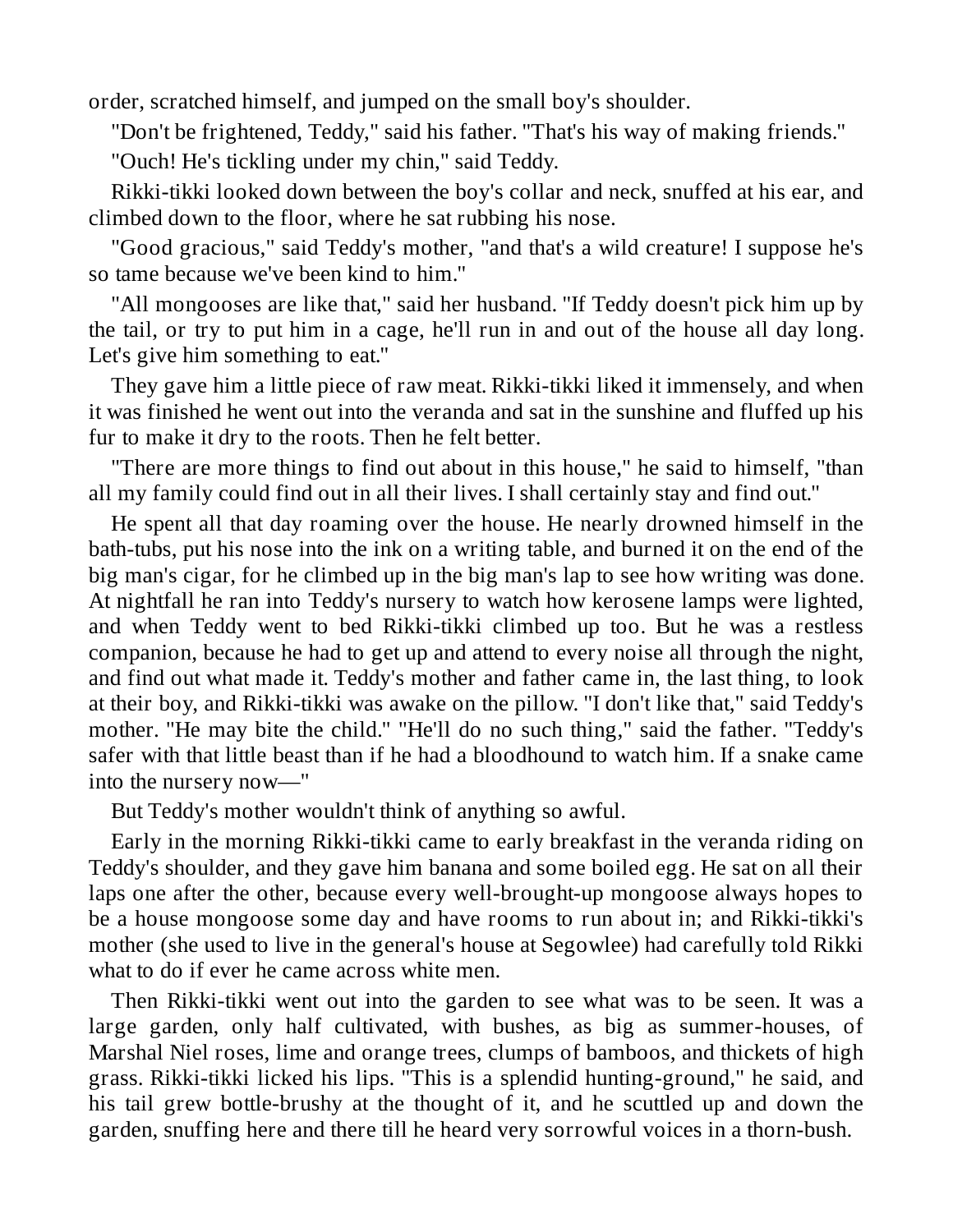It was Darzee, the Tailorbird, and his wife. They had made a beautiful nest by pulling two big leaves together and stitching them up the edges with fibers, and had filled the hollow with cotton and downy fluff. The nest swayed to and fro, as they sat on the rim and cried.

"What is the matter?" asked Rikki-tikki.

"We are very miserable," said Darzee. "One of our babies fell out of the nest yesterday and Nag ate him."

"H'm!" said Rikki-tikki, "that is very sad—but I am a stranger here. Who is Nag?"

Darzee and his wife only cowered down in the nest without answering, for from the thick grass at the foot of the bush there came a low hiss—a horrid cold sound that made Rikki-tikki jump back two clear feet. Then inch by inch out of the grass rose up the head and spread hood of Nag, the big black cobra, and he was five feet long from tongue to tail. When he had lifted one-third of himself clear of the ground, he stayed balancing to and fro exactly as a dandelion tuft balances in the wind, and he looked at Rikki-tikki with the wicked snake's eyes that never change their expression, whatever the snake may be thinking of.

"Who is Nag?" said he. "I am Nag. The great God Brahm put his mark upon all our people, when the first cobra spread his hood to keep the sun off Brahm as he slept. Look, and be afraid!"

He spread out his hood more than ever, and Rikki-tikki saw the spectacle-mark on the back of it that looks exactly like the eye part of a hook-and-eye fastening. He was afraid for the minute, but it is impossible for a mongoose to stay frightened for any length of time, and though Rikki-tikki had never met a live cobra before, his mother had fed him on dead ones, and he knew that all a grown mongoose's business in life was to fight and eat snakes. Nag knew that too and, at the bottom of his cold heart, he was afraid.

"Well," said Rikki-tikki, and his tail began to fluff up again, "marks or no marks, do you think it is right for you to eat fledglings out of a nest?"

Nag was thinking to himself, and watching the least little movement in the grass behind Rikki-tikki. He knew that mongooses in the garden meant death sooner or later for him and his family, but he wanted to get Rikki-tikki off his guard. So he dropped his head a little, and put it on one side.

"Let us talk," he said. "You eat eggs. Why should not I eat birds?"

"Behind you! Look behind you!" sang Darzee.

Rikki-tikki knew better than to waste time in staring. He jumped up in the air as high as he could go, and just under him whizzed by the head of Nagaina, Nag's wicked wife. She had crept up behind him as he was talking, to make an end of him. He heard her savage hiss as the stroke missed. He came down almost across her back, and if he had been an old mongoose he would have known that then was the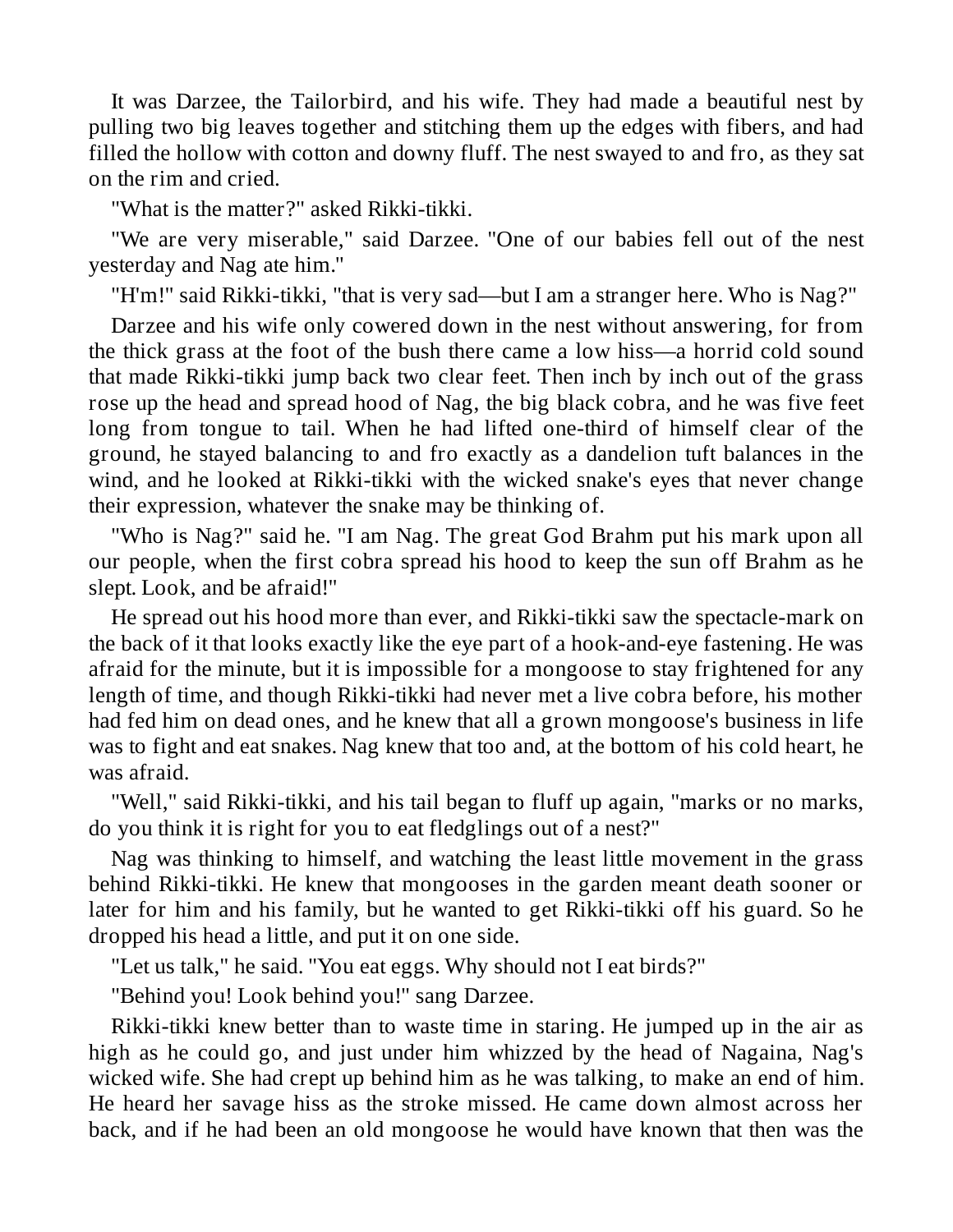time to break her back with one bite; but he was afraid of the terrible lashing return stroke of the cobra. He bit, indeed, but did not bite long enough, and he jumped clear of the whisking tail, leaving Nagaina torn and angry.

"Wicked, wicked Darzee!" said Nag, lashing up as high as he could reach toward the nest in the thorn-bush. But Darzee had built it out of reach of snakes, and it only swayed to and fro.

Rikki-tikki felt his eyes growing red and hot (when a mongoose's eyes grow red, he is angry), and he sat back on his tail and hind legs like a little kangaroo, and looked all round him, and chattered with rage. But Nag and Nagaina had disappeared into the grass. When a snake misses its stroke, it never says anything or gives any sign of what it means to do next. Rikki-tikki did not care to follow them, for he did not feel sure that he could manage two snakes at once. So he trotted off to the gravel path near the house, and sat down to think. It was a serious matter for him.

If you read the old books of natural history, you will find they say that when the mongoose fights the snake and happens to get bitten, he runs off and eats some herb that cures him. That is not true. The victory is only a matter of quickness of eye and quickness of foot—snake's blow against mongoose's jump—and as no eye can follow the motion of a snake's head when it strikes, this makes things much more wonderful than any magic herb. Rikki-tikki knew he was a young mongoose, and it made him all the more pleased to think that he had managed to escape a blow from behind. It gave him confidence in himself, and when Teddy came running down the path, Rikki-tikki was ready to be petted.

But just as Teddy was stooping, something wriggled a little in the dust, and a tiny voice said: "Be careful. I am Death!" It was Karait, the dusty brown snakeling that lies for choice on the dusty earth; and his bite is as dangerous as the cobra's. But he is so small that nobody thinks of him, and so he does the more harm to people.

Rikki-tikki's eyes grew red again, and he danced up to Karait with the peculiar rocking, swaying motion that he had inherited from his family. It looks very funny, but it is so perfectly balanced a gait that you can fly off from it at any angle you please, and in dealing with snakes this is an advantage. If Rikki-tikki had only known, he was doing a much more dangerous thing than fighting Nag, for Karait is so small, and can turn so quickly, that unless Rikki bit him close to the back of the head, he would get the return stroke in his eye or his lip. But Rikki did not know. His eyes were all red, and he rocked back and forth, looking for a good place to hold. Karait struck out. Rikki jumped sideways and tried to run in, but the wicked little dusty gray head lashed within a fraction of his shoulder, and he had to jump over the body, and the head followed his heels close.

Teddy shouted to the house: "Oh, look here! Our mongoose is killing a snake." And Rikki-tikki heard a scream from Teddy's mother. His father ran out with a stick,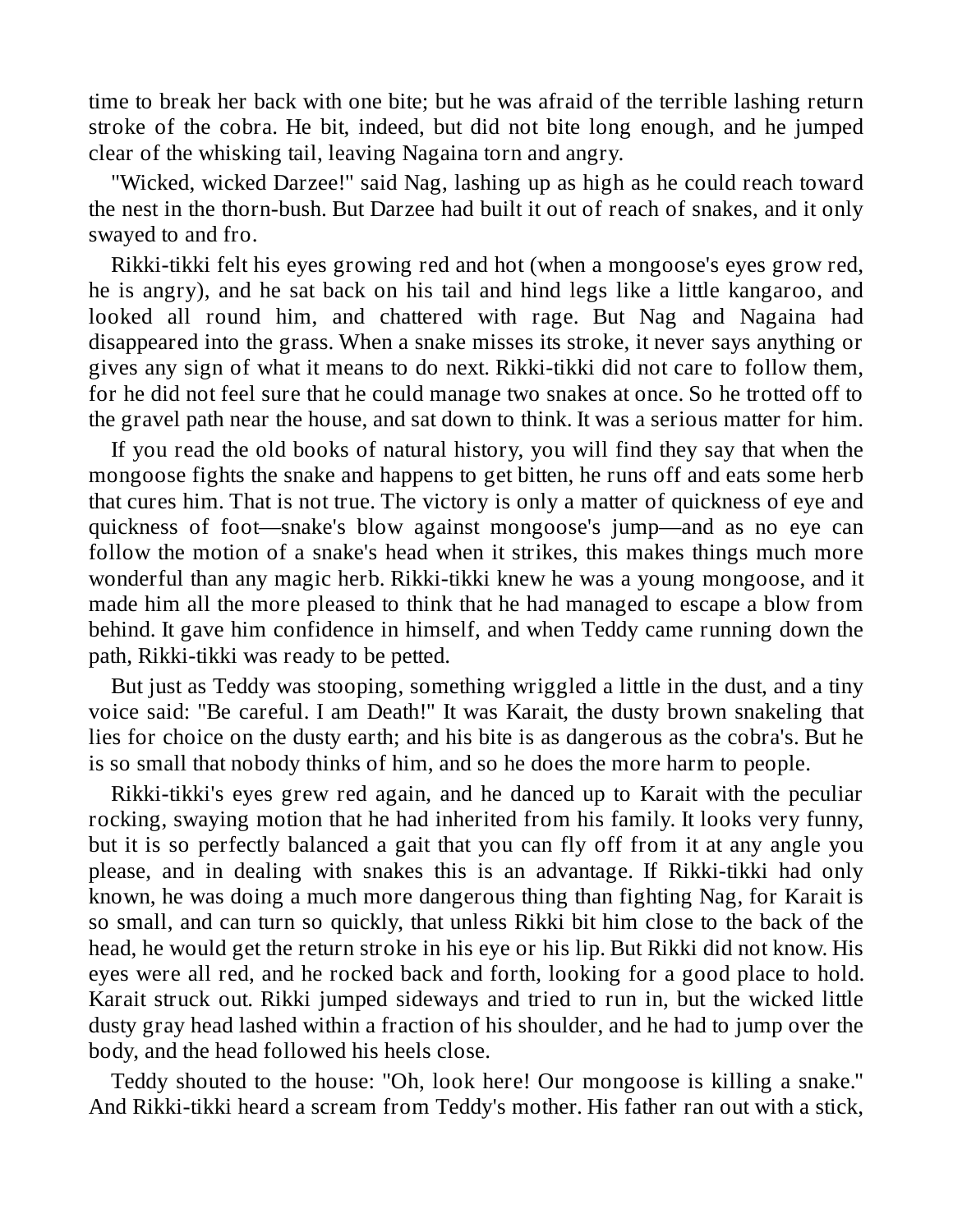but by the time he came up, Karait had lunged out once too far, and Rikki-tikki had sprung, jumped on the snake's back, dropped his head far between his forelegs, bitten as high up the back as he could get hold, and rolled away. That bite paralyzed Karait, and Rikki-tikki was just going to eat him up from the tail, after the custom of his family at dinner, when he remembered that a full meal makes a slow mongoose, and if he wanted all his strength and quickness ready, he must keep himself thin.

He went away for a dust bath under the castor-oil bushes, while Teddy's father beat the dead Karait. "What is the use of that?" thought Rikki-tikki. "I have settled it all;" and then Teddy's mother picked him up from the dust and hugged him, crying that he had saved Teddy from death, and Teddy's father said that he was a providence, and Teddy looked on with big scared eyes. Rikki-tikki was rather amused at all the fuss, which, of course, he did not understand. Teddy's mother might just as well have petted Teddy for playing in the dust. Rikki was thoroughly enjoying himself.

That night at dinner, walking to and fro among the wine-glasses on the table, he might have stuffed himself three times over with nice things. But he remembered Nag and Nagaina, and though it was very pleasant to be patted and petted by Teddy's mother, and to sit on Teddy's shoulder, his eyes would get red from time to time, and he would go off into his long war cry of "Rikk-tikk-tikki-tikki-tchk!"

Teddy carried him off to bed, and insisted on Rikki-tikki sleeping under his chin. Rikki-tikki was too well bred to bite or scratch, but as soon as Teddy was asleep he went off for his nightly walk round the house, and in the dark he ran up against Chuchundra, the musk-rat, creeping around by the wall. Chuchundra is a brokenhearted little beast. He whimpers and cheeps all the night, trying to make up his mind to run into the middle of the room. But he never gets there.

"Don't kill me," said Chuchundra, almost weeping. "Rikki-tikki, don't kill me!"

"Do you think a snake-killer kills muskrats?" said Rikki-tikki scornfully.

"Those who kill snakes get killed by snakes," said Chuchundra, more sorrowfully than ever. "And how am I to be sure that Nag won't mistake me for you some dark night?"

"There's not the least danger," said Rikki-tikki. "But Nag is in the garden, and I know you don't go there."

"My cousin Chua, the rat, told me—" said Chuchundra, and then he stopped.

"Told you what?"

"H'sh! Nag is everywhere, Rikki-tikki. You should have talked to Chua in the garden."

"I didn't—so you must tell me. Quick, Chuchundra, or I'll bite you!"

Chuchundra sat down and cried till the tears rolled off his whiskers. "I am a very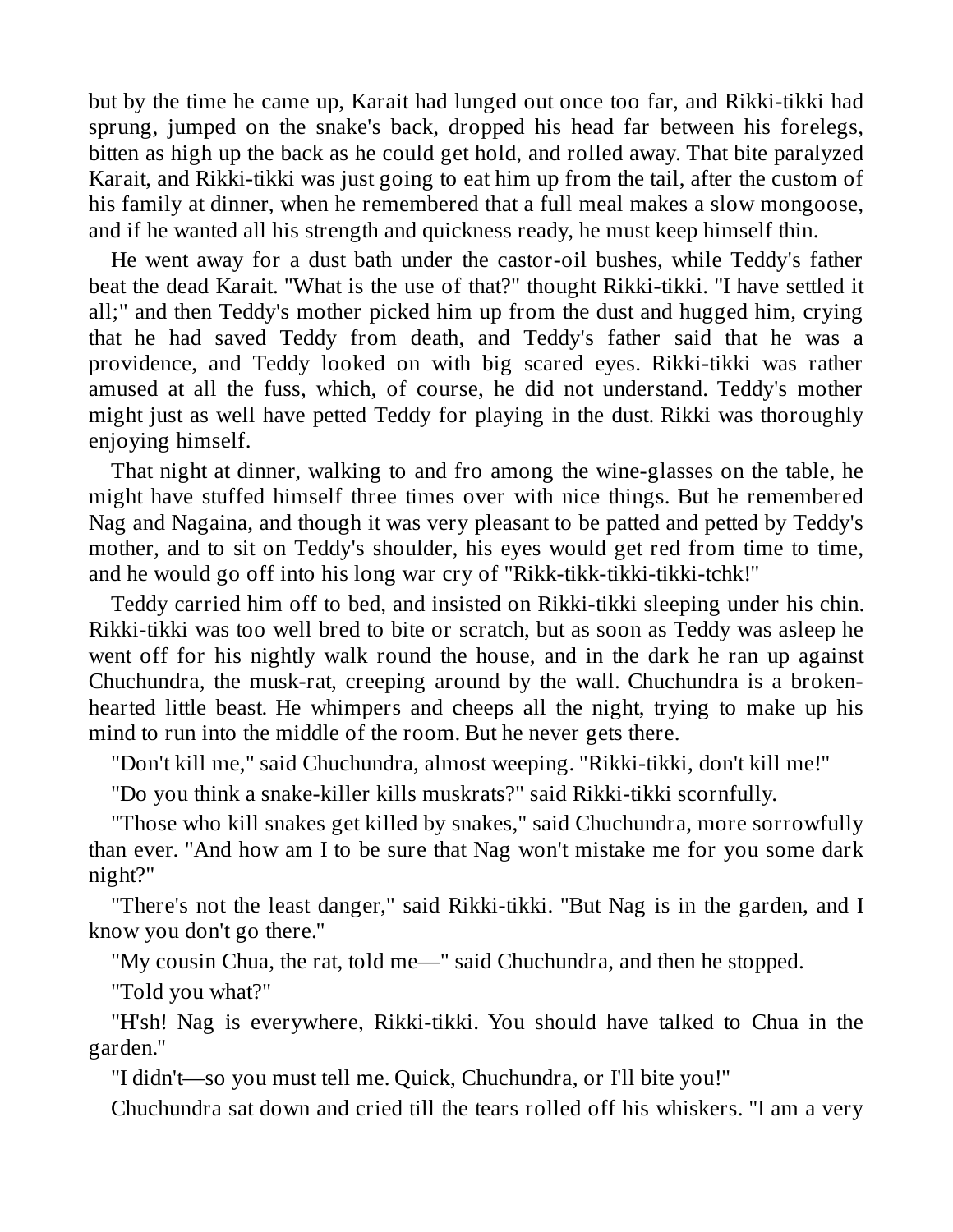poor man," he sobbed. "I never had spirit enough to run out into the middle of the room. H'sh! I mustn't tell you anything. Can't you hear, Rikki-tikki?"

Rikki-tikki listened. The house was as still as still, but he thought he could just catch the faintest scratch-scratch in the world—a noise as faint as that of a wasp walking on a window-pane—the dry scratch of a snake's scales on brick-work.

"That's Nag or Nagaina," he said to himself, "and he is crawling into the bathroom sluice. You're right, Chuchundra; I should have talked to Chua."

He stole off to Teddy's bath-room, but there was nothing there, and then to Teddy's mother's bathroom. At the bottom of the smooth plaster wall there was a brick pulled out to make a sluice for the bath water, and as Rikki-tikki stole in by the masonry curb where the bath is put, he heard Nag and Nagaina whispering together outside in the moonlight.

"When the house is emptied of people," said Nagaina to her husband, "he will have to go away, and then the garden will be our own again. Go in quietly, and remember that the big man who killed Karait is the first one to bite. Then come out and tell me, and we will hunt for Rikki-tikki together."

"But are you sure that there is anything to be gained by killing the people?" said Nag.

"Everything. When there were no people in the bungalow, did we have any mongoose in the garden? So long as the bungalow is empty, we are king and queen of the garden; and remember that as soon as our eggs in the melon bed hatch (as they may tomorrow), our children will need room and quiet."

"I had not thought of that," said Nag. "I will go, but there is no need that we should hunt for Rikki-tikki afterward. I will kill the big man and his wife, and the child if I can, and come away quietly. Then the bungalow will be empty, and Rikki-tikki will go."

Rikki-tikki tingled all over with rage and hatred at this, and then Nag's head came through the sluice, and his five feet of cold body followed it. Angry as he was, Rikki-tikki was very frightened as he saw the size of the big cobra. Nag coiled himself up, raised his head, and looked into the bathroom in the dark, and Rikki could see his eyes glitter.

"Now, if I kill him here, Nagaina will know; and if I fight him on the open floor, the odds are in his favor. What am I to do?" said Rikki-tikki-tavi.

Nag waved to and fro, and then Rikki-tikki heard him drinking from the biggest water-jar that was used to fill the bath. "That is good," said the snake. "Now, when Karait was killed, the big man had a stick. He may have that stick still, but when he comes in to bathe in the morning he will not have a stick. I shall wait here till he comes. Nagaina—do you hear me?—I shall wait here in the cool till daytime."

There was no answer from outside, so Rikki-tikki knew Nagaina had gone away.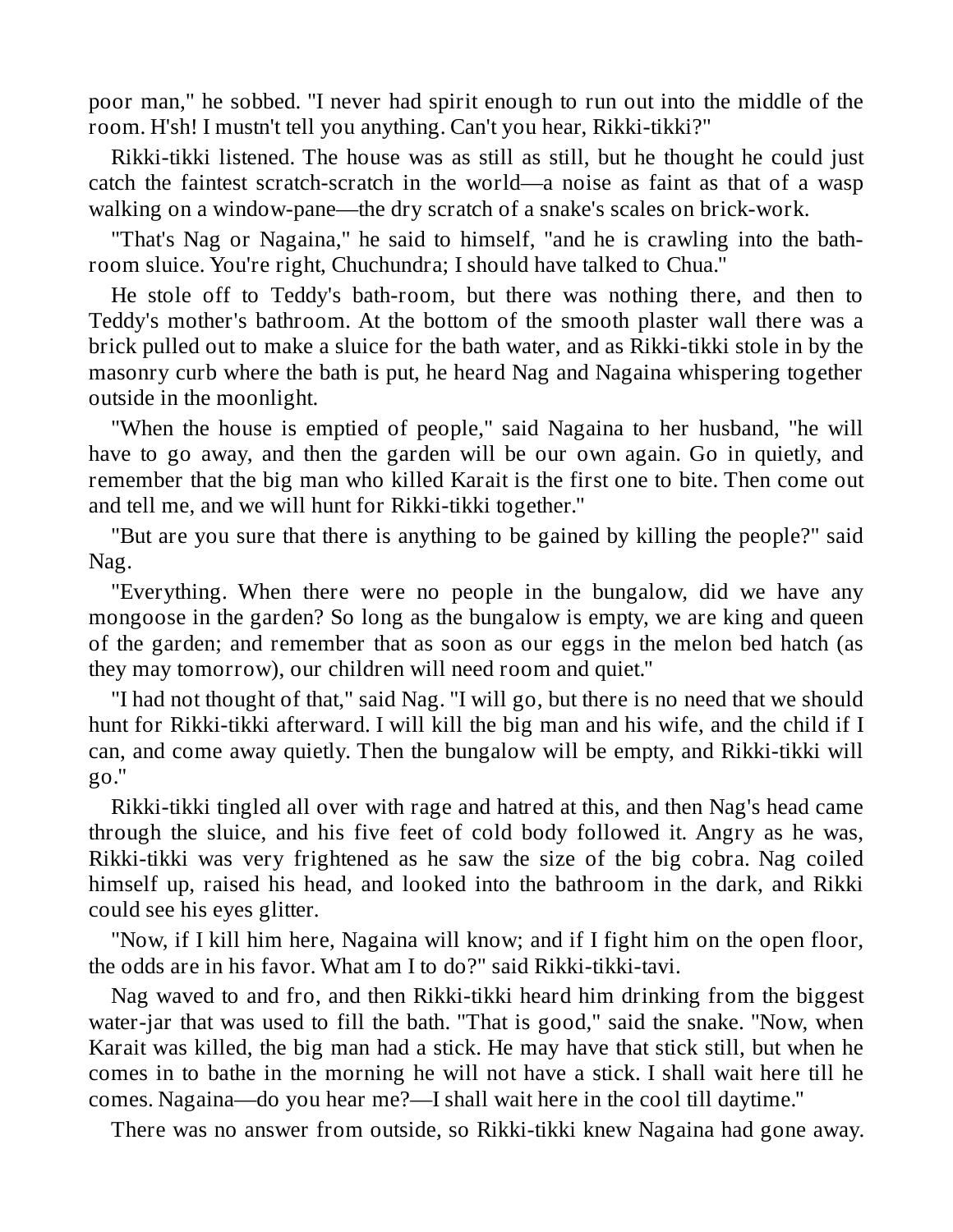Nag coiled himself down, coil by coil, round the bulge at the bottom of the water jar, and Rikki-tikki stayed still as death. After an hour he began to move, muscle by muscle, toward the jar. Nag was asleep, and Rikki-tikki looked at his big back, wondering which would be the best place for a good hold. "If I don't break his back at the first jump," said Rikki, "he can still fight. And if he fights—O Rikki!" He looked at the thickness of the neck below the hood, but that was too much for him; and a bite near the tail would only make Nag savage.

"It must be the head"' he said at last; "the head above the hood. And, when I am once there, I must not let go."

Then he jumped. The head was lying a little clear of the water jar, under the curve of it; and, as his teeth met, Rikki braced his back against the bulge of the red earthenware to hold down the head. This gave him just one second's purchase, and he made the most of it. Then he was battered to and fro as a rat is shaken by a dog to and fro on the floor, up and down, and around in great circles, but his eyes were red and he held on as the body cart-whipped over the floor, upsetting the tin dipper and the soap dish and the flesh brush, and banged against the tin side of the bath. As he held he closed his jaws tighter and tighter, for he made sure he would be banged to death, and, for the honor of his family, he preferred to be found with his teeth locked. He was dizzy, aching, and felt shaken to pieces when something went off like a thunderclap just behind him. A hot wind knocked him senseless and red fire singed his fur. The big man had been wakened by the noise, and had fired both barrels of a shotgun into Nag just behind the hood.

Rikki-tikki held on with his eyes shut, for now he was quite sure he was dead. But the head did not move, and the big man picked him up and said, "It's the mongoose again, Alice. The little chap has saved our lives now."

Then Teddy's mother came in with a very white face, and saw what was left of Nag, and Rikki-tikki dragged himself to Teddy's bedroom and spent half the rest of the night shaking himself tenderly to find out whether he really was broken into forty pieces, as he fancied.

When morning came he was very stiff, but well pleased with his doings. "Now I have Nagaina to settle with, and she will be worse than five Nags, and there's no knowing when the eggs she spoke of will hatch. Goodness! I must go and see Darzee," he said.

Without waiting for breakfast, Rikki-tikki ran to the thornbush where Darzee was singing a song of triumph at the top of his voice. The news of Nag's death was all over the garden, for the sweeper had thrown the body on the rubbish-heap.

"Oh, you stupid tuft of feathers!" said Rikki-tikki angrily. "Is this the time to sing?"

"Nag is dead—is dead—is dead!" sang Darzee. "The valiant Rikki-tikki caught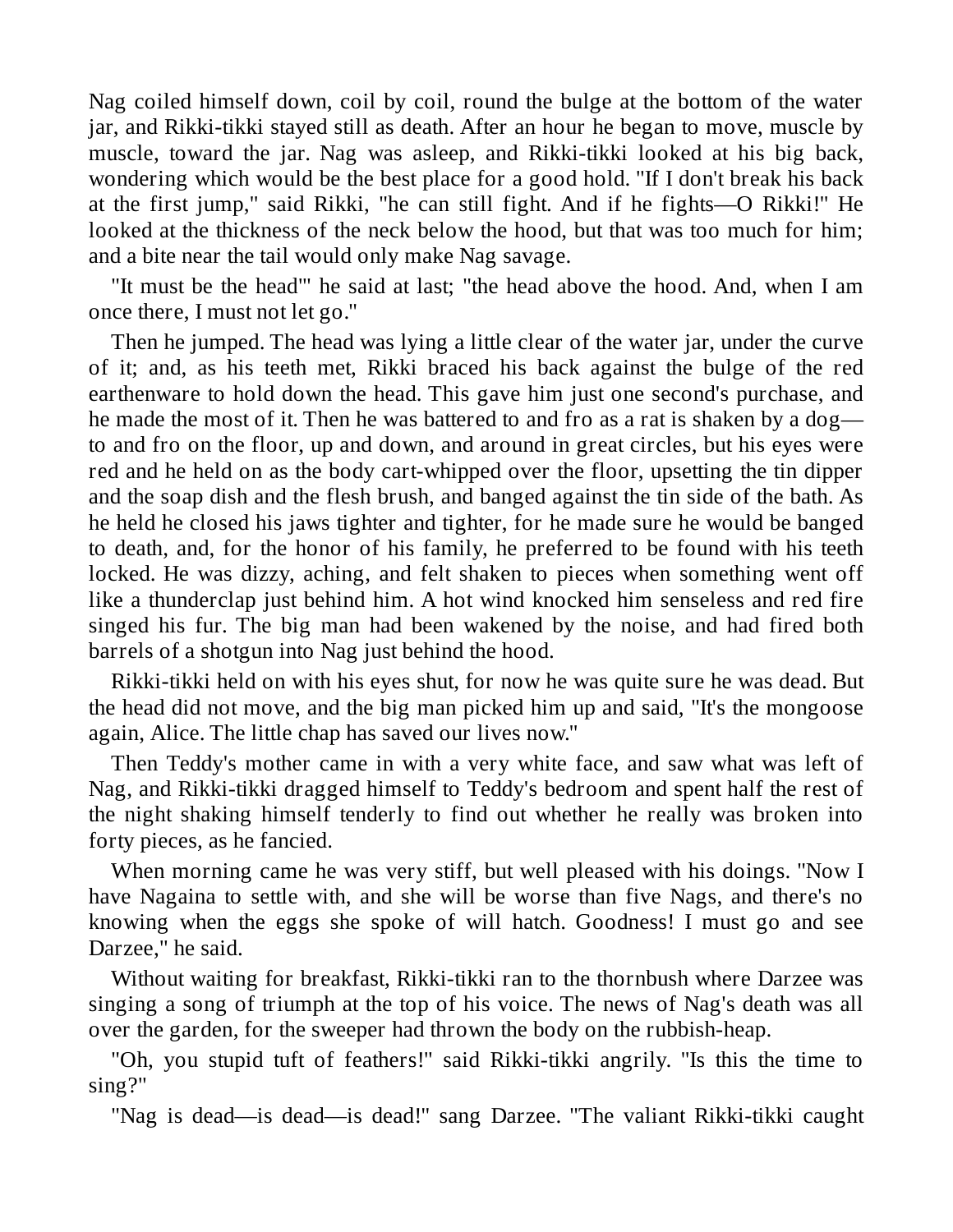him by the head and held fast. The big man brought the bang-stick, and Nag fell in two pieces! He will never eat my babies again."

"All that's true enough. But where's Nagaina?" said Rikki-tikki, looking carefully round him.

"Nagaina came to the bathroom sluice and called for Nag," Darzee went on, "and Nag came out on the end of a stick—the sweeper picked him up on the end of a stick and threw him upon the rubbish heap. Let us sing about the great, the red-eyed Rikki-tikki!" And Darzee filled his throat and sang.

"If I could get up to your nest, I'd roll your babies out!" said Rikki-tikki. "You don't know when to do the right thing at the right time. You're safe enough in your nest there, but it's war for me down here. Stop singing a minute, Darzee."

"For the great, the beautiful Rikki-tikki's sake I will stop," said Darzee. "What is it, O Killer of the terrible Nag?"

"Where is Nagaina, for the third time?"

"On the rubbish heap by the stables, mourning for Nag. Great is Rikki-tikki with the white teeth."

"Bother my white teeth! Have you ever heard where she keeps her eggs?"

"In the melon bed, on the end nearest the wall, where the sun strikes nearly all day. She hid them there weeks ago."

"And you never thought it worth while to tell me? The end nearest the wall, you said?"

"Rikki-tikki, you are not going to eat her eggs?"

"Not eat exactly; no. Darzee, if you have a grain of sense you will fly off to the stables and pretend that your wing is broken, and let Nagaina chase you away to this bush. I must get to the melon-bed, and if I went there now she'd see me."

Darzee was a feather-brained little fellow who could never hold more than one idea at a time in his head. And just because he knew that Nagaina's children were born in eggs like his own, he didn't think at first that it was fair to kill them. But his wife was a sensible bird, and she knew that cobra's eggs meant young cobras later on. So she flew off from the nest, and left Darzee to keep the babies warm, and continue his song about the death of Nag. Darzee was very like a man in some ways.

She fluttered in front of Nagaina by the rubbish heap and cried out, "Oh, my wing is broken! The boy in the house threw a stone at me and broke it." Then she fluttered more desperately than ever.

Nagaina lifted up her head and hissed, "You warned Rikki-tikki when I would have killed him. Indeed and truly, you've chosen a bad place to be lame in." And she moved toward Darzee's wife, slipping along over the dust.

"The boy broke it with a stone!" shrieked Darzee's wife.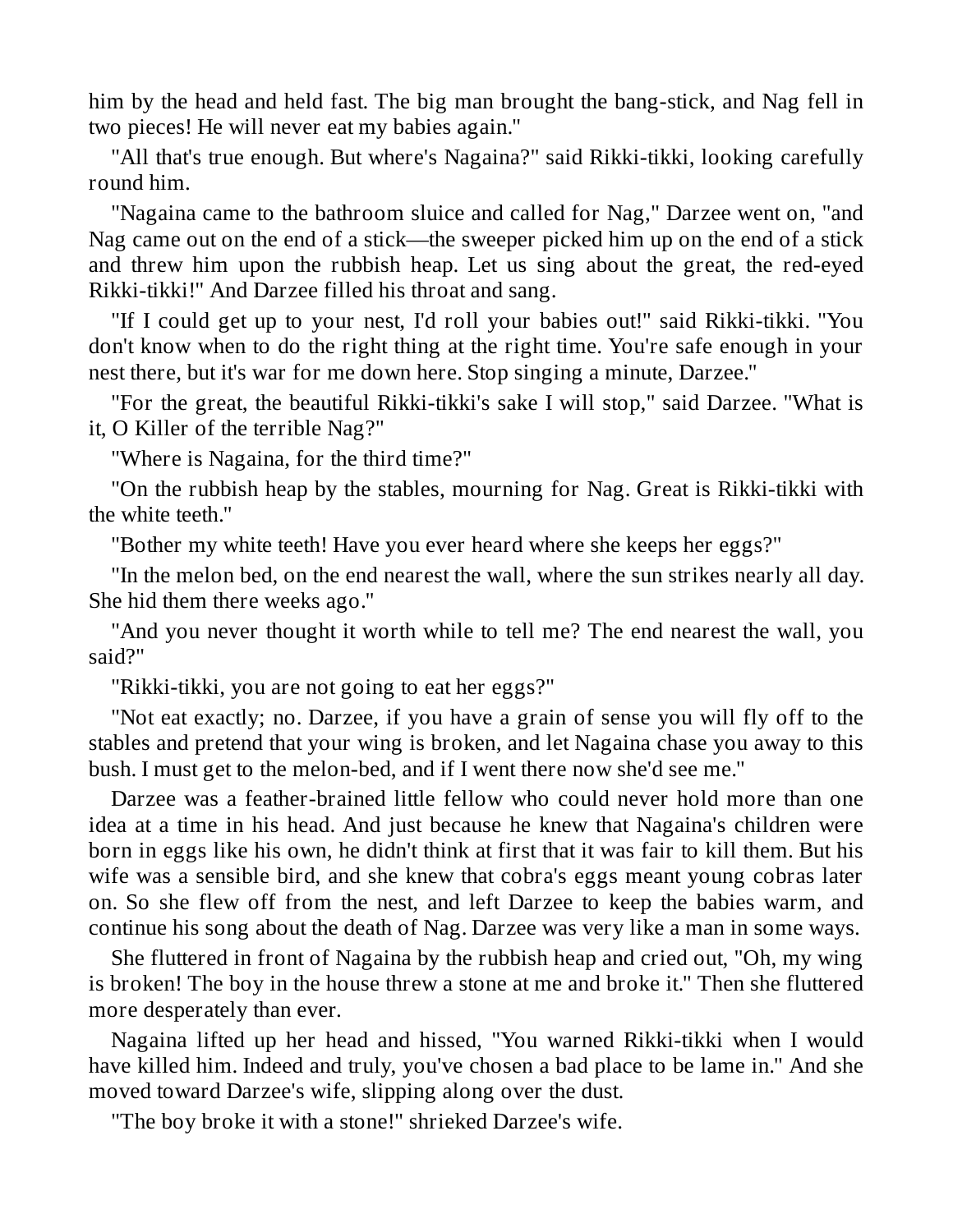"Well! It may be some consolation to you when you're dead to know that I shall settle accounts with the boy. My husband lies on the rubbish heap this morning, but before night the boy in the house will lie very still. What is the use of running away? I am sure to catch you. Little fool, look at me!"

Darzee's wife knew better than to do that, for a bird who looks at a snake's eyes gets so frightened that she cannot move. Darzee's wife fluttered on, piping sorrowfully, and never leaving the ground, and Nagaina quickened her pace.

Rikki-tikki heard them going up the path from the stables, and he raced for the end of the melon patch near the wall. There, in the warm litter above the melons, very cunningly hidden, he found twenty-five eggs, about the size of a bantam's eggs, but with whitish skin instead of shell.

"I was not a day too soon," he said, for he could see the baby cobras curled up inside the skin, and he knew that the minute they were hatched they could each kill a man or a mongoose. He bit off the tops of the eggs as fast as he could, taking care to crush the young cobras, and turned over the litter from time to time to see whether he had missed any. At last there were only three eggs left, and Rikki-tikki began to chuckle to himself, when he heard Darzee's wife screaming:

"Rikki-tikki, I led Nagaina toward the house, and she has gone into the veranda, and—oh, come quickly—she means killing!"

Rikki-tikki smashed two eggs, and tumbled backward down the melon-bed with the third egg in his mouth, and scuttled to the veranda as hard as he could put foot to the ground. Teddy and his mother and father were there at early breakfast, but Rikkitikki saw that they were not eating anything. They sat stone-still, and their faces were white. Nagaina was coiled up on the matting by Teddy's chair, within easy striking distance of Teddy's bare leg, and she was swaying to and fro, singing a song of triumph.

"Son of the big man that killed Nag," she hissed, "stay still. I am not ready yet. Wait a little. Keep very still, all you three! If you move I strike, and if you do not move I strike. Oh, foolish people, who killed my Nag!"

Teddy's eyes were fixed on his father, and all his father could do was to whisper, "Sit still, Teddy. You mustn't move. Teddy, keep still."

Then Rikki-tikki came up and cried, "Turn round, Nagaina. Turn and fight!"

"All in good time," said she, without moving her eyes. "I will settle my account with you presently. Look at your friends, Rikki-tikki. They are still and white. They are afraid. They dare not move, and if you come a step nearer I strike."

"Look at your eggs," said Rikki-tikki, "in the melon bed near the wall. Go and look, Nagaina!"

The big snake turned half around, and saw the egg on the veranda. "Ah-h! Give it to me," she said.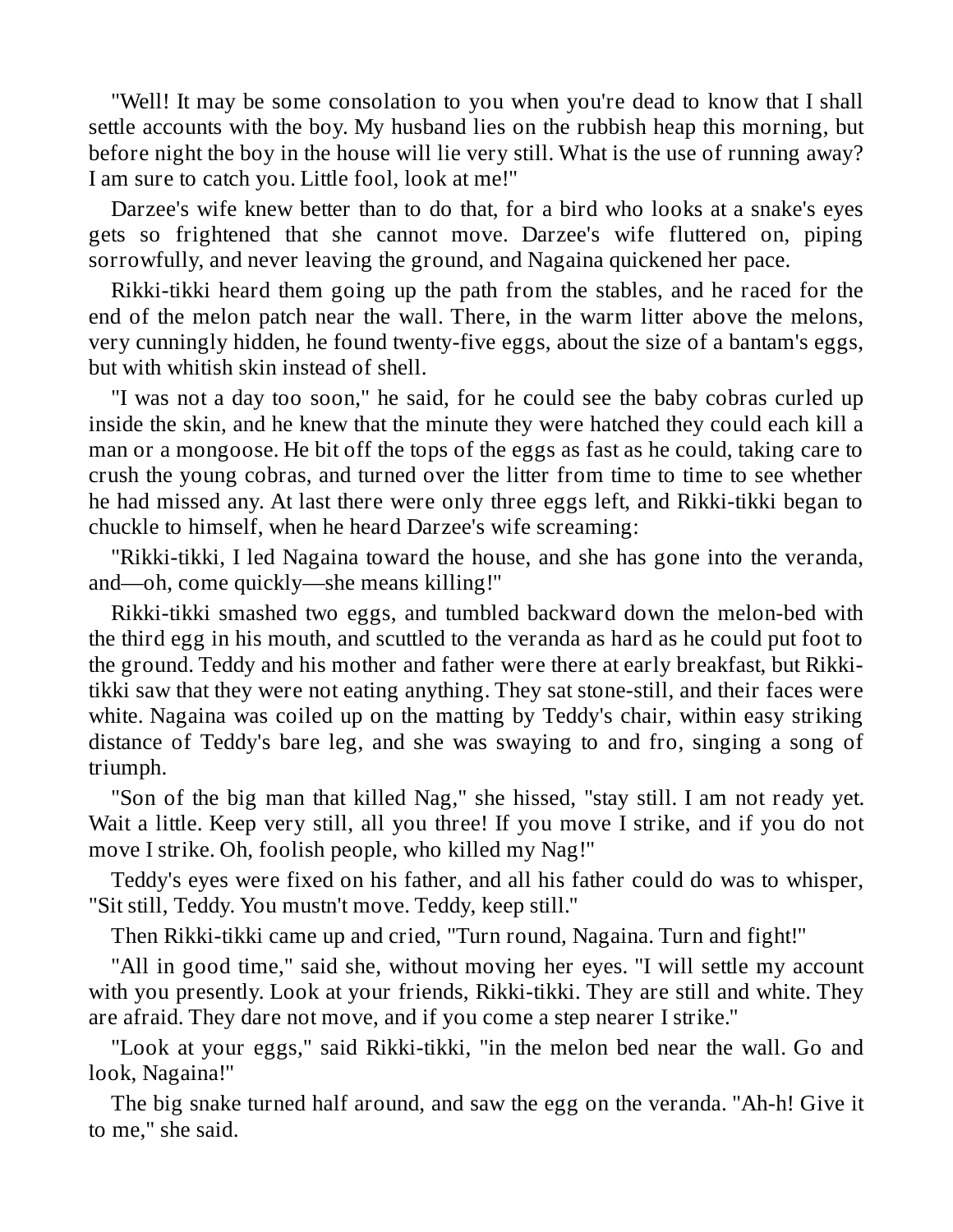Rikki-tikki put his paws one on each side of the egg, and his eyes were blood-red. "What price for a snake's egg? For a young cobra? For a young king cobra? For the last—the very last of the brood? The ants are eating all the others down by the melon bed."

Nagaina spun clear round, forgetting everything for the sake of the one egg. Rikki-tikki saw Teddy's father shoot out a big hand, catch Teddy by the shoulder, and drag him across the little table with the tea-cups, safe and out of reach of Nagaina.

"Tricked! Tricked! Tricked! Rikk-tck-tck!" chuckled Rikki-tikki. "The boy is safe, and it was I—I—I that caught Nag by the hood last night in the bathroom." Then he began to jump up and down, all four feet together, his head close to the floor. "He threw me to and fro, but he could not shake me off. He was dead before the big man blew him in two. I did it! Rikki-tikki-tck-tck! Come then, Nagaina. Come and fight with me. You shall not be a widow long."

Nagaina saw that she had lost her chance of killing Teddy, and the egg lay between Rikki-tikki's paws. "Give me the egg, Rikki-tikki. Give me the last of my eggs, and I will go away and never come back," she said, lowering her hood.

"Yes, you will go away, and you will never come back. For you will go to the rubbish heap with Nag. Fight, widow! The big man has gone for his gun! Fight!"

Rikki-tikki was bounding all round Nagaina, keeping just out of reach of her stroke, his little eyes like hot coals. Nagaina gathered herself together and flung out at him. Rikki-tikki jumped up and backward. Again and again and again she struck, and each time her head came with a whack on the matting of the veranda and she gathered herself together like a watch spring. Then Rikki-tikki danced in a circle to get behind her, and Nagaina spun round to keep her head to his head, so that the rustle of her tail on the matting sounded like dry leaves blown along by the wind.

He had forgotten the egg. It still lay on the veranda, and Nagaina came nearer and nearer to it, till at last, while Rikki-tikki was drawing breath, she caught it in her mouth, turned to the veranda steps, and flew like an arrow down the path, with Rikki-tikki behind her. When the cobra runs for her life, she goes like a whip-lash flicked across a horse's neck.

Rikki-tikki knew that he must catch her, or all the trouble would begin again. She headed straight for the long grass by the thorn-bush, and as he was running Rikkitikki heard Darzee still singing his foolish little song of triumph. But Darzee's wife was wiser. She flew off her nest as Nagaina came along, and flapped her wings about Nagaina's head. If Darzee had helped they might have turned her, but Nagaina only lowered her hood and went on. Still, the instant's delay brought Rikki-tikki up to her, and as she plunged into the rat-hole where she and Nag used to live, his little white teeth were clenched on her tail, and he went down with her—and very few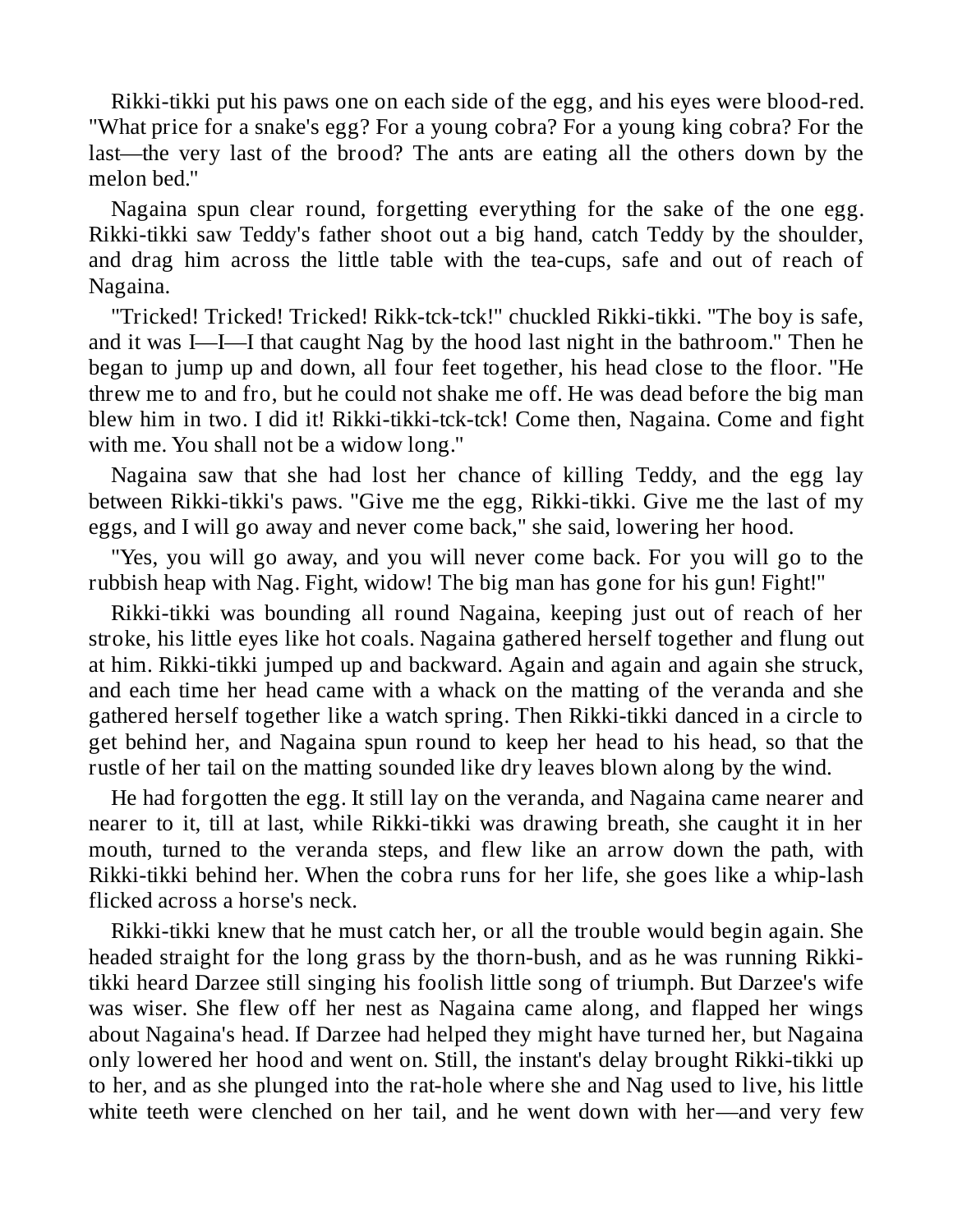mongooses, however wise and old they may be, care to follow a cobra into its hole. It was dark in the hole; and Rikki-tikki never knew when it might open out and give Nagaina room to turn and strike at him. He held on savagely, and stuck out his feet to act as brakes on the dark slope of the hot, moist earth.

Then the grass by the mouth of the hole stopped waving, and Darzee said, "It is all over with Rikki-tikki! We must sing his death song. Valiant Rikki-tikki is dead! For Nagaina will surely kill him underground."

So he sang a very mournful song that he made up on the spur of the minute, and just as he got to the most touching part, the grass quivered again, and Rikki-tikki, covered with dirt, dragged himself out of the hole leg by leg, licking his whiskers. Darzee stopped with a little shout. Rikki-tikki shook some of the dust out of his fur and sneezed. "It is all over," he said. "The widow will never come out again." And the red ants that live between the grass stems heard him, and began to troop down one after another to see if he had spoken the truth.

Rikki-tikki curled himself up in the grass and slept where he was—slept and slept till it was late in the afternoon, for he had done a hard day's work.

"Now," he said, when he awoke, "I will go back to the house. Tell the Coppersmith, Darzee, and he will tell the garden that Nagaina is dead."

The Coppersmith is a bird who makes a noise exactly like the beating of a little hammer on a copper pot; and the reason he is always making it is because he is the town crier to every Indian garden, and tells all the news to everybody who cares to listen. As Rikki-tikki went up the path, he heard his "attention" notes like a tiny dinner gong, and then the steady "Ding-dong-tock! Nag is dead—dong! Nagaina is dead! Ding-dong-tock!" That set all the birds in the garden singing, and the frogs croaking, for Nag and Nagaina used to eat frogs as well as little birds.

When Rikki got to the house, Teddy and Teddy's mother (she looked very white still, for she had been fainting) and Teddy's father came out and almost cried over him; and that night he ate all that was given him till he could eat no more, and went to bed on Teddy's shoulder, where Teddy's mother saw him when she came to look late at night.

"He saved our lives and Teddy's life," she said to her husband. "Just think, he saved all our lives."

Rikki-tikki woke up with a jump, for the mongooses are light sleepers.

"Oh, it's you," said he. "What are you bothering for? All the cobras are dead. And if they weren't, I'm here."

Rikki-tikki had a right to be proud of himself. But he did not grow too proud, and he kept that garden as a mongoose should keep it, with tooth and jump and spring and bite, till never a cobra dared show its head inside the walls.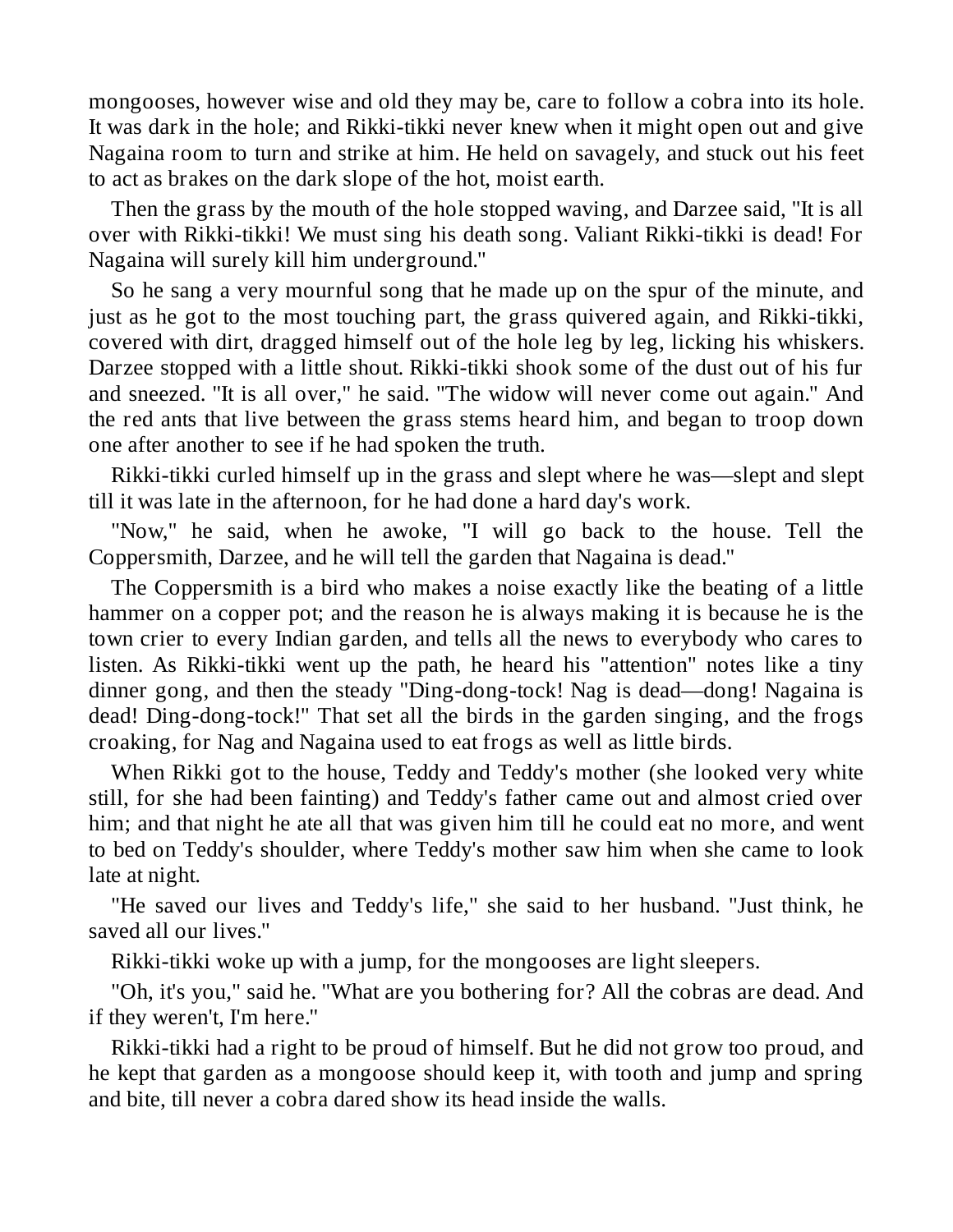## **Darzee's Chant**

(Sung in honor of Rikki-tikki-tavi) Singer and tailor am I— Doubled the joys that I know— Proud of my lilt to the sky, Proud of the house that I sew— Over and under, so weave I my music—so weave I the house that I sew. Sing to your fledglings again, Mother, oh lift up your head! Evil that plagued us is slain, Death in the garden lies dead. Terror that hid in the roses is impotent—flung on the dung-hill and dead! Who has delivered us, who? Tell me his nest and his name. Rikki, the valiant, the true, Tikki, with eyeballs of flame, Rikk-tikki-tikki, the ivory-fanged, the hunter with eyeballs of flame! Give him the Thanks of the Birds, Bowing with tail feathers spread! Praise him with nightingale words— Nay, I will praise him instead. Hear! I will sing you the praise of the bottle-tailed Rikki, with eyeballs of red! (Here Rikki-tikki interrupted, and the rest of the song is

lost.)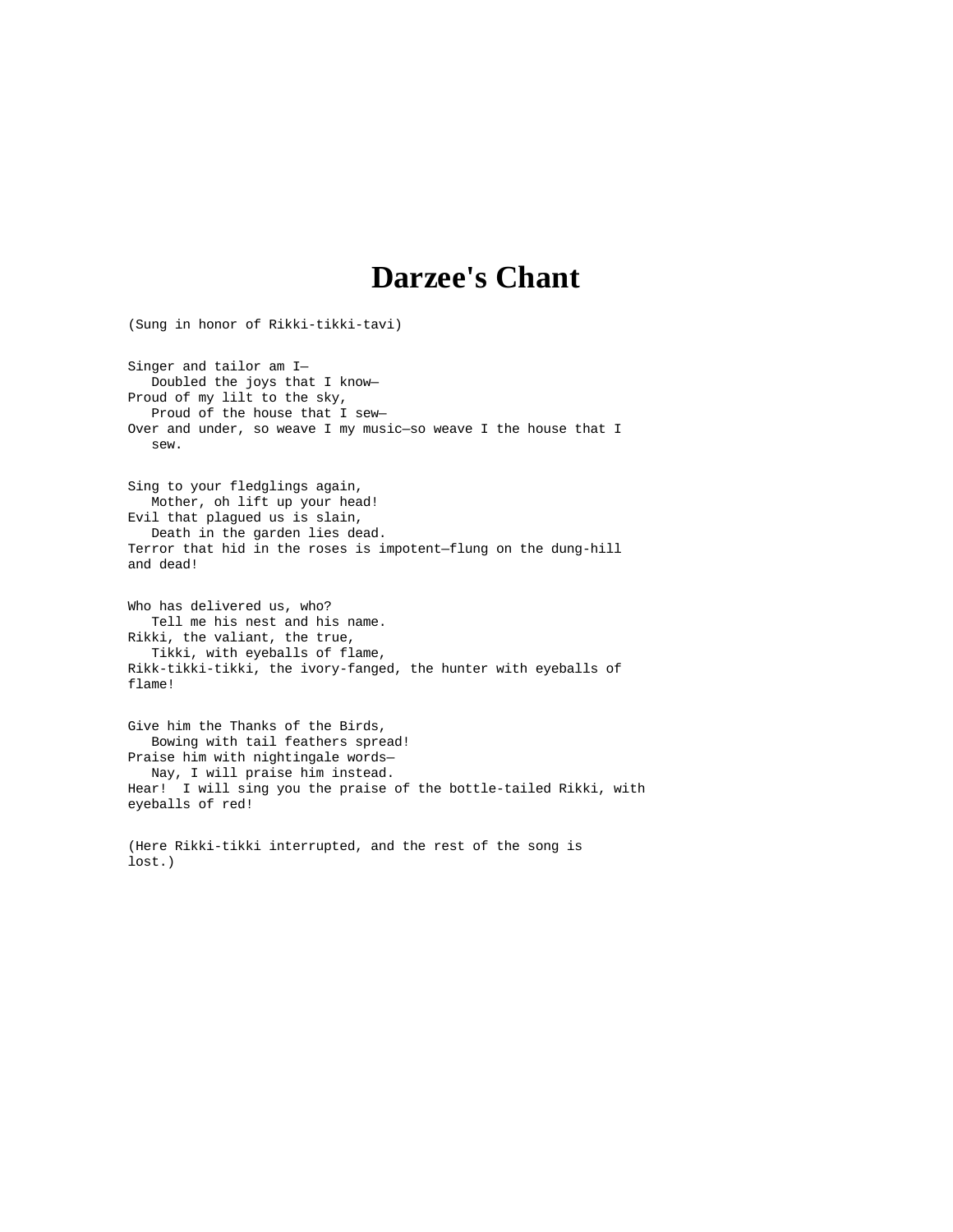## **Toomai of the Elephants**

I will remember what I was, I am sick of rope and chain— I will remember my old strength and all my forest affairs. I will not sell my back to man for a bundle of sugar-cane: I will go out to my own kind, and the wood-folk in their lairs.

I will go out until the day, until the morning break— Out to the wind's untainted kiss, the water's clean caress; I will forget my ankle-ring and snap my picket stake. I will revisit my lost loves, and playmates masterless!

Kala Nag, which means Black Snake, had served the Indian Government in every way that an elephant could serve it for forty-seven years, and as he was fully twenty years old when he was caught, that makes him nearly seventy—a ripe age for an elephant. He remembered pushing, with a big leather pad on his forehead, at a gun stuck in deep mud, and that was before the Afghan War of 1842, and he had not then come to his full strength.

His mother Radha Pyari,—Radha the darling,—who had been caught in the same drive with Kala Nag, told him, before his little milk tusks had dropped out, that elephants who were afraid always got hurt. Kala Nag knew that that advice was good, for the first time that he saw a shell burst he backed, screaming, into a stand of piled rifles, and the bayonets pricked him in all his softest places. So, before he was twenty-five, he gave up being afraid, and so he was the best-loved and the bestlooked-after elephant in the service of the Government of India. He had carried tents, twelve hundred pounds' weight of tents, on the march in Upper India. He had been hoisted into a ship at the end of a steam crane and taken for days across the water, and made to carry a mortar on his back in a strange and rocky country very far from India, and had seen the Emperor Theodore lying dead in Magdala, and had come back again in the steamer entitled, so the soldiers said, to the Abyssinian War medal. He had seen his fellow elephants die of cold and epilepsy and starvation and sunstroke up at a place called Ali Musjid, ten years later; and afterward he had been sent down thousands of miles south to haul and pile big balks of teak in the timberyards at Moulmein. There he had half killed an insubordinate young elephant who was shirking his fair share of work.

After that he was taken off timber-hauling, and employed, with a few score other elephants who were trained to the business, in helping to catch wild elephants among the Garo hills. Elephants are very strictly preserved by the Indian Government. There is one whole department which does nothing else but hunt them, and catch them, and break them in, and send them up and down the country as they are needed for work.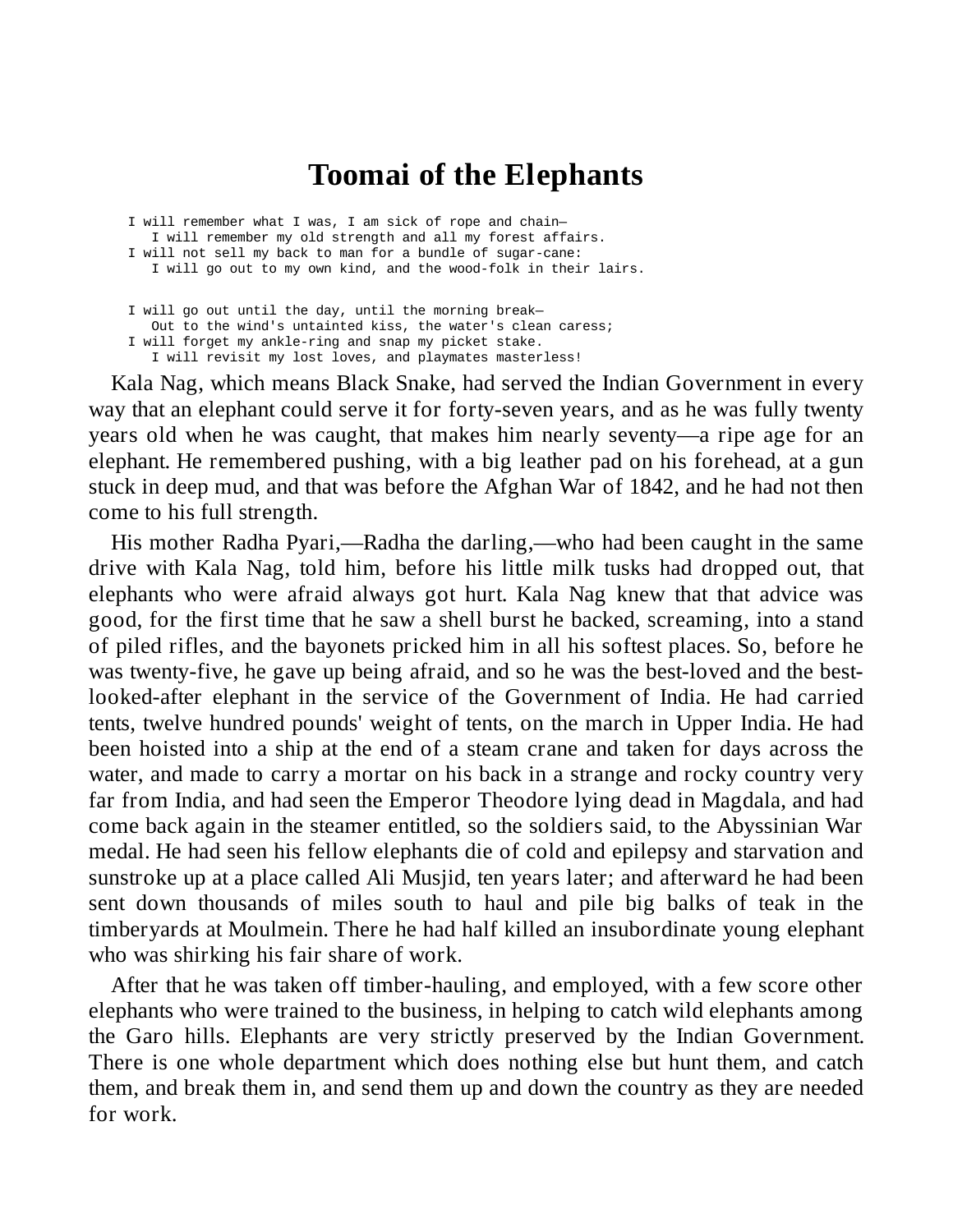Kala Nag stood ten fair feet at the shoulders, and his tusks had been cut off short at five feet, and bound round the ends, to prevent them splitting, with bands of copper; but he could do more with those stumps than any untrained elephant could do with the real sharpened ones. When, after weeks and weeks of cautious driving of scattered elephants across the hills, the forty or fifty wild monsters were driven into the last stockade, and the big drop gate, made of tree trunks lashed together, jarred down behind them, Kala Nag, at the word of command, would go into that flaring, trumpeting pandemonium (generally at night, when the flicker of the torches made it difficult to judge distances), and, picking out the biggest and wildest tusker of the mob, would hammer him and hustle him into quiet while the men on the backs of the other elephants roped and tied the smaller ones.

There was nothing in the way of fighting that Kala Nag, the old wise Black Snake, did not know, for he had stood up more than once in his time to the charge of the wounded tiger, and, curling up his soft trunk to be out of harm's way, had knocked the springing brute sideways in mid-air with a quick sickle cut of his head, that he had invented all by himself; had knocked him over, and kneeled upon him with his huge knees till the life went out with a gasp and a howl, and there was only a fluffy striped thing on the ground for Kala Nag to pull by the tail.

"Yes," said Big Toomai, his driver, the son of Black Toomai who had taken him to Abyssinia, and grandson of Toomai of the Elephants who had seen him caught, "there is nothing that the Black Snake fears except me. He has seen three generations of us feed him and groom him, and he will live to see four."

"He is afraid of me also," said Little Toomai, standing up to his full height of four feet, with only one rag upon him. He was ten years old, the eldest son of Big Toomai, and, according to custom, he would take his father's place on Kala Nag's neck when he grew up, and would handle the heavy iron ankus, the elephant goad, that had been worn smooth by his father, and his grandfather, and his greatgrandfather.

He knew what he was talking of; for he had been born under Kala Nag's shadow, had played with the end of his trunk before he could walk, had taken him down to water as soon as he could walk, and Kala Nag would no more have dreamed of disobeying his shrill little orders than he would have dreamed of killing him on that day when Big Toomai carried the little brown baby under Kala Nag's tusks, and told him to salute his master that was to be.

"Yes," said Little Toomai, "he is afraid of me," and he took long strides up to Kala Nag, called him a fat old pig, and made him lift up his feet one after the other.

"Wah!" said Little Toomai, "thou art a big elephant," and he wagged his fluffy head, quoting his father. "The Government may pay for elephants, but they belong to us mahouts. When thou art old, Kala Nag, there will come some rich rajah, and he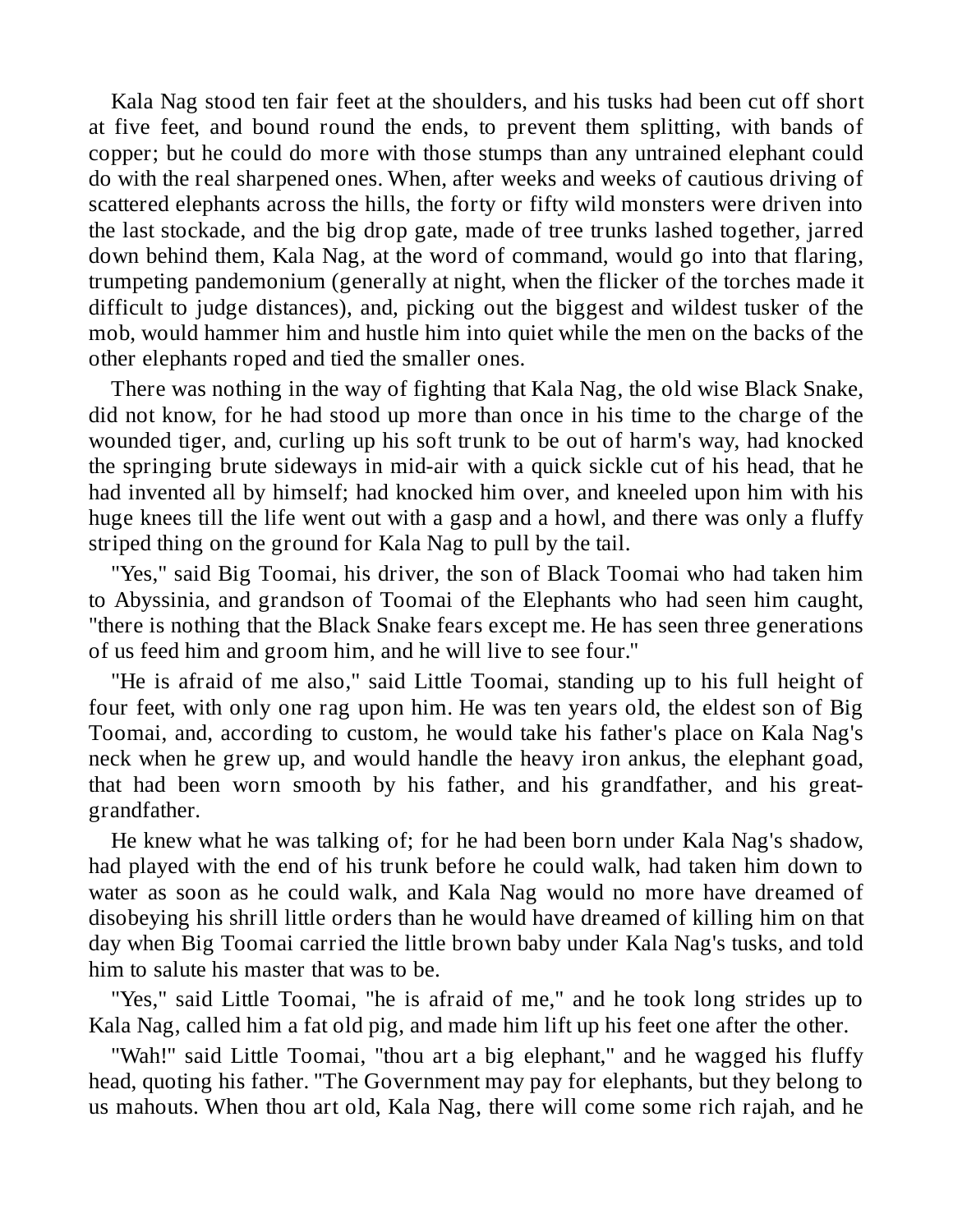will buy thee from the Government, on account of thy size and thy manners, and then thou wilt have nothing to do but to carry gold earrings in thy ears, and a gold howdah on thy back, and a red cloth covered with gold on thy sides, and walk at the head of the processions of the King. Then I shall sit on thy neck, O Kala Nag, with a silver ankus, and men will run before us with golden sticks, crying, `Room for the King's elephant!' That will be good, Kala Nag, but not so good as this hunting in the jungles."

"Umph!" said Big Toomai. "Thou art a boy, and as wild as a buffalo-calf. This running up and down among the hills is not the best Government service. I am getting old, and I do not love wild elephants. Give me brick elephant lines, one stall to each elephant, and big stumps to tie them to safely, and flat, broad roads to exercise upon, instead of this come-and-go camping. Aha, the Cawnpore barracks were good. There was a bazaar close by, and only three hours' work a day."

Little Toomai remembered the Cawnpore elephant-lines and said nothing. He very much preferred the camp life, and hated those broad, flat roads, with the daily grubbing for grass in the forage reserve, and the long hours when there was nothing to do except to watch Kala Nag fidgeting in his pickets.

What Little Toomai liked was to scramble up bridle paths that only an elephant could take; the dip into the valley below; the glimpses of the wild elephants browsing miles away; the rush of the frightened pig and peacock under Kala Nag's feet; the blinding warm rains, when all the hills and valleys smoked; the beautiful misty mornings when nobody knew where they would camp that night; the steady, cautious drive of the wild elephants, and the mad rush and blaze and hullabaloo of the last night's drive, when the elephants poured into the stockade like boulders in a landslide, found that they could not get out, and flung themselves at the heavy posts only to be driven back by yells and flaring torches and volleys of blank cartridge.

Even a little boy could be of use there, and Toomai was as useful as three boys. He would get his torch and wave it, and yell with the best. But the really good time came when the driving out began, and the Keddah—that is, the stockade—looked like a picture of the end of the world, and men had to make signs to one another, because they could not hear themselves speak. Then Little Toomai would climb up to the top of one of the quivering stockade posts, his sun-bleached brown hair flying loose all over his shoulders, and he looking like a goblin in the torch-light. And as soon as there was a lull you could hear his high-pitched yells of encouragement to Kala Nag, above the trumpeting and crashing, and snapping of ropes, and groans of the tethered elephants. "Mael, mael, Kala Nag! (Go on, go on, Black Snake!) Dant do! (Give him the tusk!) Somalo! Somalo! (Careful, careful!) Maro! Mar! (Hit him, hit him!) Mind the post! Arre! Arre! Hai! Yai! Kya-a-ah!" he would shout, and the big fight between Kala Nag and the wild elephant would sway to and fro across the Keddah, and the old elephant catchers would wipe the sweat out of their eyes, and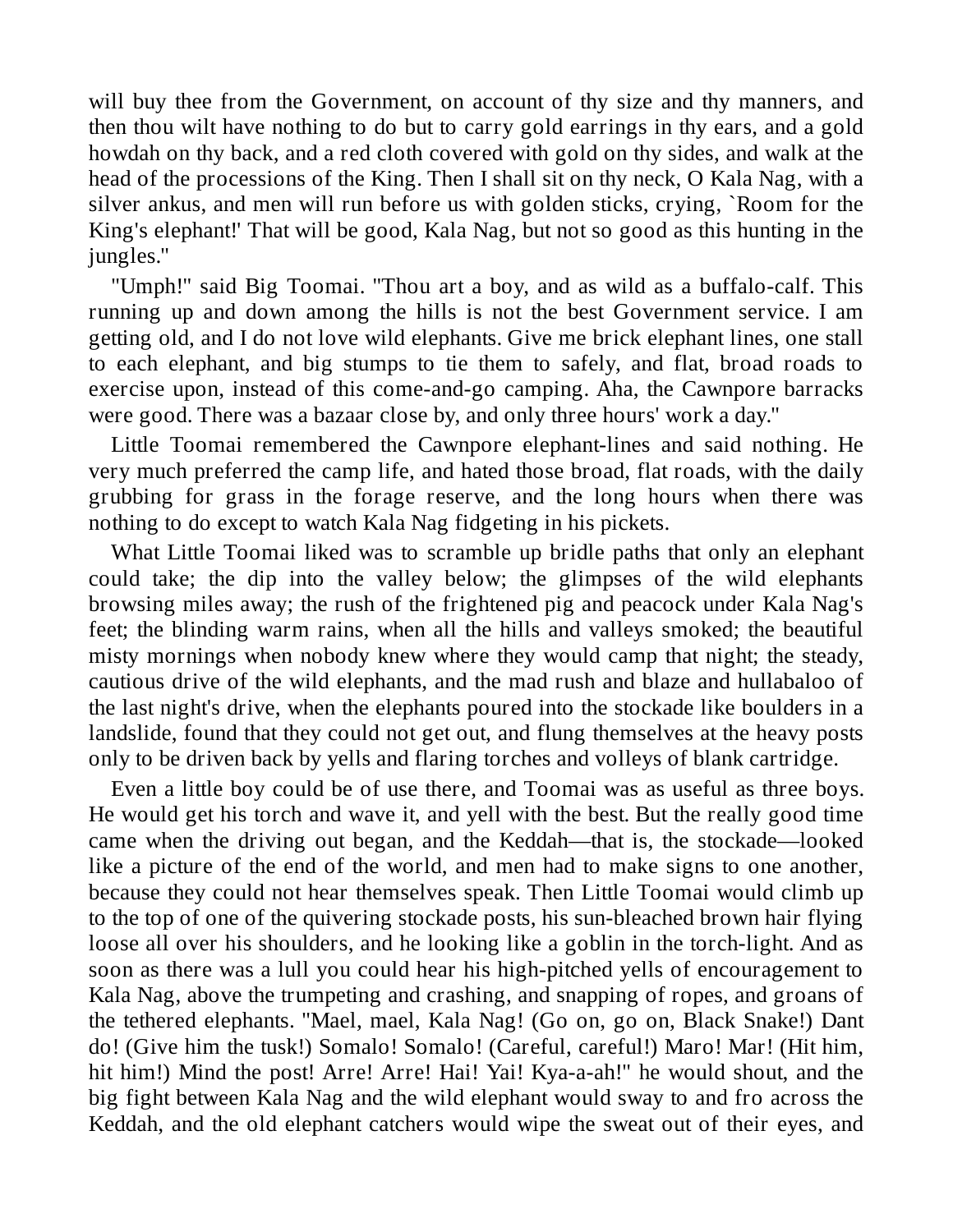find time to nod to Little Toomai wriggling with joy on the top of the posts.

He did more than wriggle. One night he slid down from the post and slipped in between the elephants and threw up the loose end of a rope, which had dropped, to a driver who was trying to get a purchase on the leg of a kicking young calf (calves always give more trouble than full-grown animals). Kala Nag saw him, caught him in his trunk, and handed him up to Big Toomai, who slapped him then and there, and put him back on the post.

Next morning he gave him a scolding and said, "Are not good brick elephant lines and a little tent carrying enough, that thou must needs go elephant catching on thy own account, little worthless? Now those foolish hunters, whose pay is less than my pay, have spoken to Petersen Sahib of the matter." Little Toomai was frightened. He did not know much of white men, but Petersen Sahib was the greatest white man in the world to him. He was the head of all the Keddah operations—the man who caught all the elephants for the Government of India, and who knew more about the ways of elephants than any living man.

"What—what will happen?" said Little Toomai.

"Happen! The worst that can happen. Petersen Sahib is a madman. Else why should he go hunting these wild devils? He may even require thee to be an elephant catcher, to sleep anywhere in these fever-filled jungles, and at last to be trampled to death in the Keddah. It is well that this nonsense ends safely. Next week the catching is over, and we of the plains are sent back to our stations. Then we will march on smooth roads, and forget all this hunting. But, son, I am angry that thou shouldst meddle in the business that belongs to these dirty Assamese jungle folk. Kala Nag will obey none but me, so I must go with him into the Keddah, but he is only a fighting elephant, and he does not help to rope them. So I sit at my ease, as befits a mahout,—not a mere hunter,—a mahout, I say, and a man who gets a pension at the end of his service. Is the family of Toomai of the Elephants to be trodden underfoot in the dirt of a Keddah? Bad one! Wicked one! Worthless son! Go and wash Kala Nag and attend to his ears, and see that there are no thorns in his feet. Or else Petersen Sahib will surely catch thee and make thee a wild hunter—a follower of elephant's foot tracks, a jungle bear. Bah! Shame! Go!"

Little Toomai went off without saying a word, but he told Kala Nag all his grievances while he was examining his feet. "No matter," said Little Toomai, turning up the fringe of Kala Nag's huge right ear. "They have said my name to Petersen Sahib, and perhaps—and perhaps—and perhaps—who knows? Hai! That is a big thorn that I have pulled out!"

The next few days were spent in getting the elephants together, in walking the newly caught wild elephants up and down between a couple of tame ones to prevent them giving too much trouble on the downward march to the plains, and in taking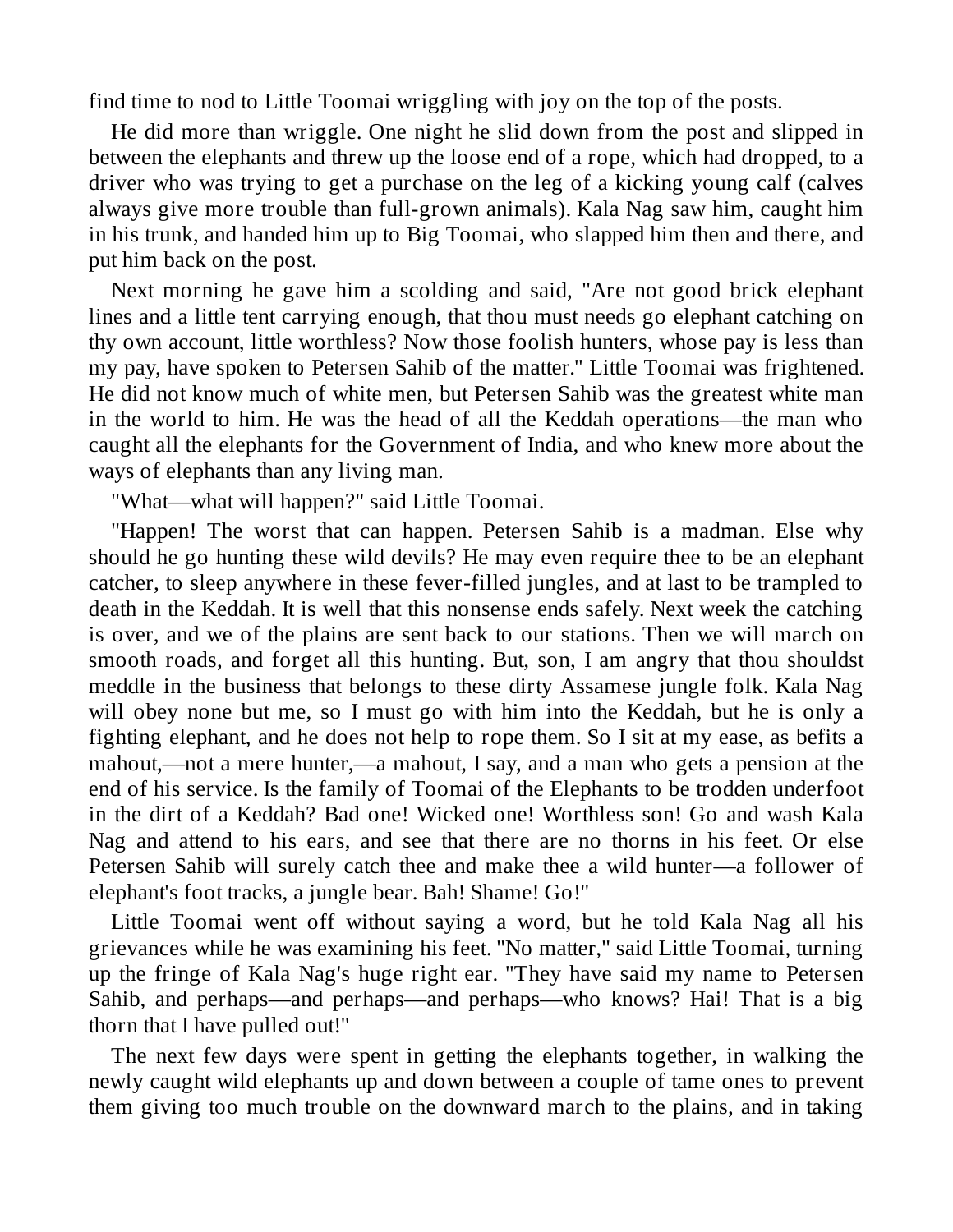stock of the blankets and ropes and things that had been worn out or lost in the forest.

Petersen Sahib came in on his clever she-elephant Pudmini; he had been paying off other camps among the hills, for the season was coming to an end, and there was a native clerk sitting at a table under a tree, to pay the drivers their wages. As each man was paid he went back to his elephant, and joined the line that stood ready to start. The catchers, and hunters, and beaters, the men of the regular Keddah, who stayed in the jungle year in and year out, sat on the backs of the elephants that belonged to Petersen Sahib's permanent force, or leaned against the trees with their guns across their arms, and made fun of the drivers who were going away, and laughed when the newly caught elephants broke the line and ran about.

Big Toomai went up to the clerk with Little Toomai behind him, and Machua Appa, the head tracker, said in an undertone to a friend of his, "There goes one piece of good elephant stuff at least. 'Tis a pity to send that young jungle-cock to molt in the plains."

Now Petersen Sahib had ears all over him, as a man must have who listens to the most silent of all living things—the wild elephant. He turned where he was lying all along on Pudmini's back and said, "What is that? I did not know of a man among the plains-drivers who had wit enough to rope even a dead elephant."

"This is not a man, but a boy. He went into the Keddah at the last drive, and threw Barmao there the rope, when we were trying to get that young calf with the blotch on his shoulder away from his mother."

Machua Appa pointed at Little Toomai, and Petersen Sahib looked, and Little Toomai bowed to the earth.

"He throw a rope? He is smaller than a picket-pin. Little one, what is thy name?" said Petersen Sahib.

Little Toomai was too frightened to speak, but Kala Nag was behind him, and Toomai made a sign with his hand, and the elephant caught him up in his trunk and held him level with Pudmini's forehead, in front of the great Petersen Sahib. Then Little Toomai covered his face with his hands, for he was only a child, and except where elephants were concerned, he was just as bashful as a child could be.

"Oho!" said Petersen Sahib, smiling underneath his mustache, "and why didst thou teach thy elephant that trick? Was it to help thee steal green corn from the roofs of the houses when the ears are put out to dry?"

"Not green corn, Protector of the Poor,—melons," said Little Toomai, and all the men sitting about broke into a roar of laughter. Most of them had taught their elephants that trick when they were boys. Little Toomai was hanging eight feet up in the air, and he wished very much that he were eight feet underground.

"He is Toomai, my son, Sahib," said Big Toomai, scowling. "He is a very bad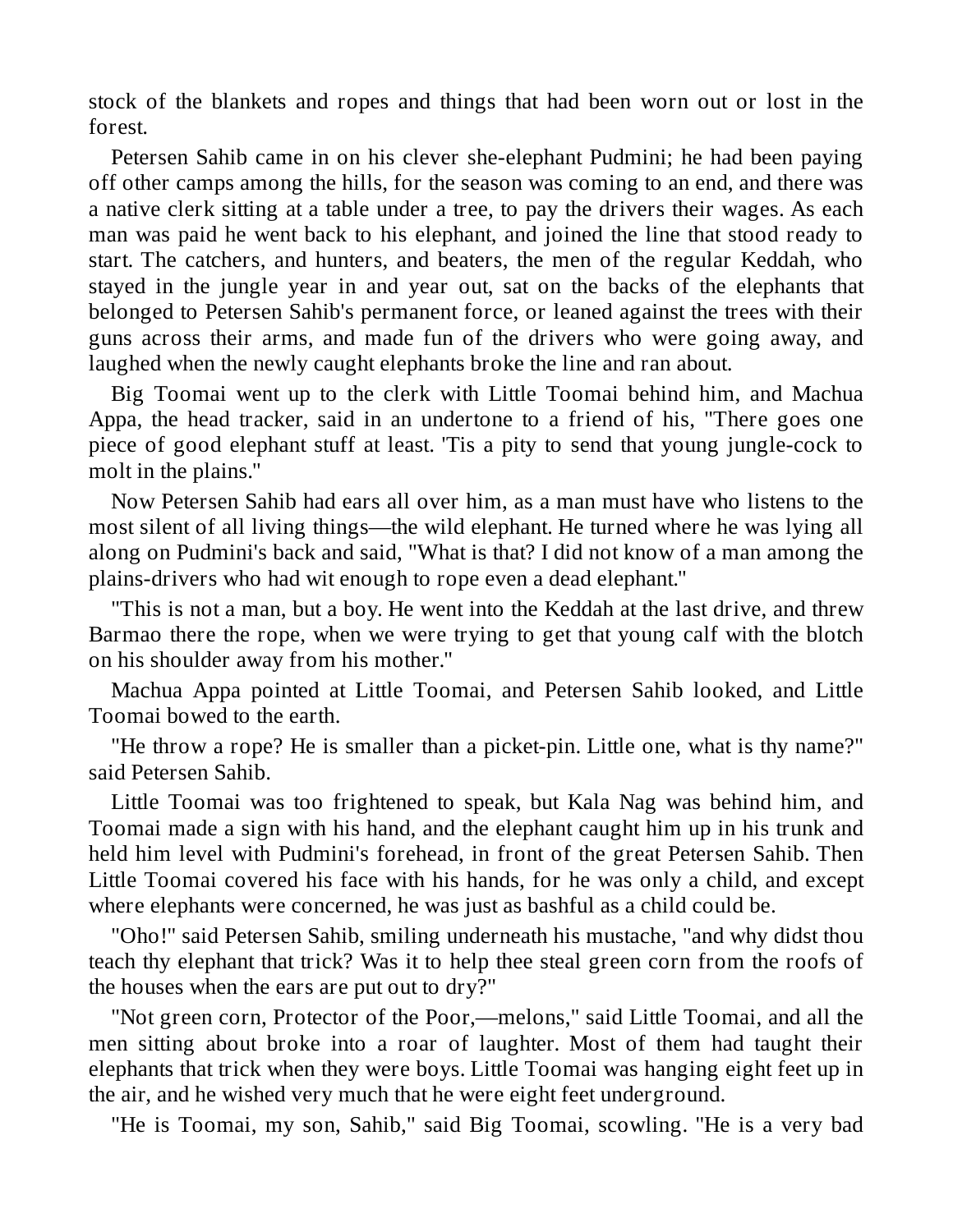boy, and he will end in a jail, Sahib."

"Of that I have my doubts," said Petersen Sahib. "A boy who can face a full Keddah at his age does not end in jails. See, little one, here are four annas to spend in sweetmeats because thou hast a little head under that great thatch of hair. In time thou mayest become a hunter too." Big Toomai scowled more than ever. "Remember, though, that Keddahs are not good for children to play in," Petersen Sahib went on.

"Must I never go there, Sahib?" asked Little Toomai with a big gasp.

"Yes." Petersen Sahib smiled again. "When thou hast seen the elephants dance. That is the proper time. Come to me when thou hast seen the elephants dance, and then I will let thee go into all the Keddahs."

There was another roar of laughter, for that is an old joke among elephantcatchers, and it means just never. There are great cleared flat places hidden away in the forests that are called elephants' ball-rooms, but even these are only found by accident, and no man has ever seen the elephants dance. When a driver boasts of his skill and bravery the other drivers say, "And when didst thou see the elephants dance?"

Kala Nag put Little Toomai down, and he bowed to the earth again and went away with his father, and gave the silver four-anna piece to his mother, who was nursing his baby brother, and they all were put up on Kala Nag's back, and the line of grunting, squealing elephants rolled down the hill path to the plains. It was a very lively march on account of the new elephants, who gave trouble at every ford, and needed coaxing or beating every other minute.

Big Toomai prodded Kala Nag spitefully, for he was very angry, but Little Toomai was too happy to speak. Petersen Sahib had noticed him, and given him money, so he felt as a private soldier would feel if he had been called out of the ranks and praised by his commander-in-chief.

"What did Petersen Sahib mean by the elephant dance?" he said, at last, softly to his mother.

Big Toomai heard him and grunted. "That thou shouldst never be one of these hill buffaloes of trackers. That was what he meant. Oh, you in front, what is blocking the way?"

An Assamese driver, two or three elephants ahead, turned round angrily, crying: "Bring up Kala Nag, and knock this youngster of mine into good behavior. Why should Petersen Sahib have chosen me to go down with you donkeys of the rice fields? Lay your beast alongside, Toomai, and let him prod with his tusks. By all the Gods of the Hills, these new elephants are possessed, or else they can smell their companions in the jungle." Kala Nag hit the new elephant in the ribs and knocked the wind out of him, as Big Toomai said, "We have swept the hills of wild elephants at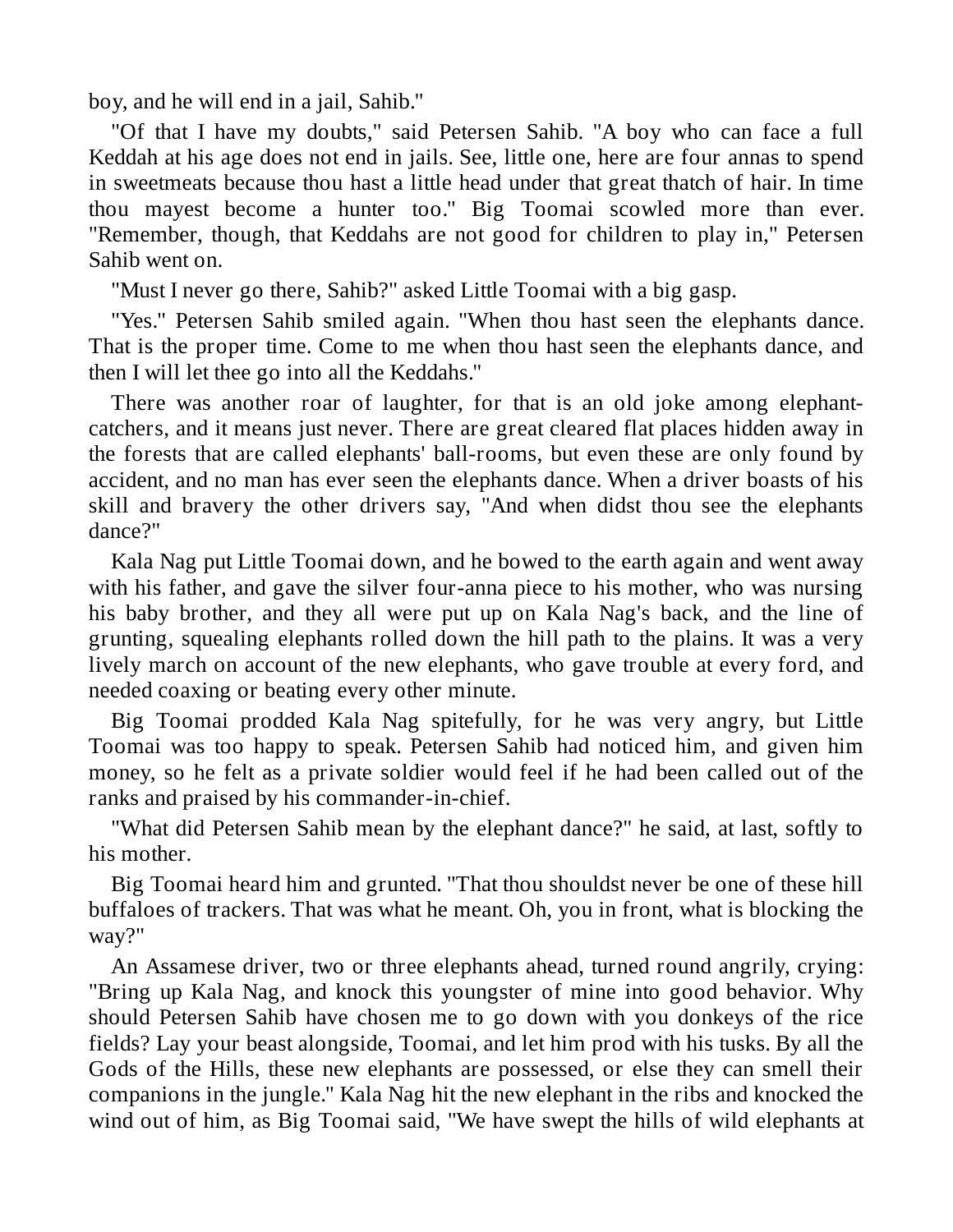the last catch. It is only your carelessness in driving. Must I keep order along the whole line?"

"Hear him!" said the other driver. "We have swept the hills! Ho! Ho! You are very wise, you plains people. Anyone but a mud-head who never saw the jungle would know that they know that the drives are ended for the season. Therefore all the wild elephants to-night will—but why should I waste wisdom on a river-turtle?"

"What will they do?" Little Toomai called out.

"Ohe, little one. Art thou there? Well, I will tell thee, for thou hast a cool head. They will dance, and it behooves thy father, who has swept all the hills of all the elephants, to double-chain his pickets to-night."

"What talk is this?" said Big Toomai. "For forty years, father and son, we have tended elephants, and we have never heard such moonshine about dances."

"Yes; but a plainsman who lives in a hut knows only the four walls of his hut. Well, leave thy elephants unshackled tonight and see what comes. As for their dancing, I have seen the place where—Bapree-bap! How many windings has the Dihang River? Here is another ford, and we must swim the calves. Stop still, you behind there."

And in this way, talking and wrangling and splashing through the rivers, they made their first march to a sort of receiving camp for the new elephants. But they lost their tempers long before they got there.

Then the elephants were chained by their hind legs to their big stumps of pickets, and extra ropes were fitted to the new elephants, and the fodder was piled before them, and the hill drivers went back to Petersen Sahib through the afternoon light, telling the plains drivers to be extra careful that night, and laughing when the plains drivers asked the reason.

Little Toomai attended to Kala Nag's supper, and as evening fell, wandered through the camp, unspeakably happy, in search of a tom-tom. When an Indian child's heart is full, he does not run about and make a noise in an irregular fashion. He sits down to a sort of revel all by himself. And Little Toomai had been spoken to by Petersen Sahib! If he had not found what he wanted, I believe he would have been ill. But the sweetmeat seller in the camp lent him a little tom-tom—a drum beaten with the flat of the hand—and he sat down, cross-legged, before Kala Nag as the stars began to come out, the tom-tom in his lap, and he thumped and he thumped and he thumped, and the more he thought of the great honor that had been done to him, the more he thumped, all alone among the elephant fodder. There was no tune and no words, but the thumping made him happy.

The new elephants strained at their ropes, and squealed and trumpeted from time to time, and he could hear his mother in the camp hut putting his small brother to sleep with an old, old song about the great God Shiv, who once told all the animals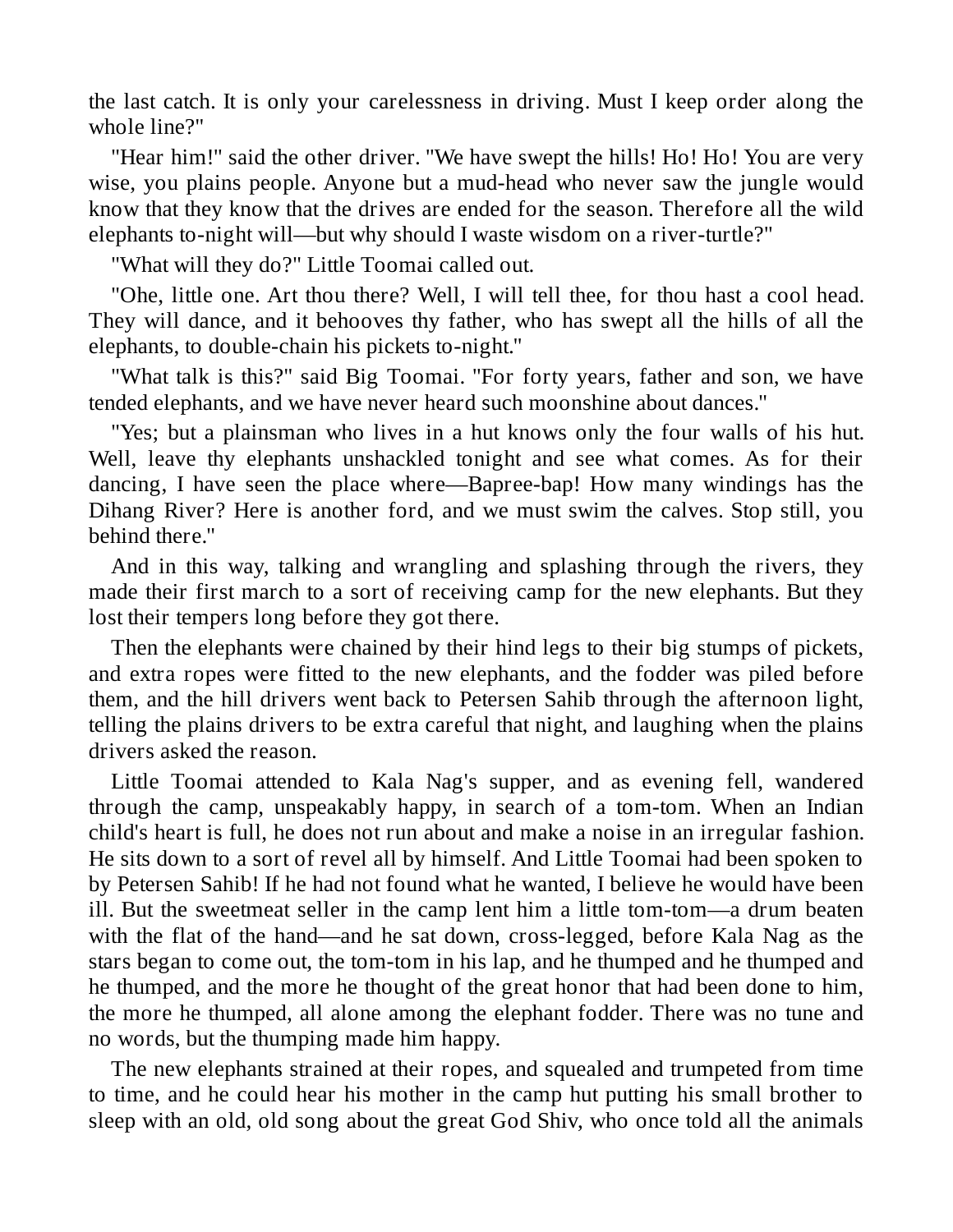what they should eat. It is a very soothing lullaby, and the first verse says:

Shiv, who poured the harvest and made the winds to blow, Sitting at the doorways of a day of long ago, Gave to each his portion, food and toil and fate, From the King upon the guddee to the Beggar at the gate. All things made he—Shiva the Preserver. Mahadeo! Mahadeo! He made all— Thorn for the camel, fodder for the kine, And mother's heart for sleepy head, O little son of mine!

Little Toomai came in with a joyous tunk-a-tunk at the end of each verse, till he felt sleepy and stretched himself on the fodder at Kala Nag's side. At last the elephants began to lie down one after another as is their custom, till only Kala Nag at the right of the line was left standing up; and he rocked slowly from side to side, his ears put forward to listen to the night wind as it blew very slowly across the hills. The air was full of all the night noises that, taken together, make one big silence—the click of one bamboo stem against the other, the rustle of something alive in the undergrowth, the scratch and squawk of a half-waked bird (birds are awake in the night much more often than we imagine), and the fall of water ever so far away. Little Toomai slept for some time, and when he waked it was brilliant moonlight, and Kala Nag was still standing up with his ears cocked. Little Toomai turned, rustling in the fodder, and watched the curve of his big back against half the stars in heaven, and while he watched he heard, so far away that it sounded no more than a pinhole of noise pricked through the stillness, the "hoot-toot" of a wild elephant.

All the elephants in the lines jumped up as if they had been shot, and their grunts at last waked the sleeping mahouts, and they came out and drove in the picket pegs with big mallets, and tightened this rope and knotted that till all was quiet. One new elephant had nearly grubbed up his picket, and Big Toomai took off Kala Nag's leg chain and shackled that elephant fore-foot to hind-foot, but slipped a loop of grass string round Kala Nag's leg, and told him to remember that he was tied fast. He knew that he and his father and his grandfather had done the very same thing hundreds of times before. Kala Nag did not answer to the order by gurgling, as he usually did. He stood still, looking out across the moonlight, his head a little raised and his ears spread like fans, up to the great folds of the Garo hills.

"Tend to him if he grows restless in the night," said Big Toomai to Little Toomai, and he went into the hut and slept. Little Toomai was just going to sleep, too, when he heard the coir string snap with a little "tang," and Kala Nag rolled out of his pickets as slowly and as silently as a cloud rolls out of the mouth of a valley. Little Toomai pattered after him, barefooted, down the road in the moonlight, calling under his breath, "Kala Nag! Kala Nag! Take me with you, O Kala Nag!" The elephant turned, without a sound, took three strides back to the boy in the moonlight, put down his trunk, swung him up to his neck, and almost before Little Toomai had settled his knees, slipped into the forest.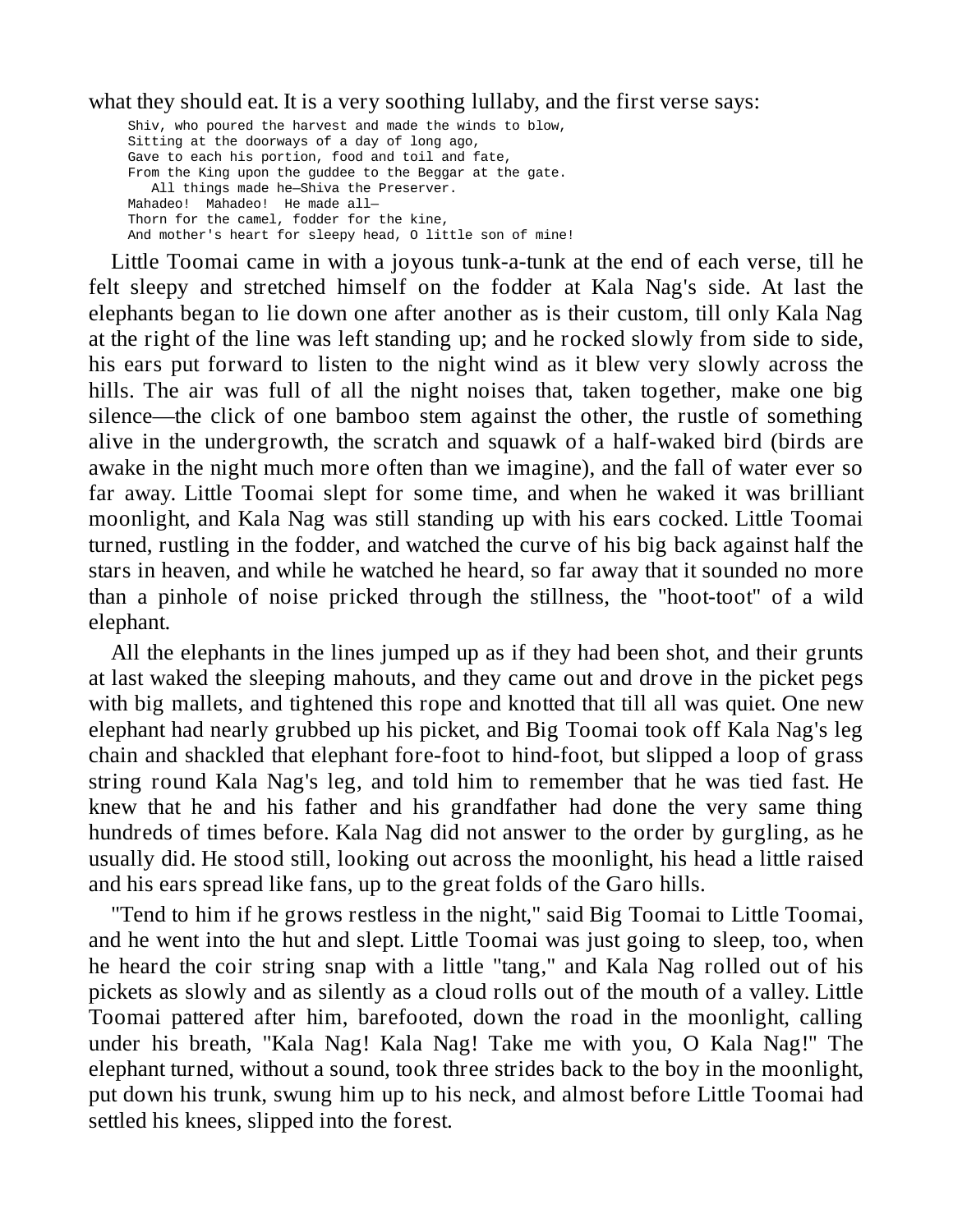There was one blast of furious trumpeting from the lines, and then the silence shut down on everything, and Kala Nag began to move. Sometimes a tuft of high grass washed along his sides as a wave washes along the sides of a ship, and sometimes a cluster of wild-pepper vines would scrape along his back, or a bamboo would creak where his shoulder touched it. But between those times he moved absolutely without any sound, drifting through the thick Garo forest as though it had been smoke. He was going uphill, but though Little Toomai watched the stars in the rifts of the trees, he could not tell in what direction.

Then Kala Nag reached the crest of the ascent and stopped for a minute, and Little Toomai could see the tops of the trees lying all speckled and furry under the moonlight for miles and miles, and the blue-white mist over the river in the hollow. Toomai leaned forward and looked, and he felt that the forest was awake below him —awake and alive and crowded. A big brown fruit-eating bat brushed past his ear; a porcupine's quills rattled in the thicket; and in the darkness between the tree stems he heard a hog-bear digging hard in the moist warm earth, and snuffing as it digged.

Then the branches closed over his head again, and Kala Nag began to go down into the valley—not quietly this time, but as a runaway gun goes down a steep bank —in one rush. The huge limbs moved as steadily as pistons, eight feet to each stride, and the wrinkled skin of the elbow points rustled. The undergrowth on either side of him ripped with a noise like torn canvas, and the saplings that he heaved away right and left with his shoulders sprang back again and banged him on the flank, and great trails of creepers, all matted together, hung from his tusks as he threw his head from side to side and plowed out his pathway. Then Little Toomai laid himself down close to the great neck lest a swinging bough should sweep him to the ground, and he wished that he were back in the lines again.

The grass began to get squashy, and Kala Nag's feet sucked and squelched as he put them down, and the night mist at the bottom of the valley chilled Little Toomai. There was a splash and a trample, and the rush of running water, and Kala Nag strode through the bed of a river, feeling his way at each step. Above the noise of the water, as it swirled round the elephant's legs, Little Toomai could hear more splashing and some trumpeting both upstream and down—great grunts and angry snortings, and all the mist about him seemed to be full of rolling, wavy shadows.

"Ai!" he said, half aloud, his teeth chattering. "The elephant-folk are out tonight. It is the dance, then!"

Kala Nag swashed out of the water, blew his trunk clear, and began another climb. But this time he was not alone, and he had not to make his path. That was made already, six feet wide, in front of him, where the bent jungle-grass was trying to recover itself and stand up. Many elephants must have gone that way only a few minutes before. Little Toomai looked back, and behind him a great wild tusker with his little pig's eyes glowing like hot coals was just lifting himself out of the misty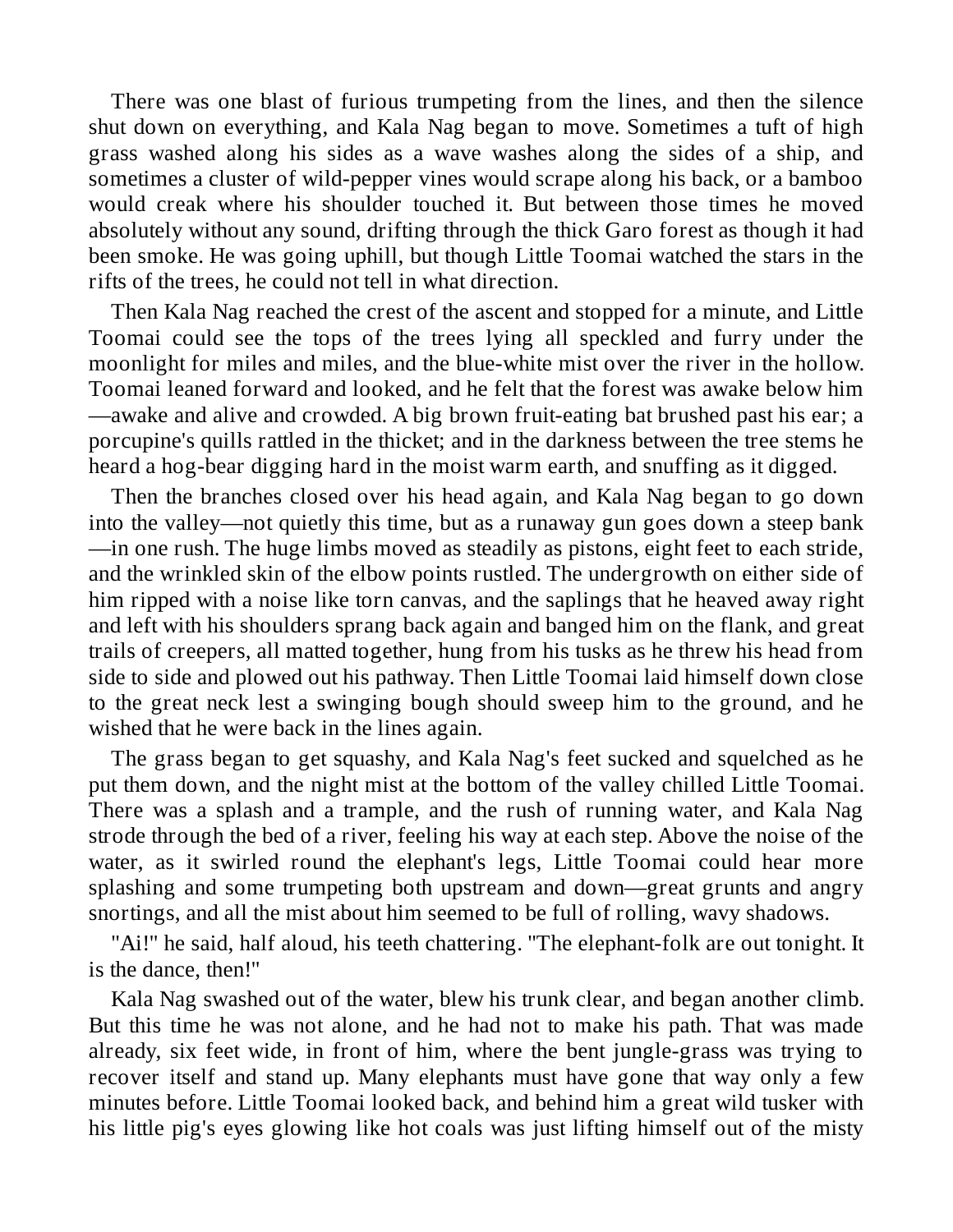river. Then the trees closed up again, and they went on and up, with trumpetings and crashings, and the sound of breaking branches on every side of them.

At last Kala Nag stood still between two tree-trunks at the very top of the hill. They were part of a circle of trees that grew round an irregular space of some three or four acres, and in all that space, as Little Toomai could see, the ground had been trampled down as hard as a brick floor. Some trees grew in the center of the clearing, but their bark was rubbed away, and the white wood beneath showed all shiny and polished in the patches of moonlight. There were creepers hanging from the upper branches, and the bells of the flowers of the creepers, great waxy white things like convolvuluses, hung down fast asleep. But within the limits of the clearing there was not a single blade of green—nothing but the trampled earth.

The moonlight showed it all iron gray, except where some elephants stood upon it, and their shadows were inky black. Little Toomai looked, holding his breath, with his eyes starting out of his head, and as he looked, more and more and more elephants swung out into the open from between the tree trunks. Little Toomai could only count up to ten, and he counted again and again on his fingers till he lost count of the tens, and his head began to swim. Outside the clearing he could hear them crashing in the undergrowth as they worked their way up the hillside, but as soon as they were within the circle of the tree trunks they moved like ghosts.

There were white-tusked wild males, with fallen leaves and nuts and twigs lying in the wrinkles of their necks and the folds of their ears; fat, slow-footed sheelephants, with restless, little pinky black calves only three or four feet high running under their stomachs; young elephants with their tusks just beginning to show, and very proud of them; lanky, scraggy old-maid elephants, with their hollow anxious faces, and trunks like rough bark; savage old bull elephants, scarred from shoulder to flank with great weals and cuts of bygone fights, and the caked dirt of their solitary mud baths dropping from their shoulders; and there was one with a broken tusk and the marks of the full-stroke, the terrible drawing scrape, of a tiger's claws on his side.

They were standing head to head, or walking to and fro across the ground in couples, or rocking and swaying all by themselves—scores and scores of elephants.

Toomai knew that so long as he lay still on Kala Nag's neck nothing would happen to him, for even in the rush and scramble of a Keddah drive a wild elephant does not reach up with his trunk and drag a man off the neck of a tame elephant. And these elephants were not thinking of men that night. Once they started and put their ears forward when they heard the chinking of a leg iron in the forest, but it was Pudmini, Petersen Sahib's pet elephant, her chain snapped short off, grunting, snuffling up the hillside. She must have broken her pickets and come straight from Petersen Sahib's camp; and Little Toomai saw another elephant, one that he did not know, with deep rope galls on his back and breast. He, too, must have run away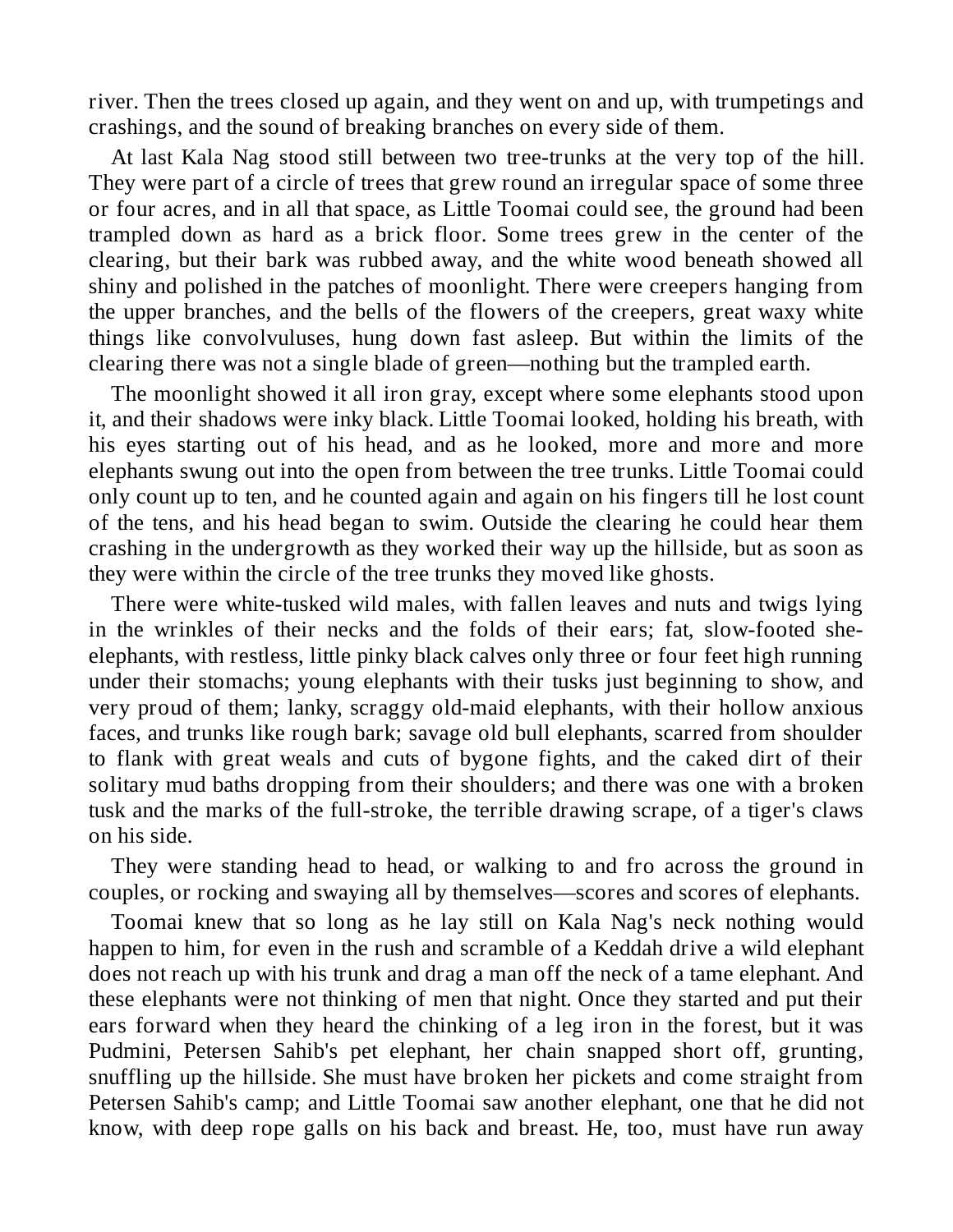from some camp in the hills about.

At last there was no sound of any more elephants moving in the forest, and Kala Nag rolled out from his station between the trees and went into the middle of the crowd, clucking and gurgling, and all the elephants began to talk in their own tongue, and to move about.

Still lying down, Little Toomai looked down upon scores and scores of broad backs, and wagging ears, and tossing trunks, and little rolling eyes. He heard the click of tusks as they crossed other tusks by accident, and the dry rustle of trunks twined together, and the chafing of enormous sides and shoulders in the crowd, and the incessant flick and hissh of the great tails. Then a cloud came over the moon, and he sat in black darkness. But the quiet, steady hustling and pushing and gurgling went on just the same. He knew that there were elephants all round Kala Nag, and that there was no chance of backing him out of the assembly; so he set his teeth and shivered. In a Keddah at least there was torchlight and shouting, but here he was all alone in the dark, and once a trunk came up and touched him on the knee.

Then an elephant trumpeted, and they all took it up for five or ten terrible seconds. The dew from the trees above spattered down like rain on the unseen backs, and a dull booming noise began, not very loud at first, and Little Toomai could not tell what it was. But it grew and grew, and Kala Nag lifted up one forefoot and then the other, and brought them down on the ground—one-two, one-two, as steadily as trip-hammers. The elephants were stamping all together now, and it sounded like a war drum beaten at the mouth of a cave. The dew fell from the trees till there was no more left to fall, and the booming went on, and the ground rocked and shivered, and Little Toomai put his hands up to his ears to shut out the sound. But it was all one gigantic jar that ran through him—this stamp of hundreds of heavy feet on the raw earth. Once or twice he could feel Kala Nag and all the others surge forward a few strides, and the thumping would change to the crushing sound of juicy green things being bruised, but in a minute or two the boom of feet on hard earth began again. A tree was creaking and groaning somewhere near him. He put out his arm and felt the bark, but Kala Nag moved forward, still tramping, and he could not tell where he was in the clearing. There was no sound from the elephants, except once, when two or three little calves squeaked together. Then he heard a thump and a shuffle, and the booming went on. It must have lasted fully two hours, and Little Toomai ached in every nerve, but he knew by the smell of the night air that the dawn was coming.

The morning broke in one sheet of pale yellow behind the green hills, and the booming stopped with the first ray, as though the light had been an order. Before Little Toomai had got the ringing out of his head, before even he had shifted his position, there was not an elephant in sight except Kala Nag, Pudmini, and the elephant with the rope-galls, and there was neither sign nor rustle nor whisper down the hillsides to show where the others had gone.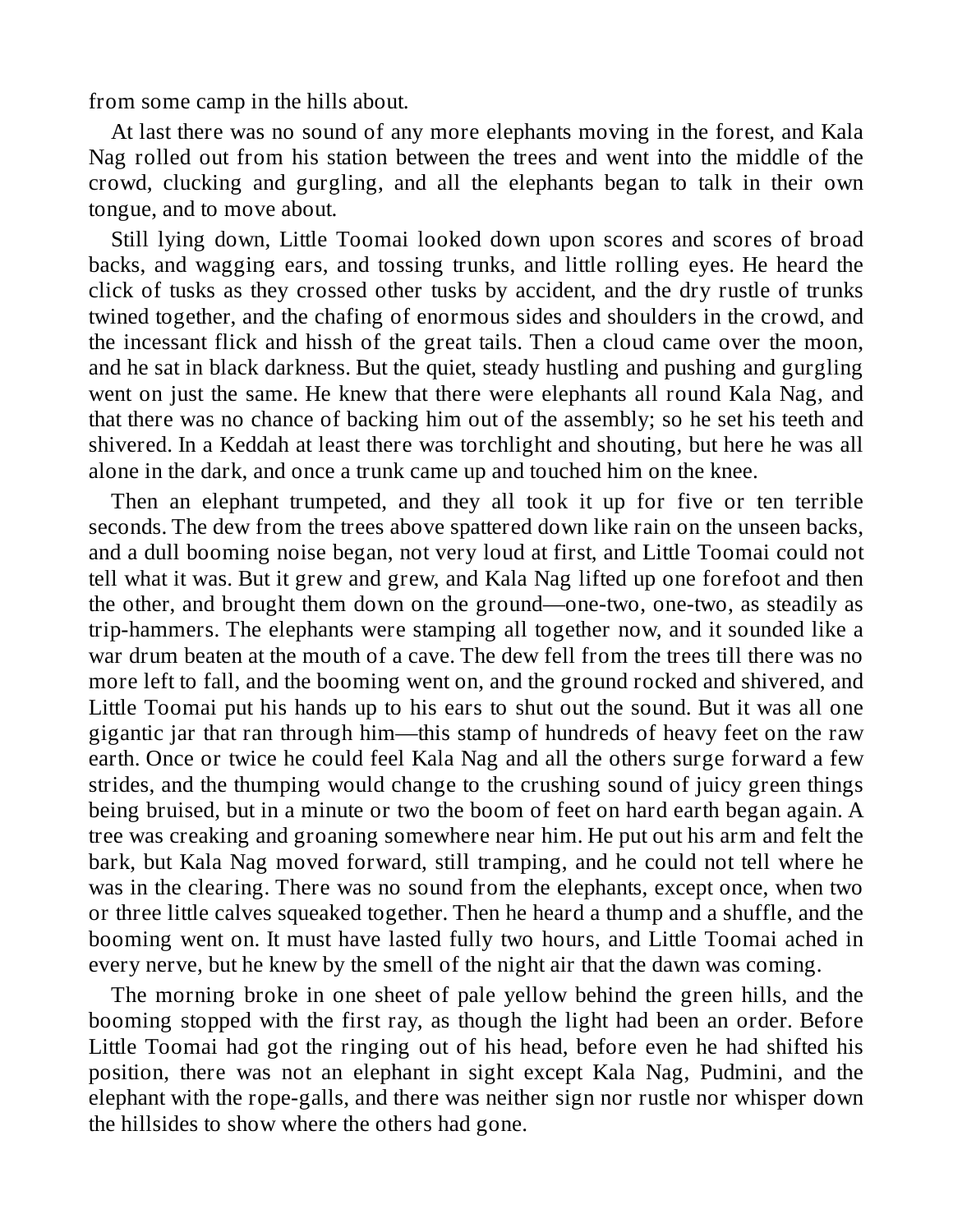Little Toomai stared again and again. The clearing, as he remembered it, had grown in the night. More trees stood in the middle of it, but the undergrowth and the jungle grass at the sides had been rolled back. Little Toomai stared once more. Now he understood the trampling. The elephants had stamped out more room—had stamped the thick grass and juicy cane to trash, the trash into slivers, the slivers into tiny fibers, and the fibers into hard earth.

"Wah!" said Little Toomai, and his eyes were very heavy. "Kala Nag, my lord, let us keep by Pudmini and go to Petersen Sahib's camp, or I shall drop from thy neck."

The third elephant watched the two go away, snorted, wheeled round, and took his own path. He may have belonged to some little native king's establishment, fifty or sixty or a hundred miles away.

Two hours later, as Petersen Sahib was eating early breakfast, his elephants, who had been double chained that night, began to trumpet, and Pudmini, mired to the shoulders, with Kala Nag, very footsore, shambled into the camp. Little Toomai's face was gray and pinched, and his hair was full of leaves and drenched with dew, but he tried to salute Petersen Sahib, and cried faintly: "The dance—the elephant dance! I have seen it, and—I die!" As Kala Nag sat down, he slid off his neck in a dead faint.

But, since native children have no nerves worth speaking of, in two hours he was lying very contentedly in Petersen Sahib's hammock with Petersen Sahib's shootingcoat under his head, and a glass of warm milk, a little brandy, with a dash of quinine, inside of him, and while the old hairy, scarred hunters of the jungles sat three deep before him, looking at him as though he were a spirit, he told his tale in short words, as a child will, and wound up with:

"Now, if I lie in one word, send men to see, and they will find that the elephant folk have trampled down more room in their dance-room, and they will find ten and ten, and many times ten, tracks leading to that dance-room. They made more room with their feet. I have seen it. Kala Nag took me, and I saw. Also Kala Nag is very leg-weary!"

Little Toomai lay back and slept all through the long afternoon and into the twilight, and while he slept Petersen Sahib and Machua Appa followed the track of the two elephants for fifteen miles across the hills. Petersen Sahib had spent eighteen years in catching elephants, and he had only once before found such a dance-place. Machua Appa had no need to look twice at the clearing to see what had been done there, or to scratch with his toe in the packed, rammed earth.

"The child speaks truth," said he. "All this was done last night, and I have counted seventy tracks crossing the river. See, Sahib, where Pudmini's leg-iron cut the bark of that tree! Yes; she was there too."

They looked at one another and up and down, and they wondered. For the ways of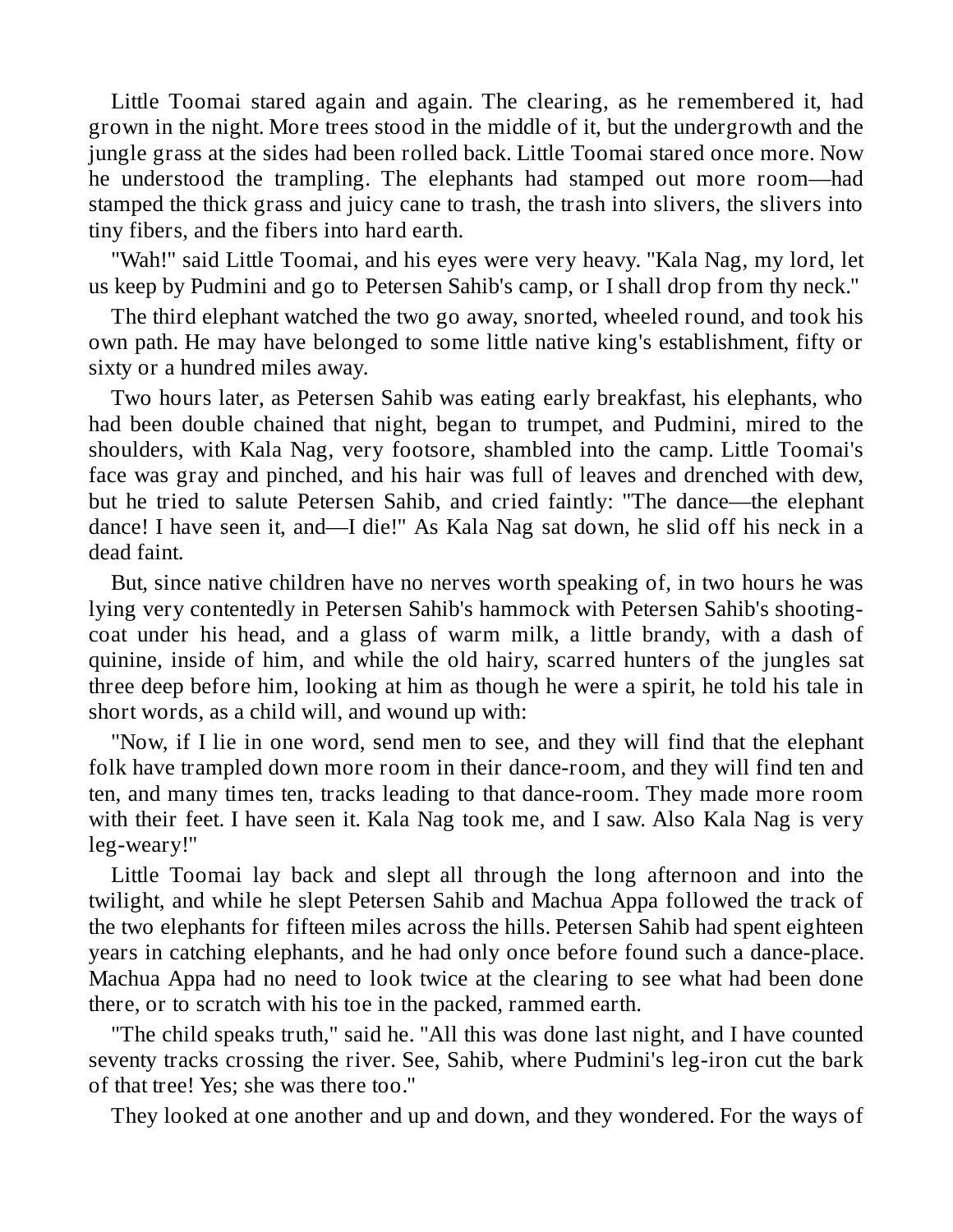elephants are beyond the wit of any man, black or white, to fathom.

"Forty years and five," said Machua Appa, "have I followed my lord, the elephant, but never have I heard that any child of man had seen what this child has seen. By all the Gods of the Hills, it is—what can we say?" and he shook his head.

When they got back to camp it was time for the evening meal. Petersen Sahib ate alone in his tent, but he gave orders that the camp should have two sheep and some fowls, as well as a double ration of flour and rice and salt, for he knew that there would be a feast.

Big Toomai had come up hotfoot from the camp in the plains to search for his son and his elephant, and now that he had found them he looked at them as though he were afraid of them both. And there was a feast by the blazing campfires in front of the lines of picketed elephants, and Little Toomai was the hero of it all. And the big brown elephant catchers, the trackers and drivers and ropers, and the men who know all the secrets of breaking the wildest elephants, passed him from one to the other, and they marked his forehead with blood from the breast of a newly killed junglecock, to show that he was a forester, initiated and free of all the jungles.

And at last, when the flames died down, and the red light of the logs made the elephants look as though they had been dipped in blood too, Machua Appa, the head of all the drivers of all the Keddahs—Machua Appa, Petersen Sahib's other self, who had never seen a made road in forty years: Machua Appa, who was so great that he had no other name than Machua Appa,—leaped to his feet, with Little Toomai held high in the air above his head, and shouted: "Listen, my brothers. Listen, too, you my lords in the lines there, for I, Machua Appa, am speaking! This little one shall no more be called Little Toomai, but Toomai of the Elephants, as his great-grandfather was called before him. What never man has seen he has seen through the long night, and the favor of the elephant-folk and of the Gods of the Jungles is with him. He shall become a great tracker. He shall become greater than I, even I, Machua Appa! He shall follow the new trail, and the stale trail, and the mixed trail, with a clear eye! He shall take no harm in the Keddah when he runs under their bellies to rope the wild tuskers; and if he slips before the feet of the charging bull elephant, the bull elephant shall know who he is and shall not crush him. Aihai! my lords in the chains,"—he whirled up the line of pickets—"here is the little one that has seen your dances in your hidden places,—the sight that never man saw! Give him honor, my lords! Salaam karo, my children. Make your salute to Toomai of the Elephants! Gunga Pershad, ahaa! Hira Guj, Birchi Guj, Kuttar Guj, ahaa! Pudmini,—thou hast seen him at the dance, and thou too, Kala Nag, my pearl among elephants!—ahaa! Together! To Toomai of the Elephants. Barrao!"

And at that last wild yell the whole line flung up their trunks till the tips touched their foreheads, and broke out into the full salute—the crashing trumpet-peal that only the Viceroy of India hears, the Salaamut of the Keddah.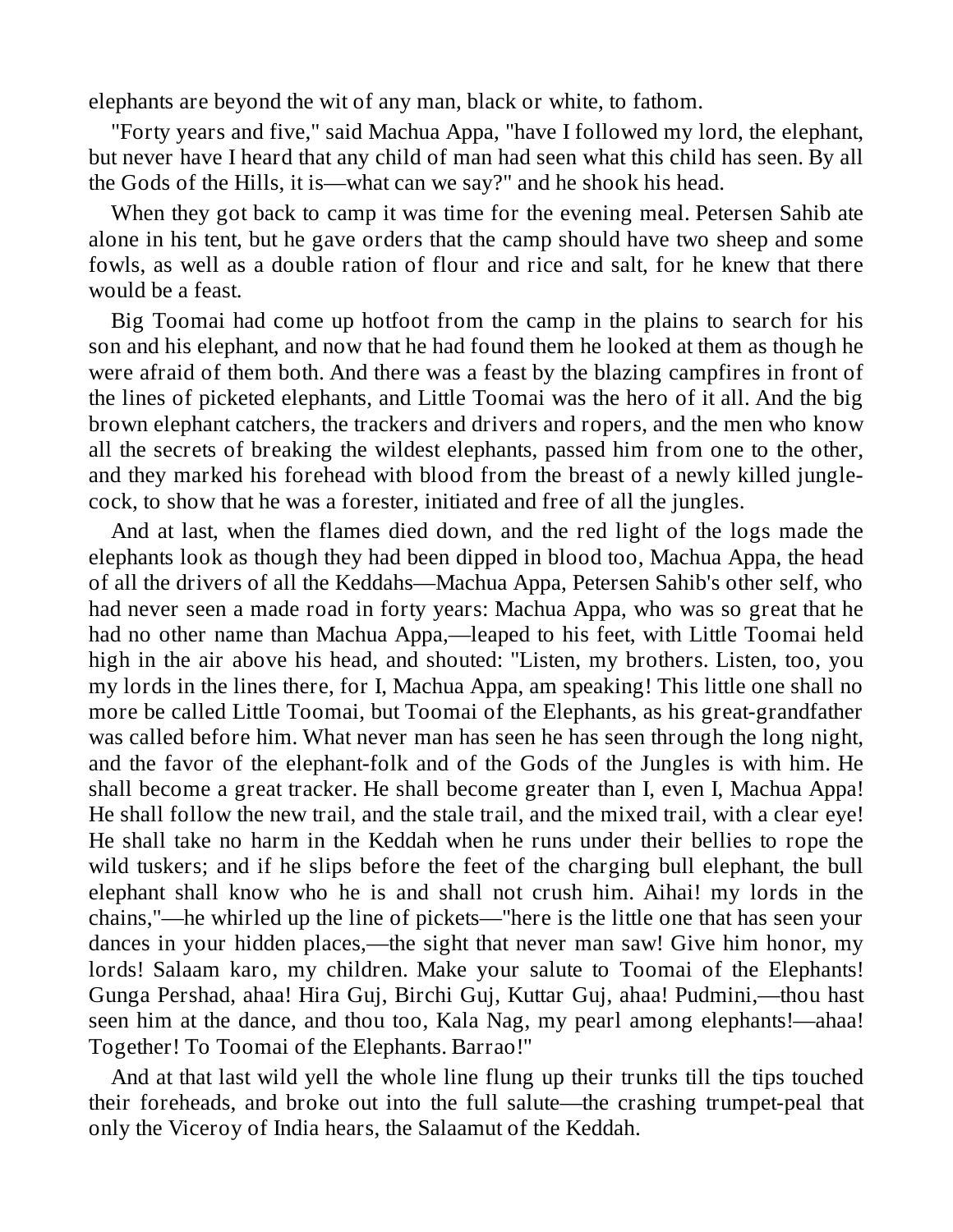But it was all for the sake of Little Toomai, who had seen what never man had seen before—the dance of the elephants at night and alone in the heart of the Garo hills!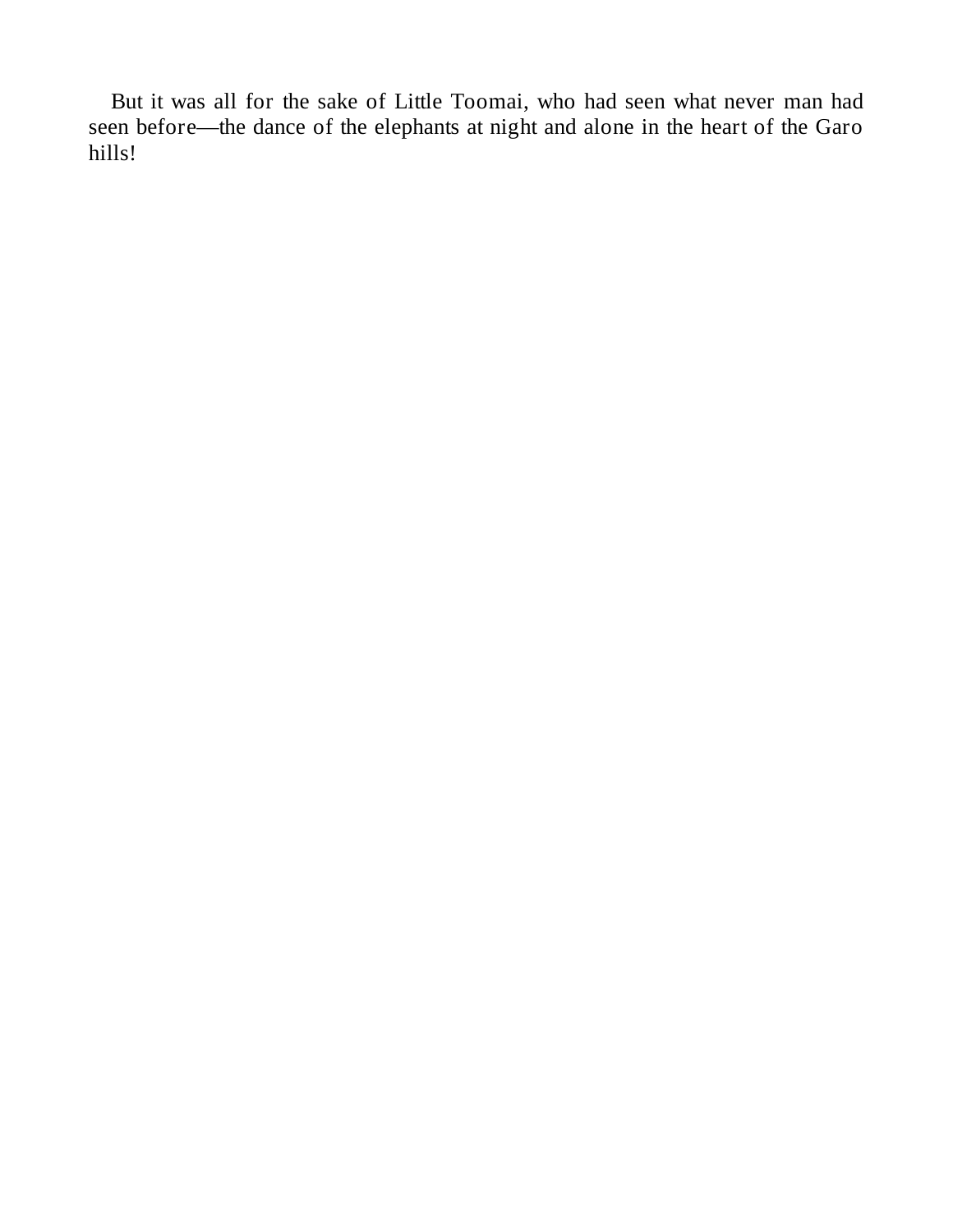## **Shiv and the Grasshopper**

(The song that Toomai's mother sang to the baby)

Shiv, who poured the harvest and made the winds to blow, Sitting at the doorways of a day of long ago, Gave to each his portion, food and toil and fate, From the King upon the guddee to the Beggar at the gate. All things made he—Shiva the Preserver. Mahadeo! Mahadeo! He made all,-Thorn for the camel, fodder for the kine, And mother's heart for sleepy head, O little son of mine! Wheat he gave to rich folk, millet to the poor, Broken scraps for holy men that beg from door to door; Battle to the tiger, carrion to the kite, And rags and bones to wicked wolves without the wall at night. Naught he found too lofty, none he saw too low— Parbati beside him watched them come and go; Thought to cheat her husband, turning Shiv to jest— Stole the little grasshopper and hid it in her breast. So she tricked him, Shiva the Preserver. Mahadeo! Mahadeo! Turn and see. Tall are the camels, heavy are the kine, But this was Least of Little Things, O little son of mine!

When the dole was ended, laughingly she said, "Master, of a million mouths, is not one unfed?" Laughing, Shiv made answer, "All have had their part, Even he, the little one, hidden 'neath thy heart." From her breast she plucked it, Parbati the thief, Saw the Least of Little Things gnawed a new-grown leaf! Saw and feared and wondered, making prayer to Shiv, Who hath surely given meat to all that live. All things made he—Shiva the Preserver. Mahadeo! Mahadeo! He made all,-Thorn for the camel, fodder for the kine, And mother's heart for sleepy head, O little son of mine!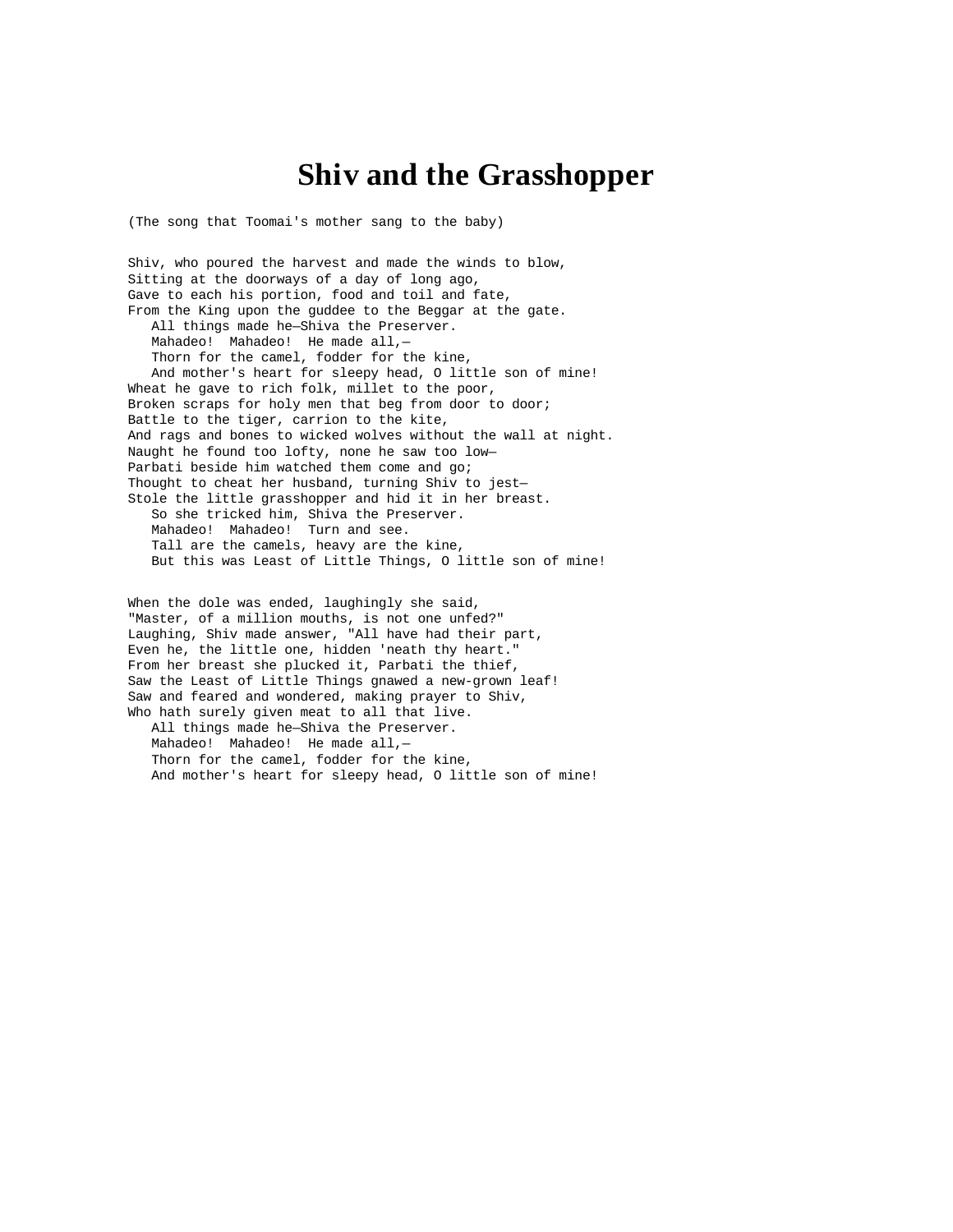## **Her Majesty's Servants**

You can work it out by Fractions or by simple Rule of Three, But the way of Tweedle-dum is not the way of Tweedle-dee. You can twist it, you can turn it, you can plait it till you drop, But the way of Pilly Winky's not the way of Winkie Pop!

It had been raining heavily for one whole month—raining on a camp of thirty thousand men and thousands of camels, elephants, horses, bullocks, and mules all gathered together at a place called Rawal Pindi, to be reviewed by the Viceroy of India. He was receiving a visit from the Amir of Afghanistan—a wild king of a very wild country. The Amir had brought with him for a bodyguard eight hundred men and horses who had never seen a camp or a locomotive before in their lives savage men and savage horses from somewhere at the back of Central Asia. Every night a mob of these horses would be sure to break their heel ropes and stampede up and down the camp through the mud in the dark, or the camels would break loose and run about and fall over the ropes of the tents, and you can imagine how pleasant that was for men trying to go to sleep. My tent lay far away from the camel lines, and I thought it was safe. But one night a man popped his head in and shouted, "Get out, quick! They're coming! My tent's gone!"

I knew who "they" were, so I put on my boots and waterproof and scuttled out into the slush. Little Vixen, my fox terrier, went out through the other side; and then there was a roaring and a grunting and bubbling, and I saw the tent cave in, as the pole snapped, and begin to dance about like a mad ghost. A camel had blundered into it, and wet and angry as I was, I could not help laughing. Then I ran on, because I did not know how many camels might have got loose, and before long I was out of sight of the camp, plowing my way through the mud.

At last I fell over the tail-end of a gun, and by that knew I was somewhere near the artillery lines where the cannon were stacked at night. As I did not want to plowter about any more in the drizzle and the dark, I put my waterproof over the muzzle of one gun, and made a sort of wigwam with two or three rammers that I found, and lay along the tail of another gun, wondering where Vixen had got to, and where I might be.

Just as I was getting ready to go to sleep I heard a jingle of harness and a grunt, and a mule passed me shaking his wet ears. He belonged to a screw-gun battery, for I could hear the rattle of the straps and rings and chains and things on his saddle pad. The screw-guns are tiny little cannon made in two pieces, that are screwed together when the time comes to use them. They are taken up mountains, anywhere that a mule can find a road, and they are very useful for fighting in rocky country.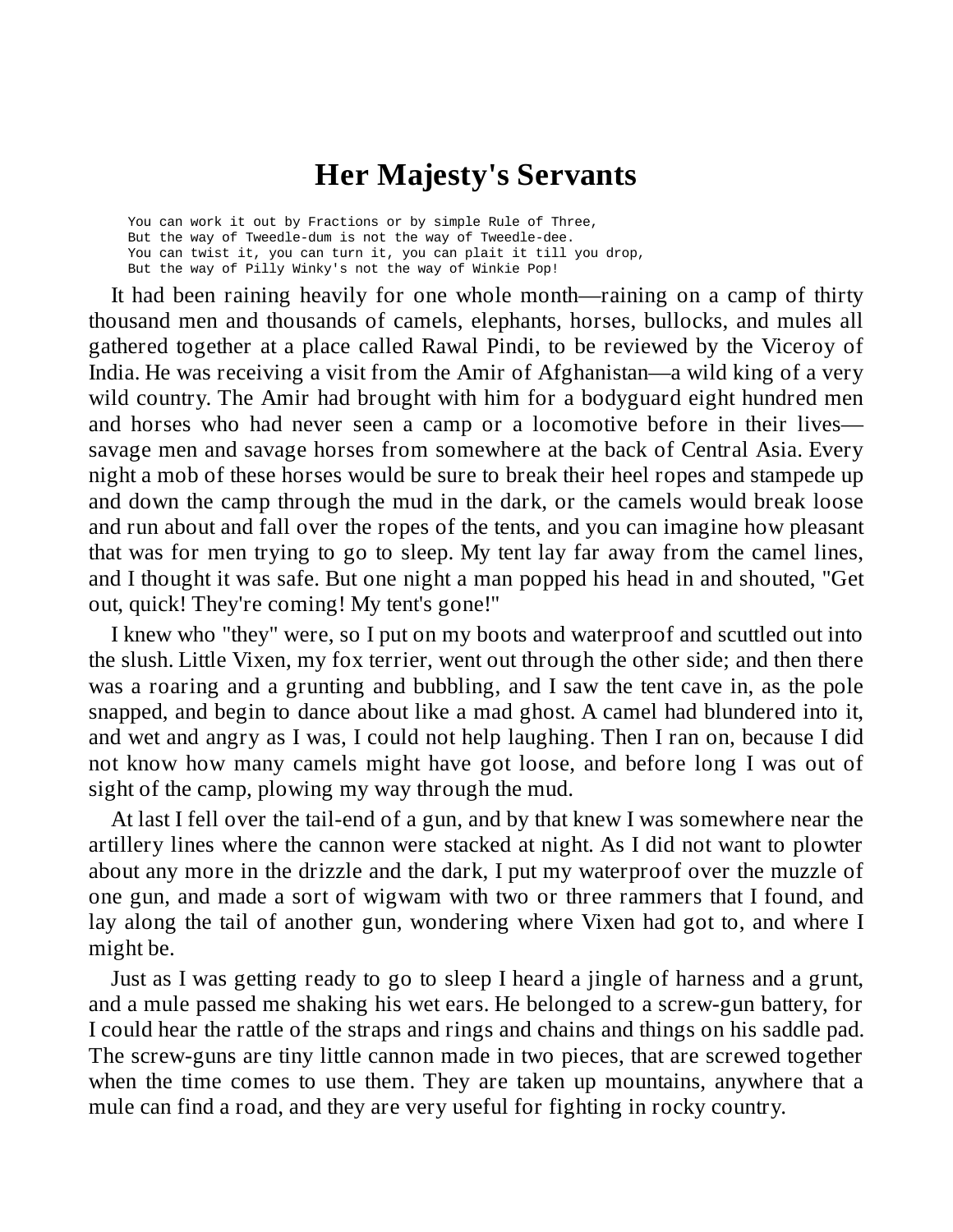Behind the mule there was a camel, with his big soft feet squelching and slipping in the mud, and his neck bobbing to and fro like a strayed hen's. Luckily, I knew enough of beast language—not wild-beast language, but camp-beast language, of course—from the natives to know what he was saying.

He must have been the one that flopped into my tent, for he called to the mule, "What shall I do? Where shall I go? I have fought with a white thing that waved, and it took a stick and hit me on the neck." (That was my broken tent pole, and I was very glad to know it.) "Shall we run on?"

"Oh, it was you," said the mule, "you and your friends, that have been disturbing the camp? All right. You'll be beaten for this in the morning. But I may as well give you something on account now."

I heard the harness jingle as the mule backed and caught the camel two kicks in the ribs that rang like a drum. "Another time," he said, "you'll know better than to run through a mule battery at night, shouting `Thieves and fire!' Sit down, and keep your silly neck quiet."

The camel doubled up camel-fashion, like a two-foot rule, and sat down whimpering. There was a regular beat of hoofs in the darkness, and a big troophorse cantered up as steadily as though he were on parade, jumped a gun tail, and landed close to the mule.

"It's disgraceful," he said, blowing out his nostrils. "Those camels have racketed through our lines again—the third time this week. How's a horse to keep his condition if he isn't allowed to sleep. Who's here?"

"I'm the breech-piece mule of number two gun of the First Screw Battery," said the mule, "and the other's one of your friends. He's waked me up too. Who are you?"

"Number Fifteen, E troop, Ninth Lancers—Dick Cunliffe's horse. Stand over a little, there."

"Oh, beg your pardon," said the mule. "It's too dark to see much. Aren't these camels too sickening for anything? I walked out of my lines to get a little peace and quiet here."

"My lords," said the camel humbly, "we dreamed bad dreams in the night, and we were very much afraid. I am only a baggage camel of the 39th Native Infantry, and I am not as brave as you are, my lords."

"Then why didn't you stay and carry baggage for the 39th Native Infantry, instead of running all round the camp?" said the mule.

"They were such very bad dreams," said the camel. "I am sorry. Listen! What is that? Shall we run on again?"

"Sit down," said the mule, "or you'll snap your long stick-legs between the guns." He cocked one ear and listened. "Bullocks!" he said. "Gun bullocks. On my word,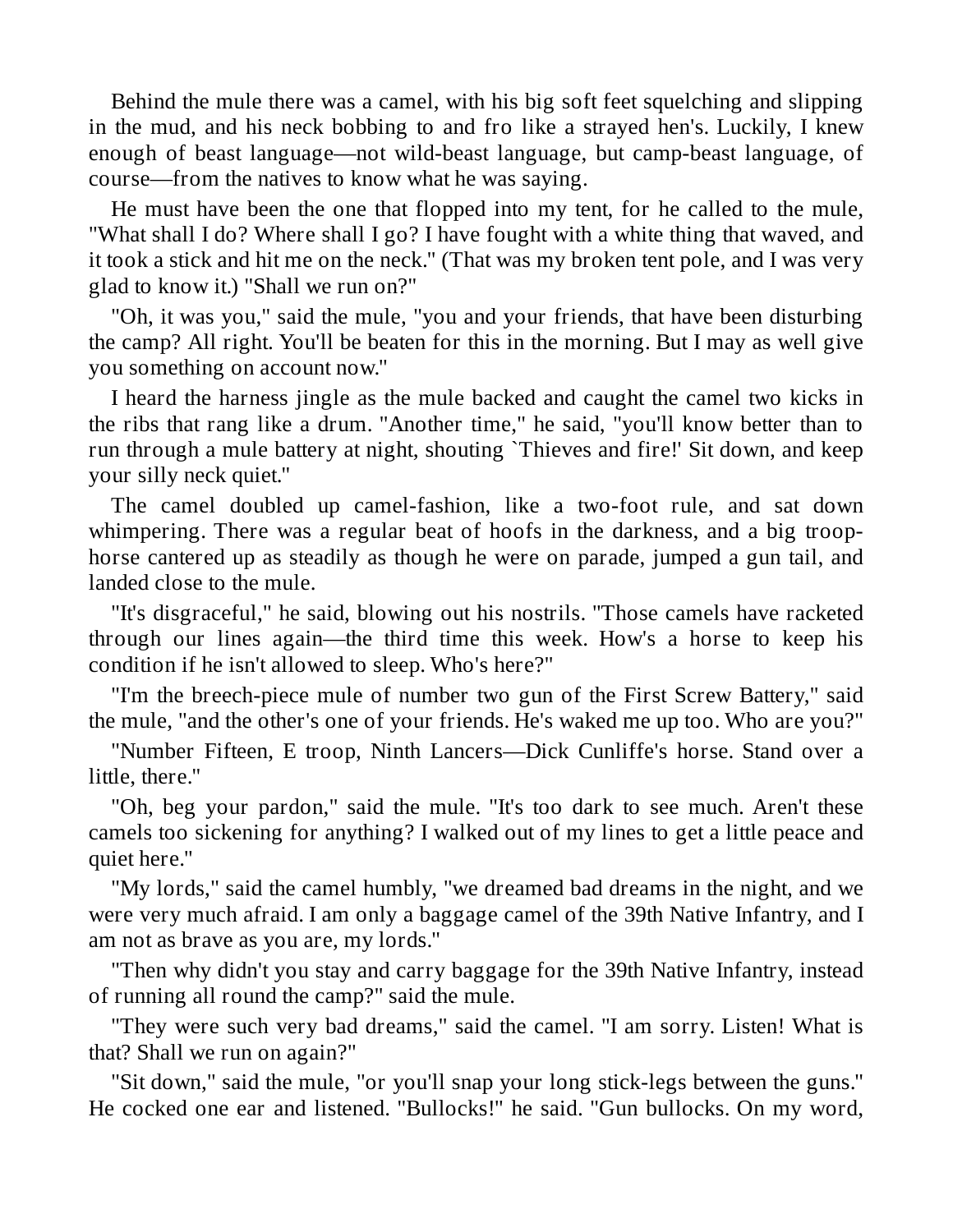you and your friends have waked the camp very thoroughly. It takes a good deal of prodding to put up a gun-bullock."

I heard a chain dragging along the ground, and a yoke of the great sulky white bullocks that drag the heavy siege guns when the elephants won't go any nearer to the firing, came shouldering along together. And almost stepping on the chain was another battery mule, calling wildly for "Billy."

"That's one of our recruits," said the old mule to the troop horse. "He's calling for me. Here, youngster, stop squealing. The dark never hurt anybody yet."

The gun-bullocks lay down together and began chewing the cud, but the young mule huddled close to Billy.

"Things!" he said. "Fearful and horrible, Billy! They came into our lines while we were asleep. D'you think they'll kill us?"

"I've a very great mind to give you a number-one kicking," said Billy. "The idea of a fourteen-hand mule with your training disgracing the battery before this gentleman!"

"Gently, gently!" said the troop-horse. "Remember they are always like this to begin with. The first time I ever saw a man (it was in Australia when I was a threeyear-old) I ran for half a day, and if I'd seen a camel, I should have been running still."

Nearly all our horses for the English cavalry are brought to India from Australia, and are broken in by the troopers themselves.

"True enough," said Billy. "Stop shaking, youngster. The first time they put the full harness with all its chains on my back I stood on my forelegs and kicked every bit of it off. I hadn't learned the real science of kicking then, but the battery said they had never seen anything like it."

"But this wasn't harness or anything that jingled," said the young mule. "You know I don't mind that now, Billy. It was Things like trees, and they fell up and down the lines and bubbled; and my head-rope broke, and I couldn't find my driver, and I couldn't find you, Billy, so I ran off with—with these gentlemen."

"H'm!" said Billy. "As soon as I heard the camels were loose I came away on my own account. When a battery—a screw-gun mule calls gun-bullocks gentlemen, he must be very badly shaken up. Who are you fellows on the ground there?"

The gun bullocks rolled their cuds, and answered both together: "The seventh yoke of the first gun of the Big Gun Battery. We were asleep when the camels came, but when we were trampled on we got up and walked away. It is better to lie quiet in the mud than to be disturbed on good bedding. We told your friend here that there was nothing to be afraid of, but he knew so much that he thought otherwise. Wah!"

They went on chewing.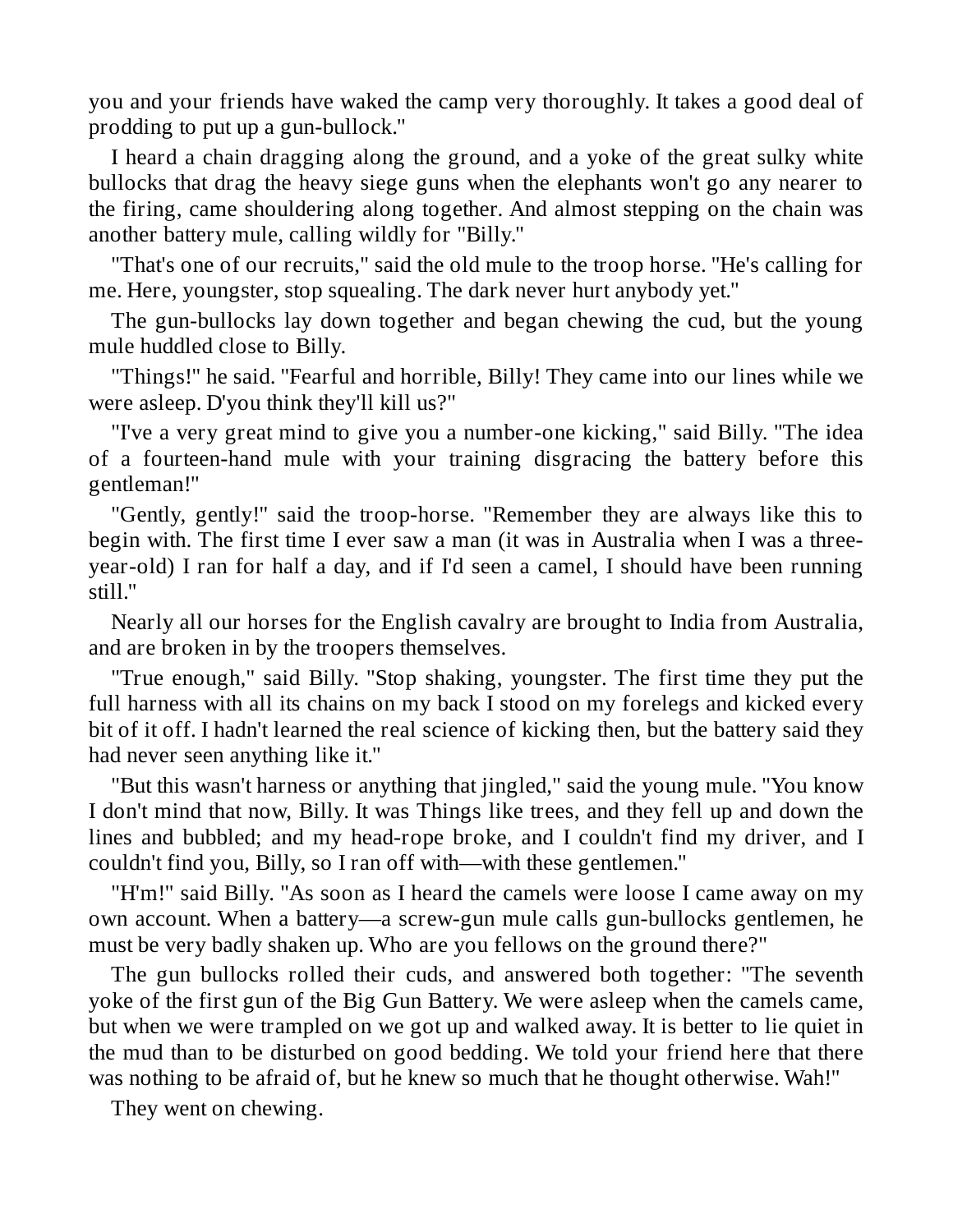"That comes of being afraid," said Billy. "You get laughed at by gun-bullocks. I hope you like it, young un."

The young mule's teeth snapped, and I heard him say something about not being afraid of any beefy old bullock in the world. But the bullocks only clicked their horns together and went on chewing.

"Now, don't be angry after you've been afraid. That's the worst kind of cowardice," said the troop-horse. "Anybody can be forgiven for being scared in the night, I think, if they see things they don't understand. We've broken out of our pickets, again and again, four hundred and fifty of us, just because a new recruit got to telling tales of whip snakes at home in Australia till we were scared to death of the loose ends of our head-ropes."

"That's all very well in camp," said Billy. "I'm not above stampeding myself, for the fun of the thing, when I haven't been out for a day or two. But what do you do on active service?"

"Oh, that's quite another set of new shoes," said the troop horse. "Dick Cunliffe's on my back then, and drives his knees into me, and all I have to do is to watch where I am putting my feet, and to keep my hind legs well under me, and be bridle-wise."

"What's bridle-wise?" said the young mule.

"By the Blue Gums of the Back Blocks," snorted the troop-horse, "do you mean to say that you aren't taught to be bridle-wise in your business? How can you do anything, unless you can spin round at once when the rein is pressed on your neck? It means life or death to your man, and of course that's life and death to you. Get round with your hind legs under you the instant you feel the rein on your neck. If you haven't room to swing round, rear up a little and come round on your hind legs. That's being bridle-wise."

"We aren't taught that way," said Billy the mule stiffly. "We're taught to obey the man at our head: step off when he says so, and step in when he says so. I suppose it comes to the same thing. Now, with all this fine fancy business and rearing, which must be very bad for your hocks, what do you do?"

"That depends," said the troop-horse. "Generally I have to go in among a lot of yelling, hairy men with knives—long shiny knives, worse than the farrier's knives and I have to take care that Dick's boot is just touching the next man's boot without crushing it. I can see Dick's lance to the right of my right eye, and I know I'm safe. I shouldn't care to be the man or horse that stood up to Dick and me when we're in a hurry."

"Don't the knives hurt?" said the young mule.

"Well, I got one cut across the chest once, but that wasn't Dick's fault—"

"A lot I should have cared whose fault it was, if it hurt!" said the young mule.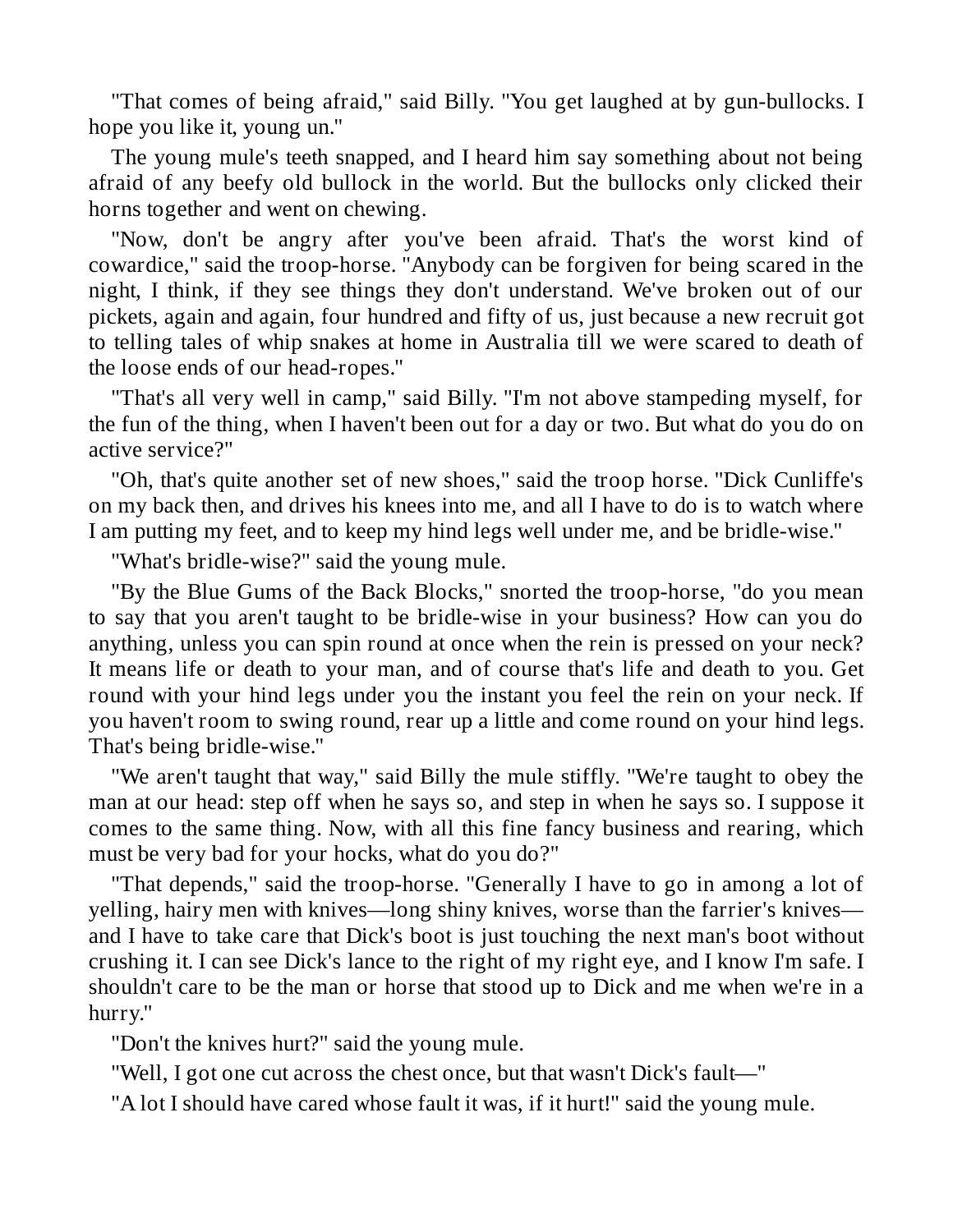"You must," said the troop horse. "If you don't trust your man, you may as well run away at once. That's what some of our horses do, and I don't blame them. As I was saying, it wasn't Dick's fault. The man was lying on the ground, and I stretched myself not to tread on him, and he slashed up at me. Next time I have to go over a man lying down I shall step on him—hard."

"H'm!" said Billy. "It sounds very foolish. Knives are dirty things at any time. The proper thing to do is to climb up a mountain with a well-balanced saddle, hang on by all four feet and your ears too, and creep and crawl and wriggle along, till you come out hundreds of feet above anyone else on a ledge where there's just room enough for your hoofs. Then you stand still and keep quiet—never ask a man to hold your head, young un—keep quiet while the guns are being put together, and then you watch the little poppy shells drop down into the tree-tops ever so far below."

"Don't you ever trip?" said the troop-horse.

"They say that when a mule trips you can split a hen's ear," said Billy. "Now and again perhaps a badly packed saddle will upset a mule, but it's very seldom. I wish I could show you our business. It's beautiful. Why, it took me three years to find out what the men were driving at. The science of the thing is never to show up against the sky line, because, if you do, you may get fired at. Remember that, young un. Always keep hidden as much as possible, even if you have to go a mile out of your way. I lead the battery when it comes to that sort of climbing."

"Fired at without the chance of running into the people who are firing!" said the troop-horse, thinking hard. "I couldn't stand that. I should want to charge—with Dick."

"Oh, no, you wouldn't. You know that as soon as the guns are in position they'll do all the charging. That's scientific and neat. But knives—pah!"

The baggage-camel had been bobbing his head to and fro for some time past, anxious to get a word in edgewise. Then I heard him say, as he cleared his throat, nervously:

"I—I—I have fought a little, but not in that climbing way or that running way."

"No. Now you mention it," said Billy, "you don't look as though you were made for climbing or running—much. Well, how was it, old Hay-bales?"

"The proper way," said the camel. "We all sat down—"

"Oh, my crupper and breastplate!" said the troop-horse under his breath. "Sat down!"

"We sat down—a hundred of us," the camel went on, "in a big square, and the men piled our packs and saddles, outside the square, and they fired over our backs, the men did, on all sides of the square."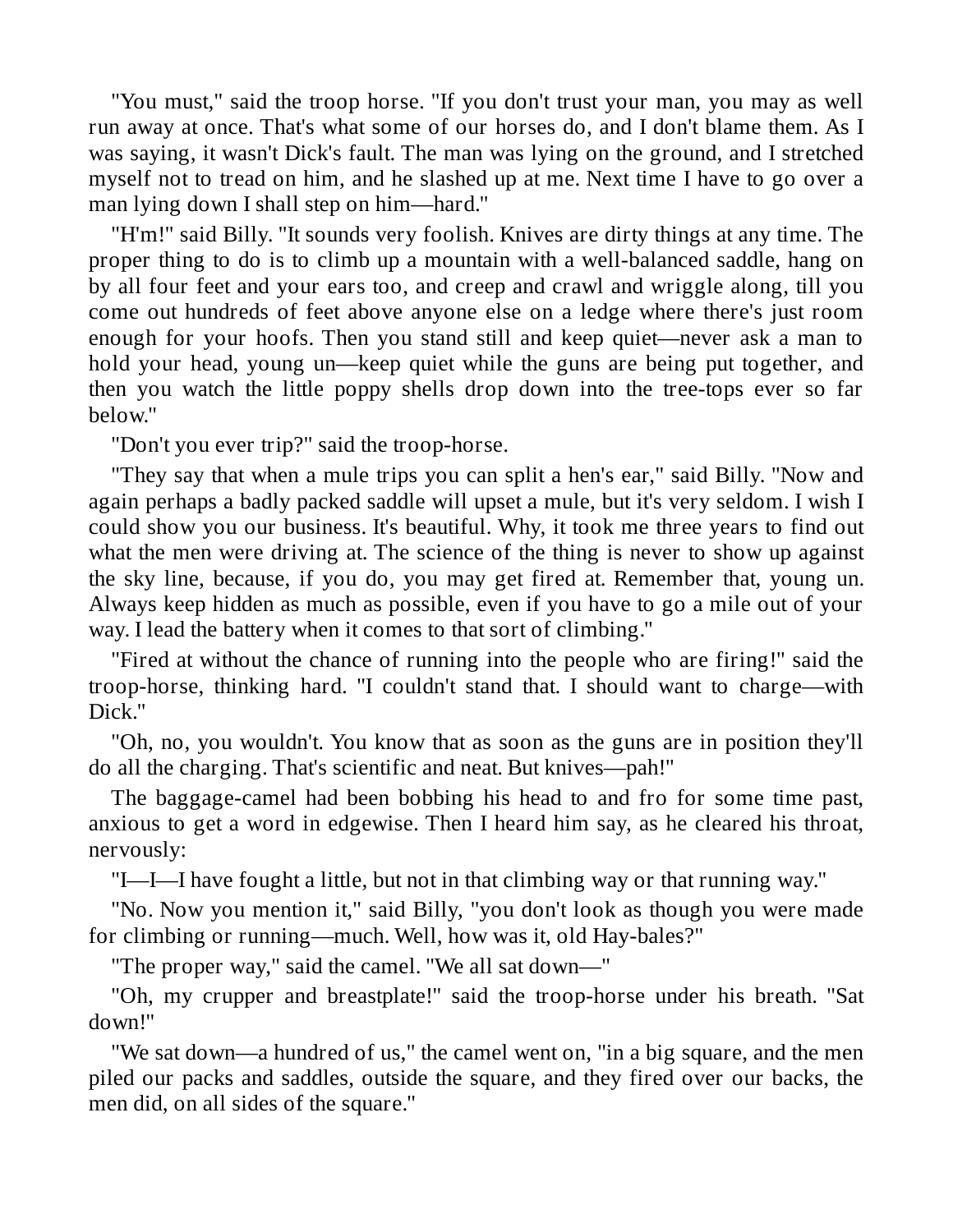"What sort of men? Any men that came along?" said the troop-horse. "They teach us in riding school to lie down and let our masters fire across us, but Dick Cunliffe is the only man I'd trust to do that. It tickles my girths, and, besides, I can't see with my head on the ground."

"What does it matter who fires across you?" said the camel. "There are plenty of men and plenty of other camels close by, and a great many clouds of smoke. I am not frightened then. I sit still and wait."

"And yet," said Billy, "you dream bad dreams and upset the camp at night. Well, well! Before I'd lie down, not to speak of sitting down, and let a man fire across me, my heels and his head would have something to say to each other. Did you ever hear anything so awful as that?"

There was a long silence, and then one of the gun bullocks lifted up his big head and said, "This is very foolish indeed. There is only one way of fighting."

"Oh, go on," said Billy. "Please don't mind me. I suppose you fellows fight standing on your tails?"

"Only one way," said the two together. (They must have been twins.) "This is that way. To put all twenty yoke of us to the big gun as soon as Two Tails trumpets." ("Two Tails" is camp slang for the elephant.)

"What does Two Tails trumpet for?" said the young mule.

"To show that he is not going any nearer to the smoke on the other side. Two Tails is a great coward. Then we tug the big gun all together—Heya—Hullah! Heeyah! Hullah! We do not climb like cats nor run like calves. We go across the level plain, twenty yoke of us, till we are unyoked again, and we graze while the big guns talk across the plain to some town with mud walls, and pieces of the wall fall out, and the dust goes up as though many cattle were coming home."

"Oh! And you choose that time for grazing?" said the young mule.

"That time or any other. Eating is always good. We eat till we are yoked up again and tug the gun back to where Two Tails is waiting for it. Sometimes there are big guns in the city that speak back, and some of us are killed, and then there is all the more grazing for those that are left. This is Fate. None the less, Two Tails is a great coward. That is the proper way to fight. We are brothers from Hapur. Our father was a sacred bull of Shiva. We have spoken."

"Well, I've certainly learned something tonight," said the troop-horse. "Do you gentlemen of the screw-gun battery feel inclined to eat when you are being fired at with big guns, and Two Tails is behind you?"

"About as much as we feel inclined to sit down and let men sprawl all over us, or run into people with knives. I never heard such stuff. A mountain ledge, a wellbalanced load, a driver you can trust to let you pick your own way, and I'm your mule. But—the other things—no!" said Billy, with a stamp of his foot.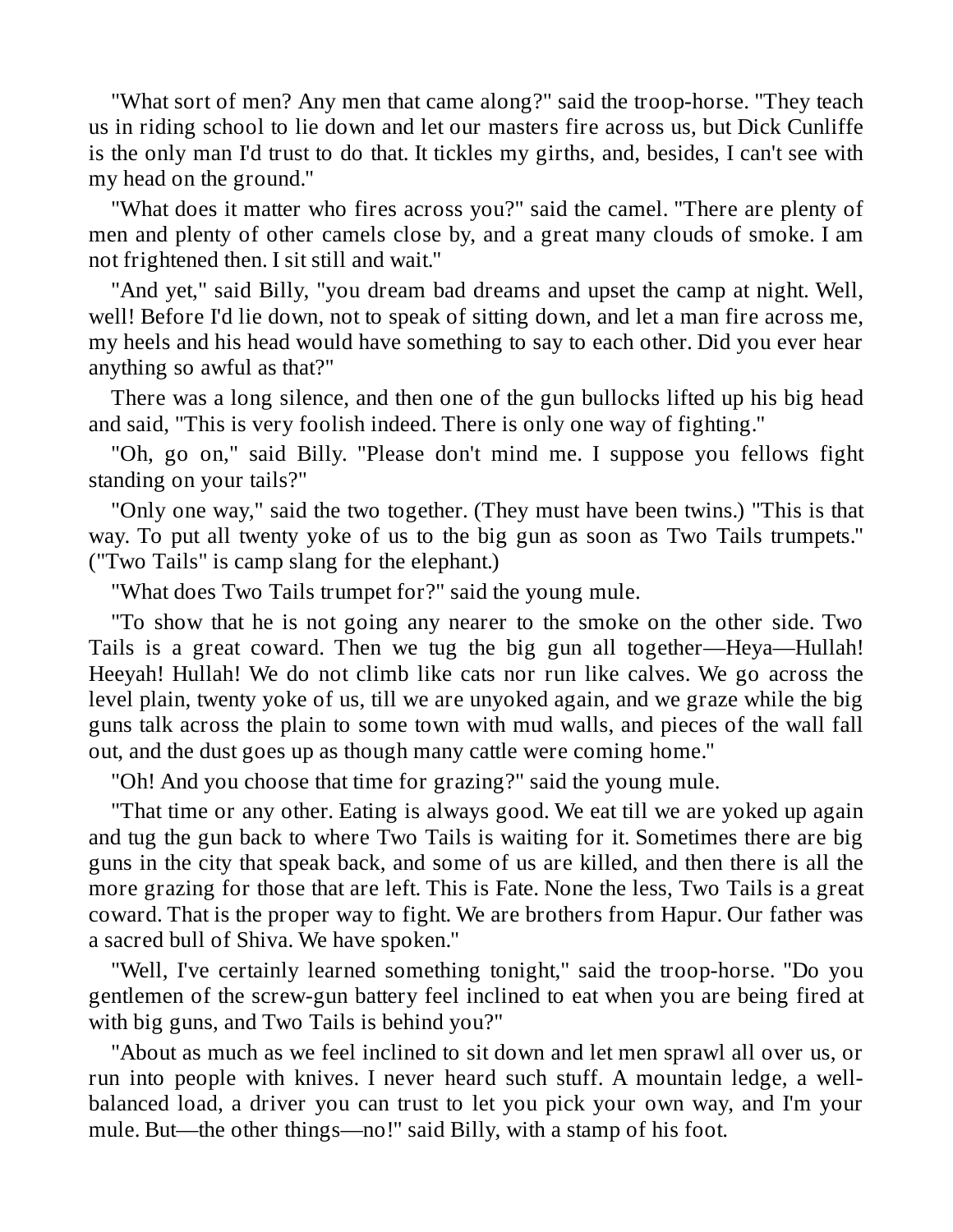"Of course," said the troop horse, "everyone is not made in the same way, and I can quite see that your family, on your father's side, would fail to understand a great many things."

"Never you mind my family on my father's side," said Billy angrily, for every mule hates to be reminded that his father was a donkey. "My father was a Southern gentleman, and he could pull down and bite and kick into rags every horse he came across. Remember that, you big brown Brumby!"

Brumby means wild horse without any breeding. Imagine the feelings of Sunol if a car-horse called her a "skate," and you can imagine how the Australian horse felt. I saw the white of his eye glitter in the dark.

"See here, you son of an imported Malaga jackass," he said between his teeth, "I'd have you know that I'm related on my mother's side to Carbine, winner of the Melbourne Cup, and where I come from we aren't accustomed to being ridden over roughshod by any parrot-mouthed, pig-headed mule in a pop-gun pea-shooter battery. Are you ready?"

"On your hind legs!" squealed Billy. They both reared up facing each other, and I was expecting a furious fight, when a gurgly, rumbly voice, called out of the darkness to the right—"Children, what are you fighting about there? Be quiet."

Both beasts dropped down with a snort of disgust, for neither horse nor mule can bear to listen to an elephant's voice.

"It's Two Tails!" said the troop-horse. "I can't stand him. A tail at each end isn't fair!"

"My feelings exactly," said Billy, crowding into the troop-horse for company. "We're very alike in some things."

"I suppose we've inherited them from our mothers," said the troop horse. "It's not worth quarreling about. Hi! Two Tails, are you tied up?"

"Yes," said Two Tails, with a laugh all up his trunk. "I'm picketed for the night. I've heard what you fellows have been saying. But don't be afraid. I'm not coming over."

The bullocks and the camel said, half aloud, "Afraid of Two Tails—what nonsense!" And the bullocks went on, "We are sorry that you heard, but it is true. Two Tails, why are you afraid of the guns when they fire?"

"Well," said Two Tails, rubbing one hind leg against the other, exactly like a little boy saying a poem, "I don't quite know whether you'd understand."

"We don't, but we have to pull the guns," said the bullocks.

"I know it, and I know you are a good deal braver than you think you are. But it's different with me. My battery captain called me a Pachydermatous Anachronism the other day."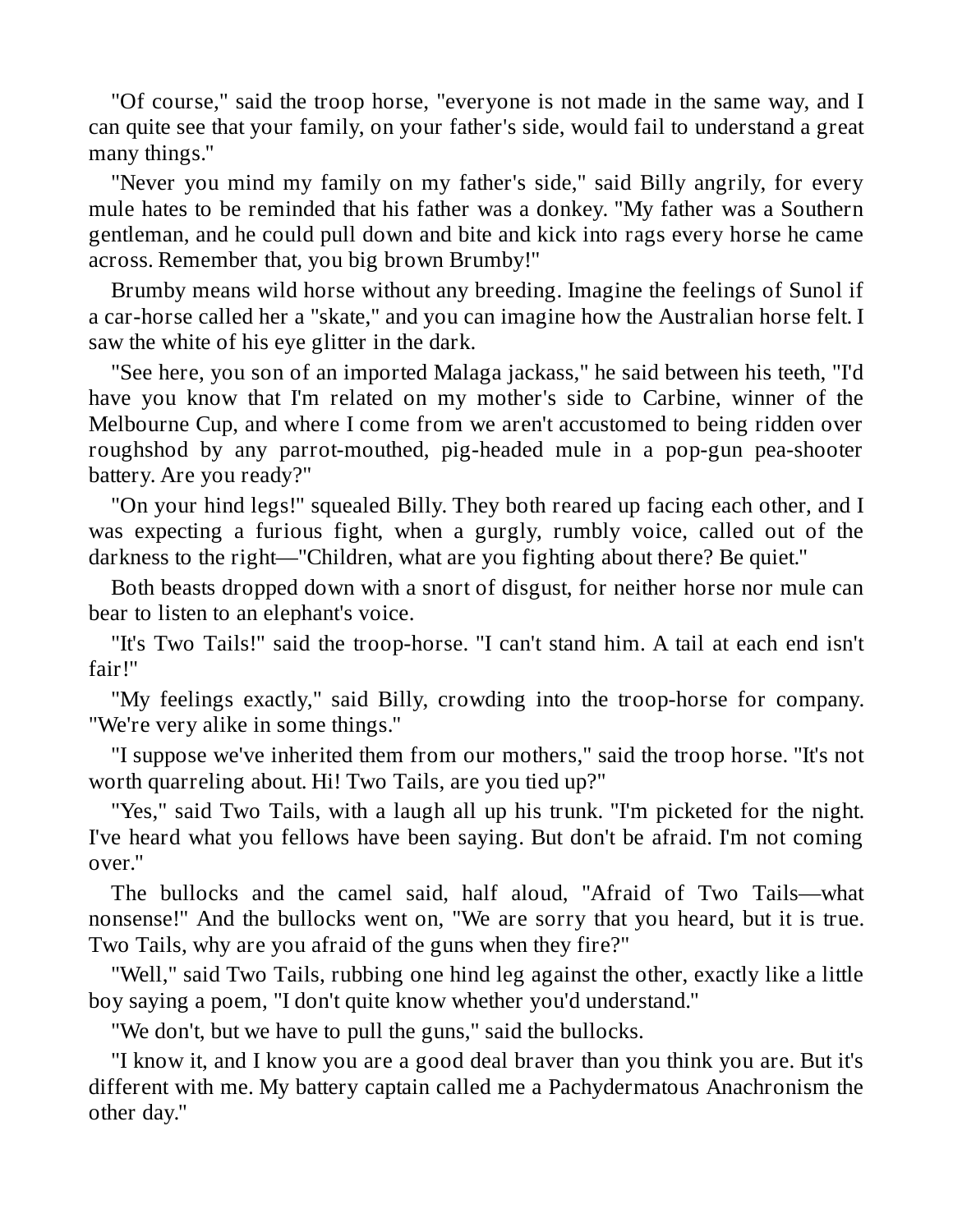"That's another way of fighting, I suppose?" said Billy, who was recovering his spirits.

"You don't know what that means, of course, but I do. It means betwixt and between, and that is just where I am. I can see inside my head what will happen when a shell bursts, and you bullocks can't."

"I can," said the troop-horse. "At least a little bit. I try not to think about it."

"I can see more than you, and I do think about it. I know there's a great deal of me to take care of, and I know that nobody knows how to cure me when I'm sick. All they can do is to stop my driver's pay till I get well, and I can't trust my driver."

"Ah!" said the troop horse. "That explains it. I can trust Dick."

"You could put a whole regiment of Dicks on my back without making me feel any better. I know just enough to be uncomfortable, and not enough to go on in spite of it."

"We do not understand," said the bullocks.

"I know you don't. I'm not talking to you. You don't know what blood is."

"We do," said the bullocks. "It is red stuff that soaks into the ground and smells."

The troop-horse gave a kick and a bound and a snort.

"Don't talk of it," he said. "I can smell it now, just thinking of it. It makes me want to run—when I haven't Dick on my back."

"But it is not here," said the camel and the bullocks. "Why are you so stupid?"

"It's vile stuff," said Billy. "I don't want to run, but I don't want to talk about it."

"There you are!" said Two Tails, waving his tail to explain.

"Surely. Yes, we have been here all night," said the bullocks.

Two Tails stamped his foot till the iron ring on it jingled. "Oh, I'm not talking to you. You can't see inside your heads."

"No. We see out of our four eyes," said the bullocks. "We see straight in front of us."

"If I could do that and nothing else, you wouldn't be needed to pull the big guns at all. If I was like my captain—he can see things inside his head before the firing begins, and he shakes all over, but he knows too much to run away—if I was like him I could pull the guns. But if I were as wise as all that I should never be here. I should be a king in the forest, as I used to be, sleeping half the day and bathing when I liked. I haven't had a good bath for a month."

"That's all very fine," said Billy. "But giving a thing a long name doesn't make it any better."

"H'sh!" said the troop horse. "I think I understand what Two Tails means."

"You'll understand better in a minute," said Two Tails angrily. "Now you just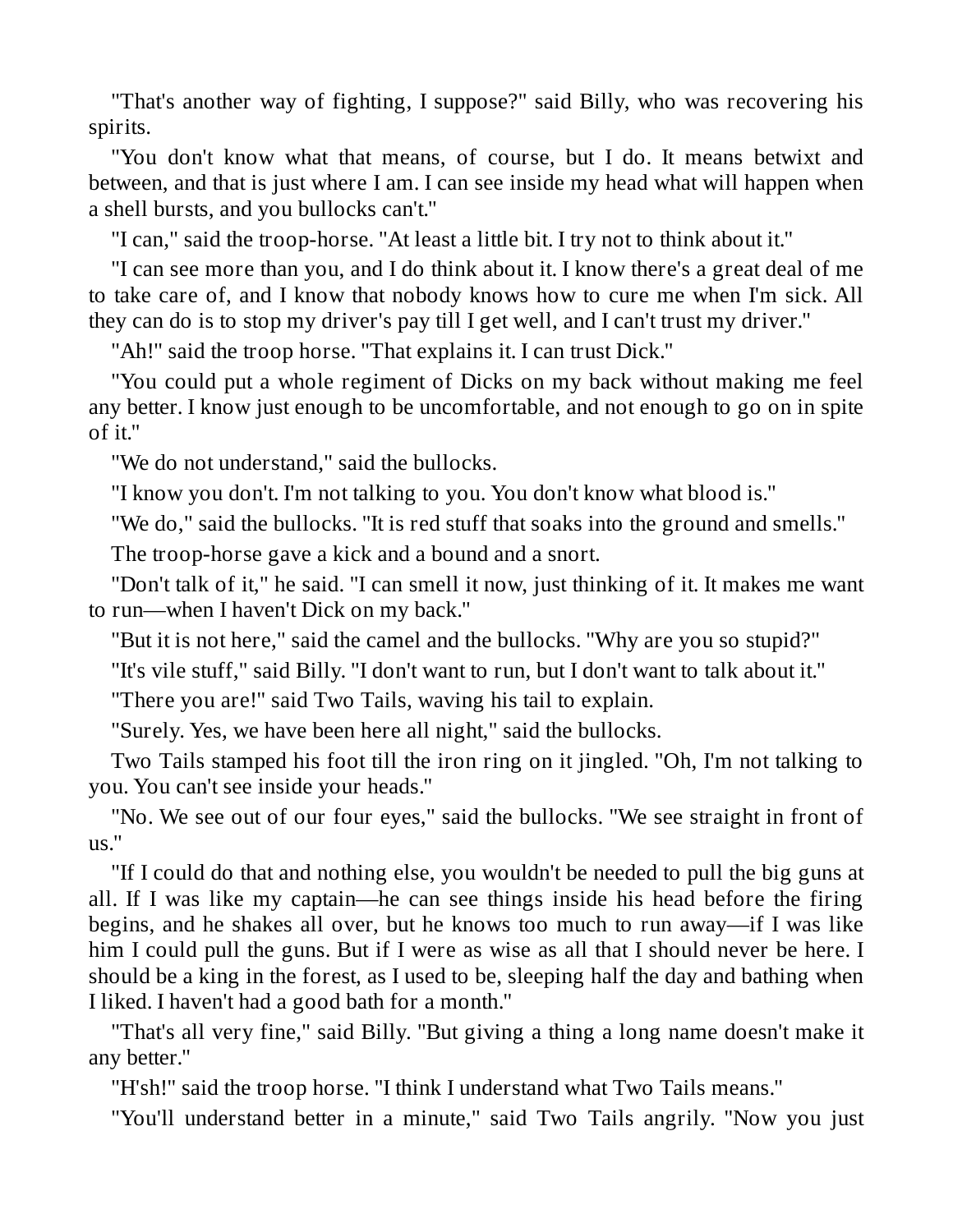explain to me why you don't like this!"

He began trumpeting furiously at the top of his trumpet.

"Stop that!" said Billy and the troop horse together, and I could hear them stamp and shiver. An elephant's trumpeting is always nasty, especially on a dark night.

"I shan't stop," said Two Tails. "Won't you explain that, please? Hhrrmph! Rrrt! Rrrmph! Rrrhha!" Then he stopped suddenly, and I heard a little whimper in the dark, and knew that Vixen had found me at last. She knew as well as I did that if there is one thing in the world the elephant is more afraid of than another it is a little barking dog. So she stopped to bully Two Tails in his pickets, and yapped round his big feet. Two Tails shuffled and squeaked. "Go away, little dog!" he said. "Don't snuff at my ankles, or I'll kick at you. Good little dog—nice little doggie, then! Go home, you yelping little beast! Oh, why doesn't someone take her away? She'll bite me in a minute."

"Seems to me," said Billy to the troop horse, "that our friend Two Tails is afraid of most things. Now, if I had a full meal for every dog I've kicked across the paradeground I should be as fat as Two Tails nearly."

I whistled, and Vixen ran up to me, muddy all over, and licked my nose, and told me a long tale about hunting for me all through the camp. I never let her know that I understood beast talk, or she would have taken all sorts of liberties. So I buttoned her into the breast of my overcoat, and Two Tails shuffled and stamped and growled to himself.

"Extraordinary! Most extraordinary!" he said. "It runs in our family. Now, where has that nasty little beast gone to?"

I heard him feeling about with his trunk.

"We all seem to be affected in various ways," he went on, blowing his nose. "Now, you gentlemen were alarmed, I believe, when I trumpeted."

"Not alarmed, exactly," said the troop-horse, "but it made me feel as though I had hornets where my saddle ought to be. Don't begin again."

"I'm frightened of a little dog, and the camel here is frightened by bad dreams in the night."

"It is very lucky for us that we haven't all got to fight in the same way," said the troop-horse.

"What I want to know," said the young mule, who had been quiet for a long time —"what I want to know is, why we have to fight at all."

"Because we're told to," said the troop-horse, with a snort of contempt.

"Orders," said Billy the mule, and his teeth snapped.

"Hukm hai!" (It is an order!), said the camel with a gurgle, and Two Tails and the bullocks repeated, "Hukm hai!"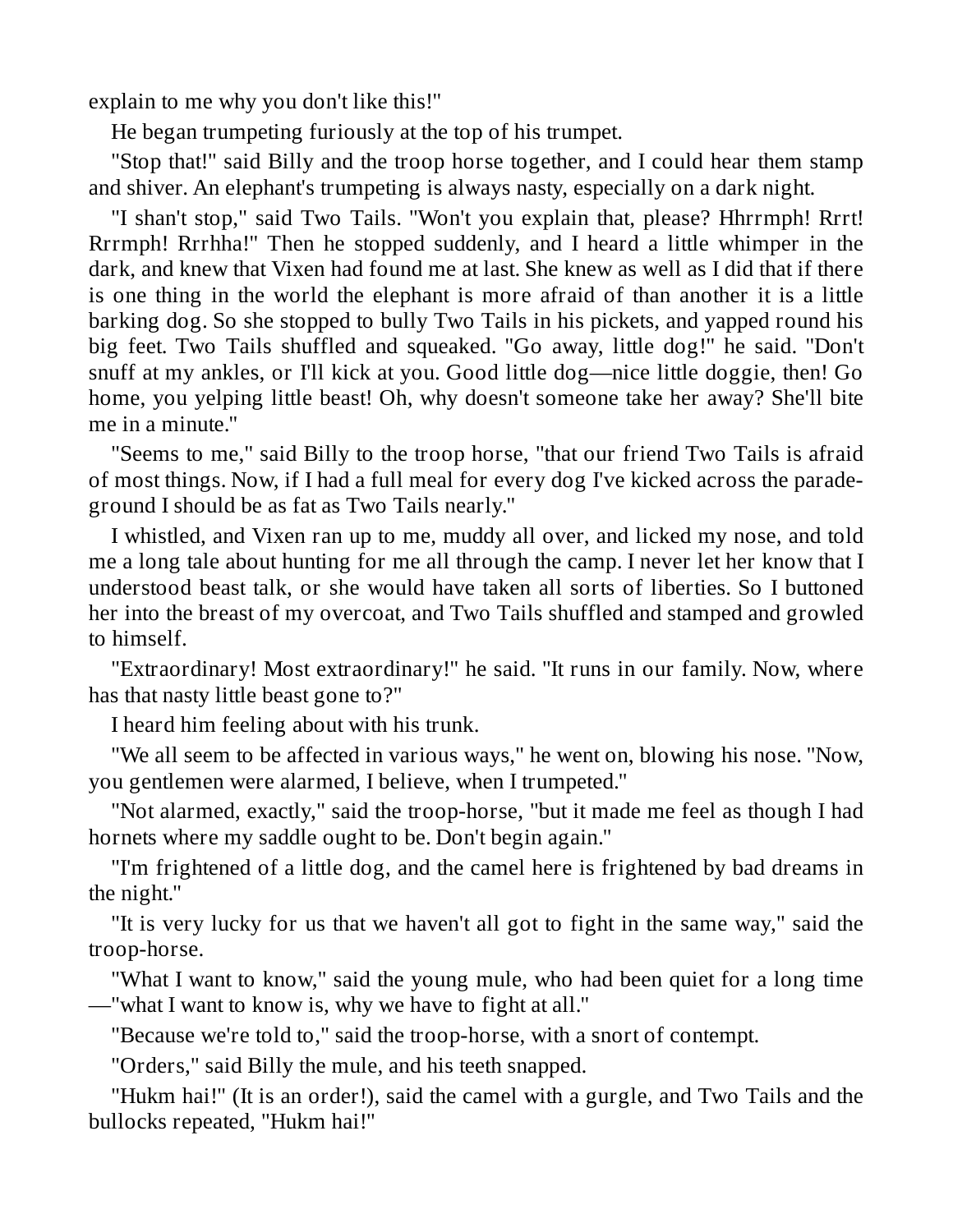"Yes, but who gives the orders?" said the recruit-mule.

"The man who walks at your head—Or sits on your back—Or holds the nose rope—Or twists your tail," said Billy and the troop-horse and the camel and the bullocks one after the other.

"But who gives them the orders?"

"Now you want to know too much, young un," said Billy, "and that is one way of getting kicked. All you have to do is to obey the man at your head and ask no questions."

"He's quite right," said Two Tails. "I can't always obey, because I'm betwixt and between. But Billy's right. Obey the man next to you who gives the order, or you'll stop all the battery, besides getting a thrashing."

The gun-bullocks got up to go. "Morning is coming," they said. "We will go back to our lines. It is true that we only see out of our eyes, and we are not very clever. But still, we are the only people to-night who have not been afraid. Good-night, you brave people."

Nobody answered, and the troop-horse said, to change the conversation, "Where's that little dog? A dog means a man somewhere about."

"Here I am," yapped Vixen, "under the gun tail with my man. You big, blundering beast of a camel you, you upset our tent. My man's very angry."

"Phew!" said the bullocks. "He must be white!"

"Of course he is," said Vixen. "Do you suppose I'm looked after by a black bullock-driver?"

"Huah! Ouach! Ugh!" said the bullocks. "Let us get away quickly."

They plunged forward in the mud, and managed somehow to run their yoke on the pole of an ammunition wagon, where it jammed.

"Now you have done it," said Billy calmly. "Don't struggle. You're hung up till daylight. What on earth's the matter?"

The bullocks went off into the long hissing snorts that Indian cattle give, and pushed and crowded and slued and stamped and slipped and nearly fell down in the mud, grunting savagely.

"You'll break your necks in a minute," said the troop-horse. "What's the matter with white men? I live with 'em."

"They—eat—us! Pull!" said the near bullock. The yoke snapped with a twang, and they lumbered off together.

I never knew before what made Indian cattle so scared of Englishmen. We eat beef —a thing that no cattle-driver touches—and of course the cattle do not like it.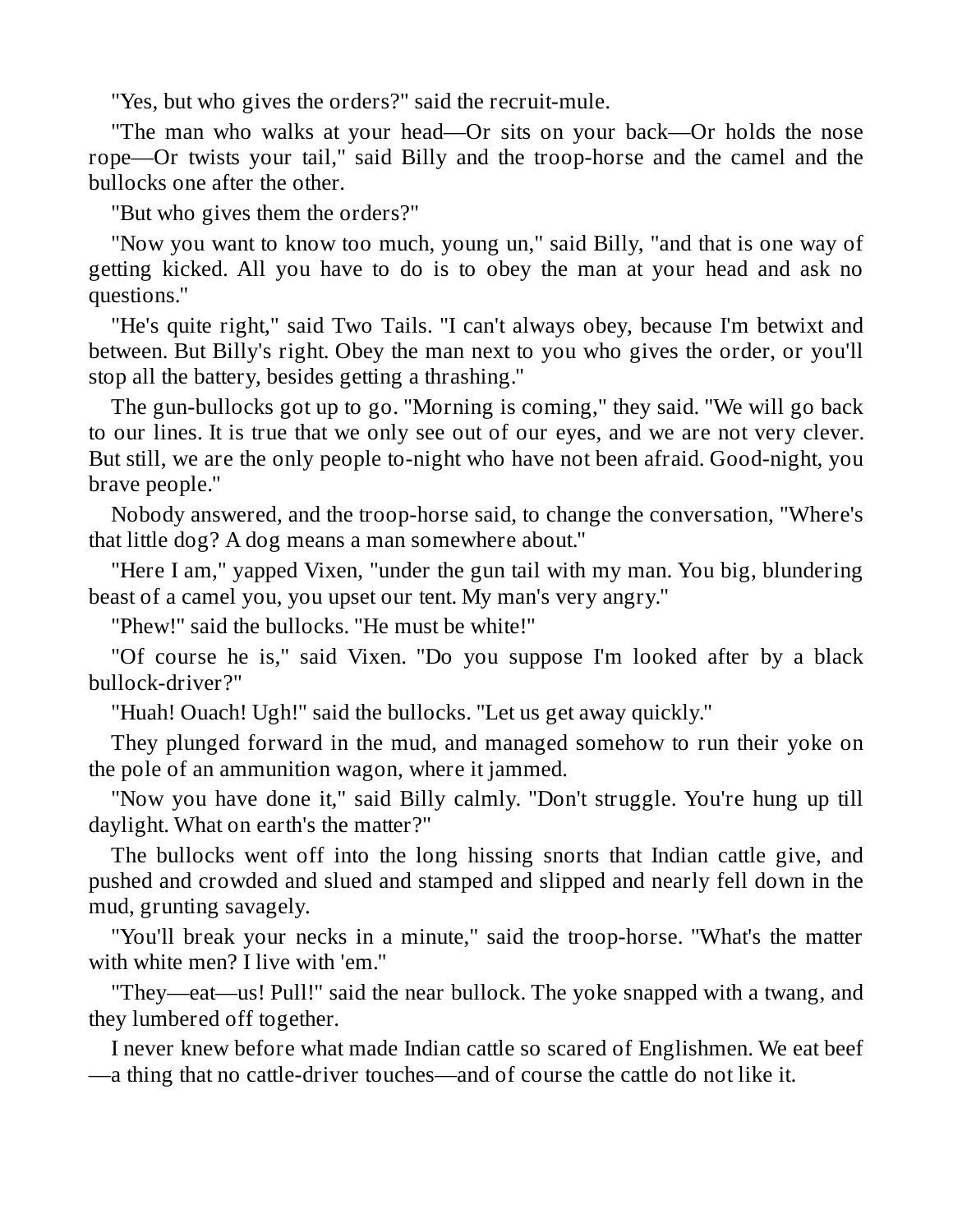"May I be flogged with my own pad-chains! Who'd have thought of two big lumps like those losing their heads?" said Billy.

"Never mind. I'm going to look at this man. Most of the white men, I know, have things in their pockets," said the troop-horse.

"I'll leave you, then. I can't say I'm over-fond of 'em myself. Besides, white men who haven't a place to sleep in are more than likely to be thieves, and I've a good deal of Government property on my back. Come along, young un, and we'll go back to our lines. Good-night, Australia! See you on parade to-morrow, I suppose. Goodnight, old Hay-bale!—try to control your feelings, won't you? Good-night, Two Tails! If you pass us on the ground tomorrow, don't trumpet. It spoils our formation."

Billy the Mule stumped off with the swaggering limp of an old campaigner, as the troop-horse's head came nuzzling into my breast, and I gave him biscuits, while Vixen, who is a most conceited little dog, told him fibs about the scores of horses that she and I kept.

"I'm coming to the parade to-morrow in my dog-cart," she said. "Where will you be?"

"On the left hand of the second squadron. I set the time for all my troop, little lady," he said politely. "Now I must go back to Dick. My tail's all muddy, and he'll have two hours' hard work dressing me for parade."

The big parade of all the thirty thousand men was held that afternoon, and Vixen and I had a good place close to the Viceroy and the Amir of Afghanistan, with high, big black hat of astrakhan wool and the great diamond star in the center. The first part of the review was all sunshine, and the regiments went by in wave upon wave of legs all moving together, and guns all in a line, till our eyes grew dizzy. Then the cavalry came up, to the beautiful cavalry canter of "Bonnie Dundee," and Vixen cocked her ear where she sat on the dog-cart. The second squadron of the Lancers shot by, and there was the troop-horse, with his tail like spun silk, his head pulled into his breast, one ear forward and one back, setting the time for all his squadron, his legs going as smoothly as waltz music. Then the big guns came by, and I saw Two Tails and two other elephants harnessed in line to a forty-pounder siege gun, while twenty yoke of oxen walked behind. The seventh pair had a new yoke, and they looked rather stiff and tired. Last came the screw guns, and Billy the mule carried himself as though he commanded all the troops, and his harness was oiled and polished till it winked. I gave a cheer all by myself for Billy the mule, but he never looked right or left.

The rain began to fall again, and for a while it was too misty to see what the troops were doing. They had made a big half circle across the plain, and were spreading out into a line. That line grew and grew and grew till it was three-quarters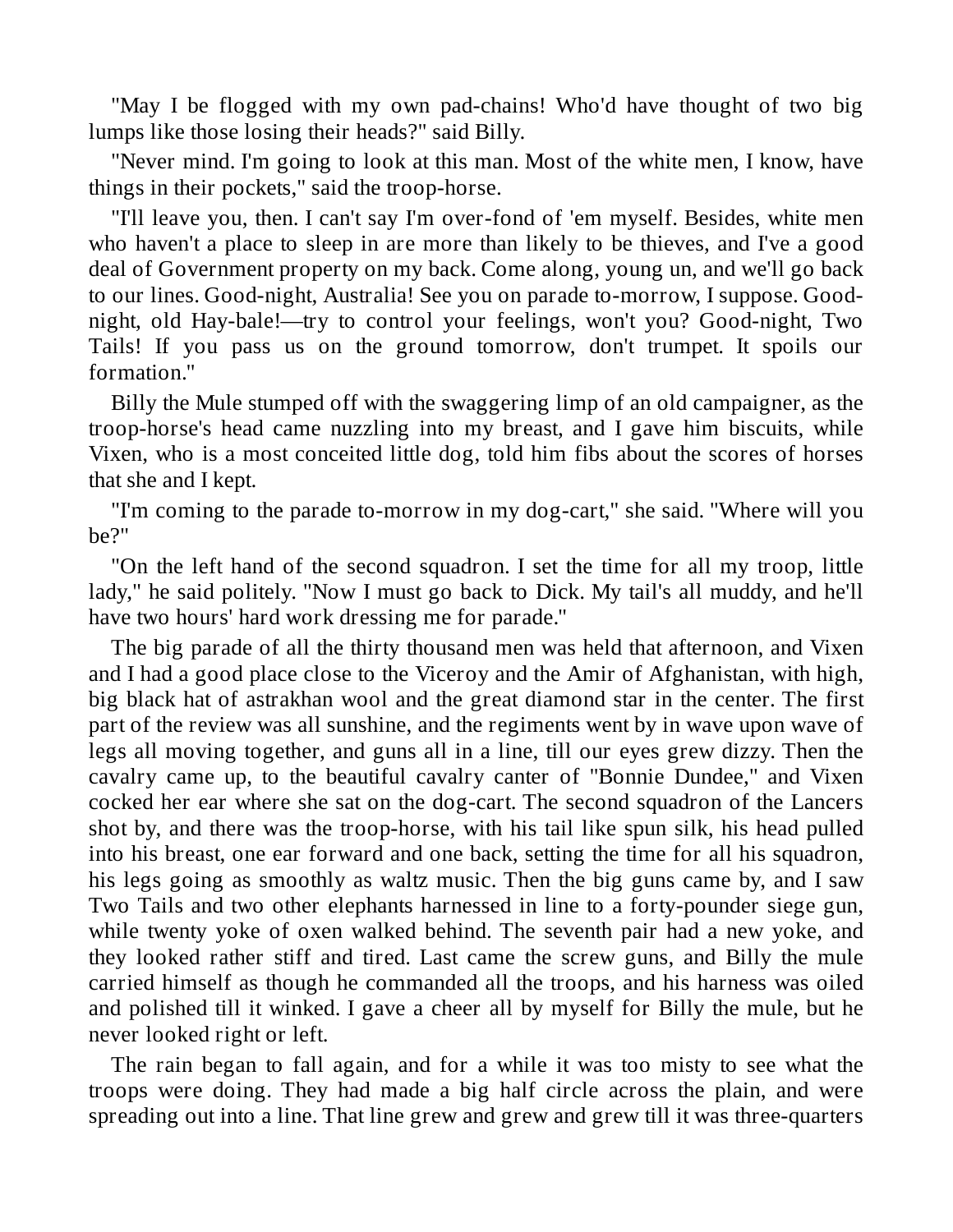of a mile long from wing to wing—one solid wall of men, horses, and guns. Then it came on straight toward the Viceroy and the Amir, and as it got nearer the ground began to shake, like the deck of a steamer when the engines are going fast.

Unless you have been there you cannot imagine what a frightening effect this steady come-down of troops has on the spectators, even when they know it is only a review. I looked at the Amir. Up till then he had not shown the shadow of a sign of astonishment or anything else. But now his eyes began to get bigger and bigger, and he picked up the reins on his horse's neck and looked behind him. For a minute it seemed as though he were going to draw his sword and slash his way out through the English men and women in the carriages at the back. Then the advance stopped dead, the ground stood still, the whole line saluted, and thirty bands began to play all together. That was the end of the review, and the regiments went off to their camps in the rain, and an infantry band struck up with—

The animals went in two by two, Hurrah! The animals went in two by two, The elephant and the battery mul', and they all got into the Ark For to get out of the rain!

Then I heard an old grizzled, long-haired Central Asian chief, who had come down with the Amir, asking questions of a native officer.

"Now," said he, "in what manner was this wonderful thing done?"

And the officer answered, "An order was given, and they obeyed."

"But are the beasts as wise as the men?" said the chief.

"They obey, as the men do. Mule, horse, elephant, or bullock, he obeys his driver, and the driver his sergeant, and the sergeant his lieutenant, and the lieutenant his captain, and the captain his major, and the major his colonel, and the colonel his brigadier commanding three regiments, and the brigadier the general, who obeys the Viceroy, who is the servant of the Empress. Thus it is done."

"Would it were so in Afghanistan!" said the chief, "for there we obey only our own wills."

"And for that reason," said the native officer, twirling his mustache, "your Amir whom you do not obey must come here and take orders from our Viceroy."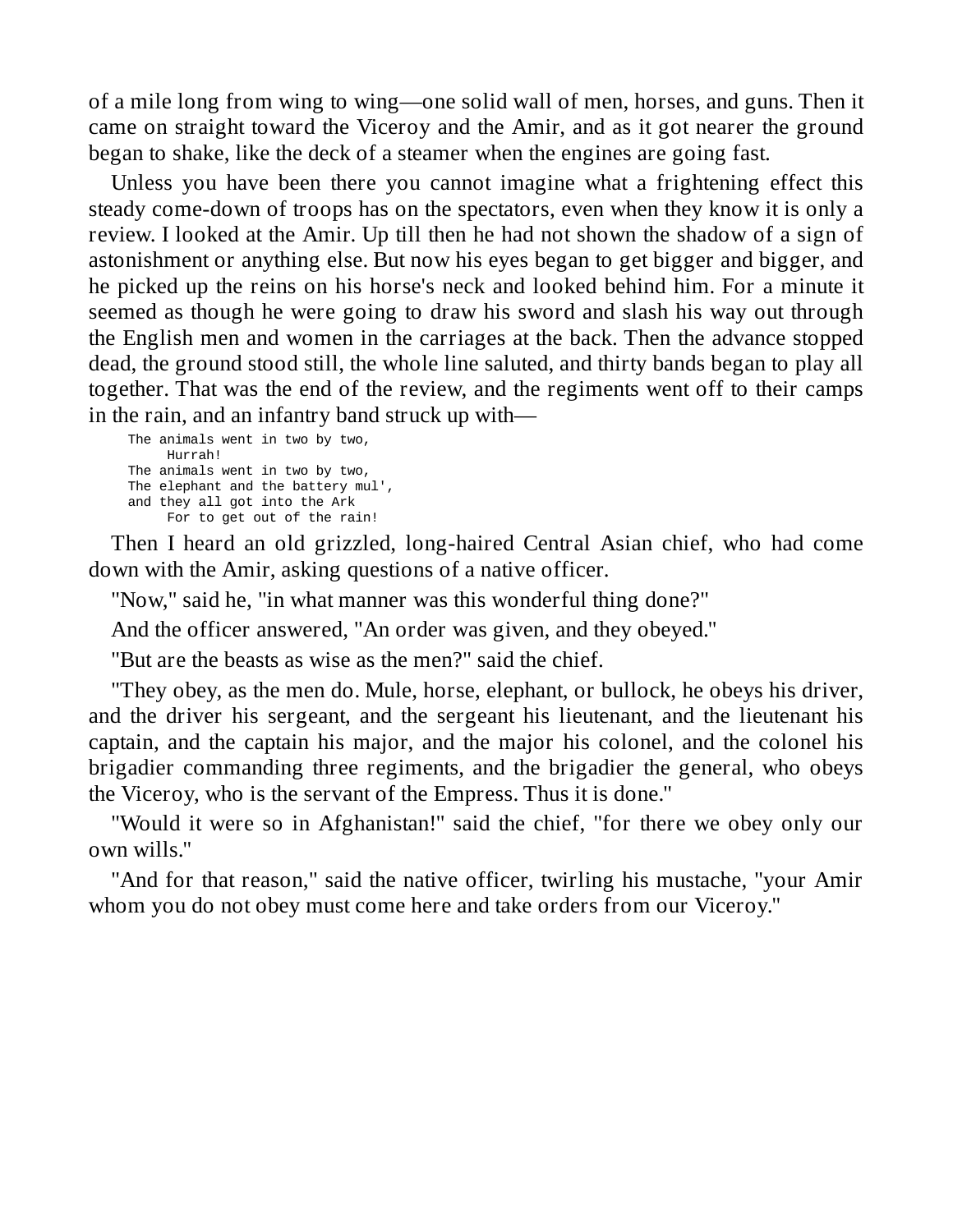## **Parade Song of the Camp Animals**

ELEPHANTS OF THE GUN TEAMS

We lent to Alexander the strength of Hercules, The wisdom of our foreheads, the cunning of our knees; We bowed our necks to service: they ne'er were loosed again,-Make way there—way for the ten-foot teams Of the Forty-Pounder train!

GUN BULLOCKS

Those heroes in their harnesses avoid a cannon-ball, And what they know of powder upsets them one and all; Then we come into action and tug the guns again— Make way there—way for the twenty yoke Of the Forty-Pounder train!

#### CAVALRY HORSES

By the brand on my shoulder, the finest of tunes Is played by the Lancers, Hussars, and Dragoons, And it's sweeter than "Stables" or "Water" to me— The Cavalry Canter of "Bonnie Dundee"!

Then feed us and break us and handle and groom, And give us good riders and plenty of room, And launch us in column of squadron and see The way of the war-horse to "Bonnie Dundee"!

#### SCREW-GUN MULES

As me and my companions were scrambling up a hill, The path was lost in rolling stones, but we went forward still; For we can wriggle and climb, my lads, and turn up everywhere, Oh, it's our delight on a mountain height, with a leg or two to spare!

Good luck to every sergeant, then, that lets us pick our road; Bad luck to all the driver-men that cannot pack a load: For we can wriggle and climb, my lads, and turn up everywhere, Oh, it's our delight on a mountain height, with a leg or two to spare!

#### COMMISSARIAT CAMELS

We haven't a camelty tune of our own To help us trollop along, But every neck is a hair trombone (Rtt-ta-ta-ta! is a hair trombone!) And this our marching-song: Can't! Don't! Shan't! Won't! Pass it along the line! Somebody's pack has slid from his back,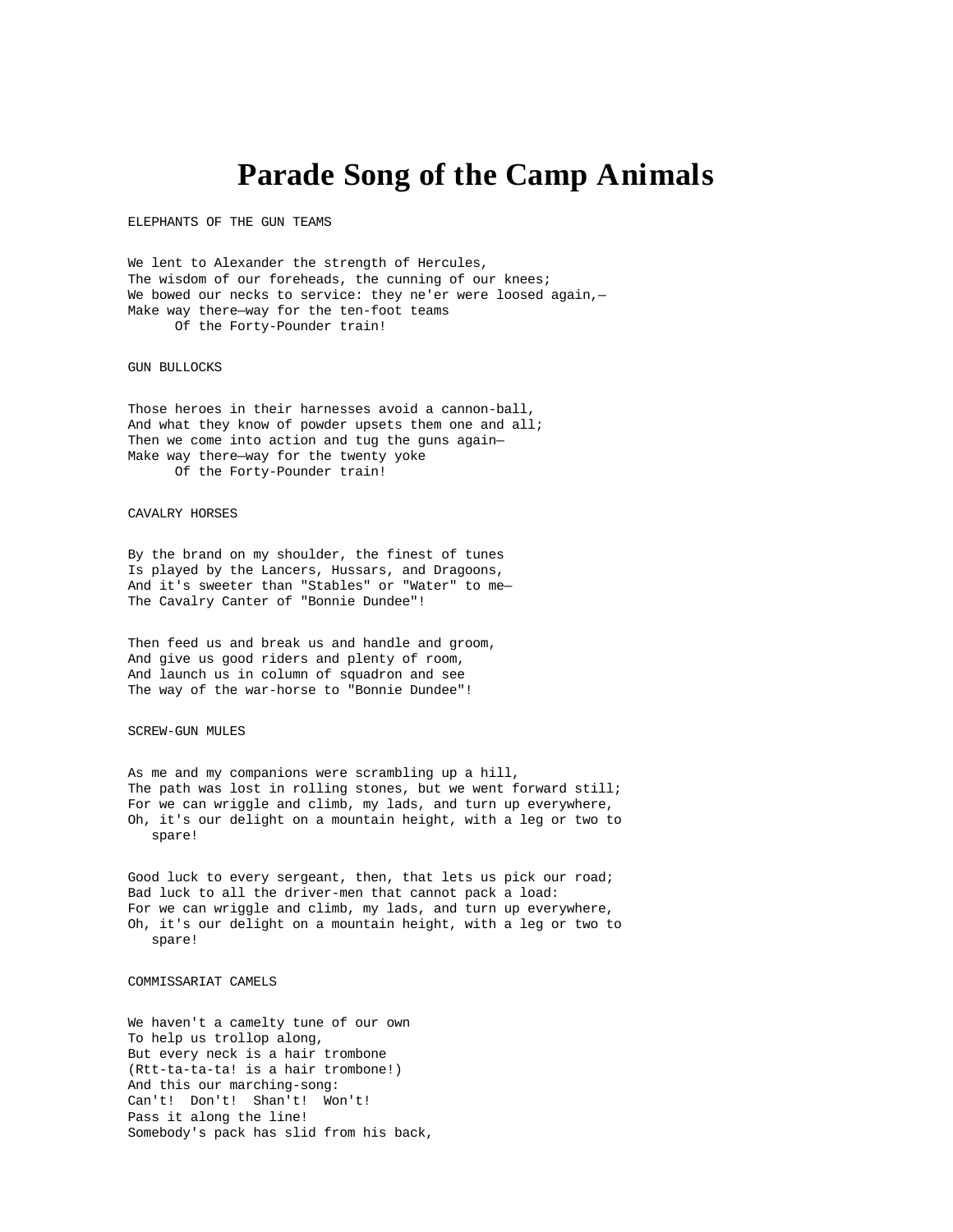Wish it were only mine! Somebody's load has tipped off in the road— Cheer for a halt and a row! Urrr! Yarrh! Grr! Arrh! Somebody's catching it now!

ALL THE BEASTS TOGETHER

Children of the Camp are we, Serving each in his degree; Children of the yoke and goad, Pack and harness, pad and load. See our line across the plain, Like a heel-rope bent again, Reaching, writhing, rolling far, Sweeping all away to war! While the men that walk beside, Dusty, silent, heavy-eyed, Cannot tell why we or they March and suffer day by day. Children of the Camp are we, Serving each in his degree; Children of the yoke and goad, Pack and harness, pad and load!

End of the Project Gutenberg EBook of The Jungle Book, by Rudyard Kipling

\*\*\* END OF THIS PROJECT GUTENBERG EBOOK THE JUNGLE BOOK \*\*\*

\*\*\*\*\* This file should be named 236-h.htm or 236-h.zip \*\*\*\*\* This and all associated files of various formats will be found in: http://www.gutenberg.org/2/3/236/

Produced by An Anonymous Volunteer and David Widger

Updated editions will replace the previous one--the old editions will be renamed.

Creating the works from public domain print editions means that no one owns a United States copyright in these works, so the Foundation (and you!) can copy and distribute it in the United States without permission and without paying copyright royalties. Special rules, set forth in the General Terms of Use part of this license, apply to copying and distributing Project Gutenberg-tm electronic works to protect the PROJECT GUTENBERG-tm concept and trademark. Project Gutenberg is a registered trademark, and may not be used if you charge for the eBooks, unless you receive specific permission. If you do not charge anything for copies of this eBook, complying with the rules is very easy. You may use this eBook for nearly any purpose such as creation of derivative works, reports, performances and research. They may be modified and printed and given away--you may do practically ANYTHING with public domain eBooks. Redistribution is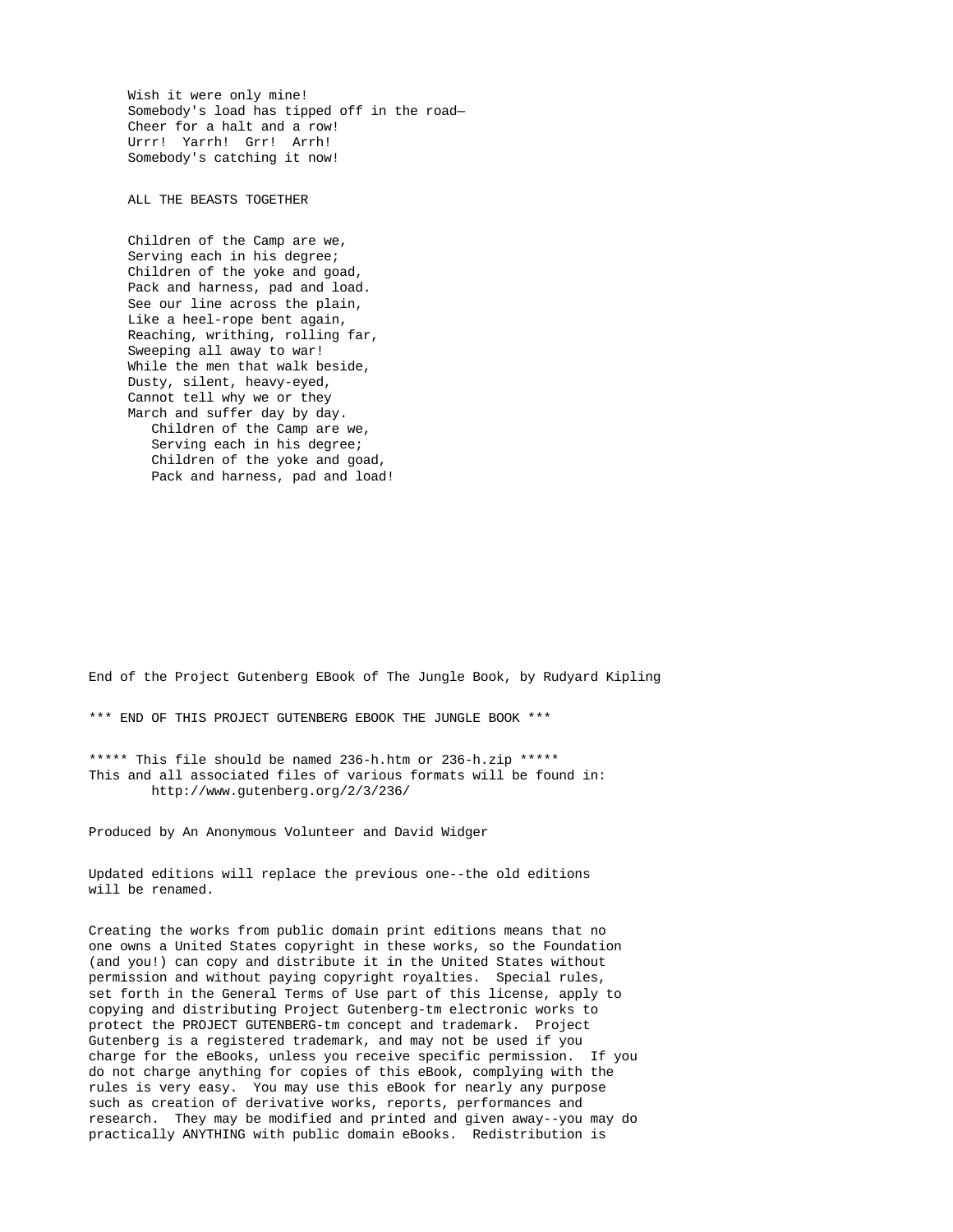subject to the trademark license, especially commercial redistribution.

\*\*\* START: FULL LICENSE \*\*\*

THE FULL PROJECT GUTENBERG LICENSE PLEASE READ THIS BEFORE YOU DISTRIBUTE OR USE THIS WORK

To protect the Project Gutenberg-tm mission of promoting the free distribution of electronic works, by using or distributing this work (or any other work associated in any way with the phrase "Project Gutenberg"), you agree to comply with all the terms of the Full Project Gutenberg-tm License (available with this file or online at http://gutenberg.org/license).

Section 1. General Terms of Use and Redistributing Project Gutenberg-tm electronic works

1.A. By reading or using any part of this Project Gutenberg-tm electronic work, you indicate that you have read, understand, agree to and accept all the terms of this license and intellectual property (trademark/copyright) agreement. If you do not agree to abide by all the terms of this agreement, you must cease using and return or destroy all copies of Project Gutenberg-tm electronic works in your possession. If you paid a fee for obtaining a copy of or access to a Project Gutenberg-tm electronic work and you do not agree to be bound by the terms of this agreement, you may obtain a refund from the person or entity to whom you paid the fee as set forth in paragraph 1.E.8.

1.B. "Project Gutenberg" is a registered trademark. It may only be used on or associated in any way with an electronic work by people who agree to be bound by the terms of this agreement. There are a few things that you can do with most Project Gutenberg-tm electronic works even without complying with the full terms of this agreement. See paragraph 1.C below. There are a lot of things you can do with Project Gutenberg-tm electronic works if you follow the terms of this agreement and help preserve free future access to Project Gutenberg-tm electronic works. See paragraph 1.E below.

1.C. The Project Gutenberg Literary Archive Foundation ("the Foundation" or PGLAF), owns a compilation copyright in the collection of Project Gutenberg-tm electronic works. Nearly all the individual works in the collection are in the public domain in the United States. If an individual work is in the public domain in the United States and you are located in the United States, we do not claim a right to prevent you from copying, distributing, performing, displaying or creating derivative works based on the work as long as all references to Project Gutenberg are removed. Of course, we hope that you will support the Project Gutenberg-tm mission of promoting free access to electronic works by freely sharing Project Gutenberg-tm works in compliance with the terms of this agreement for keeping the Project Gutenberg-tm name associated with the work. You can easily comply with the terms of this agreement by keeping this work in the same format with its attached full Project Gutenberg-tm License when you share it without charge with others.

1.D. The copyright laws of the place where you are located also govern what you can do with this work. Copyright laws in most countries are in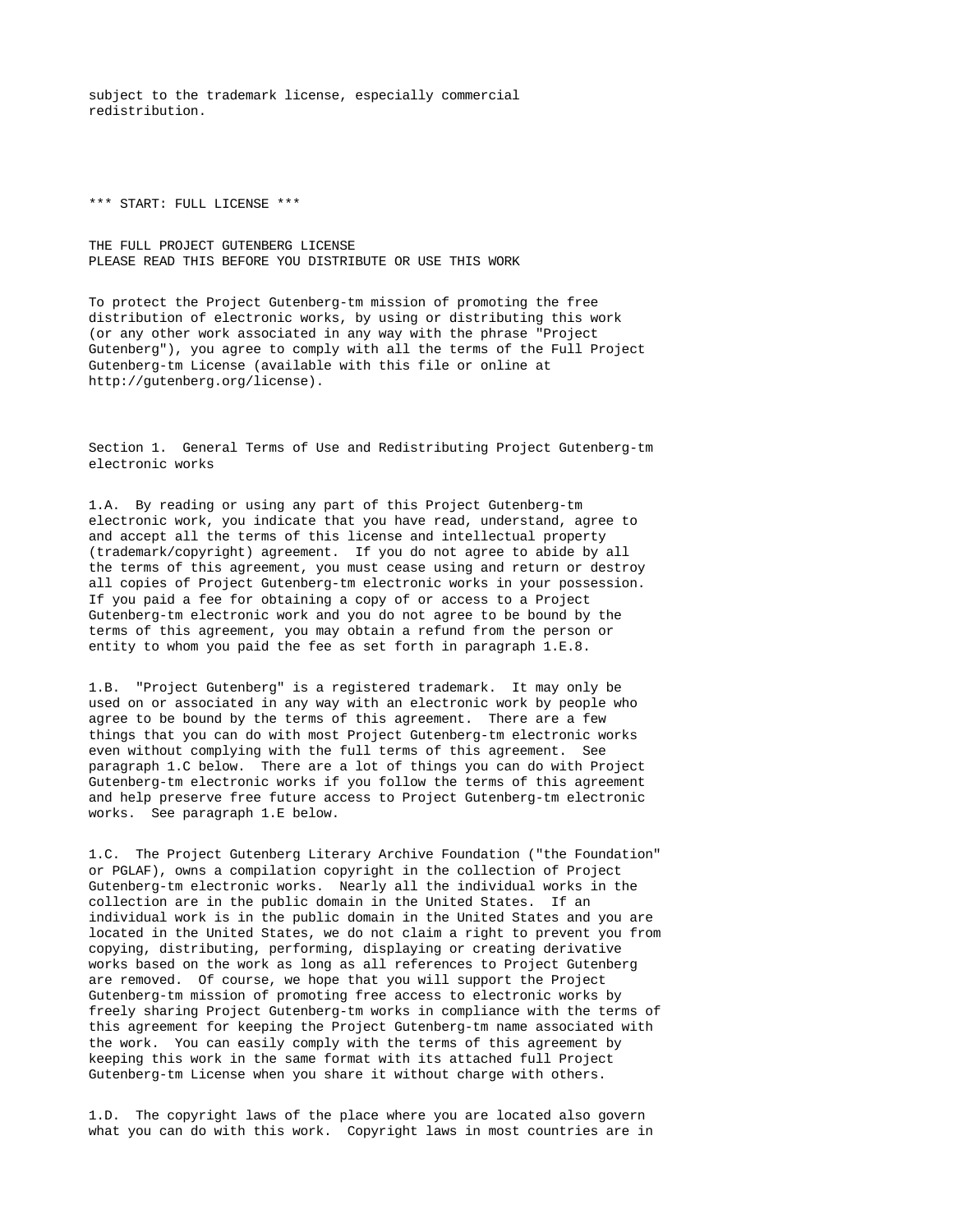a constant state of change. If you are outside the United States, check the laws of your country in addition to the terms of this agreement before downloading, copying, displaying, performing, distributing or creating derivative works based on this work or any other Project Gutenberg-tm work. The Foundation makes no representations concerning the copyright status of any work in any country outside the United States.

1.E. Unless you have removed all references to Project Gutenberg:

1.E.1. The following sentence, with active links to, or other immediate access to, the full Project Gutenberg-tm License must appear prominently whenever any copy of a Project Gutenberg-tm work (any work on which the phrase "Project Gutenberg" appears, or with which the phrase "Project Gutenberg" is associated) is accessed, displayed, performed, viewed, copied or distributed:

This eBook is for the use of anyone anywhere at no cost and with almost no restrictions whatsoever. You may copy it, give it away or re-use it under the terms of the Project Gutenberg License included with this eBook or online at www.gutenberg.org

1.E.2. If an individual Project Gutenberg-tm electronic work is derived from the public domain (does not contain a notice indicating that it is posted with permission of the copyright holder), the work can be copied and distributed to anyone in the United States without paying any fees or charges. If you are redistributing or providing access to a work with the phrase "Project Gutenberg" associated with or appearing on the work, you must comply either with the requirements of paragraphs 1.E.1 through 1.E.7 or obtain permission for the use of the work and the Project Gutenberg-tm trademark as set forth in paragraphs 1.E.8 or 1.E.9.

1.E.3. If an individual Project Gutenberg-tm electronic work is posted with the permission of the copyright holder, your use and distribution must comply with both paragraphs 1.E.1 through 1.E.7 and any additional terms imposed by the copyright holder. Additional terms will be linked to the Project Gutenberg-tm License for all works posted with the permission of the copyright holder found at the beginning of this work.

1.E.4. Do not unlink or detach or remove the full Project Gutenberg-tm License terms from this work, or any files containing a part of this work or any other work associated with Project Gutenberg-tm.

1.E.5. Do not copy, display, perform, distribute or redistribute this electronic work, or any part of this electronic work, without prominently displaying the sentence set forth in paragraph 1.E.1 with active links or immediate access to the full terms of the Project Gutenberg-tm License.

1.E.6. You may convert to and distribute this work in any binary, compressed, marked up, nonproprietary or proprietary form, including any word processing or hypertext form. However, if you provide access to or distribute copies of a Project Gutenberg-tm work in a format other than "Plain Vanilla ASCII" or other format used in the official version posted on the official Project Gutenberg-tm web site (www.gutenberg.org), you must, at no additional cost, fee or expense to the user, provide a copy, a means of exporting a copy, or a means of obtaining a copy upon request, of the work in its original "Plain Vanilla ASCII" or other form. Any alternate format must include the full Project Gutenberg-tm License as specified in paragraph 1.E.1.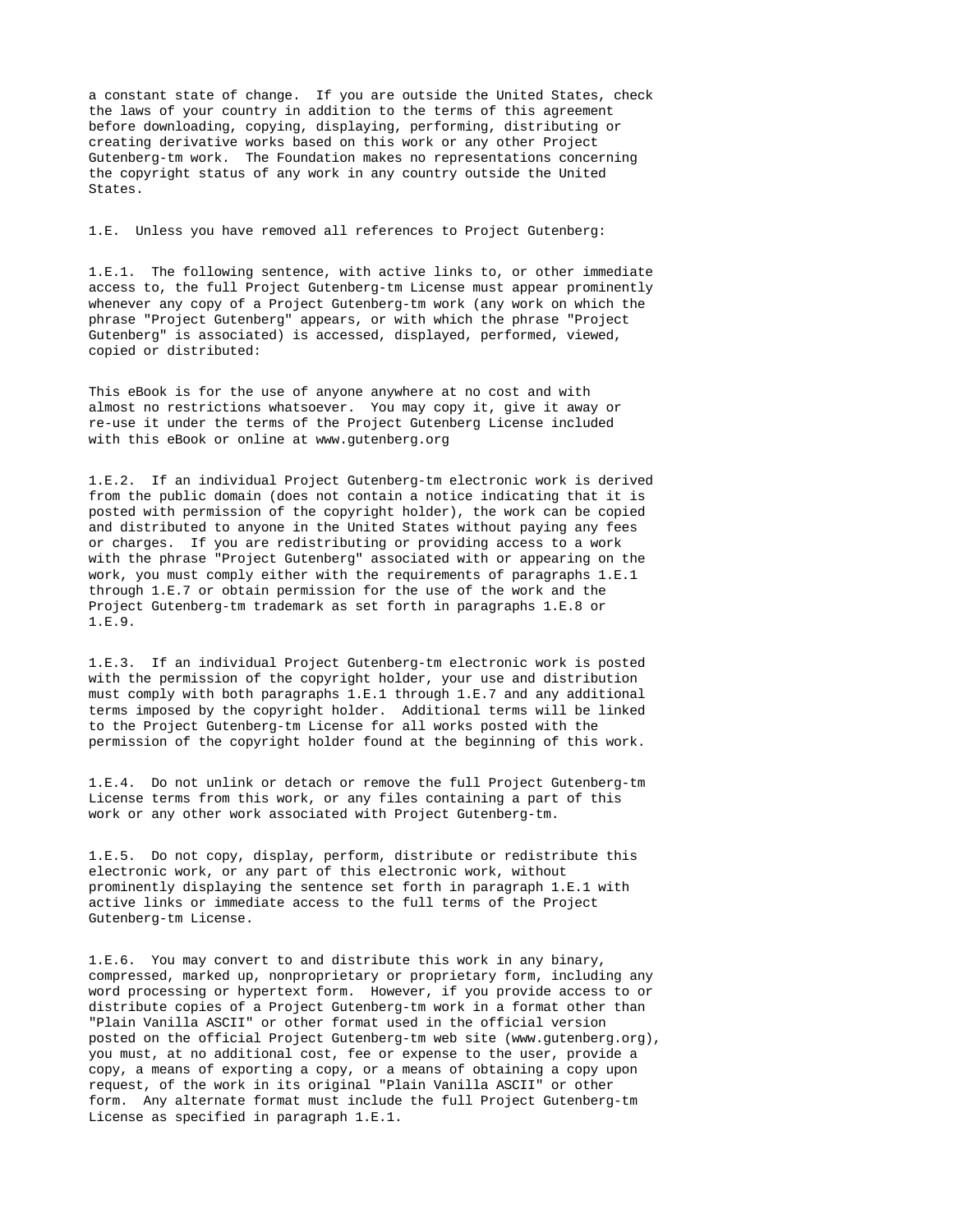1.E.7. Do not charge a fee for access to, viewing, displaying, performing, copying or distributing any Project Gutenberg-tm works unless you comply with paragraph 1.E.8 or 1.E.9.

1.E.8. You may charge a reasonable fee for copies of or providing access to or distributing Project Gutenberg-tm electronic works provided that

- You pay a royalty fee of 20% of the gross profits you derive from the use of Project Gutenberg-tm works calculated using the method you already use to calculate your applicable taxes. The fee is owed to the owner of the Project Gutenberg-tm trademark, but he has agreed to donate royalties under this paragraph to the Project Gutenberg Literary Archive Foundation. Royalty payments must be paid within 60 days following each date on which you prepare (or are legally required to prepare) your periodic tax returns. Royalty payments should be clearly marked as such and sent to the Project Gutenberg Literary Archive Foundation at the address specified in Section 4, "Information about donations to the Project Gutenberg Literary Archive Foundation."
- You provide a full refund of any money paid by a user who notifies you in writing (or by e-mail) within 30 days of receipt that s/he does not agree to the terms of the full Project Gutenberg-tm License. You must require such a user to return or destroy all copies of the works possessed in a physical medium and discontinue all use of and all access to other copies of Project Gutenberg-tm works.
- You provide, in accordance with paragraph 1.F.3, a full refund of any money paid for a work or a replacement copy, if a defect in the electronic work is discovered and reported to you within 90 days of receipt of the work.
- You comply with all other terms of this agreement for free distribution of Project Gutenberg-tm works.

1.E.9. If you wish to charge a fee or distribute a Project Gutenberg-tm electronic work or group of works on different terms than are set forth in this agreement, you must obtain permission in writing from both the Project Gutenberg Literary Archive Foundation and Michael Hart, the owner of the Project Gutenberg-tm trademark. Contact the Foundation as set forth in Section 3 below.

1.F.

1.F.1. Project Gutenberg volunteers and employees expend considerable effort to identify, do copyright research on, transcribe and proofread public domain works in creating the Project Gutenberg-tm collection. Despite these efforts, Project Gutenberg-tm electronic works, and the medium on which they may be stored, may contain "Defects," such as, but not limited to, incomplete, inaccurate or corrupt data, transcription errors, a copyright or other intellectual property infringement, a defective or damaged disk or other medium, a computer virus, or computer codes that damage or cannot be read by your equipment.

1.F.2. LIMITED WARRANTY, DISCLAIMER OF DAMAGES - Except for the "Right of Replacement or Refund" described in paragraph 1.F.3, the Project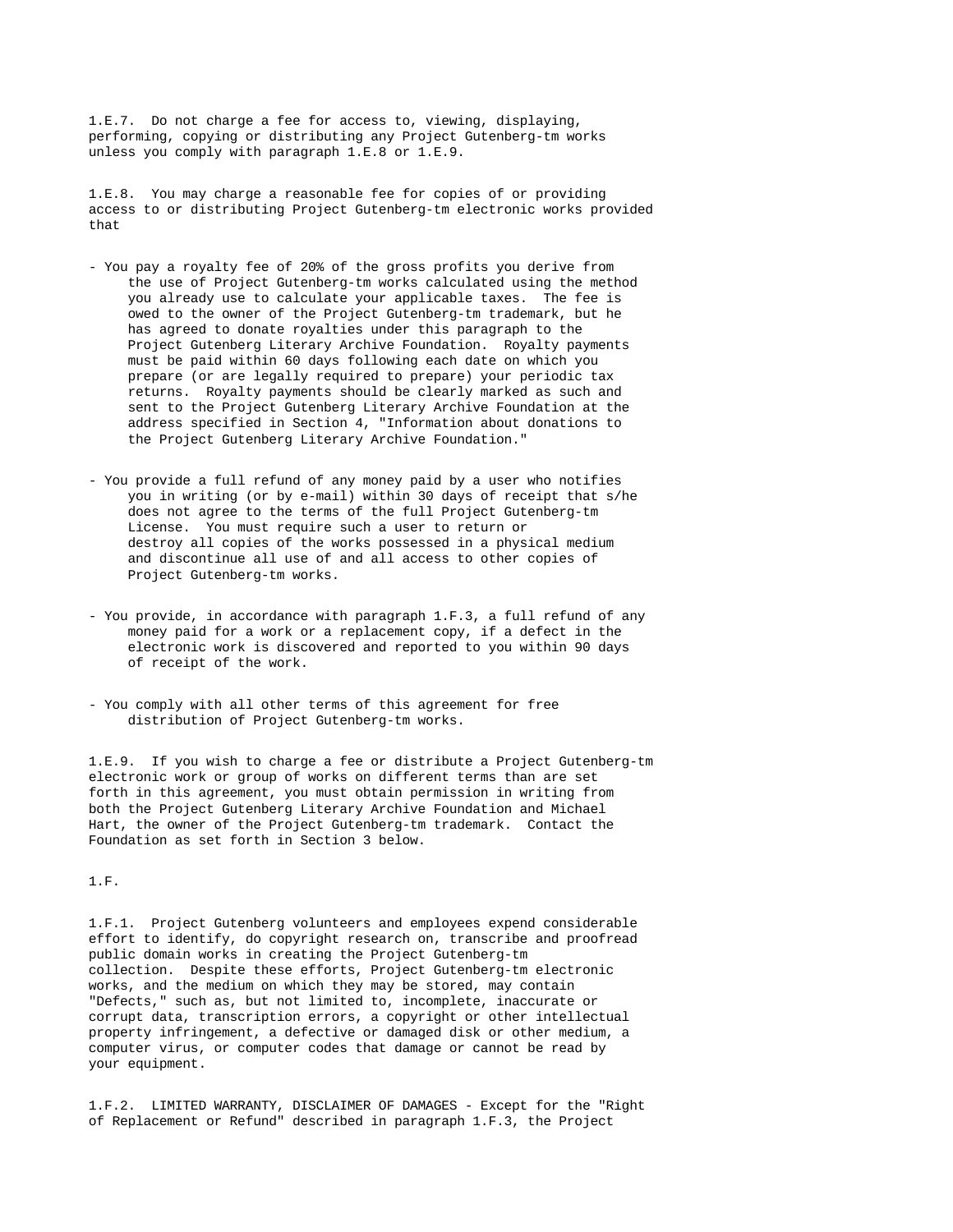Gutenberg Literary Archive Foundation, the owner of the Project Gutenberg-tm trademark, and any other party distributing a Project Gutenberg-tm electronic work under this agreement, disclaim all liability to you for damages, costs and expenses, including legal fees. YOU AGREE THAT YOU HAVE NO REMEDIES FOR NEGLIGENCE, STRICT LIABILITY, BREACH OF WARRANTY OR BREACH OF CONTRACT EXCEPT THOSE PROVIDED IN PARAGRAPH F3. YOU AGREE THAT THE FOUNDATION, THE TRADEMARK OWNER, AND ANY DISTRIBUTOR UNDER THIS AGREEMENT WILL NOT BE LIABLE TO YOU FOR ACTUAL, DIRECT, INDIRECT, CONSEQUENTIAL, PUNITIVE OR INCIDENTAL DAMAGES EVEN IF YOU GIVE NOTICE OF THE POSSIBILITY OF SUCH DAMAGE.

1.F.3. LIMITED RIGHT OF REPLACEMENT OR REFUND - If you discover a defect in this electronic work within 90 days of receiving it, you can receive a refund of the money (if any) you paid for it by sending a written explanation to the person you received the work from. If you received the work on a physical medium, you must return the medium with your written explanation. The person or entity that provided you with the defective work may elect to provide a replacement copy in lieu of a refund. If you received the work electronically, the person or entity providing it to you may choose to give you a second opportunity to receive the work electronically in lieu of a refund. If the second copy is also defective, you may demand a refund in writing without further opportunities to fix the problem.

1.F.4. Except for the limited right of replacement or refund set forth in paragraph 1.F.3, this work is provided to you 'AS-IS' WITH NO OTHER WARRANTIES OF ANY KIND, EXPRESS OR IMPLIED, INCLUDING BUT NOT LIMITED TO WARRANTIES OF MERCHANTIBILITY OR FITNESS FOR ANY PURPOSE.

1.F.5. Some states do not allow disclaimers of certain implied warranties or the exclusion or limitation of certain types of damages. If any disclaimer or limitation set forth in this agreement violates the law of the state applicable to this agreement, the agreement shall be interpreted to make the maximum disclaimer or limitation permitted by the applicable state law. The invalidity or unenforceability of any provision of this agreement shall not void the remaining provisions.

1.F.6. INDEMNITY - You agree to indemnify and hold the Foundation, the trademark owner, any agent or employee of the Foundation, anyone providing copies of Project Gutenberg-tm electronic works in accordance with this agreement, and any volunteers associated with the production, promotion and distribution of Project Gutenberg-tm electronic works, harmless from all liability, costs and expenses, including legal fees, that arise directly or indirectly from any of the following which you do or cause to occur: (a) distribution of this or any Project Gutenberg-tm work, (b) alteration, modification, or additions or deletions to any Project Gutenberg-tm work, and (c) any Defect you cause.

Section 2. Information about the Mission of Project Gutenberg-tm

Project Gutenberg-tm is synonymous with the free distribution of electronic works in formats readable by the widest variety of computers including obsolete, old, middle-aged and new computers. It exists because of the efforts of hundreds of volunteers and donations from people in all walks of life.

Volunteers and financial support to provide volunteers with the assistance they need, is critical to reaching Project Gutenberg-tm's goals and ensuring that the Project Gutenberg-tm collection will remain freely available for generations to come. In 2001, the Project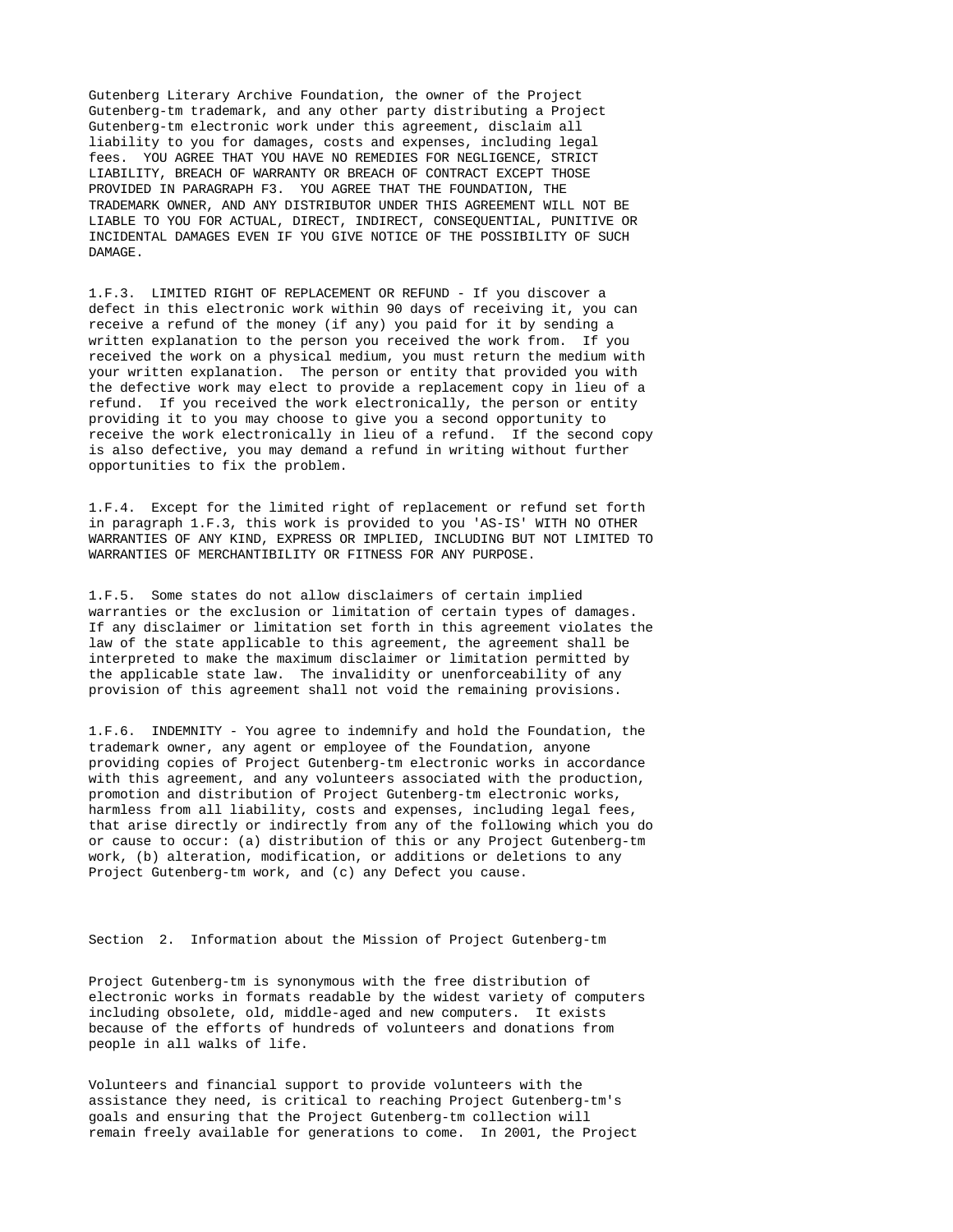Gutenberg Literary Archive Foundation was created to provide a secure and permanent future for Project Gutenberg-tm and future generations. To learn more about the Project Gutenberg Literary Archive Foundation and how your efforts and donations can help, see Sections 3 and 4 and the Foundation web page at http://www.pglaf.org.

Section 3. Information about the Project Gutenberg Literary Archive Foundation

The Project Gutenberg Literary Archive Foundation is a non profit  $501(c)(3)$  educational corporation organized under the laws of the state of Mississippi and granted tax exempt status by the Internal Revenue Service. The Foundation's EIN or federal tax identification number is  $64-6221541$ . Its  $501(c)(3)$  letter is posted at http://pglaf.org/fundraising. Contributions to the Project Gutenberg Literary Archive Foundation are tax deductible to the full extent permitted by U.S. federal laws and your state's laws.

The Foundation's principal office is located at 4557 Melan Dr. S. Fairbanks, AK, 99712., but its volunteers and employees are scattered throughout numerous locations. Its business office is located at 809 North 1500 West, Salt Lake City, UT 84116, (801) 596-1887, email business@pglaf.org. Email contact links and up to date contact information can be found at the Foundation's web site and official page at http://pglaf.org

For additional contact information: Dr. Gregory B. Newby Chief Executive and Director gbnewby@pglaf.org

Section 4. Information about Donations to the Project Gutenberg Literary Archive Foundation

Project Gutenberg-tm depends upon and cannot survive without wide spread public support and donations to carry out its mission of increasing the number of public domain and licensed works that can be freely distributed in machine readable form accessible by the widest array of equipment including outdated equipment. Many small donations (\$1 to \$5,000) are particularly important to maintaining tax exempt status with the IRS.

The Foundation is committed to complying with the laws regulating charities and charitable donations in all 50 states of the United States. Compliance requirements are not uniform and it takes a considerable effort, much paperwork and many fees to meet and keep up with these requirements. We do not solicit donations in locations where we have not received written confirmation of compliance. To SEND DONATIONS or determine the status of compliance for any particular state visit http://pglaf.org

While we cannot and do not solicit contributions from states where we have not met the solicitation requirements, we know of no prohibition against accepting unsolicited donations from donors in such states who approach us with offers to donate.

International donations are gratefully accepted, but we cannot make any statements concerning tax treatment of donations received from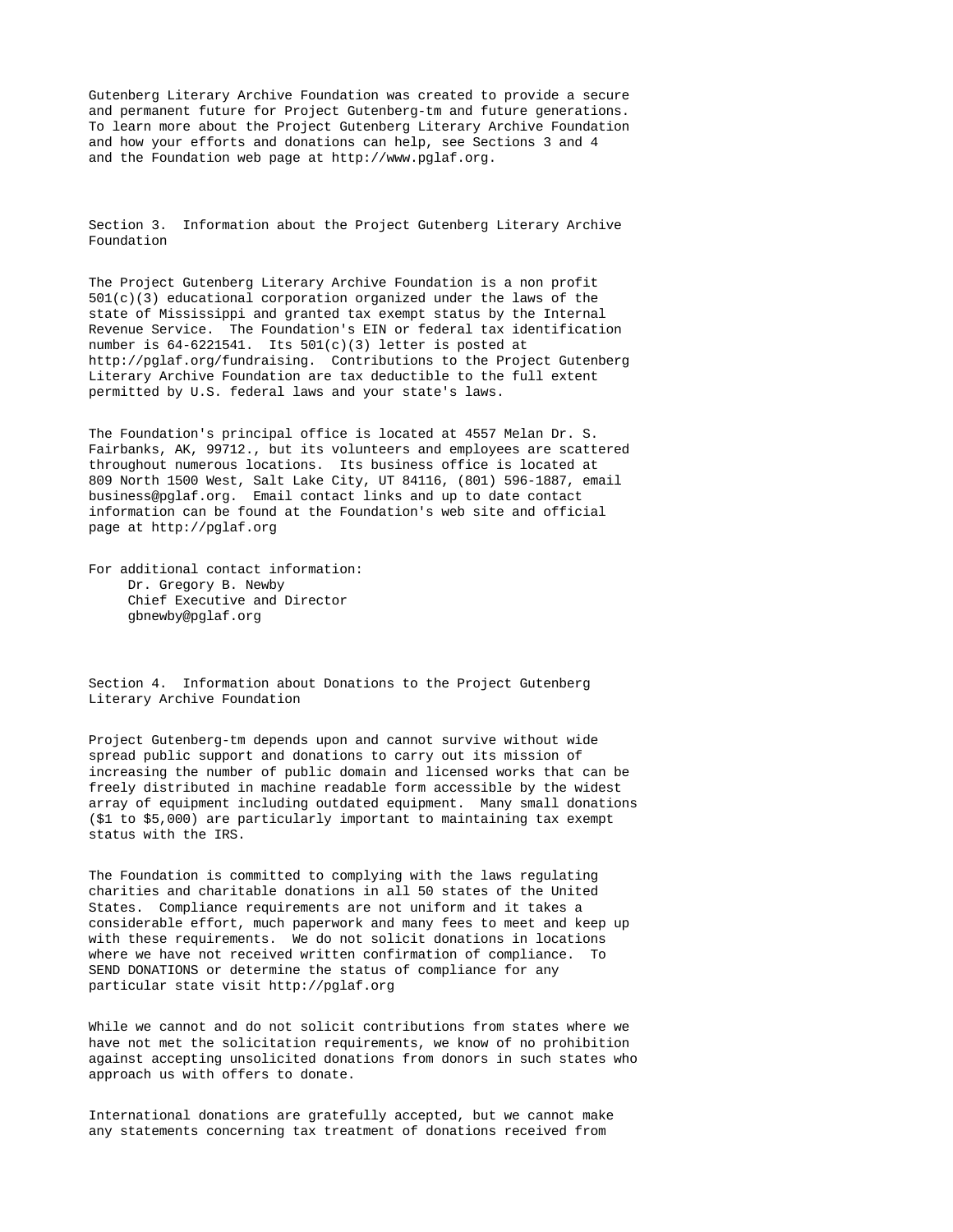outside the United States. U.S. laws alone swamp our small staff.

Please check the Project Gutenberg Web pages for current donation methods and addresses. Donations are accepted in a number of other ways including checks, online payments and credit card donations. To donate, please visit: http://pglaf.org/donate

Section 5. General Information About Project Gutenberg-tm electronic works.

Professor Michael S. Hart is the originator of the Project Gutenberg-tm concept of a library of electronic works that could be freely shared with anyone. For thirty years, he produced and distributed Project Gutenberg-tm eBooks with only a loose network of volunteer support.

Project Gutenberg-tm eBooks are often created from several printed editions, all of which are confirmed as Public Domain in the U.S. unless a copyright notice is included. Thus, we do not necessarily keep eBooks in compliance with any particular paper edition.

Most people start at our Web site which has the main PG search facility:

#### http://www.gutenberg.org

This Web site includes information about Project Gutenberg-tm, including how to make donations to the Project Gutenberg Literary Archive Foundation, how to help produce our new eBooks, and how to subscribe to our email newsletter to hear about new eBooks.